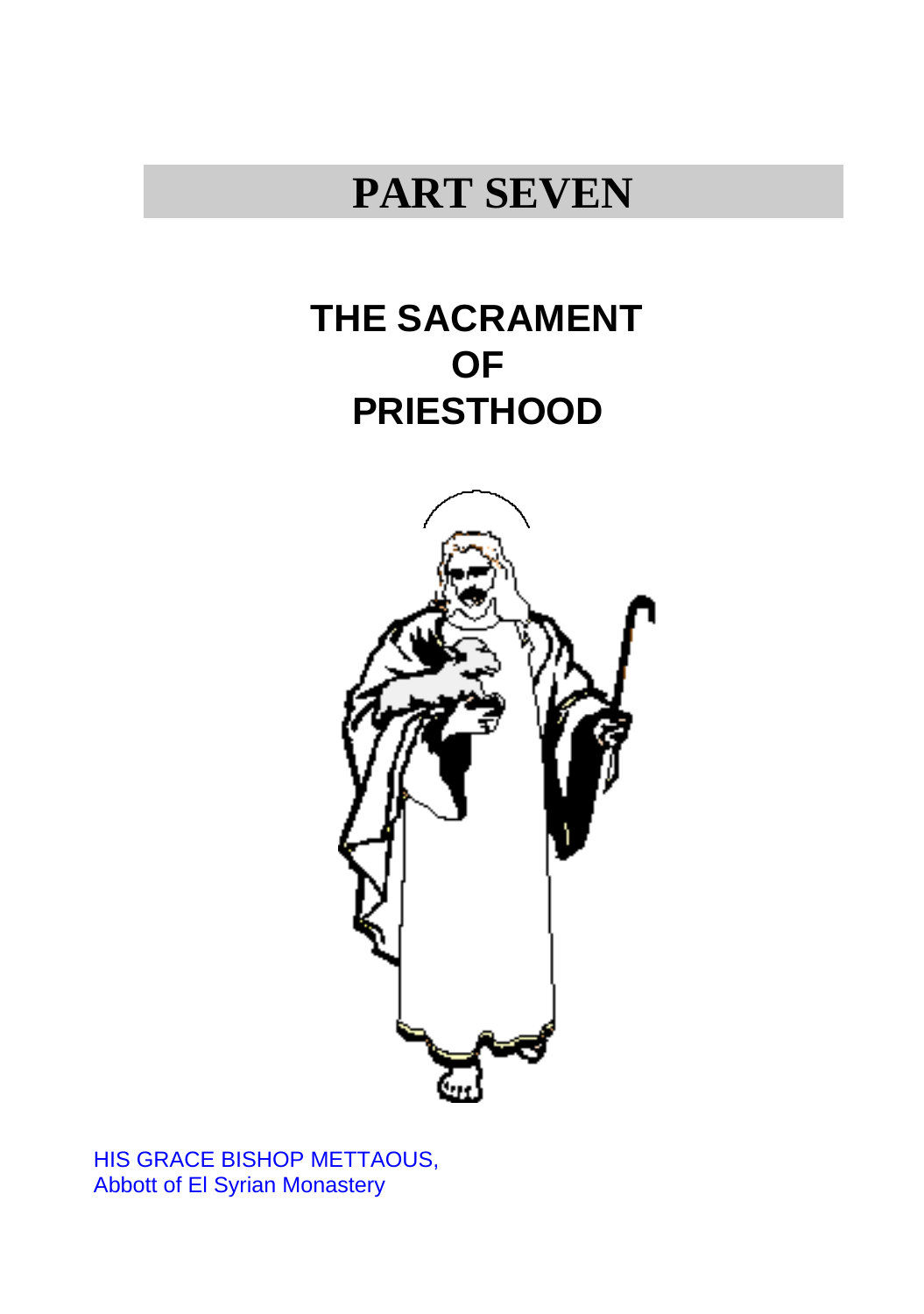The Sacrament of Priesthood is a holy sacrament through which the bishop lays his hands on the head of the elected candidate, so that the Holy Spirit will descend on him and grant him one of the priestly ranks. He is then given the authority to officiate the Sacraments of the church, doctrines, and others.

The word 'priest' is designated for a clergyman who spiritually serves people and their needs. The Jewish people referred to the perosn who ofered sacrifices and oblations as a priest. In Christianity, the priest is a member of the priesthood who performs religious rites. The word 'priest' is derived from the Hebrew word 'Kohen', meaning priest.

- $\hat{\mathbf{v}}$  The word  $\hat{\mathbf{O}}$  (VH $\hat{\mathbf{B}}$  (Ooab) in Coptic, meaning 'priest', is derived from the Coptic word  $\epsilon \theta o \gamma \alpha \beta$  (ethoab), meaning saintly or righteous. Hence 'Ooab' is given to the priest to signify that he is a righteous man, adorned by holiness and purity.
- $\hat{\mathbf{v}}$  In Greek, the priesthood is called IεραΤΙΟΝ (Eration), and the word for priest is  $\epsilon \rho \epsilon \gamma \zeta$  (Ereis), meaning minister (of the Sacraments and the congregation)

It is also known in Greek as the "Laying on of hands", and in Syrian as "Ordination", and in Arabic as "Anointment", signifying the granting of the seal of the Holy Spirit on the consecrated person.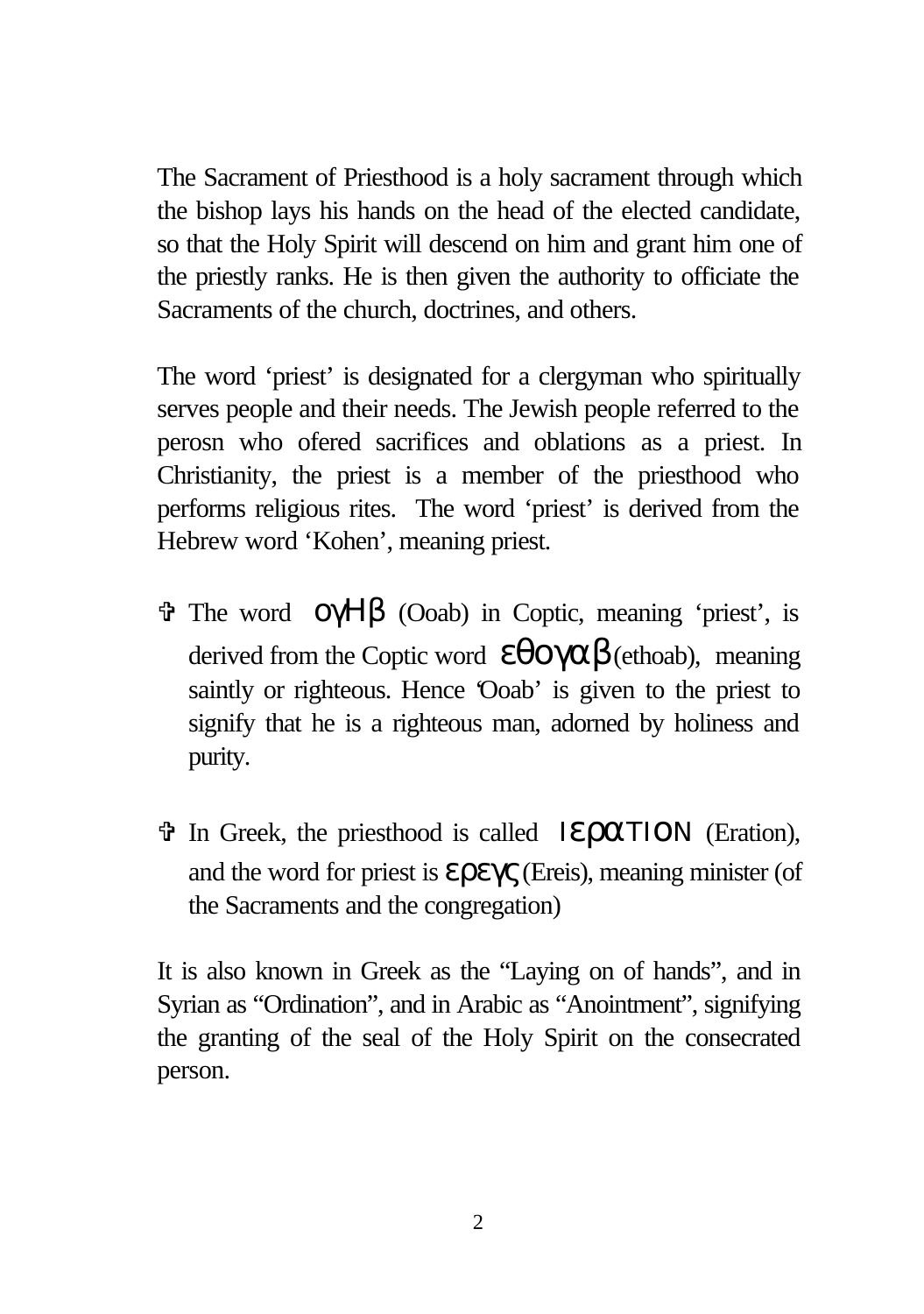# Institution of Priesthood

This sacrament was instituted by our Lord Jesus Christ when He chose the twelve of his followers, and consecrated them for ministry, *"He called His disciples to Him, and from them He chose twelve whom He named apostles"* (Luke 6:13)

These twelve Jesus sent out and commanded them saying: *"Preach saying, 'the kingdom of heaven is at hand.' Heal the sick, cleanse the lepers, raise the dead, cast out demons"* (Matthew 10:5-8)

He gave them the authority of absolution and binding: *"Assuredly I say to you, whatever you bind on earth will be bound in heaven, and whatever you loose on earth will be loosed in heaven"* (Matthew 18:18).

After His resurrection He appeared to them in the upper room in Zion and said to them, *"Receive the Holy Spirit. If you forgive the sins of any, they are forgiven, if you retain the sins of any, they are retained"* (John 20:22-23).

Only for them He said, *"Go therefore and make disciples of all the nations, baptizing them in the name of the Father, and of the Son and of the Holy Spirit, teaching them to observe all things that I have commanded you"* (Matthew 28:19,20)

Only to them He gave the mystery of His Holy Body and Precious Blood, *"And when the hour had come, He sat down and the twelve apostles with Him...He took bread,*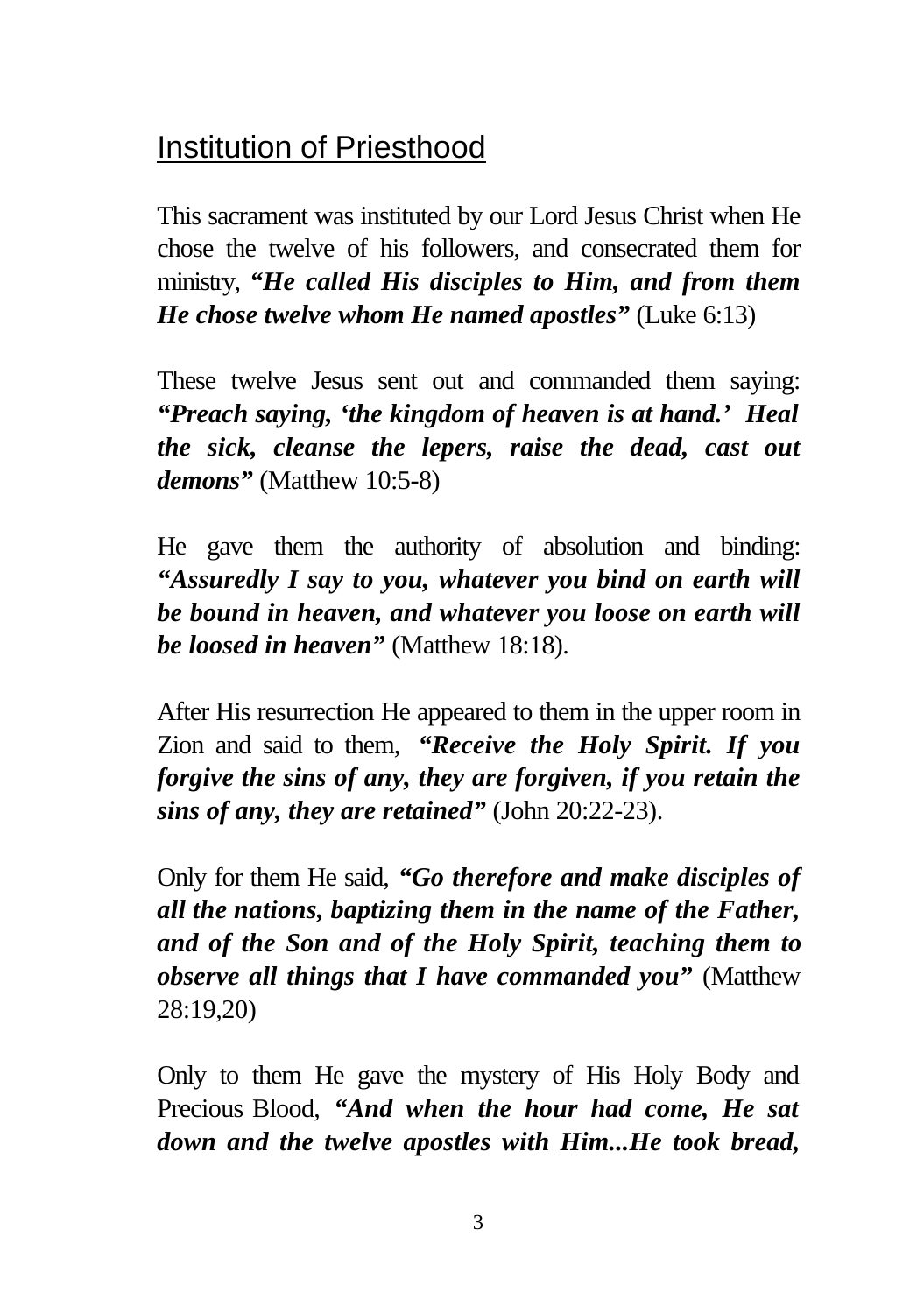*gave thanks and broke it, and gave it to them saying, 'This is my Body which is given for you do this in remembrance of Me', likewise He also took the cup after supper, saying, 'This is the new covenant in My Blood, which is shed for you'"* (Luke 22:14-20).

# **The honor of Priesthood:**

Priesthood is a great honor as it is a consecration of the work with God for the salvation of the souls of the people of God.

### V Priesthood is a divine call:

*"And Jesus went up on the mountain and called to Him those He wanted, and they came to Him. Then He appointed twelve that they might be with Him and that He might send them out to preach, and to have power to heal sicknesses, and to cast out demons"* (Mark 3:13-15)

# **f** Divine choice:

*"Now it came to pass in those days that Jesus went up to the mountain to pray and continued all night in prayer to God, and when it was day, He called His disciples to Him and from them He chose twelve whom He also named apostles"* (Luke 6:12,13)

*"You did not choose Me, but I chose you and appointed you that you should go and bear fruit, and that your fruit should remain"* (John 15:16)

V Appointment:

*"After these things the Lord appointed seventy others also and sent them two by two before His face into every city*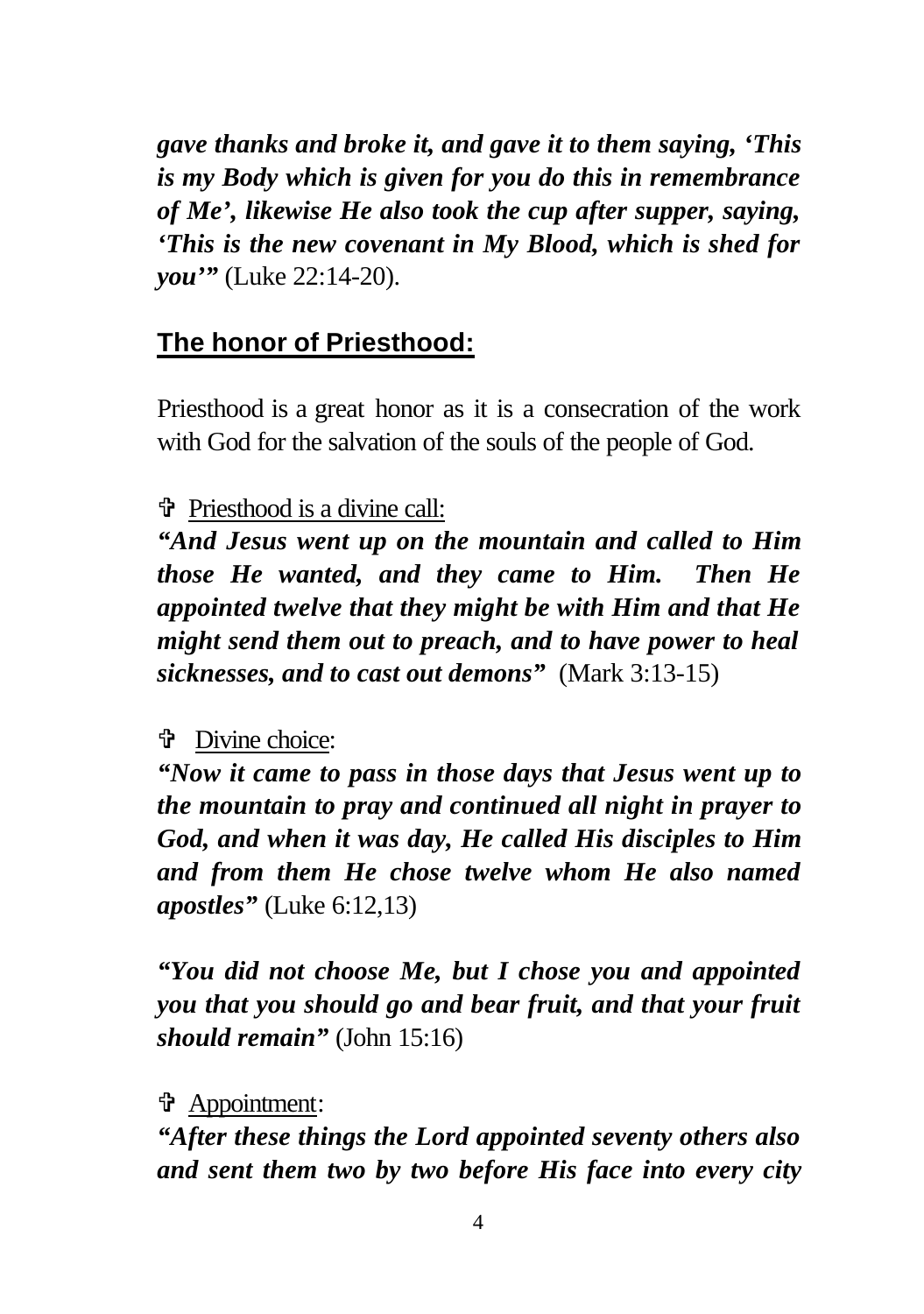# **f** Selection:

*"As they (disciples) ministered to the Lord and fasted, the Holy Spirit said, 'Now separate for me Barnabas and Saul for the work to which I have called them.' Then having fasted and prayed and laid hands on them, they sent them away"* (Acts 13:2,3)*.* That is why our teacher St. Paul boasted saying, *"But when it pleased God who separated me from my mother's womb and called me through His grace to reveal His son in me, that I might preach Him among the gentiles"* (Galatians 1:15,16)

# **t** Consecration:

*"And for their sake I sanctify Myself, that they also may be sanctified by the truth*" (John 17:19). To sanctify means to consecrate. Christ consecrated Himself for the ministry and our redemption. All the ranks of the priesthood are consecrated for ministry, according to the example of Christ, the High Priest.

# V Faithfulness and stewardship:

*"Who then is that faithful and wise steward, whom his master will make ruler over his household, to give them their portion of food in due season? Blessed is that servant whom his master will find so doing when he comes"* (Luke 12:42,43)

*"Let a man so consider us, as servants of Christ and stewards of the Mysteries of God. Moreover it is required in stewards that one be found faithful"* (1 Corinthians 4:1,2)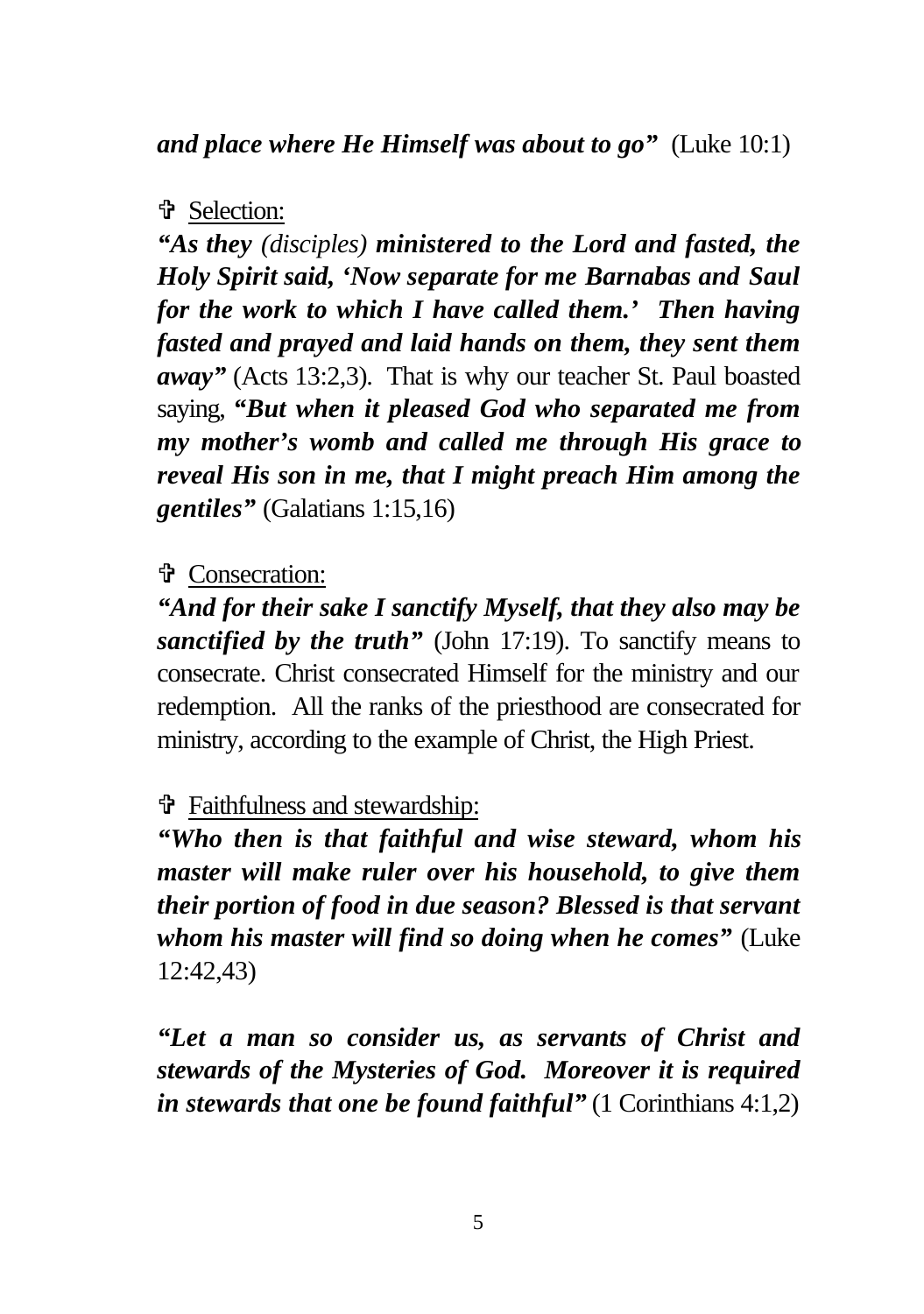#### V Priesthood is a great honor:

No one takes this honor upon himself, this honour is granted and given by God, just as He granted the honour to Aaron. Likewise, Christ did not glorify Himself to become high priest, but the Father said to Him, *"You are My Son. Today I have begotten You."* And also, *"You are a priest forever, according to the order of Melchizedek"* (Hebrews 5:4-6)

# Ranks of Priesthood

There are three ranks in Priesthood :

- **1. The order of Deacons**
- **2. The order of Priests**
- **3. The order of Bishops**

Deacons are servants, Priests are teachers, Bishops are overseers, and shepherds.

# 1- The order of Deacons

'Deacon', pronounced as such in Greek, is a Syrian word meaning 'servant'. The deacon's responsibility is to help the priest or bishop perform the religious ministry. The first church appointed seven deacons who were full of the Holy Spirit and wisdom to help in service, *"The twelve summoned the multitude of disciples and said: 'Seek out from among you*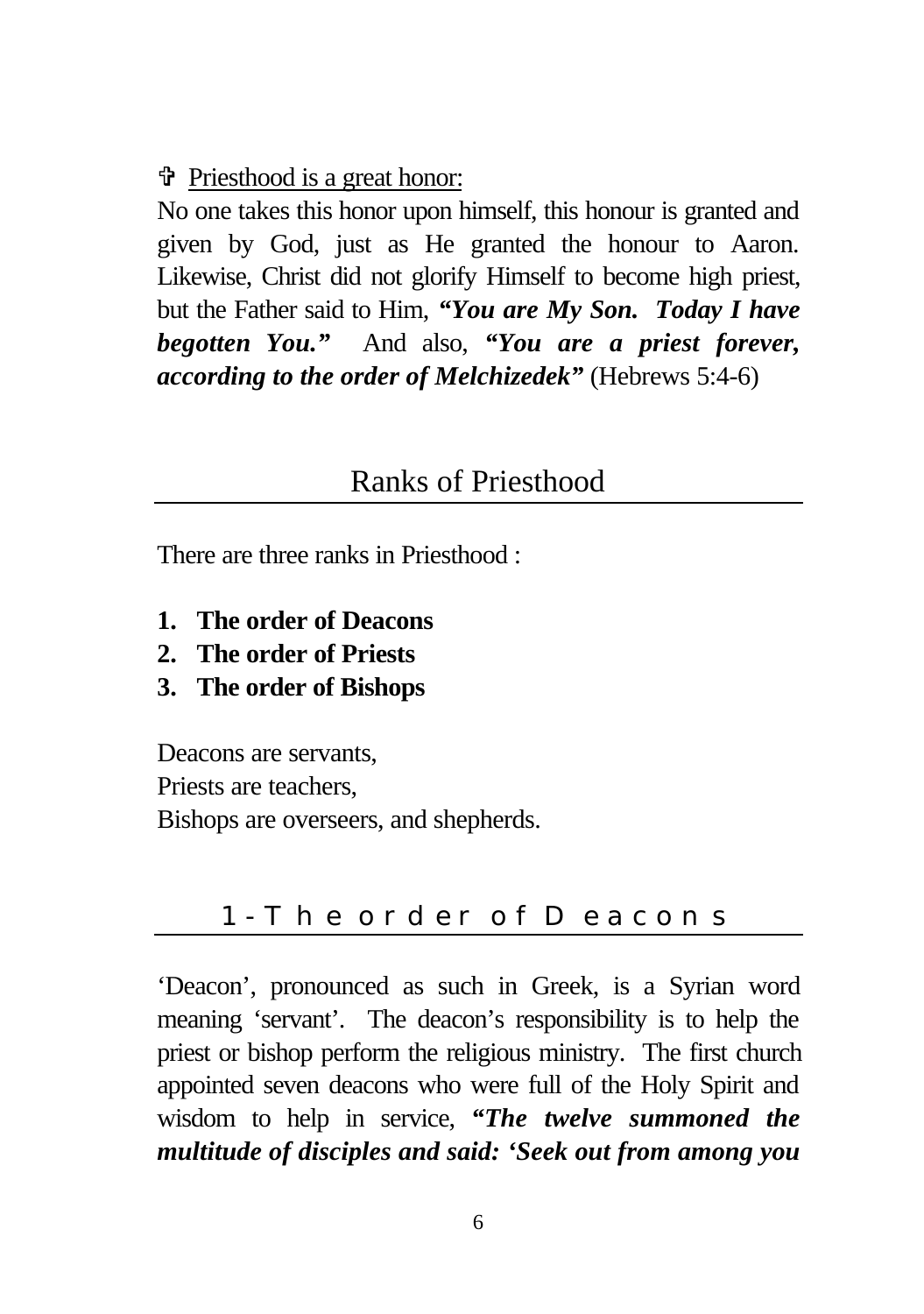*seven men of good reputation, full of the Holy Spirit and wisdom whom we may appoint over this business'"* (Acts  $6:2.3$ ).

*"When they were chosen, they set them before the apostles and when they had prayed they laid hands on them"* (Acts 6:6).

The apostles stipulated the following three conditions for nominating deacons :

- 1. They must be full of the Holy Spirit and wisdom.
- 2. They should be appointed by the apostles through the laying on of hands with prayers.
- 3. They should carry out certain responsibilities in the church.

Our teacher St. Paul also specfied the requirements of a deacon, in his First Epistle to Timothy (3:8-13) : *"Likewise deacons must be :*

- *· reverent*
- *· not double tongued*
- *· not given to too much wine(drunkenness)*
- *· not greedy for money*
- *· holding the mystery of faith with a pure conscience*
- *· ruling their children and their houses well*
- *should be tested first, and then proved and found blameless, so they can be ordained"* (1 Timothy 3:10)

Although the rank of deacon is the most junior rank of priesthood, St. Paul praises it saying, *"For those who served well as deacons, obtain for themselves a good standing*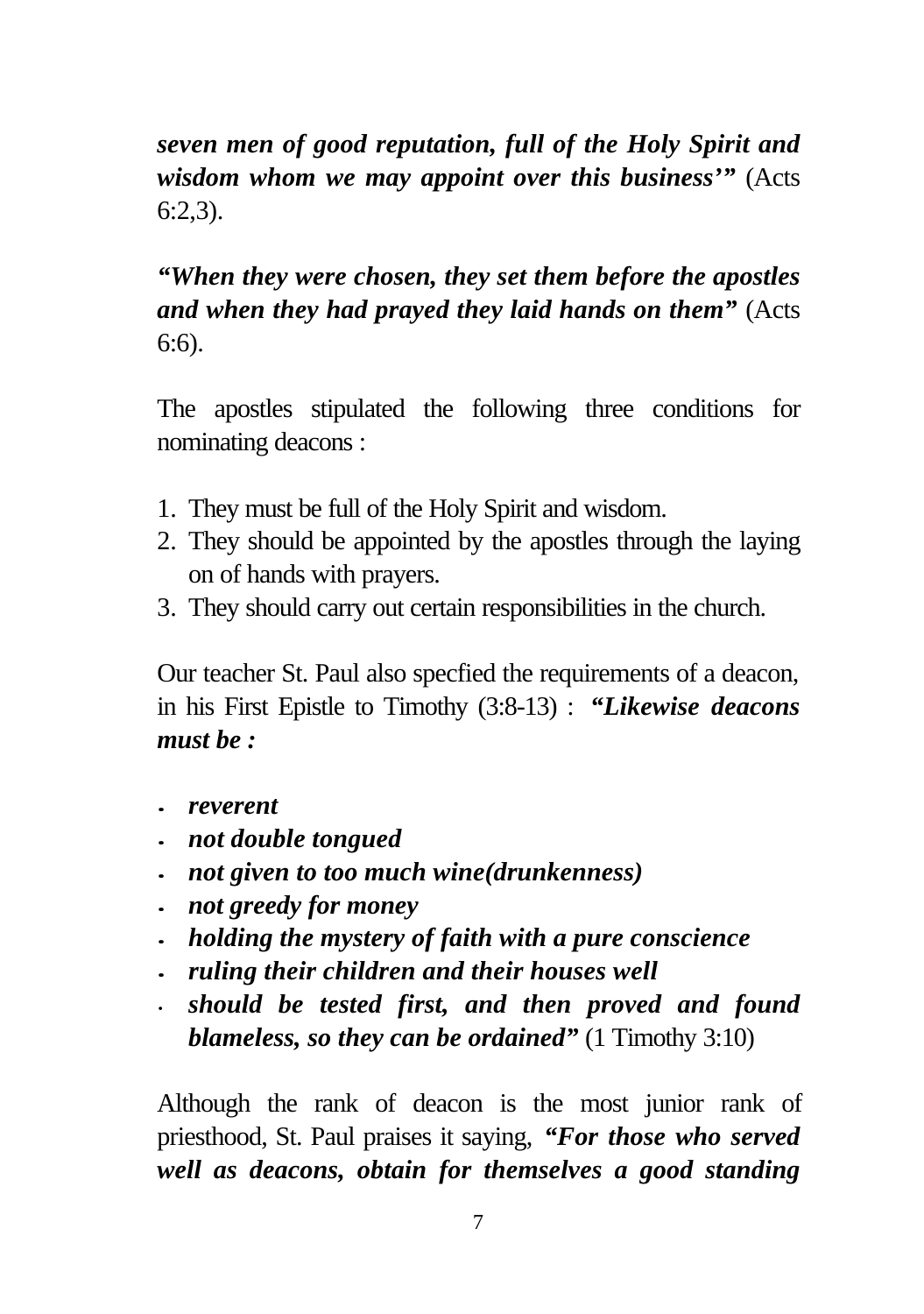*and great boldness in the faith which is in Christ Jesus"* (1 Timothy 3:13).

There are five ranks of deacons. In ascending order, they are:

- 1. Epsaltos (hymnist)
- 2. Ognostis (reader)
- 3. Epideacon (subdeacon)
- 4. Deacon (full deacon)
- 5. Archdeacon (leader of deacons)

We shall now discuss each rank in terms of responsibilities, conditions, clothing, and rites of ordination



EPSALTOS

'Epsaltos' is derived from the Coptic word 'Epsalmos' meaning Psalm or hymn. Hence, 'Epsaltos' means 'hymnist'.

According to his title, his responsibilities include learning and singing the hymns and praises of the church. This rank is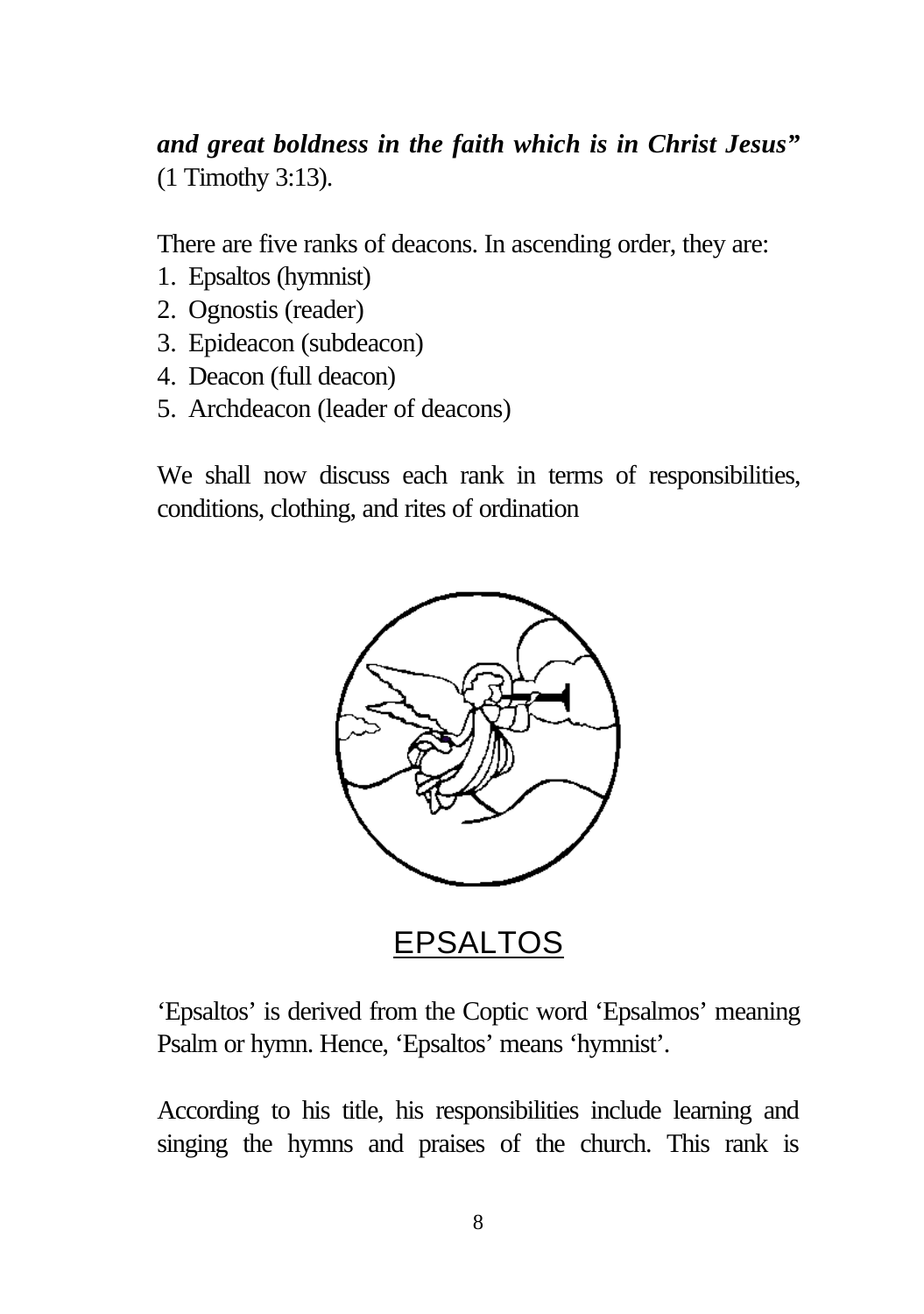mentioned in some of the early Church Canons, *"Hymnists also must be blessed by the bishop."*

Generally, it is the children who are ordained 'epsaltos' (from primary to high school). For as the Psalm says, *"Out of the mouth of babes and infants You have ordained strength"* (Psalm 8:2). The wisdom behind ordaining young boys is to instill within them at a young age, the faith and rituals of thechurch, so that they may taste of its sweetness, ecome steadfast on the Orthodox faith, and an active membe of the church. Hence, he will grow in the church with spitiuality and holiness : *"But I am like a green olive tree in the house of God ... I will praise You for ever"* (Psalm 52:8).

The Epsaltos is permitted to wear the tunic without the stole.

# **Rite of the Epsaltos**

After the Reconciliation Prayer of the divine liturgy, the archdeacon or hegomen takes the children who will be ordained Epsaltos, to stand before the altar in reverence and awe. The bishop then advises them regarding regular church attendance, the importance of learning hymns, attending Sunday School classes, and the importance of respectful and decent behaviour, whether in the church, home or in society. He advises them regarding obedience, and to take care not to insult, lie or swear. He also tells them regarding the importance of regular confession and receiving the Holy Communion.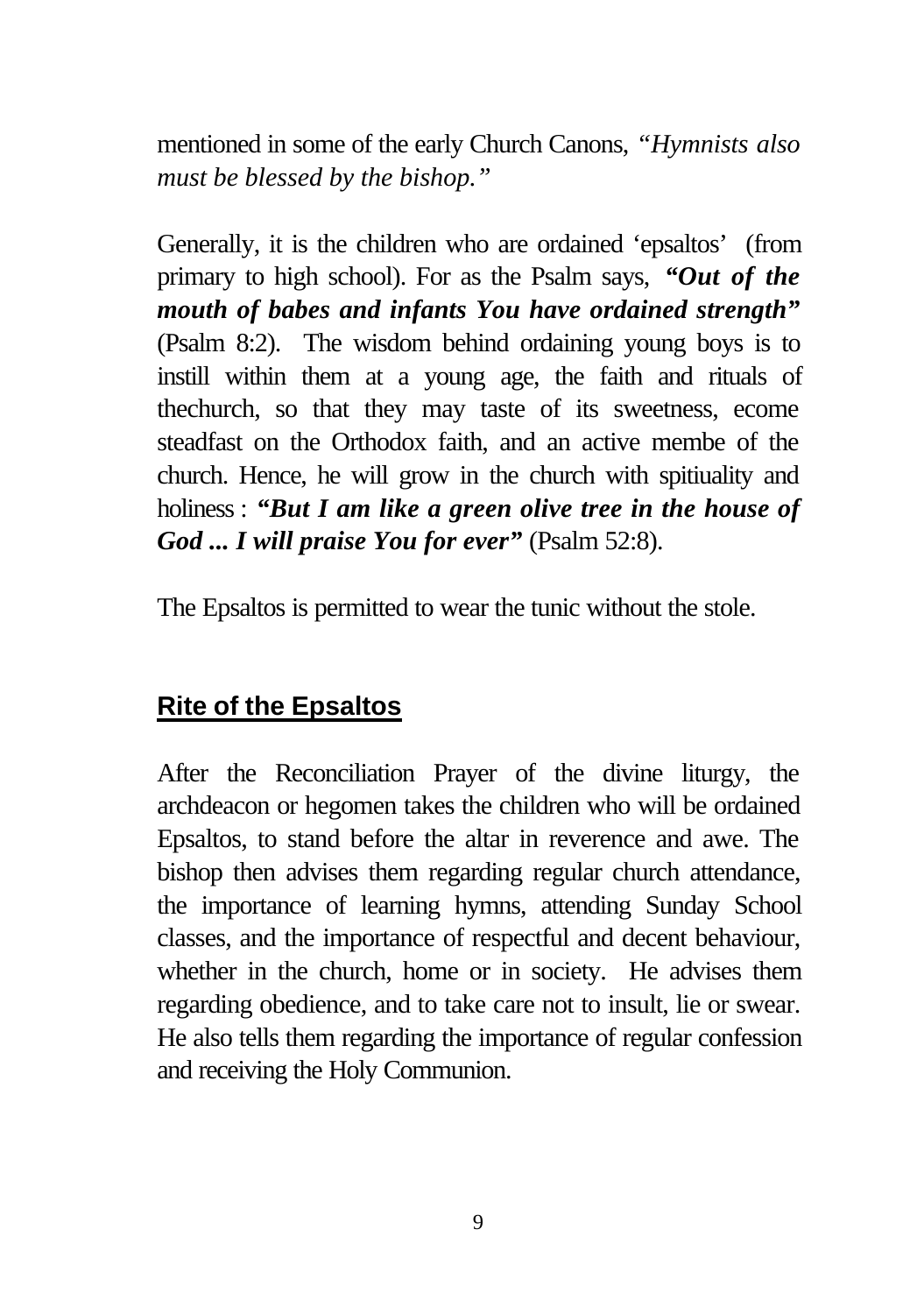He must be sure that those who are being ordained, are fasting, so that they may receive the Holy Communion after the holy Mass.

The bishop must receive a verbal undertaking from the children's parents, that they will help their children fulfill these commandments, and not forbid them from coming to church for any reason. The bishop then instructs the priest to care for them spititually, and keep close watch on their spiritual life and regularity in confession. The bishop also instructs the older deacons to take the time to teach and explain, simply, to the young deacons, the rites and church hymns.

The bishop then begins the ordination for the rank of EPSALTOS.

# **The Rite of Ordination of Epsaltos**

V The prayer begins by saying the Lord's Prayer, followed by the Prayer of Thanksgiving. The bishop then prays :

*"Our good God, who raised Heman and Asaaf to sing in Your holy places, and who gave David the prophet the flute, harp and ten chords to praise, and who said, "Out of the mouth of babes and infants You have ordained strength." You who placed praise in Your holy church, and Your congregation worships You by Psalms, hymns and spiritual songs. We ask You Lord to grant Your servants Your grace to become Epsaltos in Your holy church and praise You with hymns, songs and spiritual praises, singing with their hearts*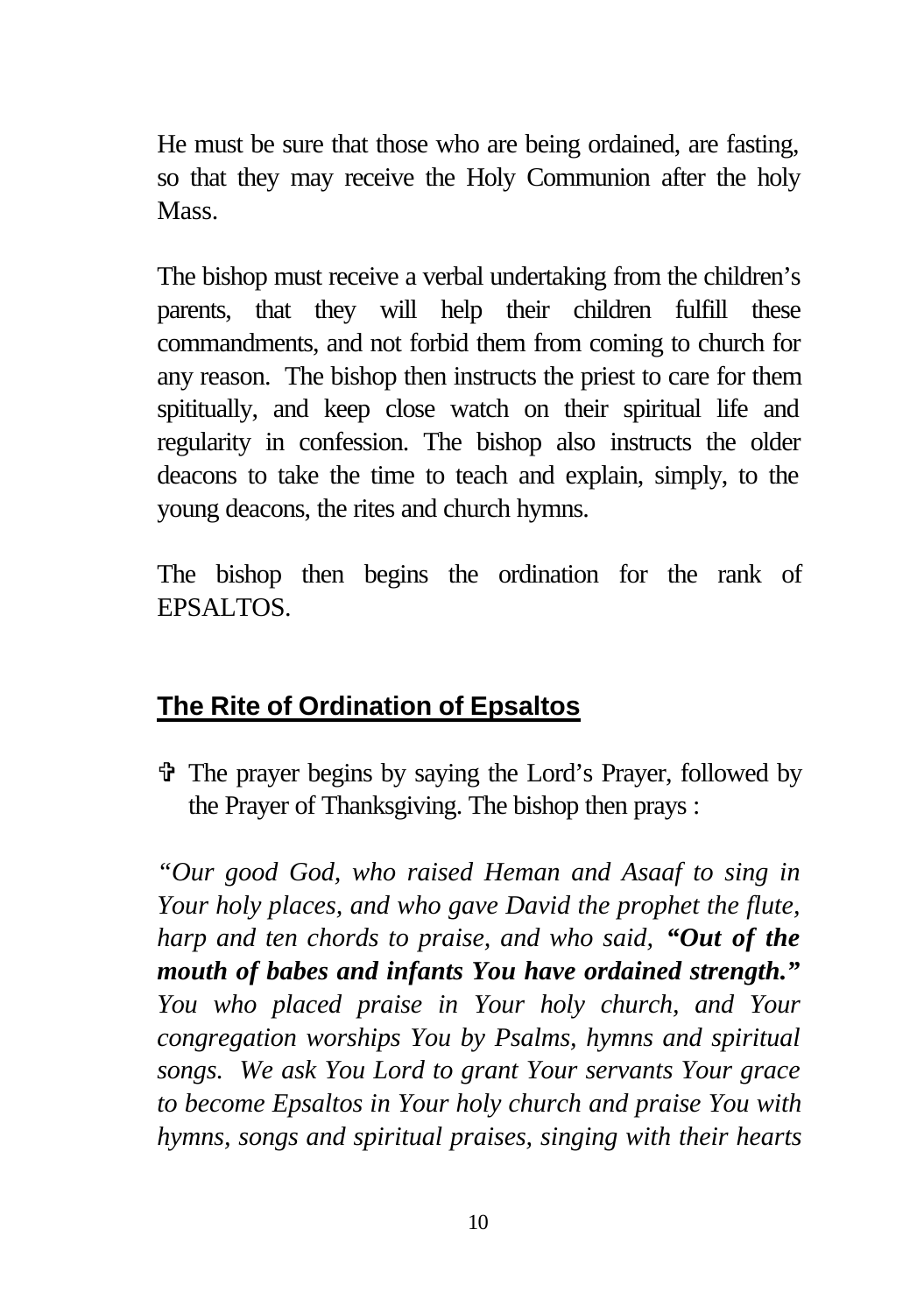*to the Lord ... through the grace and compassion of Your only begotten Son ..."*

*O Master, Lord, God the Pantocrator, the Father of our Lord, God and Saviour Jesus Christ, we ask and entreat Your goodness, O lover of mankind, for Your servants standing before You, who came to Your universal, Apostolic church, to be worthy to start faithfully and adore You in purity. Enlighten them by the sweetness of Your holy words. Grant them to sing spiritual hymns with understanding. Sanctify them. Bless them. Fill them with Your fear. Protect them by Your angelical power. Enrich them by all good gifts and perfect talent, to live by Your holy, blessed will. May they grow into the perfection of Your Holy Spirit. By Your only begotten Son our Lord, God and Savior Jesus Christ. Glory honor, dominion and worship are due to You together with Him and the Life-Giving and consubstantial Holy Spirit, now and forever. Amen."*

- $\ddot{\mathbf{v}}$  The bishop then does the sign of the cross three signs saying without the laying on of hands, *"...(name), Epsaltos for the holy church of God ...(name of parish) ..."*
- V On the first sign of the cross : *"Blessed is God the Father, Amen"*
- V On the second sign of the cross : *"Blessed in His only begotten Son our Lord Jesus Christ, Amen"*
- V On the third sign of the cross : *"Blessed is the Holy Spirit the Paraclete, Amen."*

After the bishop completes the sign so the cross, the children are given their service tunics and stoles, which the bishop then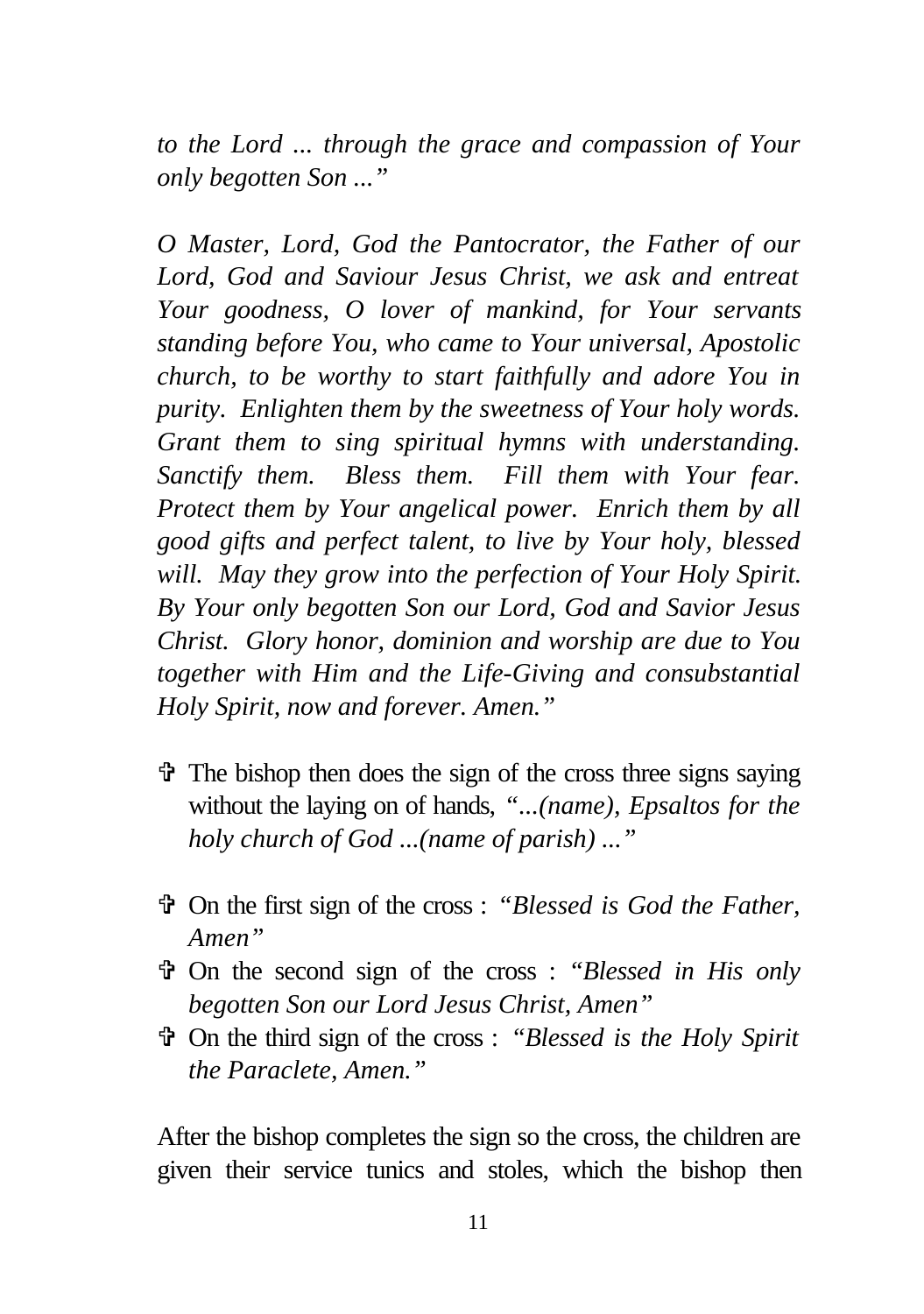makes the sign of the cross over them three times before they wear them.

They then stand before the adult Epsaltos deacons, to share with them in the responses and hymns of the divine Mass, followed by them receiveing the Holy Communin, after the older deacons. Their parents rejoice for them, and by coming to church regularly, they will grow in virtues and worship, and become righteous people..

# ARCH-EPSALTOS

Instead of being ordained in the rank of 'Ognostis' (reader), the church's hymnist may be ordained in the rank of Arch-Epsaltos, especially if he is blind. Arch-Epsaltos is the leader of hymnists and leads the deacons' choir outside the altar, in the responses and hymns of the divine liturgy or any other ritual services.

After the Prayer of Reconciliation the bishop stands at the altar's door, facing west. The person required to be ordained as Arch-Epsaltos kneels before him reverently, while holding his tunic. The then bishop begins the ordination prayer as follows:

# **Prayer read for the ARCH-EPSALTOS, leader of hymnists**

V The Bishop prays :

*"O Master, Lord, God the Pantocrator, who is in heaven and accepts pure souls throughout the generations. Make a*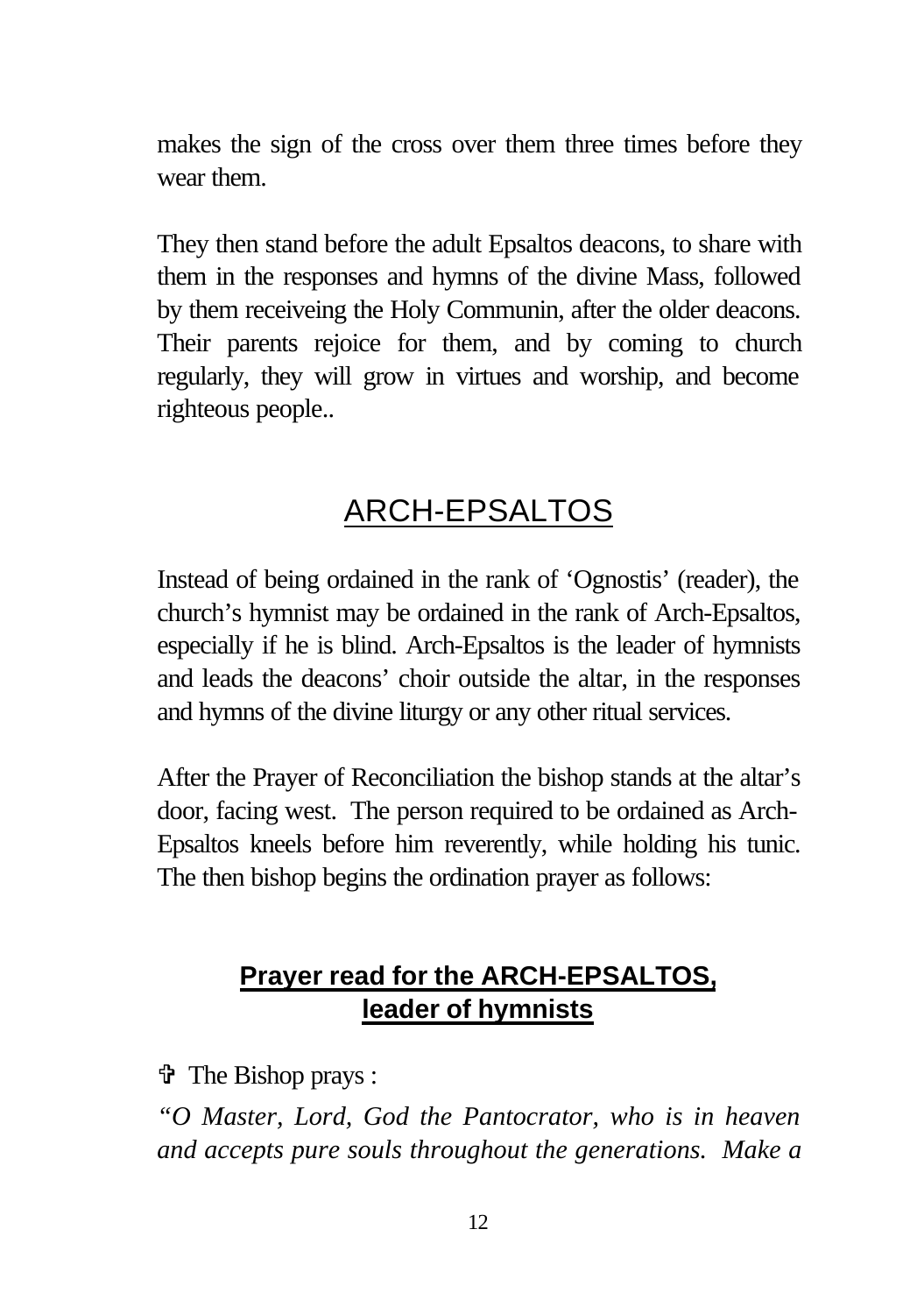*sign with Your servant (…name) and make him one of Your righteous leaders of hymnists like David. Keep him undefiled to the end of ages."*

*"Accomplish his offering. Grant him a blameless search for praises. Keep him in all deeds. Grant him purity in all good work, and may he conquer all the enemies. Nourish him by pure teachings and heavenly praises. Empower him at all times to fulfill Your will always. Grant him mercy and grace before Your Son Jesus Christ our Lord. Glory, honor, dominion and worship are due to You together with Him and the life-giving Holy Spirit, now and forever. Amen."*

V All say *"Lord have mercy"*, three times.

V The Bishop continues praying :

*"We ask You our Lord, and God, the lover of mankind, send the grace of Your Holy Spirit upon Your servant standing before You, to become a leader of hymnists. Fill him with power and righteousness to become an example to all and present to Your divine majesty praises of joy and salvation. Spiritual praises from the heart not lips, adoring You in spirit, truth and understanding. Grant him wisdom to manage the rank of Epsaltos, a good, spiritual management."*

*"Keep him from the traps of the devil and grant him to become a holy altar for You, to be accepted before You always. Grant him goodness and humbleness of heart, meekness, faith, hope and love so his heart may abide in grace and praises ..."* (Hebrews 9:11-13)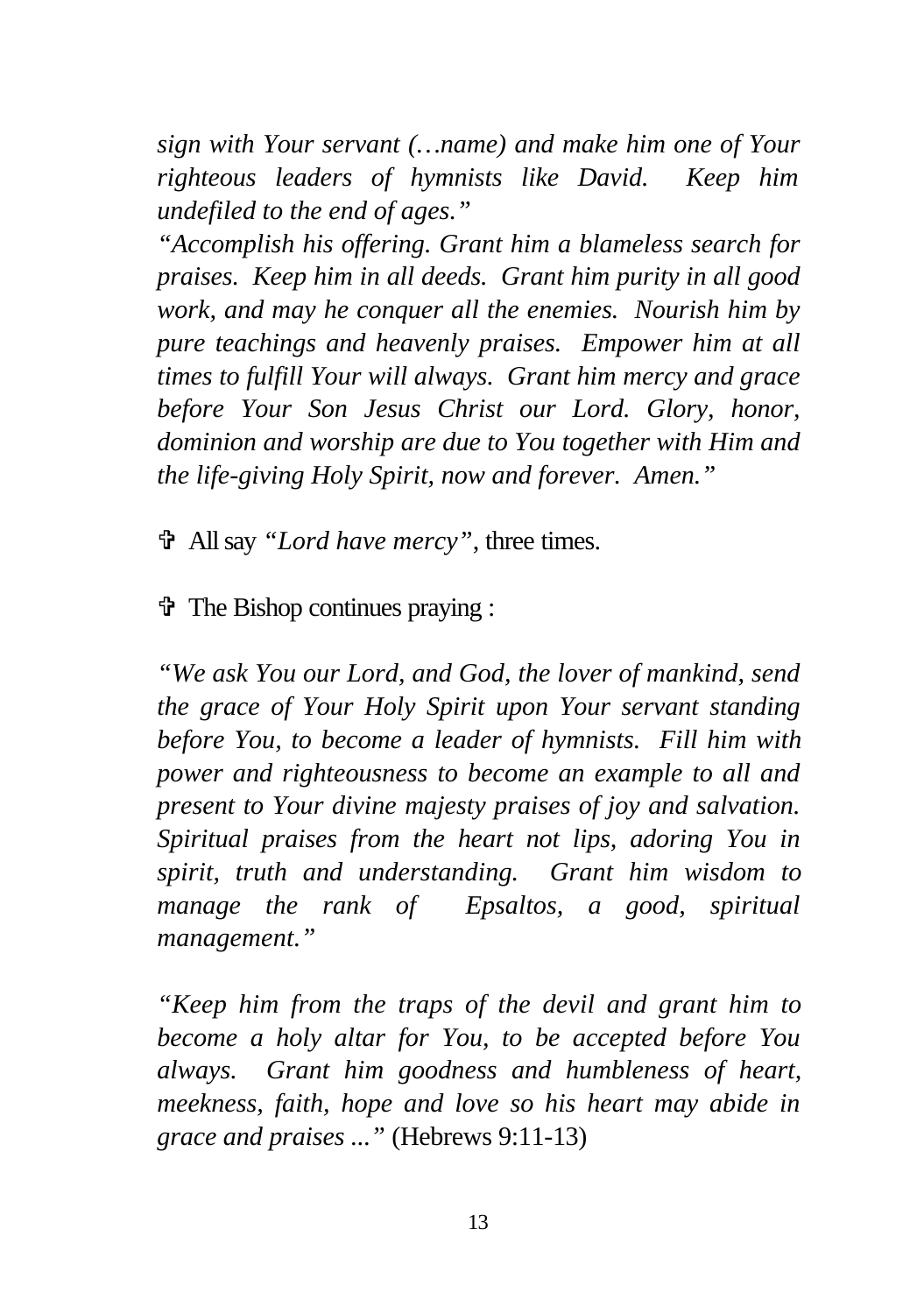*"Bless him and his service, accept his praises and prayers as sweet incense."*

*"Through the grace, mercy, and love of Your only begotten Son Jesus Christ. Glory, honor, dominion and worship are due to You together with Him and the life-giving and consubstantial Holy Spirit, now and forever. Amen."*

- $\ddot{\mathbf{\hat{v}}}$  Without the laying on of hands, the bishop makes three signs of the cross on him saying, *"Arch-Epsaltos for the church (name of parish)..."*
- V On the first sign of the cross : *"Blessed is God the Father, Amen"*
- V On the second sign of the cross : *"Blessed in His only begotten Son our Lord Jesus Christ, Amen"*
- V On the third sign of the cross : *"Blessed is the Holy Spirit the Paraclete, Amen."*
- $\hat{\mathbf{\Phi}}$  The bishop then makes the sign of the cross three times on his tunic, then dresses him.

The Arch-Epsaltos then stands in his place among the choir deacons, and receives the Holy Communion at the end of the holy Mass.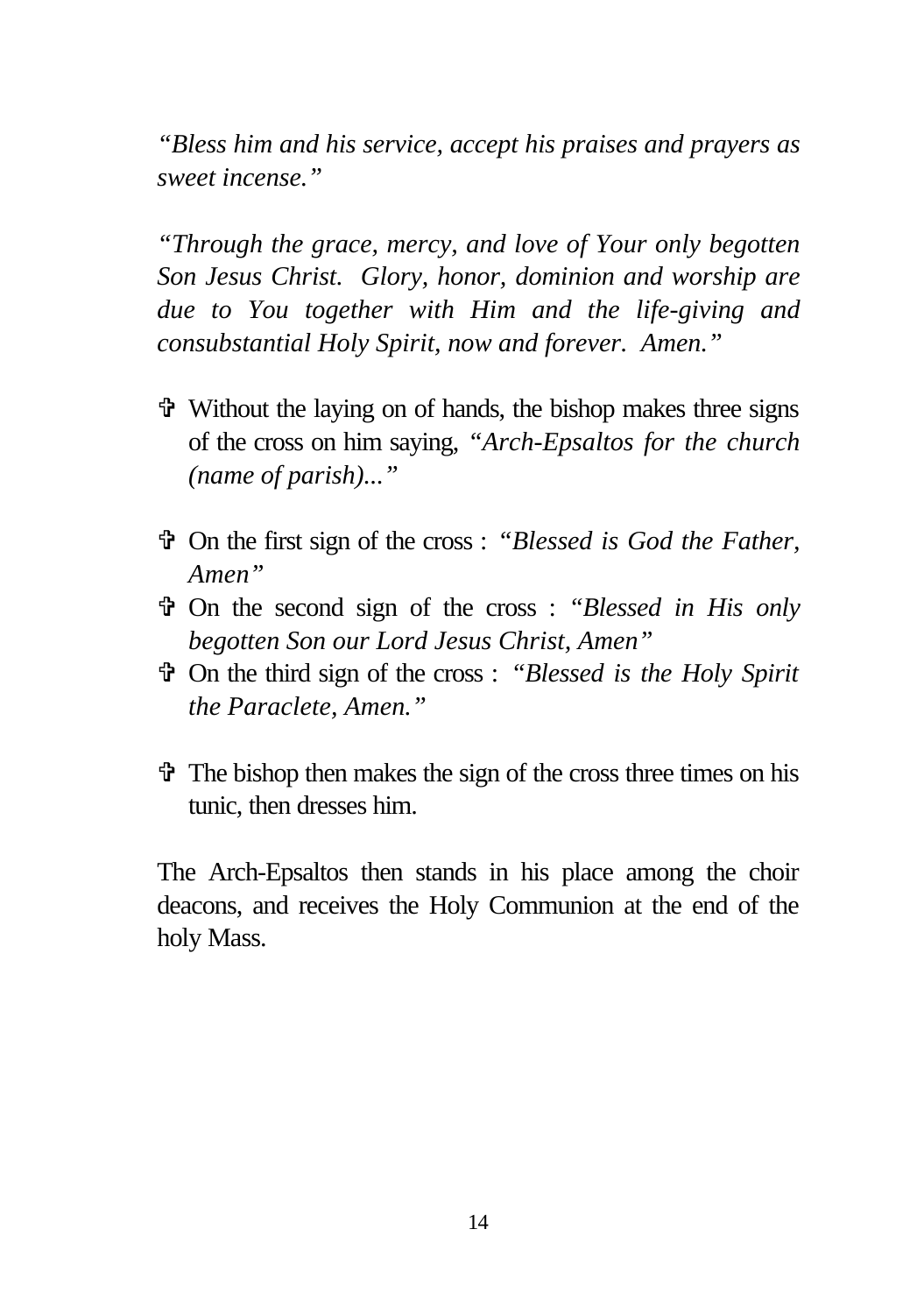

# **OGNOSTIS**

'Ognostis' is Greek word derived from two words : 'Anagnosma', meaning 'reading', and 'Tis', meaning 'related to'. Thus 'Ognostis' means 'the reader'.

# **Conditions of ordination:**

- Generally, not less than 18 years of age.
- Recognised for his good manner and deeds.
- Recommended (without objection) by the priest and congregation.
- Tested for his reading ability of the Holy Bible, and its comprehension.
- Regular in his spiritual life, such as Confession, Holy Communion, reading of the Holy Bible and coming to church.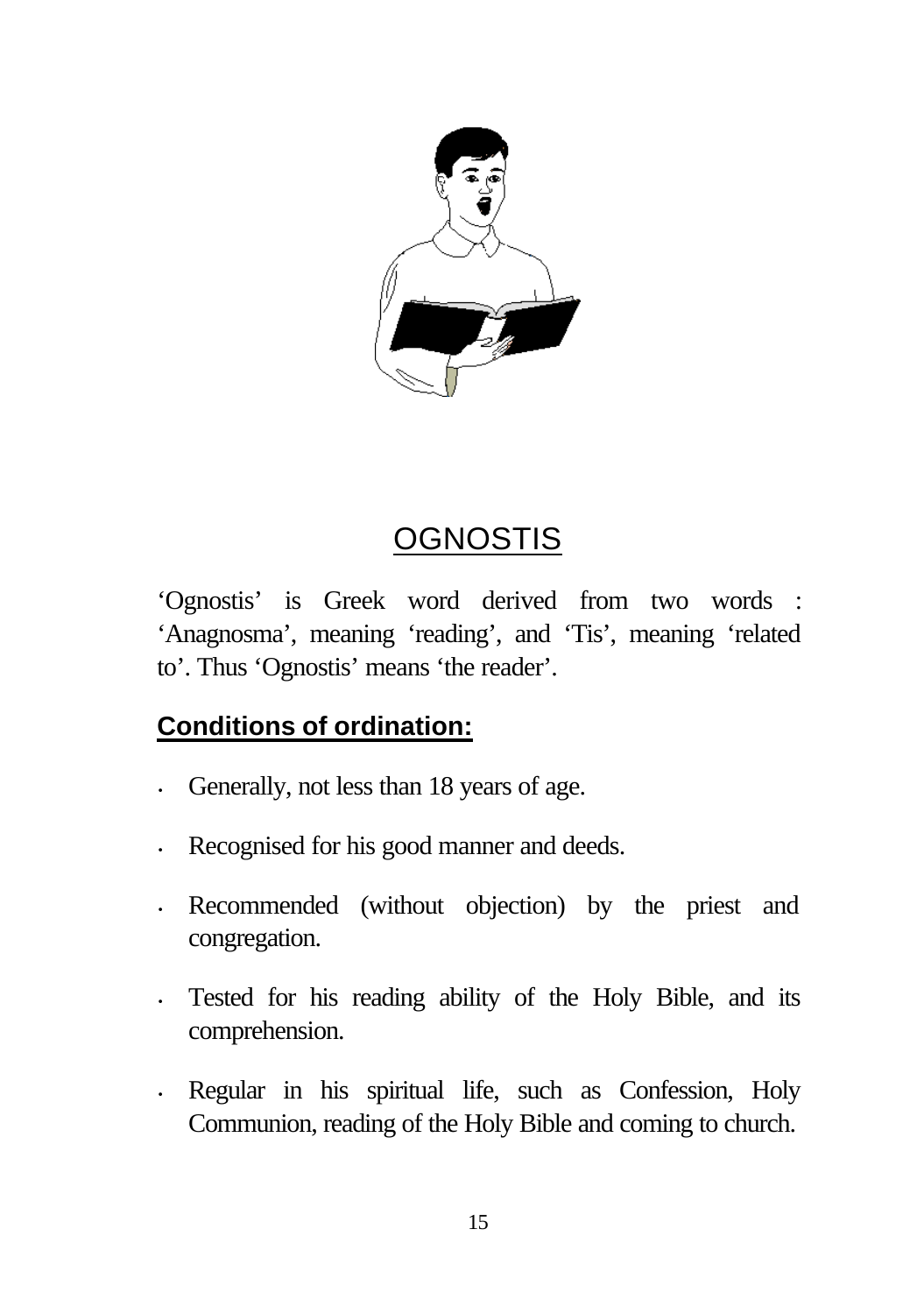- He must be ready for service and full of zeal.
- He must be humble, and not one to boast about his voice or service.

# Responsibility of the Ognostis

He must be fluent (English, Arabic and Coptic) in knowing by heart the responses said before and after the Epistle readings, and read the daily readings. He must read clearly and without mistakes to enable the congregation to hear and understand.

### **Introduction to the Pauline epistles:**

*"A chapter from the Epistle of our teacher St. Paul to the ... May his blessings be with us all. Amen."*

Concluding the Pauline reading, *"The grace of God the Father be with you my brehren. Amen."*

# **Introduction of the Katholic (universal) epistles:**

*"A Katholic Epistle from the Epistle of our teacher St. ..., May his blessings be with us all. Amen."*

Concluding the Katholic reading, *"Do not love the world, nor things which are in the world. The world shall pass away and all its desires, but he who does the will of God shall abide forever. Amen."*

### **Introduction to the Praxis (Book of Acts):**

*"A chapter from the Acts of our fathers the pure apostles,*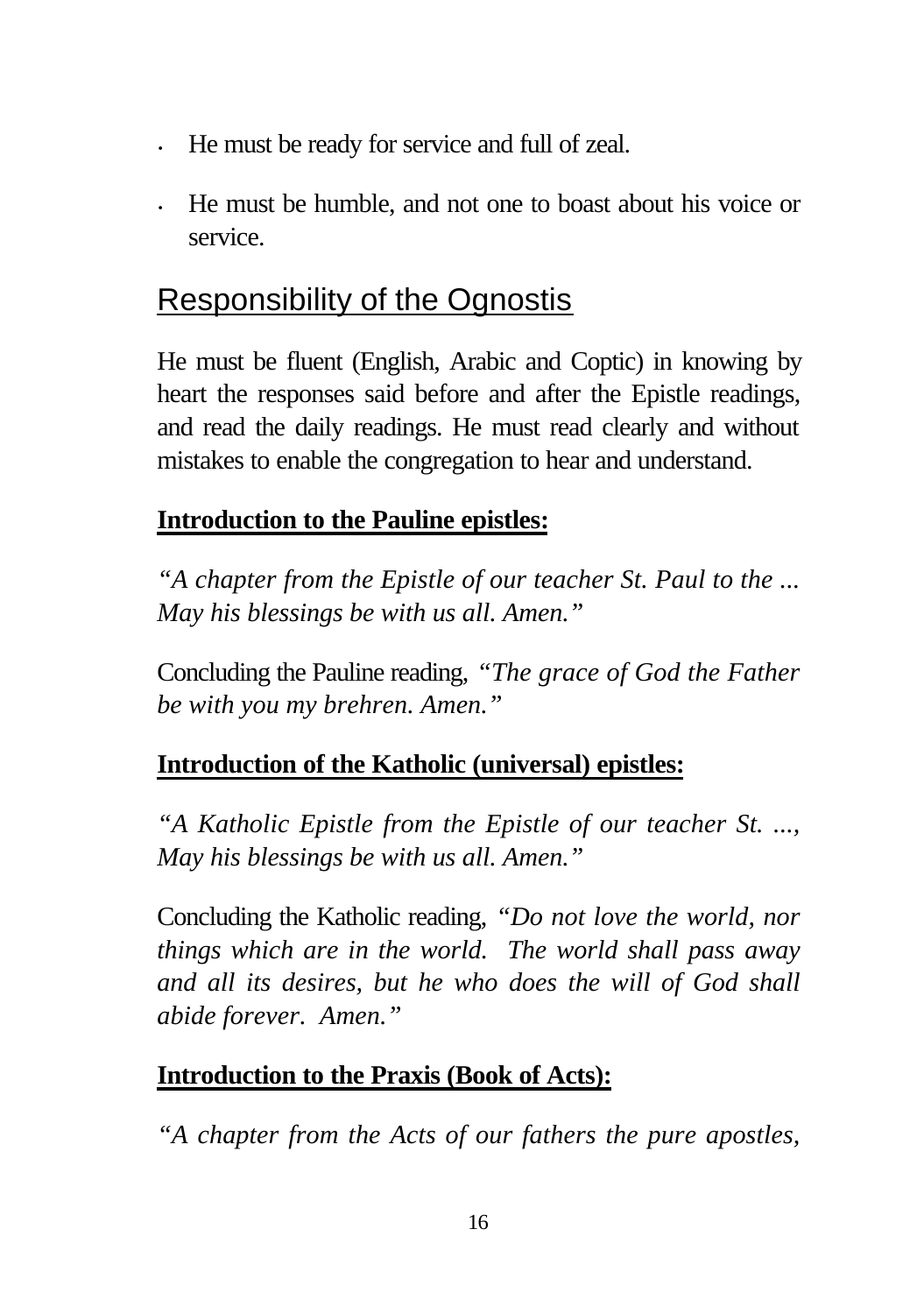*may their holy blessings be with us all my fathers and brethren. Amen."*

Concluding the Praxis reading, *"May the word of the Lord grow, and multiply, be mighty and be confirmed in the holy church of God. Amen."*

After the reading, the Ognostis must prostrate before the altar and kiss the cross and the priest's hand, showing his humility before God. The Ognostis must take care never to boast about his reading abilities.

Following the Commemoration, the deacon who stands inside the sanctuary, reads the names of our holy fathers who have fallen asleep in the Lord : *"Let the readers, name our holy fathers, the patriarchs who have departed; O Lord repose their souls and forgive us our sins."*

The Ognostis must be familiar in all the church hymns and praises, and chanting them with the choir of deacons during the Liturgy and other occasions.

The Ognostis must be familiar with church doctrines and able to teach and give sermons. In the rite of ordaining Ognostis, it is said, *"Lord show Your face to Your servant standing before You, to know by Your holy words and preach Your laws to Your people, teach them Your pure words for their salvation."*

In the commandment the bishop gives to the Ognostis being ordained, he says: *"You must learn chapter by chapter the books of the Holy Bible, which is the breath of God, for which you were entrusted with to teach the people."*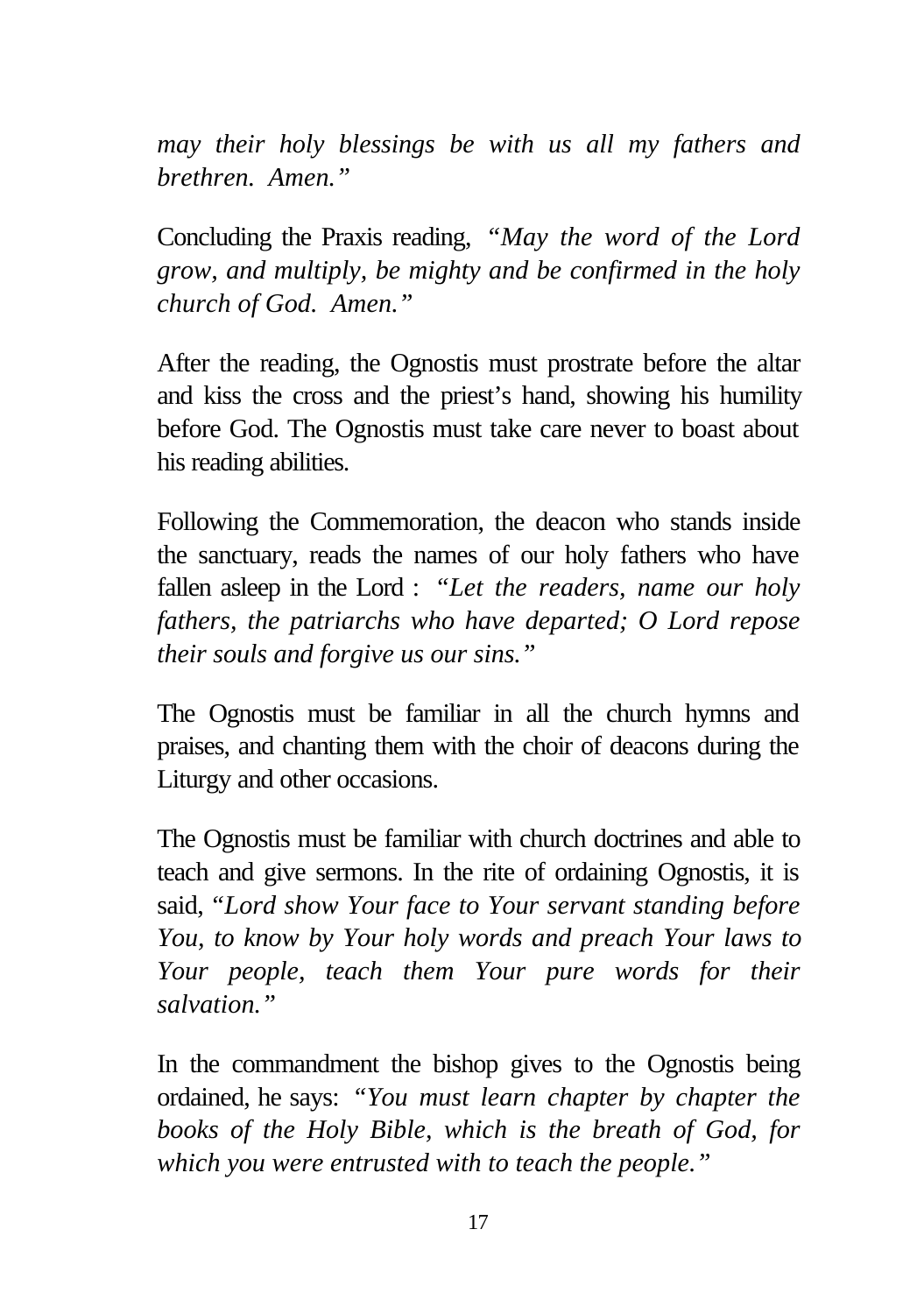However, the Ognostis must only gives sermons, and so on, with the permission of the bishop or priest.

# **The Ordination Rite of Ognostis**

The deacon is ordained, following the Reconciliation Prayer.

He stands before the altar with the tunic, carrying his tunic, and kneel reverently before the Lord, ready to carry out the responsibility of the rank and service. The Bishop stands at the altar's door, facing west.

The priests and individuals, from the congregation, who recommended him, stand behind him before the altar, also kneeling on his behalf before the altar and the bishop, requesting his ordination, before God and the bishop.

- $\hat{\mathbf{\Phi}}$  The bishop asks the congregation, "Do you witness that he is truly worthy of this rank?" They respond saying, "Yes we witness that he is worthy."
- $\hat{\tau}$  The Bishop takes scissors and makes five small cuts in his hair, in the sign of the cross, starting from the middle of his head. While clipping, the bishop says, *"...(name), Ognostis for the church ...(name of parish) ..."*
- V *"Blessed is God the Father, Amen"*
- V *"Blessed in His only begotten Son our Lord Jesus Christ, Amen"*
- V *"Blessed is the Holy Spirit the Paraclete, Amen."*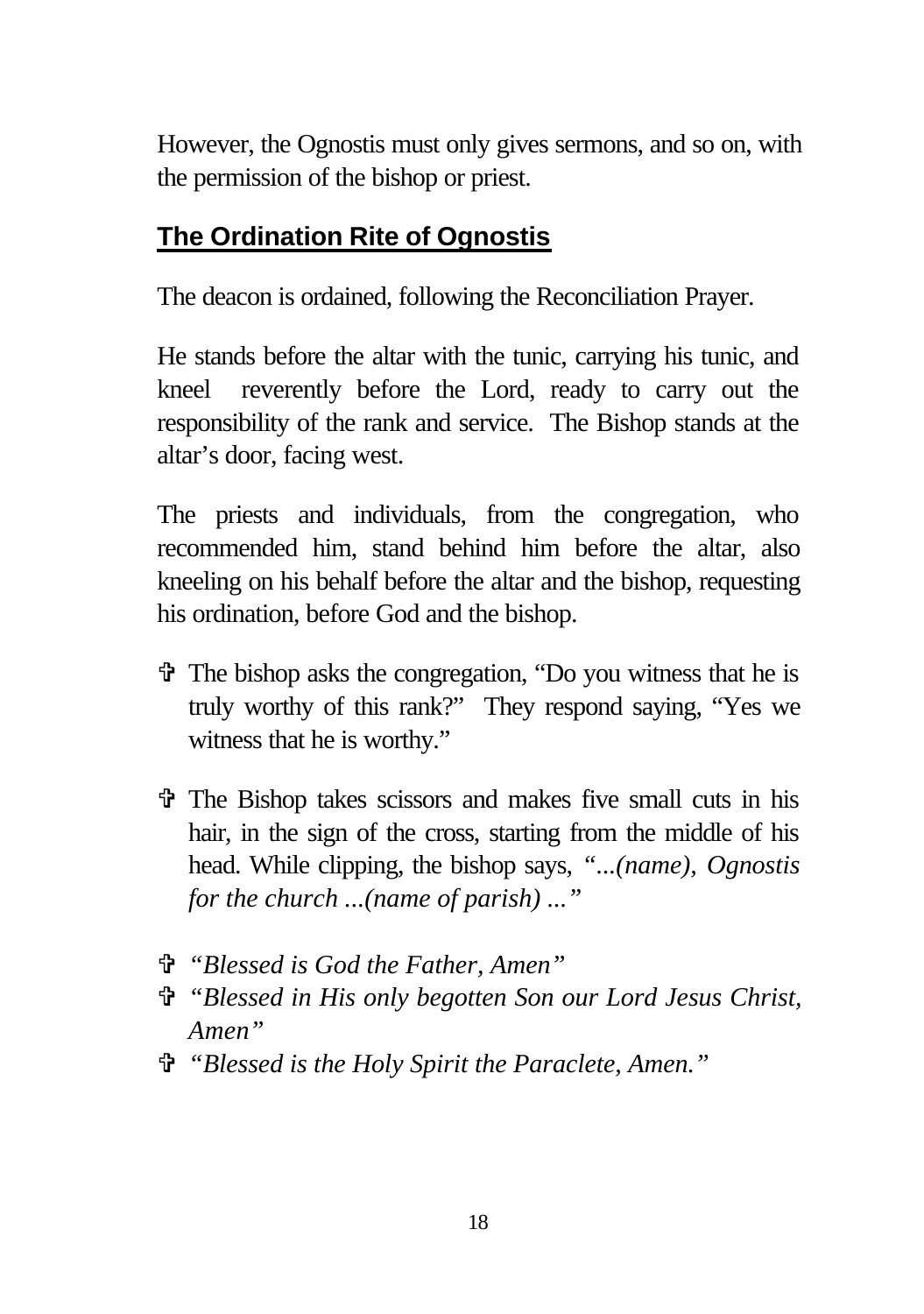#### *NOTES:*

The bishop questioning the congregation about the deacon's worthiness to be a witness for God and the Church, is a validation of the Apsotle's words, *"And the things that you have heard from me among many witnesses, commit these to faithful men who will be able to teach others also"* (2 Timothy 2:2).

Clipping of the hair signifies the cutting off, or the removal all evil thoughts and habits (for the head seats the senses).

Clipping the hair in the shape of a cross, while the bishop mentions the Holy Trinity is proof of the graces and talents that the deacon receives from the Holy Trinity by the worthiness of Christ's death on the cross.

The five crosses (hair clippings) symbolise the five wounds of Christ the Lord: the three nails, the crown of thorns, and the spear wound in His side. It is as I the deacon proclaims, *"That I may know Him and the power of His resurrection and the fellowship of His sufferings, being conformed to His death"* (Philippians 3:10).

The bishop clips the hair of each Ognostis, in the shape of five small crosses, whilst saying the three 'blessings' of the Holy Trinity. After completing this, all the newly ordained Ognostis stand in order to hear the prayers and the commandments given them.

 $\ddot{\mathbf{\Phi}}$  The bishop prays the Thanksgiving prayer, then raises incense in the four directions...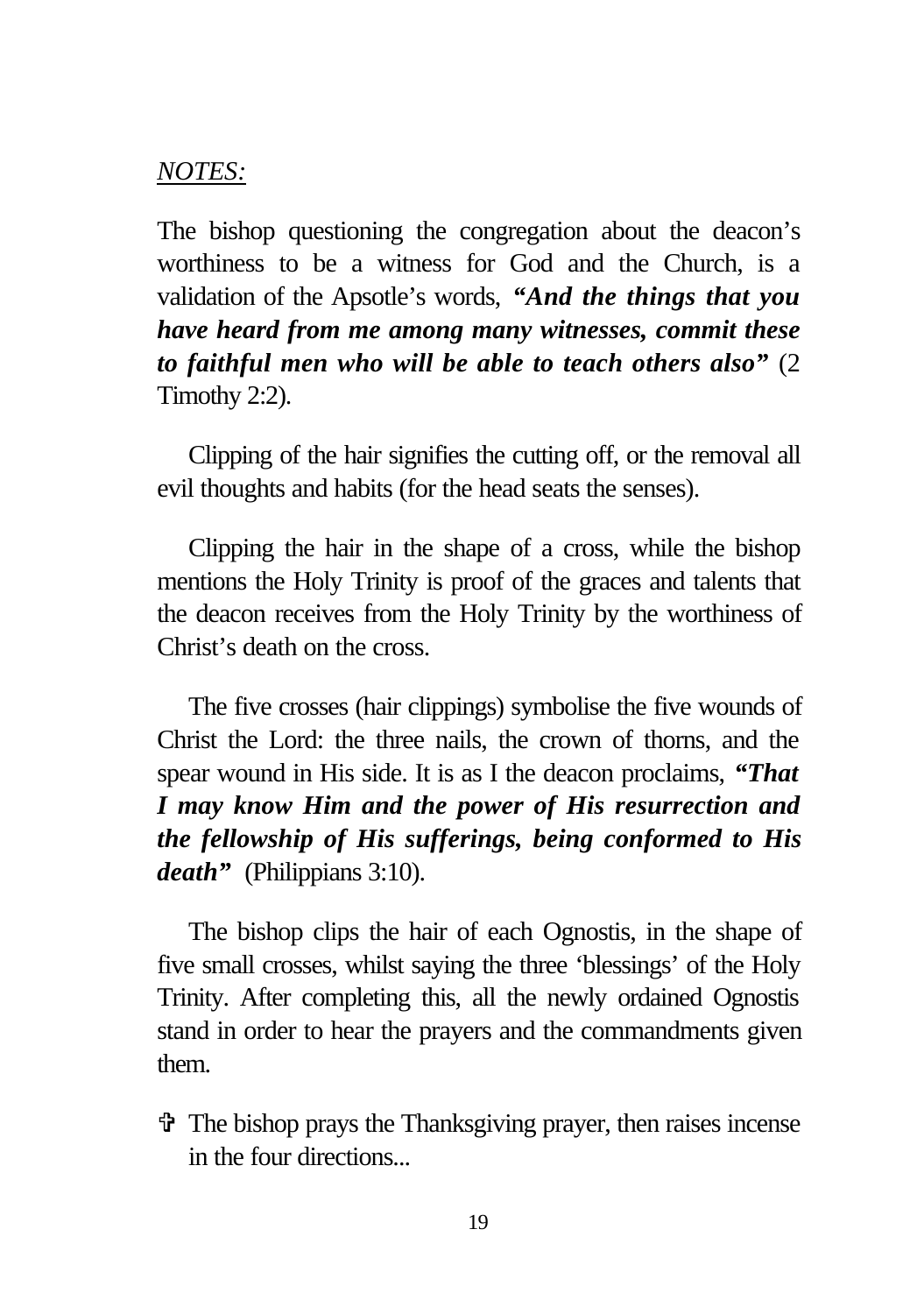V He faces west and prays: *"We ask and entreat Your goodness O Lord God the Pantocrator, accept Your servant (...name) an Ognostis in Your house. Give him reverence in worshipping You. Make him worthy to touch the utensils and become an honorable Ognostis before You." \**

\* The Ognostis is authorised to touch the altar's sacred vessels, in order to dry them after the Mass and place them in their specified place, but handling of the vessels must only be done by holding them in the white linen veil specified.

- V The bishop faces the east and prays: *"O great God, rich in His talents ... Come and fill him with all wisdom and understanding keep him blameless in Your worshipping."*
- $\mathcal{P}$  Following the bishop's prayer, the congregation respond, "O *Lord hear us, Lord have mercy upon us, O Lord bless us."* This response is said at the end of each ordination prayer.
- $\hat{\mathbf{\Phi}}$  The bishop, facing west, holds the temples of the Ognostis etween his hands, whilst praying, *"O God, holder of all ... show Your face to Your servant ... to abide by Your holy sayings and preach Your commandments to Your people ... grant him a humble heart to read and study Your laws to edify himself and his listeners."*

#### *NOTES:*

The bishop's hand denotes the hand of God that holds the human mind to open his intellectual ability and free his tongue to teach and preach the powerful living word of God.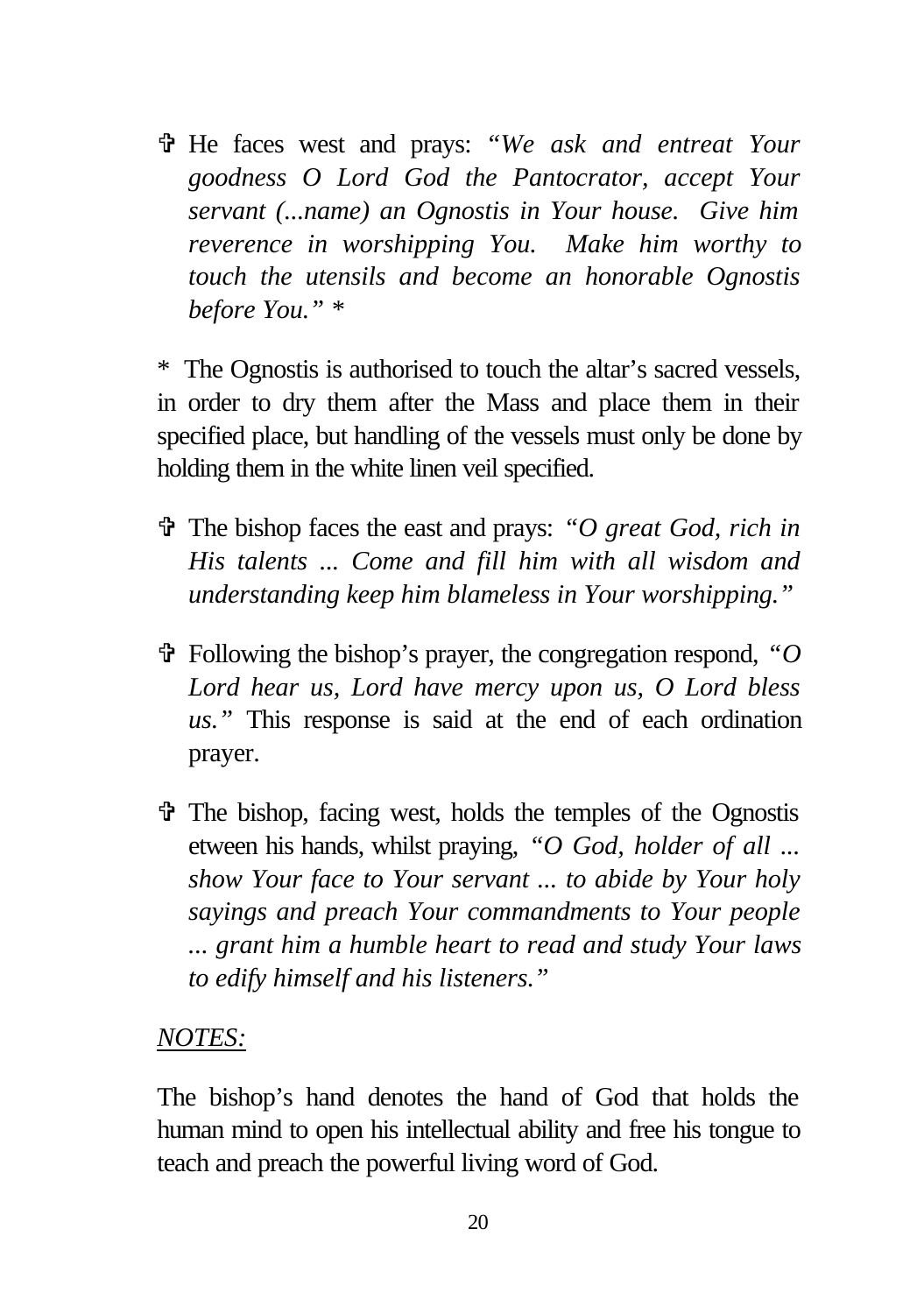V The bishop then faces east praying: *"O Master and Lord Jesus Christ, who chose His servant Ezra and gave him wisdom to read Your law to Your people ... grant him also, wisdom and the spirit of prophecy to recite Your holy sayings blamelessly to Your people."*

#### *NOTES:*

It is very important that the reputation of the Ognostis be blameless, so that he may apply his words to his deeds, and not be the cause of a stumbling block. He must offer pure service, according to the example of Ezra the great writer.

- V The bishop (or archdeacon if present) reads to the Ognostis, the following commandments:
	- *· "Learn chapter by chapter of the Holy Bible"*
	- *· "Read with understanding the Lord's commandments"*
- *· "Preach unto the people"*
- *· "Your reputation must be pure, as a beacon giving light to all those around you, by your words and deeds."*
- $\hat{\mathbf{\Phi}}$  At the end of the prayers and commandments, the bishop makes the sign of the cross on the vestments of service. The Ognostis' then wear them and take their place with the Epsaltos deacons, to share in the hymns and responses of the holy Mass.
- V At the end of the Mass they receive the Holy Communion. After the bishop drinks of the precious Blood and before he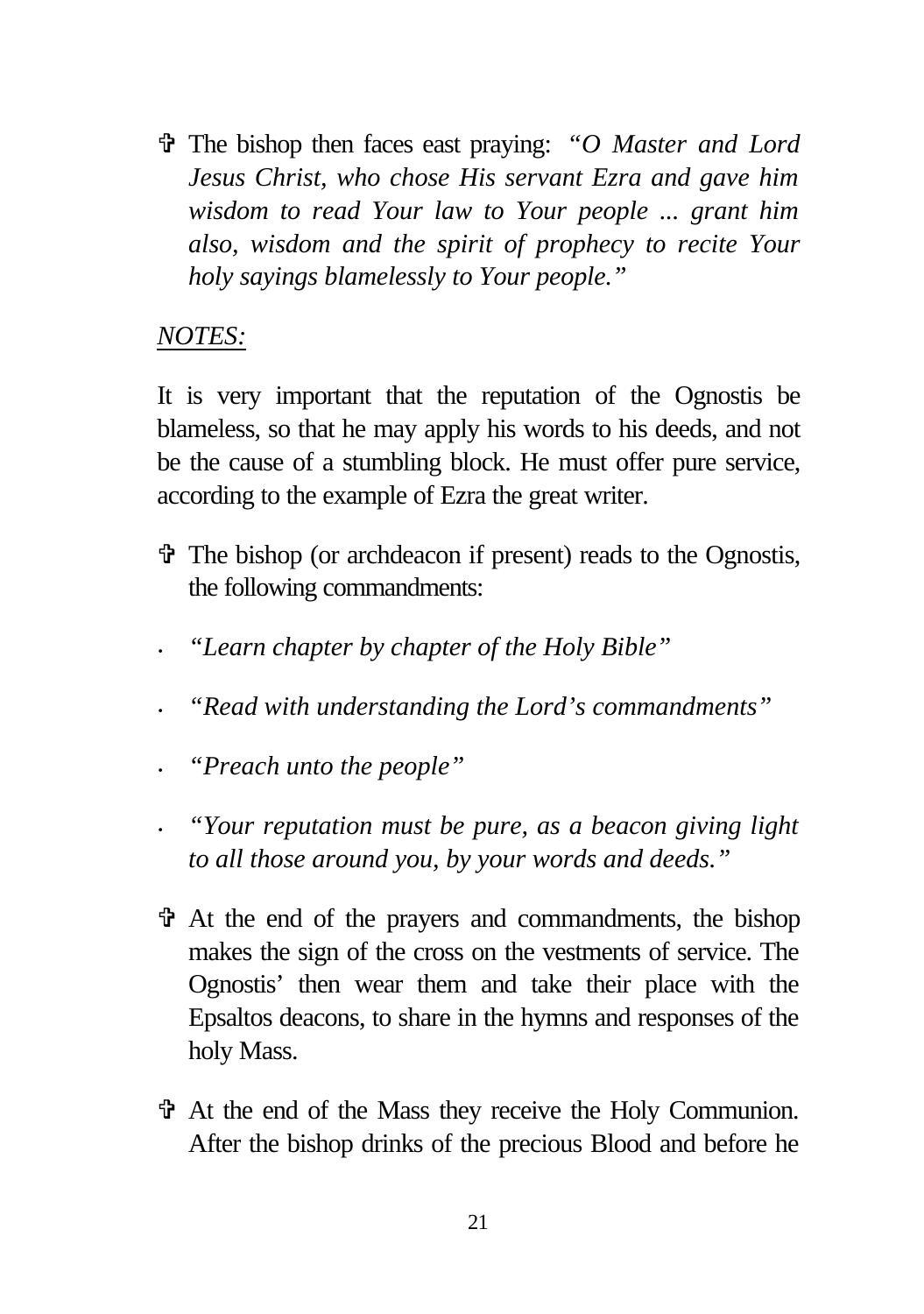drinks water, he breathes into their faces one by one saying, *"Receive the Holy Spirit."*

 $\hat{\mathbf{\Phi}}$  A procession is made for them around the altar and the whole church rejoice.

# **The Ognostis' Vestments**

The Ognostis wears a white tunic as white is appropriate for the service of God. Christ is the one who is dressed in light, who was transfigured and His clothes became shining, and exceedingly white (Mark 9:3). The colour white signifies purity which must adorn every deacon and all other priesthood ranks.

He wears the stole crossing over the left shoulder and around his waist as a belt, and the ends of the stole hand from his shoulders.

# *NOTES:*

'Stole' is a Greek word (Patrachelion) meaning 'grace', the rank of deacon is a grace which is taken by an individual and carried on his shoulders.

It hangs on the back like a cross to symbolise that he is sharing in carrying the cross, for the Lord says: *"If anyone desires to come after Me, let him deny himself, and take up his cross and follow Me"* (Matthew 16:24).

The stole comes around the waist like a belt, as proof of preparation and readiness for service, like John the Baptist who wore a leather belt around his waist.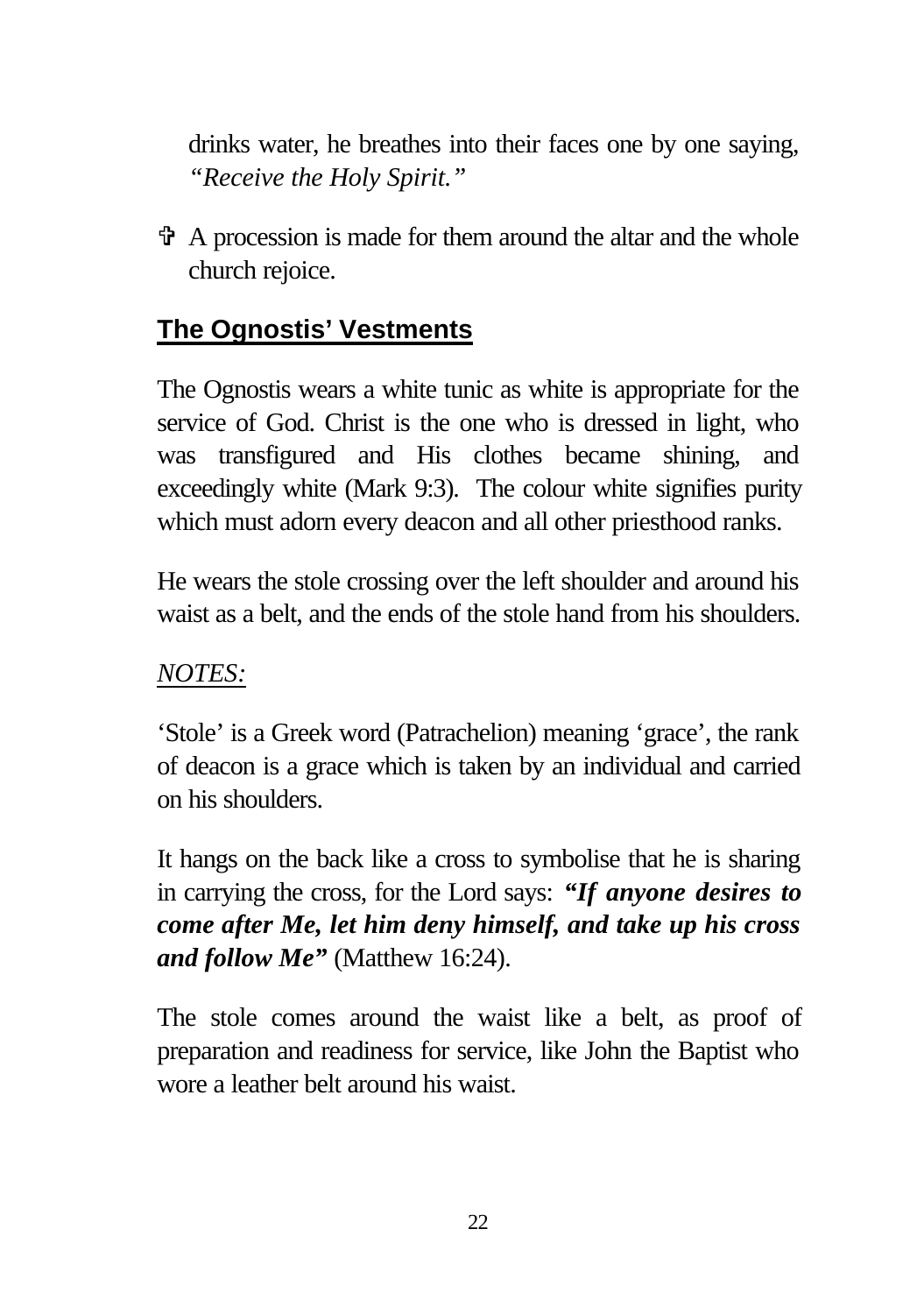# **Rules for the Ognostis**

The bishop clips his hair,however, he does not lay his hands on him.

He may marry, and if his wife dies, he may remarry. This differs from other priestly ranks.



# EPIDEACON

Epideacon is a Greek word composed of two parts: 'Epi' meaning 'assistant', and 'Diacon' meaning 'deacon'. Hence, 'Epideacon' means 'Assistant Deacon'.

# **Conditions of ordination**

• Unless he shows excellence in ecclesiastical subjects and

wisdom, and faithful in his deeds, generally, the Epidecon should not be ordained younger than the age of 20.

• He must be recommended by the congregation and the (chorus) deacons.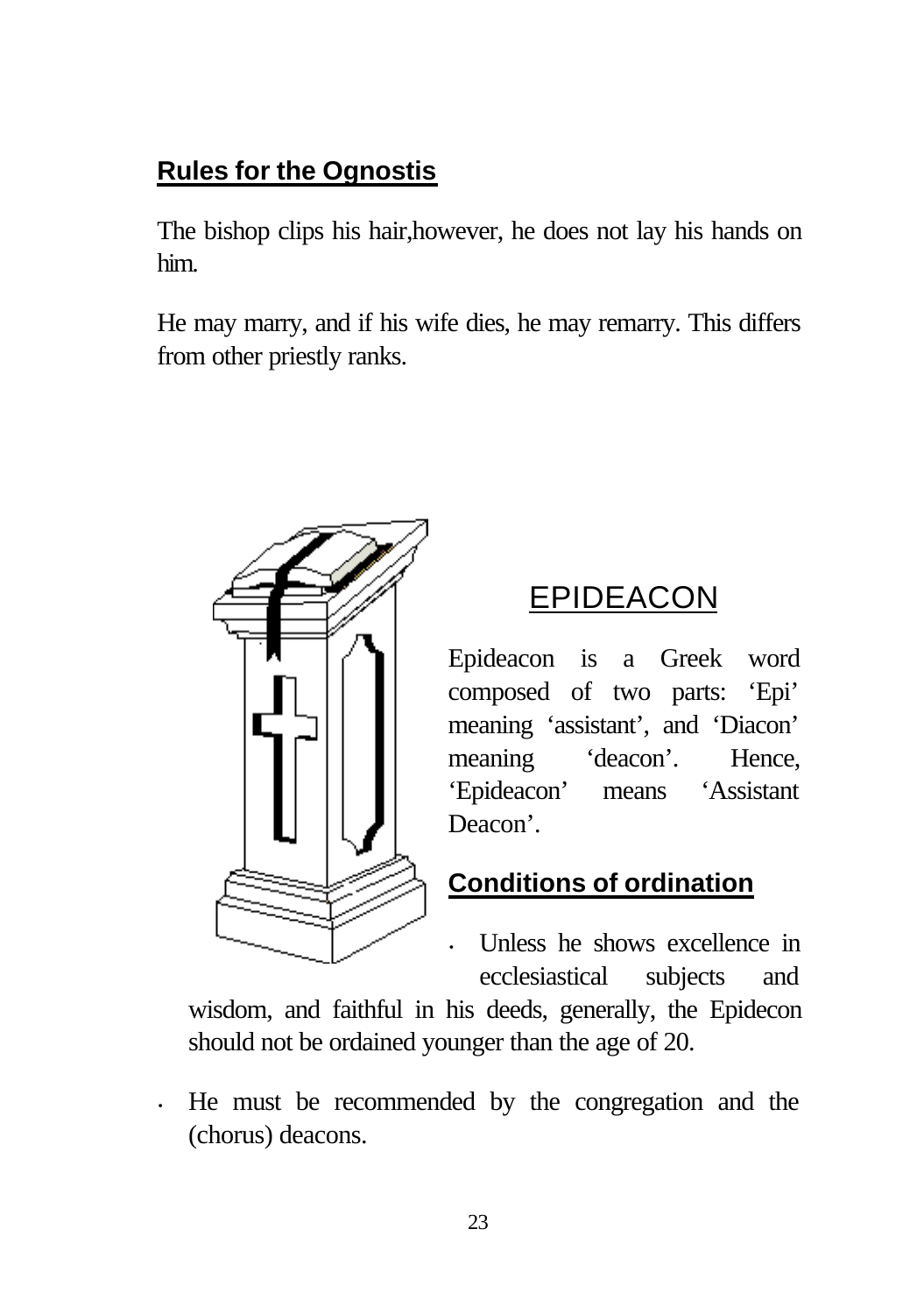• He must be known for his righteouness and faithful deeds.

# **His Responsibility**

- He mujst keep watch of the church doors to forbid the entry of heretics and false teachers.
- He is repaonsibile for organising the seating in the church, that is, the place allocated for men, women, nuns, and so on.
- He is reponsible for lighting the church lamps.
- He is reponsible for keeping in order, the church books, and the priestly and servants vestments.
- He is reponsible for preparing the censors
- He is responsible for helping the other deaconsm, abd replavcing them if necessary.

### *NOTES:*

These responsiblities are additional to the reponsibilities he had as an Ognostis. He must still fulfill the responsibilities of Ognostis, incase he needs to step into that role at any time.

# **The Rite of Ordination of Epideacon**

After the Prayer of Reconciliation, he kneels before the altar (without the tunic).

 $\hat{\tau}$  The bishop prays the Thanksgiving prayer, then raises the incense in the four directions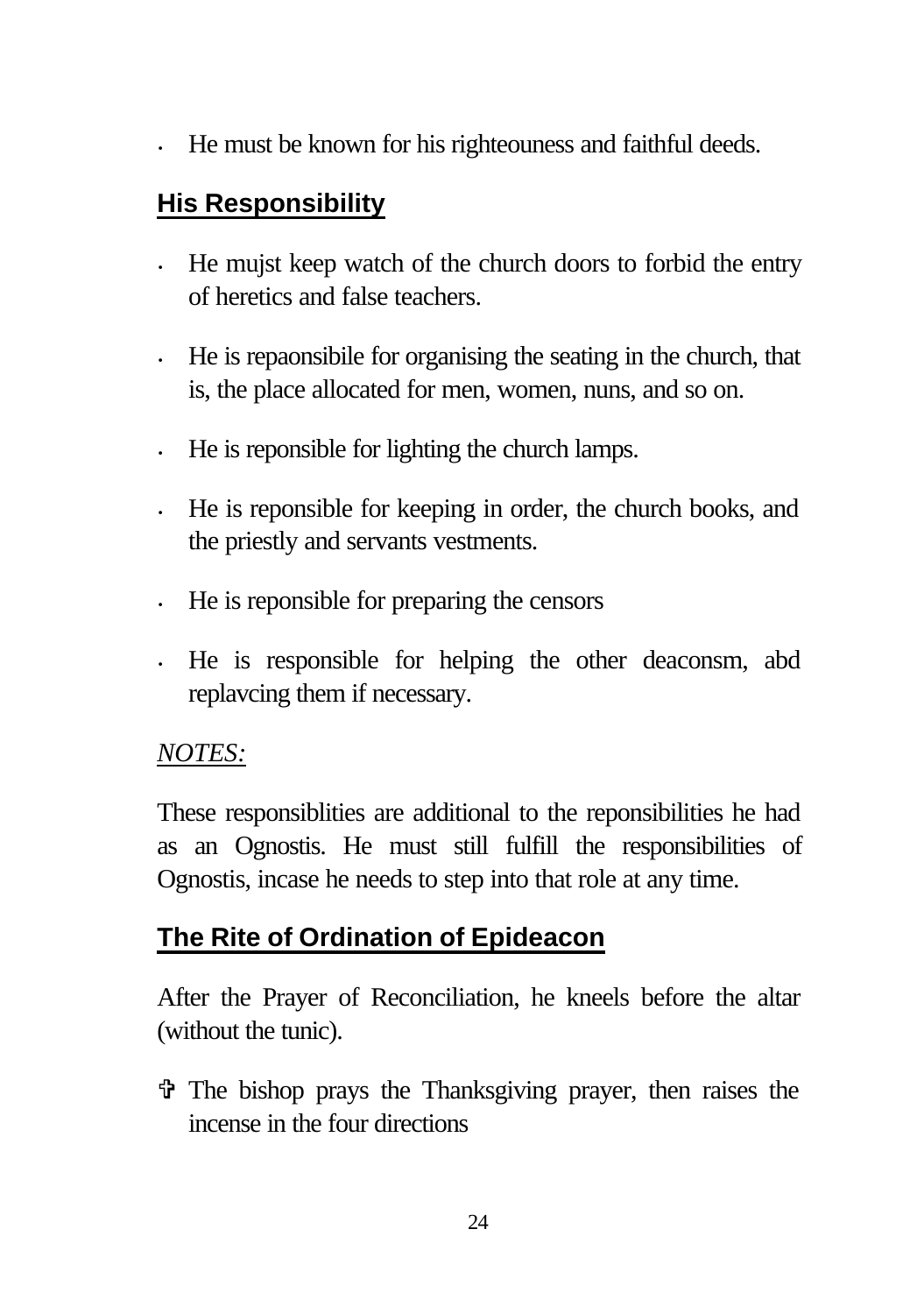- V The bishop, facing the east prays, *"O Almighty Lord ... accept the Epideaconship of Your servant (...name) standing here awaiting Your heavenly talents."*
- V The archdeacon says: *"May Your grace, Lord Jesus Christ, perfect our weakness, and come upon the brother whose name was mentioned for epideaconship ..."*

#### *NOTES:*

The ordination rite is done specifically by bishops only, however, priests or archdeacons may share in some of the prayers.

The bishop facing east prays, *"Yes Lord make him worthy of the invitation for Epideaconship."*

- V The congregation responds: *"Lord hear us, Lord have mercy on us, Lord bless us."* This response is said at the end of every supplication of the ordinations, or alternatively, *"Lord have mercy"* said three times in the same tune, may be said.
- V Facing west, the bishop holds the Epideacon's temples betwenhis hands whilst praying: *"O Lord, Master and Pantocrator ... show Your face to Your servant (...name) to become an Epideacon. Fill him with Your Holy Spirit to become worthy to touch the sacred vessels of service."*

#### *NOTES:*

The Epideacon may only touch the altar vessels to dry them after the Mass, with the white linen veil specified for that purpose.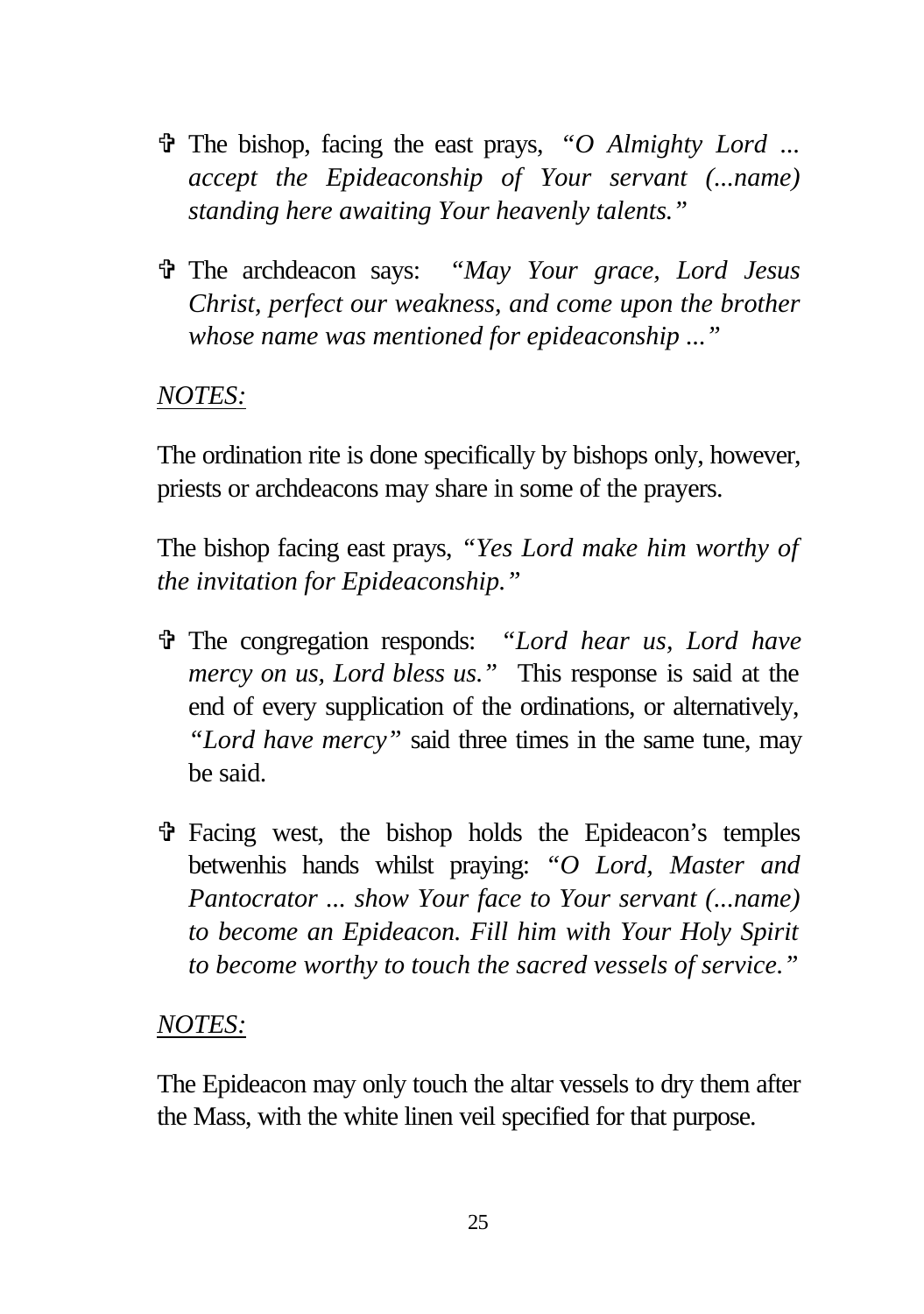- V The bishop faces east and prays: *"Lord look to our service ... give Your servant (...name) Your grace to be worthy to complete his Epideaconship blamelessly."*
- V The bishop anoints his forehead with his right thumb, saying: *"We call you in the holy church of God. Amen."* And the congregation respond: *"Amen."*

The archdeacon then says: *"...(name), an Epideacon for the holy house of God, Amen."* The congregation respond: *"Amen."*

The bishop makes the sign of the cross on the Epideacon's forehead three times, with his thumb, (but without the laying on of hands), whilst saying : *"We call you (...name) an Epideacon for the church ...(name of parish), in the name of the Father ..."*

- V *"Blessed is God the Father, Amen"*
- V *"Blessed in His only begotten Son our Lord Jesus Christ, Amen"*
- V *"Blessed is the Holy Spirit the Paraclete, Amen."*

During these signings of the cross, the Holy Spirit dwells upon the Epideacon and gives him the gifts of service required of him.

- $\hat{\tau}$  The bishop then faces east and prays the Thanksgiving Prayer, giving thanks to God for fulfilling this ordination, saying: *"I thank You O Master Pantocrator .... give him reverence and purity to become perfect in all works of service ..."*
- V After making the sign of the cross on the tunic and stole, he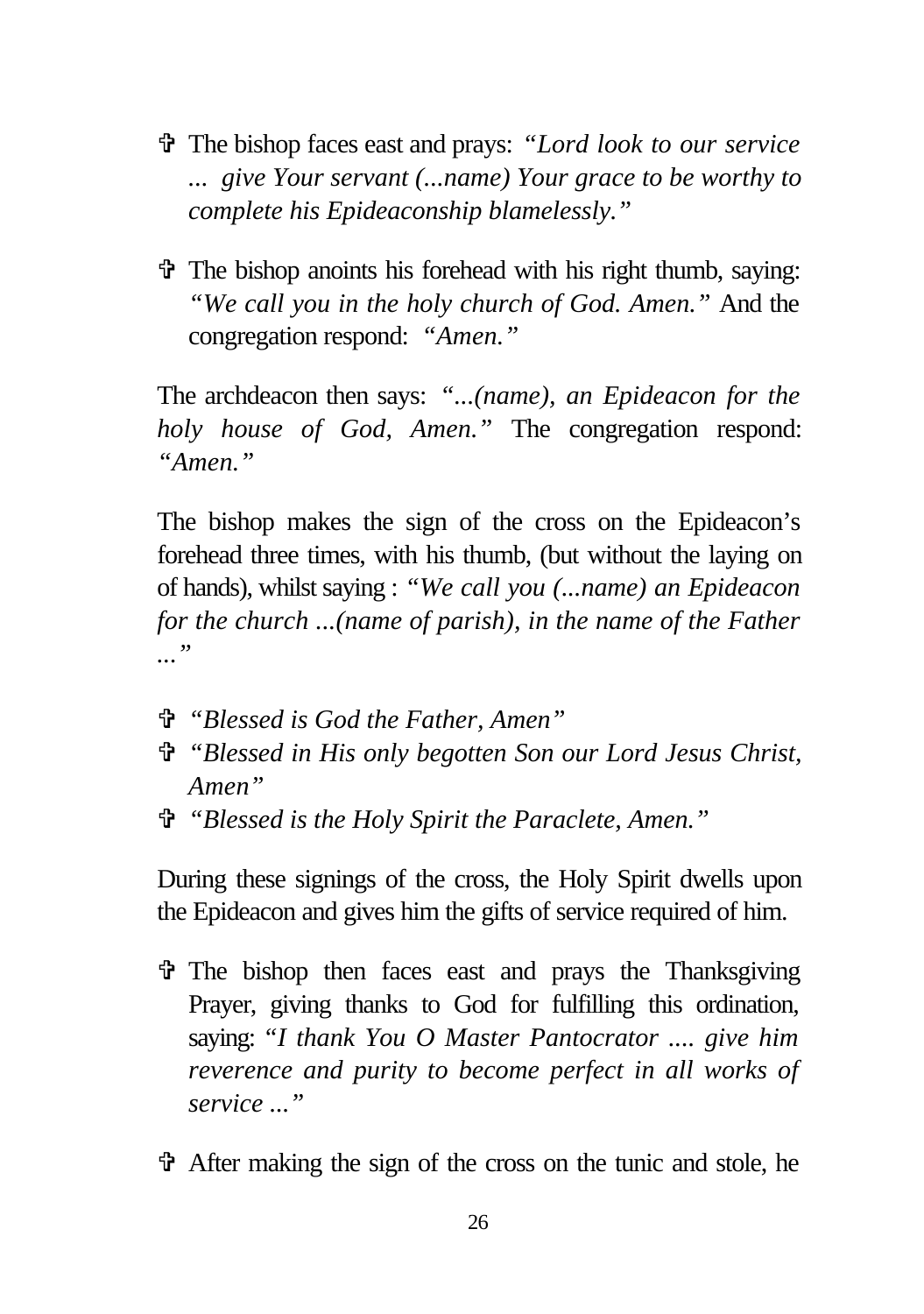dresses the Epideacon whilst saying, *"Glory and honor ... peace and edification ... Amen."*

- $\hat{\tau}$  The bishop then instructs him with the specific commandments for Epideacons: *"My son you are entrusted with a righteous rank ... help the deacons in service, and guard the doors of the church and keep order within it ..."*
- V At the end of the Mass the Epideacon receives the Holy Communion, and the bishop breathes into his face saying, *"Receive the Holy Spirit".* They then make a procession for him in church, to rejoice in his ordination.

# **The Epideacon's Vestments**

The service vestments, includeing the stole, are the same and worn the same way as the Ognostis. The stole bound around his waist as a belt signifies an obligation of duties and services and dedication to the church rules which he must follow and behave accordingly. (If there is no stole during the ordination the Epideacon may tie a red linen waist band around his waist instead.)

# **The Rules**

- During his ordination, the bishop does not lay his hands on him, but rather makes the sign of the cross on his head.
- An Epideacon is permitted to marry.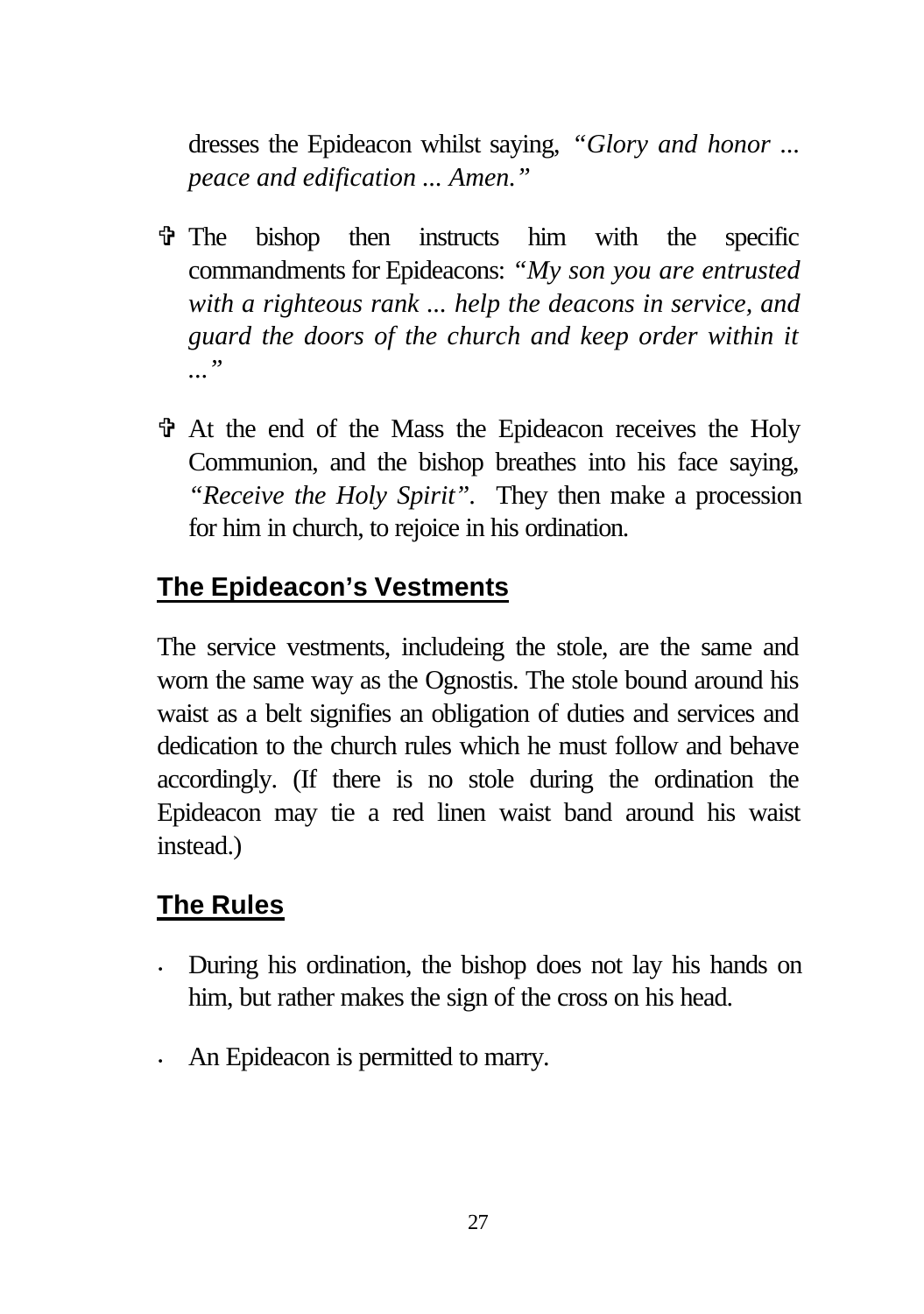# **DEACON**

'Deacon' in Syrian, or 'Diakon' in Greek and Coptic, mean 'servant'.

# **Conditions of Ordaining a Deacon**

- He must be no younger than 25 years of age.
- He should undergo a period of testing, whereby hsi maturity is tried, according to the service he will be responsible for. The Apostle says, *"Let these also first be proved, then let them serve as deacons, faithful in all things"* (1 Timothy 3:10).
- He msut be an example unto others in his speech, attitude, love, purity, and caring for his spiritual and eternal life.
- He must be of humble mind, not greedy for money, content, able to bear tribulations of the service without any complaint, he must be a man of principles, and not one to show favouritism to some and not others.
- He must be consistent in his Bible reading and reading of spiritual books, in order to grow in the grace and knowledge of our Lord Jesus Christ.
- He must be a witness for others in his chastity, honesty and love of peace.
- He must be recooemded by the church's congregation as being worthy of this rank.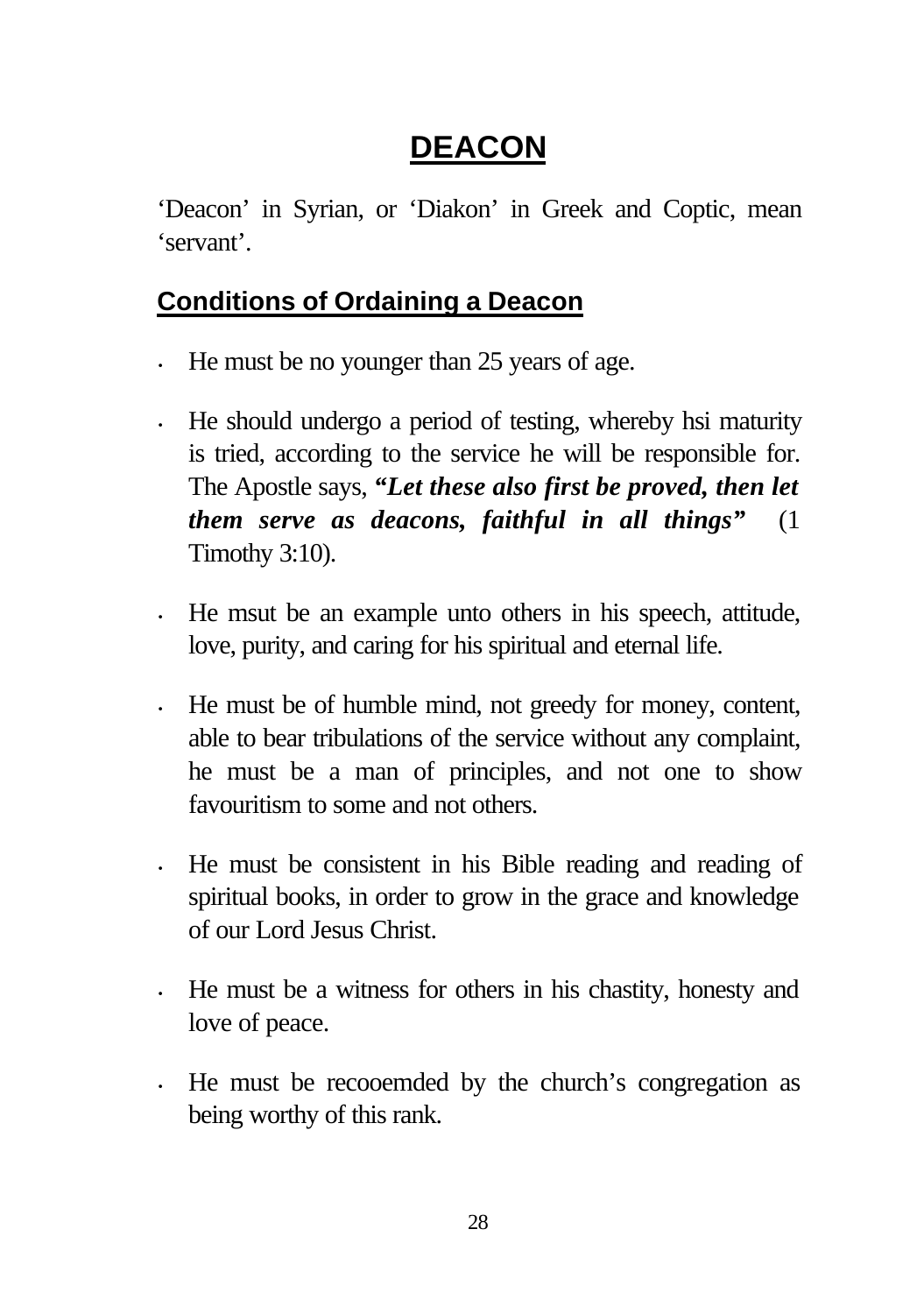All the above conditions are necessary, especially if the deacon will be ordained as a full time consecrated person for church service.

# **The Responsibilities of a Deacon**

- He is reposnible for saying the responses of the litanies prayed by the priest during the raising of incense and Liturgy.
- He is responible for starting prayers with the congregation.
- He is responible for miantaining order and quiet in the church, to ensure that the congregation stand with reverence and respect.
- He is reponsible for helping the priest in visiting the church's congregation.
- He is reposnible for recording the names of the people who have offered gifts and oblations to the church, so that the priest can remember them during the Litany of oblations. In the Apostolic Canons (Diaskolia), it is written : *"The deacons write every day the names of those who have given offerings, whether they are alive or departed, so that they may be remembered during the readings and prayers"* (Diaskolia 35)

In the old days, there would be a private room located at the western door of the church called the 'deacon's room', where the deacon sits and receives the gifts and offerings of the congregaion in private, before they enter the church. He would write the names of those who offered gifts, including the names of those who have departed in whom the gifts are being offered,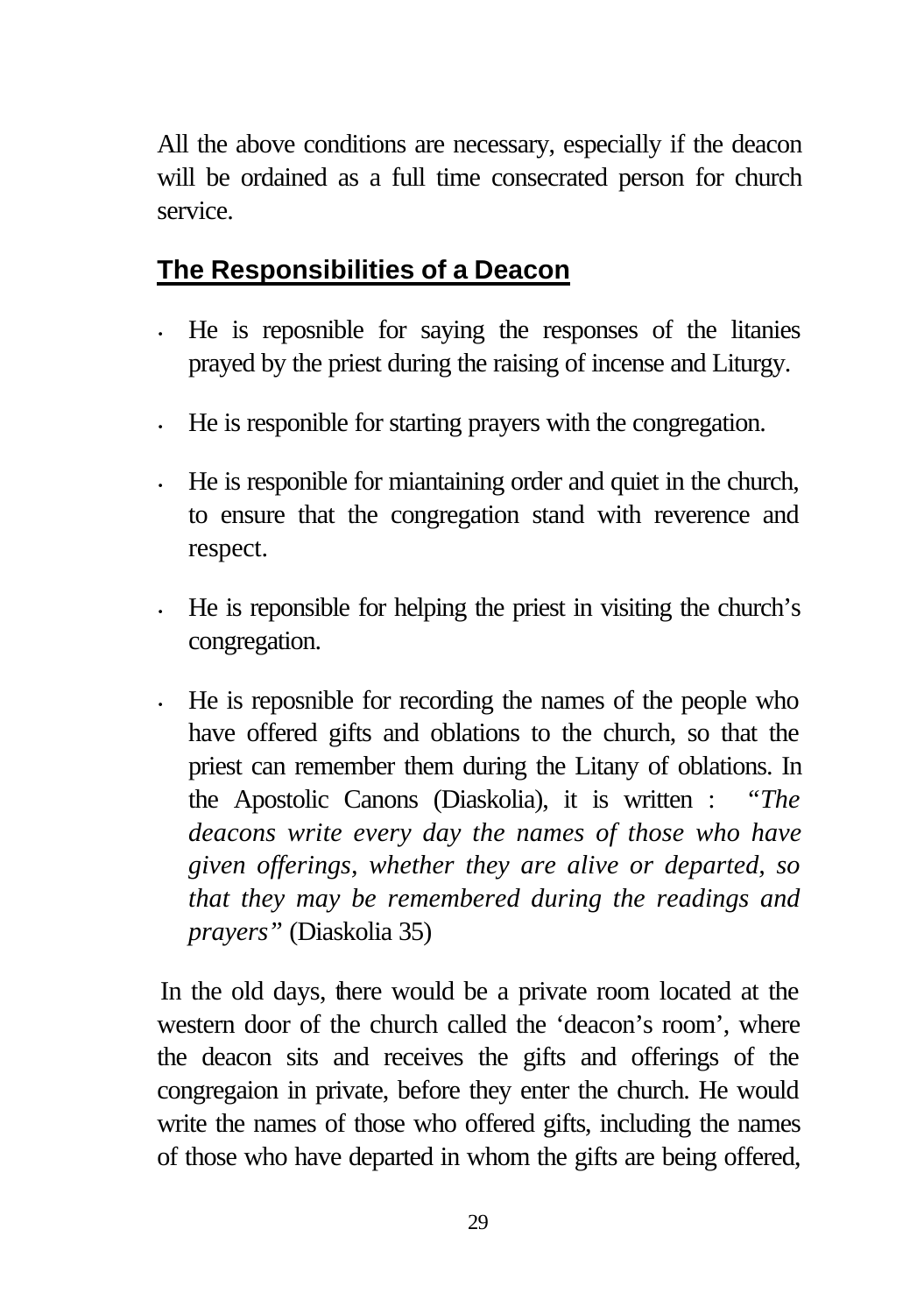and the deacon would then give these names to the priest, who would mentioned them, silently, one by one after the Litany of Oblations during the divine Liturgy.

- He is reponsible for cleaning the altar and putting in order the tabernacle. He must ensure the cleanliness of the altar and its coverinsg, before the priest comes.
- He is permitted to read the Holy Gospel of the divine Liturgy. During the deacon's ordination, the bishop says: *"... he is honored to read the Gospel."*
- He is permitted, when necessary, to carry the chalice and give the congregation the Precious Blood, by permission from the priest.

During the deacon's ordination, the bishop says to him: *"... Understand the extent of honor given to you to carry it, which is the Precious True Blood giving salvation to the world."*

- He is responsible for the service of widows and orphans, needy, sick and imprisoned. The bishop says to him: *"... visit the Lord's congregation, and widows, orphans, the oppressed, and help whoever you can, paying their needs and becoming an example for them by your good deeds ..."*
- By the permission of the bishop or priest, the Deacon has the repsonibility to teach and preach.
- He is reposnible for saying the liturgical responses, inside the altar - which are specific for the deacon and archdeacon. In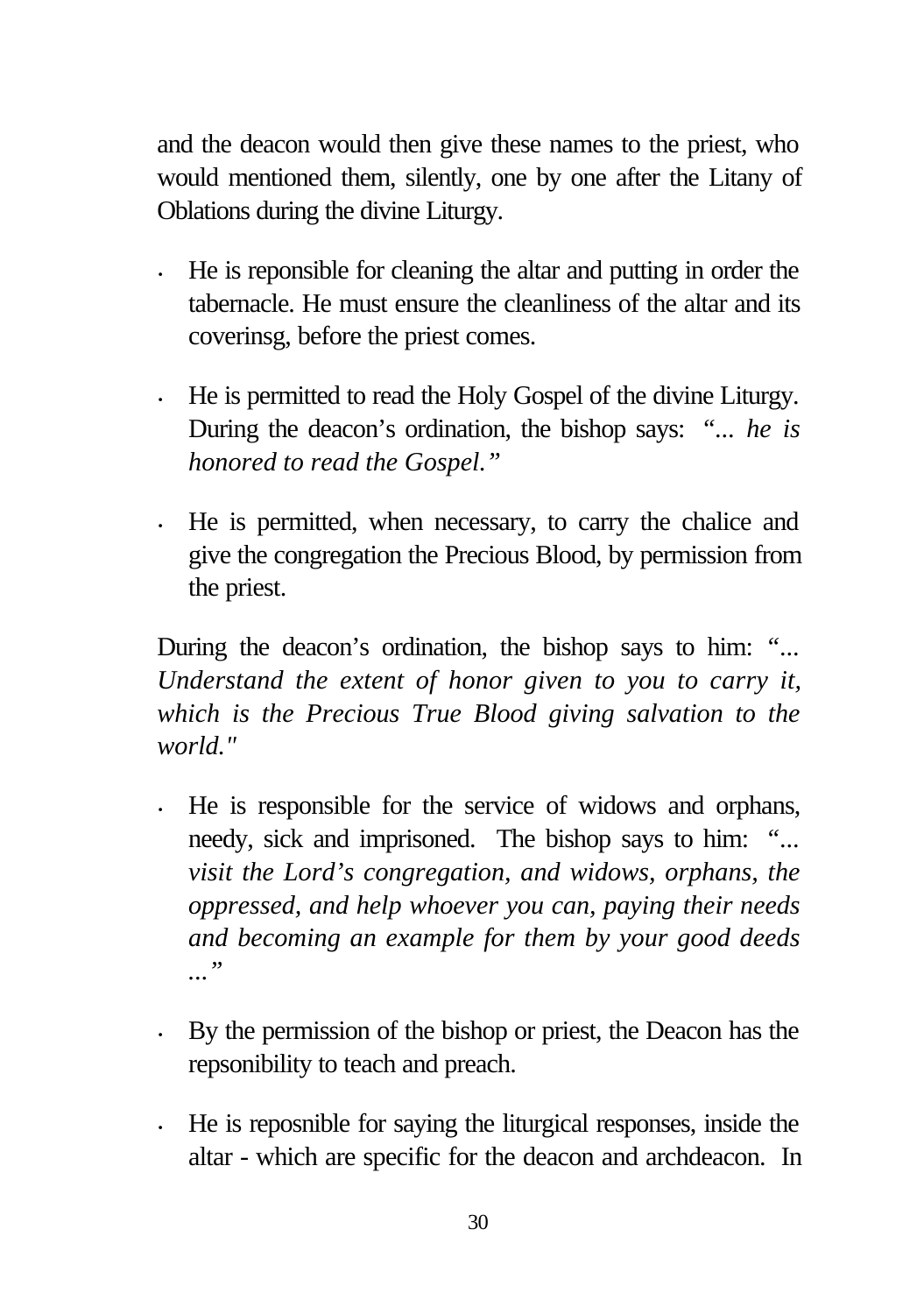the past, no one was able to enter the sanctuary except the bishops, priests and deacons (that is, the deacons and archdeacons). Christian King, who were anointed by the Myron, were also permitted entry.

• He is responible for sharing with the bishop or priest, in all the ritual prayers, such as Baptism, Myron, Lakkan, Consecration of the church, Ordinations, and the ritual celebrations of feasts and others.

### **The Rite of the Ordination of Deacon**

- V The ordination takes place after the Reconciliation Prayer.
- V After proof and documentation from the priest and congregation that the elected person is worthy, the deacon stands before the altar, without a tunic, and bows his head reverently.
- V All say the Thanksgiving Prayer, followed by the bishop raising incense in the four directions.
- V Facing east, the bishop prays, *"O Almighty Lord ... accept the deaconship of Your servant (...name) standing awaiting Your heavenly gift."*
- V The archdeacon then says this declaration: *"May the grace of our Lord Jesus Christ, perfect our weakness, and come upon ... (name)."*
- V Facing west, the bishop places his right hand on the Deacon's head while praying, *"O Master Lord the Pantocrator, show Your face to Your servant (...name) who came*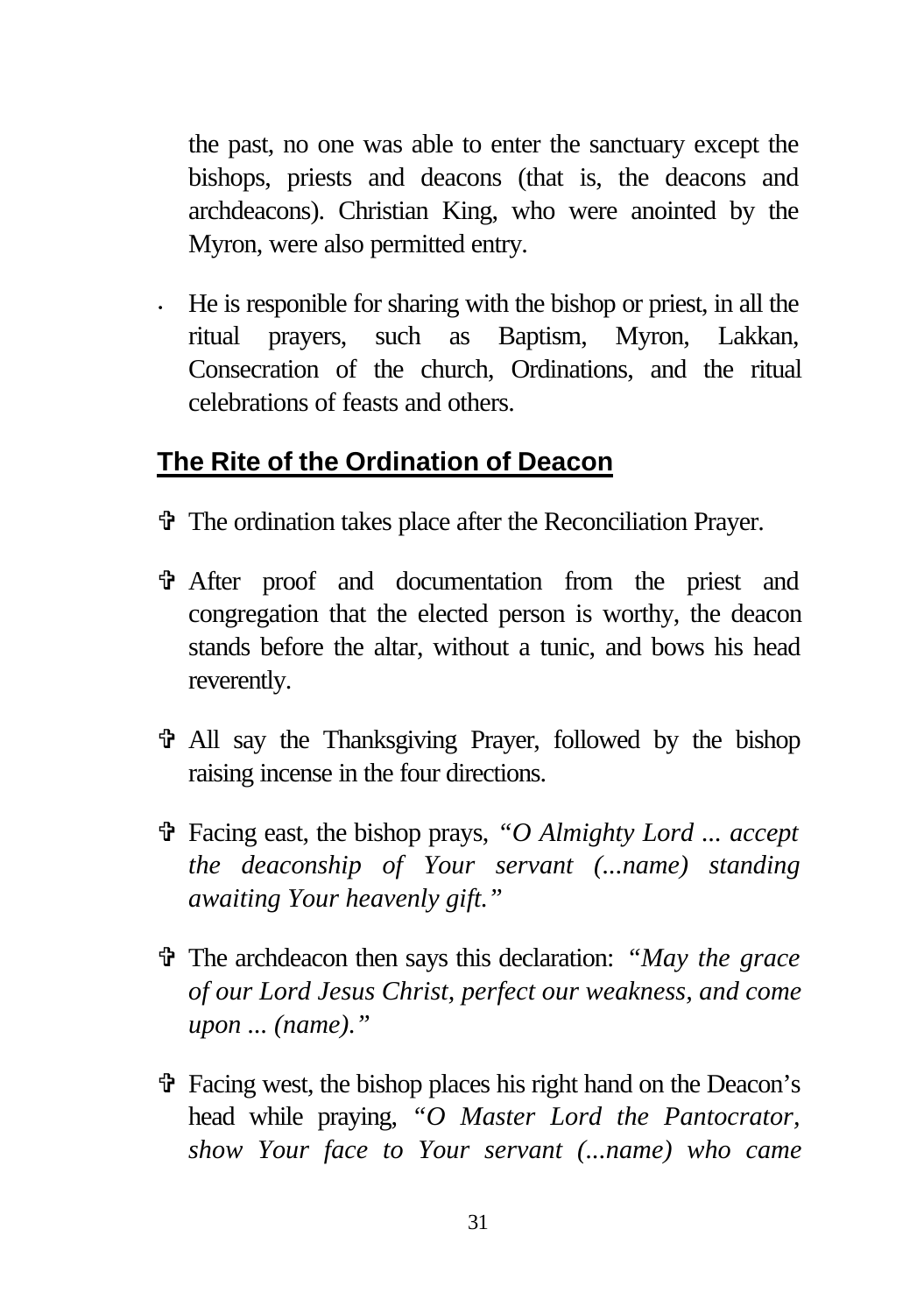*forward to the deaconship ... Fill him with Your Holy Spirit, wisdom and power ..."*

- V Facing east, the bishop prays, *"Yes Lord make him worthy for the call of deaconship ..."* followed by, *"Lord look upon us and to our service, purify us from every blemish and send from heaven Your grace to Your servant (...name) to become worthy to accomplish Your service blamelessly."*
- $\hat{\mathbf{\tau}}$  Facing west, the bishop makes the sign of the cross on the Deacon's forehead, with his thumb three times, saying, *"...(name) Deacon for the altar of the church (name of parish)..."*
- V *"Blessed is God the Father, Amen"*
- V *"Blessed in His only begotten Son our Lord Jesus Christ, Amen"*
- V *"Blessed is the Holy Spirit the Paraclete, Amen."*

At this point, the Holy Spirit dwells upon him and gives him gifts of the service.

- V The bishop faces east and prays saying: *"Thank You O Master Lord ... for the mystery of deaconship (the laying on of hands) which is given to Your servant (...name) through the dwelling of Your Holy Spirit upon him. Straighten the call of his election by purity and the grace of Your goodness."*
- $\hat{\mathbf{\tau}}$  Facing west, the bishop makes the sign of the cross on the service vestments, the tunic and stole, then dresses him, placing the stole on his left shoulder, while saying: *"Glory*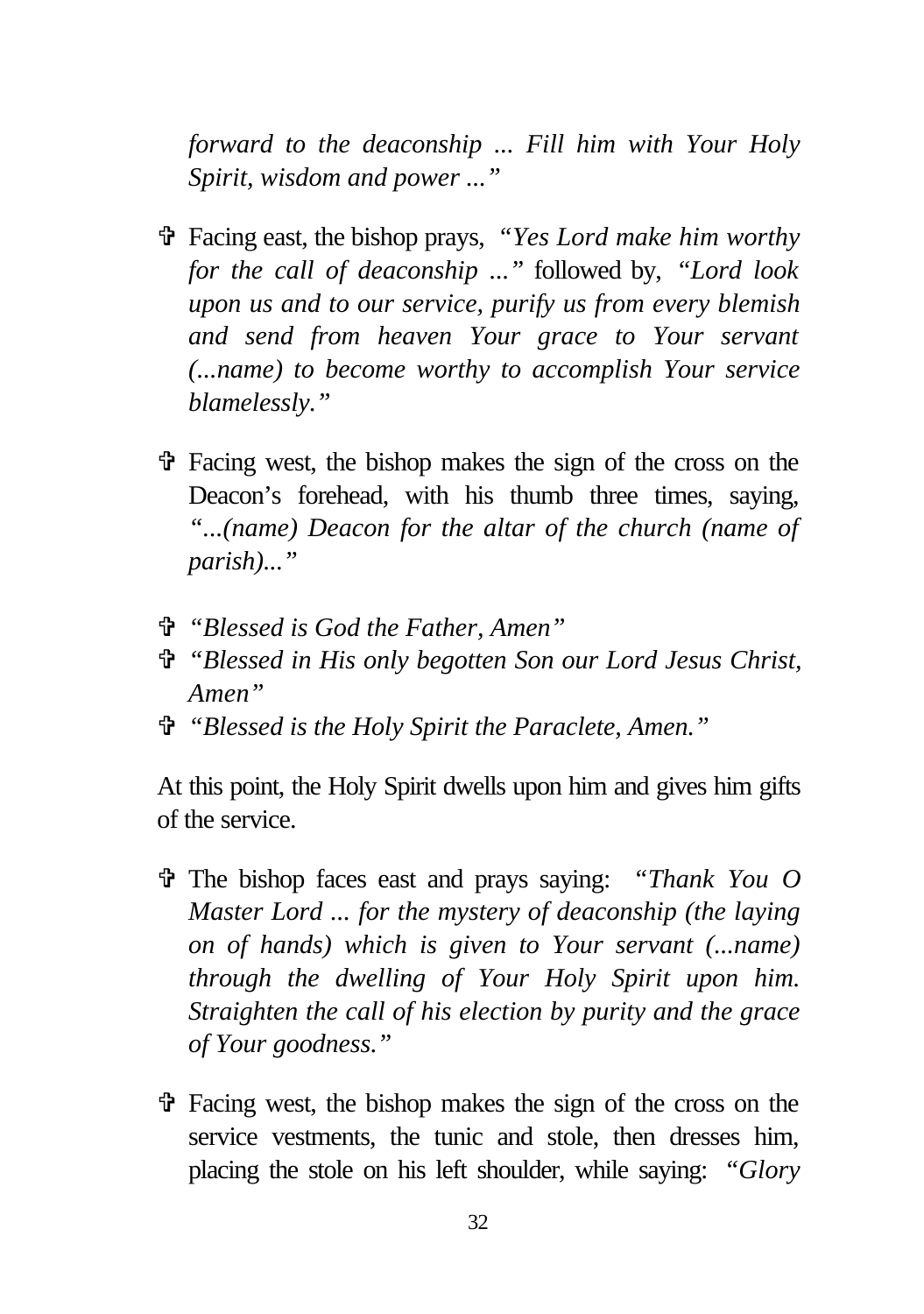*and honor to the all Holy Trinity: the Father and the Son and the Holy Spirit. Peace and edification for the one, holy, universal and apostolic church of God. Amen."*

- $\hat{\tau}$  The bishop then gives the commandment for him saying: *"My son you are entrusted for this service, so you must fulfil what is given to you ... "*
- V The deacon enters the sanctuary, prostrates before the altar, and stands on the right side of the altar, while the deacons are sing the *'Worthy'* hymn.
- $\hat{\mathbf{\Phi}}$ . He shares with the responses of the divine Liturgy, from inside the sanctuary, then at the end of the Mass, receives the Holy Communion.
- V After the bishop receives the precious Blood, he breathes into his face saying: *"Accept the Holy Spirit."*
- A procession is made for him in joy of this grace.

#### **The Deacon's Vestments**

The complete Deacon (Diacon) and Archdeacon (leader of deacons) wear the tunic and a red stole signifying the cleansing by the Blood of Christ. The stole must hang on the left shoulder whih denotes carrying the cross. The hem of the stole symbolises the angel's wings, as St. John Crysostom said: *"Notice the spiritual joy, you who resemble angels by wearing the nice stoles that is placed on your left shoulders."*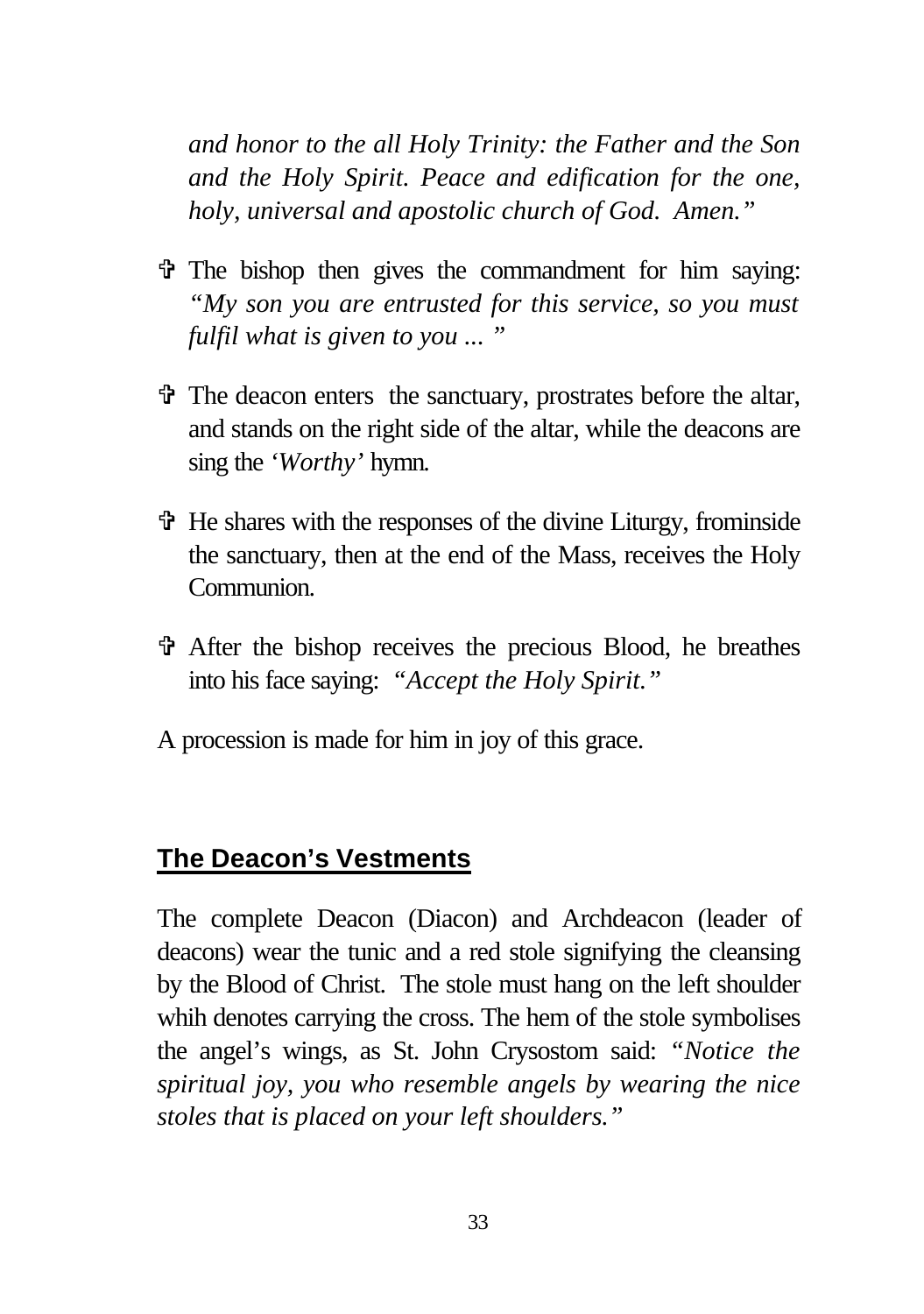The deacon and archdeacon may wear special head coverings which are decorated by crosses and images of Christ and the Saints. Whilst there are still some deacons who maintain his tradition, it is not quite so common nowadays. However, its is preferable for the Deacon to wear this covering, for it is an old church tradition.

# **Rules for Deacons and Archdeacons**

- If he is unmarried before his ordaination, he must remain unmarried afterwards.
- If he was married before his ordination, and his wife passed away after his ordination, he is not permitted to re-marry, just like in the case of the priest. Should he re-marry, he will lose his rank as Deacon.

# **The Ritual and Spiritual Duties of Deacons**

All deacons, regardless of rank must :

- Care to study the Coptic language, for it is paramount in all church rites, readings, hymns and praises. It is much better for the edacons to be able to read the Coptic language, instead of reading Coptic written in English/Arabic letters.
- They must take care to learn the hymns, and recite them continually.
- Discipleship should occur with a church's hymnist under the direction of a capable and experienced deacon.
- They must partake in all liturgies and praises (tasbeha).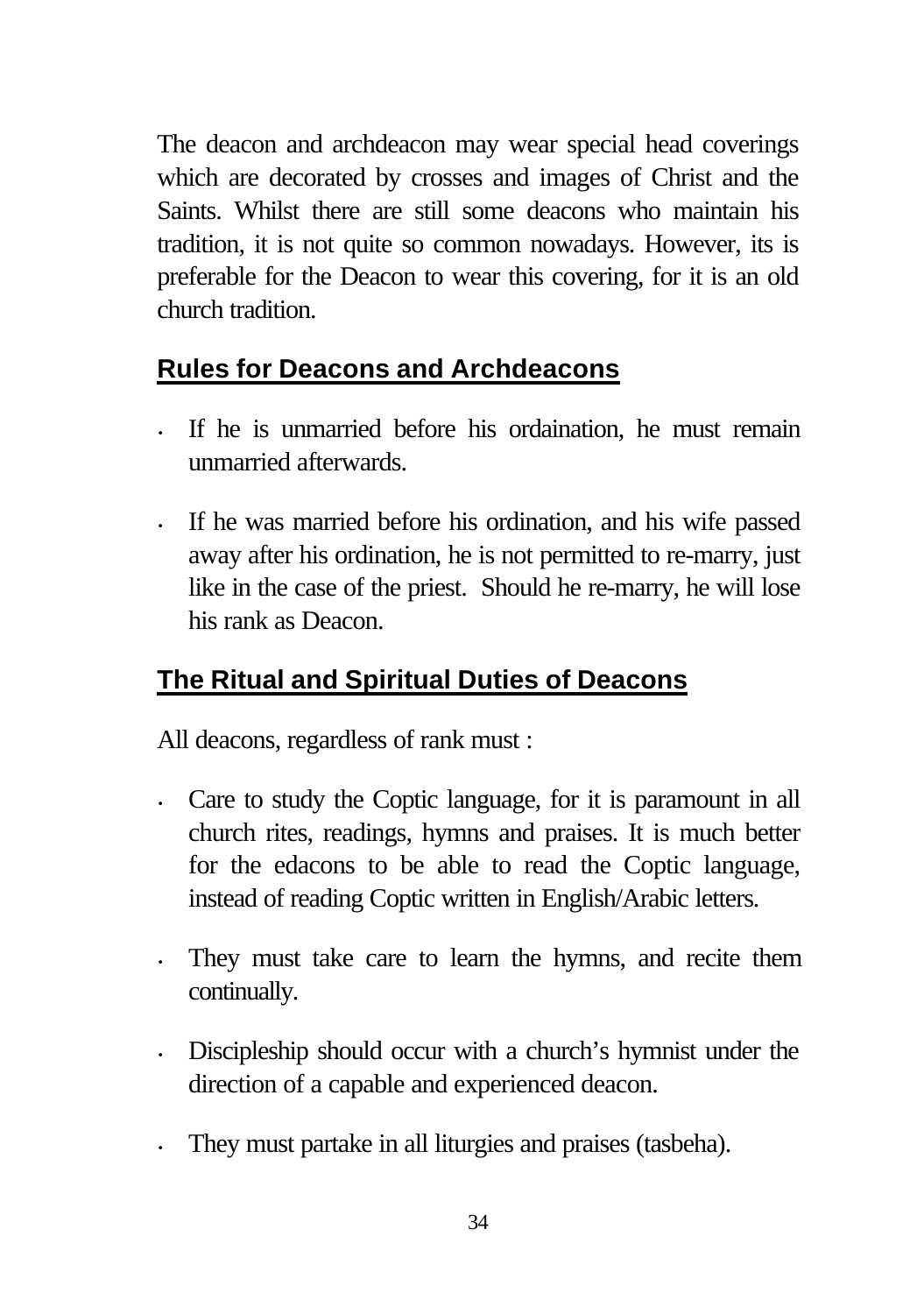- They must attend the Mass early. Any deacon who comes after the Servants Absolution has no right to wear the tunic and serve. If he comes after the Liturgy's Gospel, he must not receive the Communion.
- Deacons, whether they are serving outside or especially inside the altar, must wear the tunic every mass. If a deacon has servved in the Mass and wore his tunic, he must receive Communion. It is a grave mistake for a deacon to wear the tunic, serve in the Mass and not receive Communion.
- Before the deacon wears the tunic, he must take it to the priest who will make the sign of the cross on it. This sign of the cross, made by the priest, is important for the following reasons:

It is considered as the priest granting permission for the deacon to serve in the Mass.

It is considered as permission granted for the deacon to receive Holy Communion.

It is a declaration that this deacon abides by the church laws (that is, has not been excommunicated).

If reflects an image of the obedience of the deacon to the priest, *"The lesser is blessed by the better"* (Hebrews 7:7).

- During the blessing, the deacon bows his head, or kneels, holding his tunic and stole, awaiting to accept the sign of the cross, and blessing from the priest.
- The deacon then kisses the cross and the priest's hand.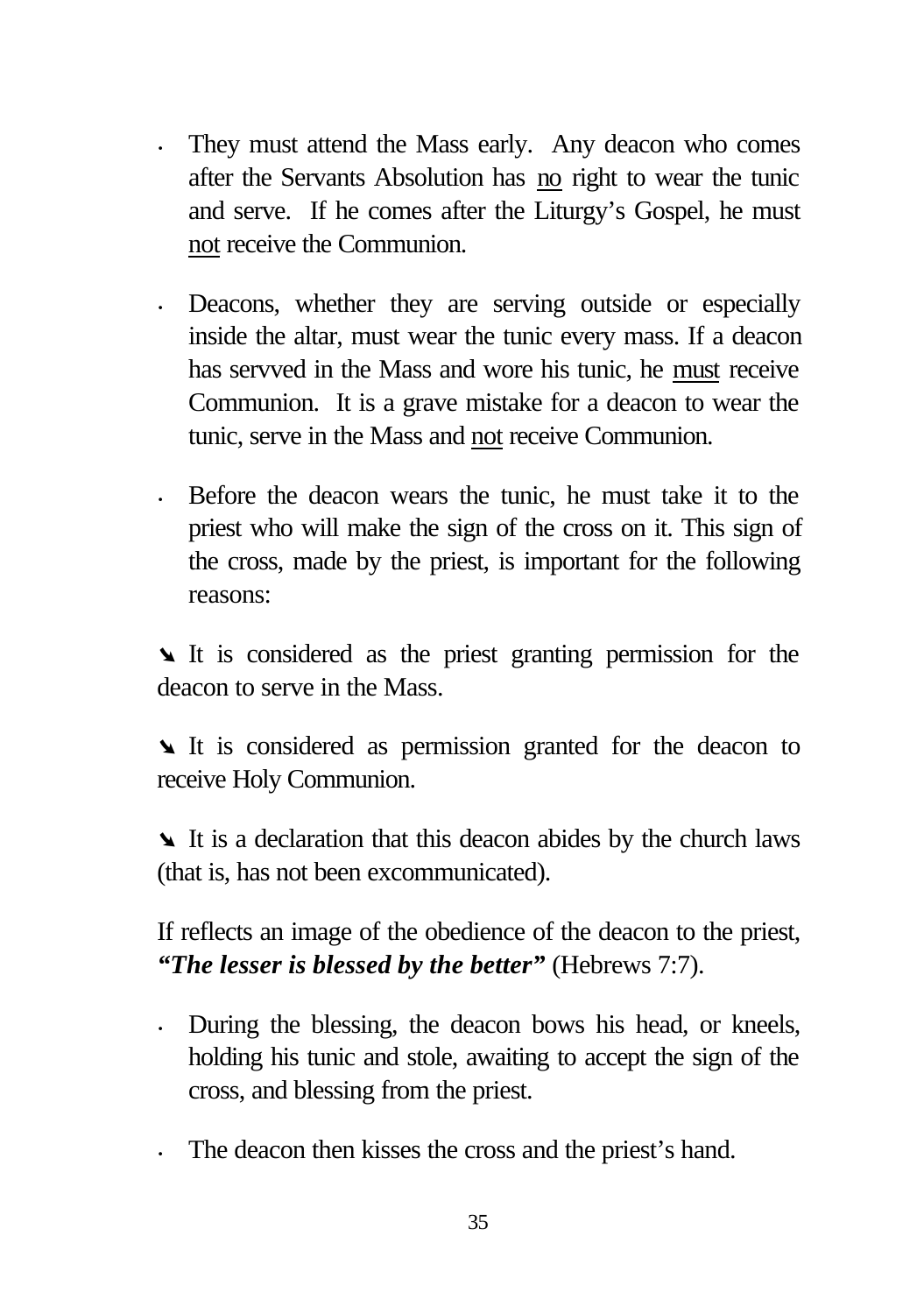- While dressing in the service vestments, the deacon says Psalms 29 and 92: *"I will exalt You O Lord"* and *"The Lord reigns, He is clothed with majesty"*
- The deacon is not to wear the tunic outside, for it is for church service only.
- The tunic may only be taken off at the end of the Mass, following the dismissal of the sacrifice's angel, and not before.
- While taking off the service vestments, the deacon says Psalm 47: *"O clap your hands O you people!"*.
- All deacons must take care to attend the vespers and Midnight Praises (Tasbeha).
- Every deacon must have a confession father, and practice confession once a month. They should receive Holy Communion in every Mass they serve in.
- During the distribution of the Holy Communion, the choir deacons must alternate to give each other a chance for receiving the Holy Communion.
- Deacons must hold candles during the following occassions:
- While the priest is choosing the Lamb, until the chosen Lamb is placed on the paten, and the wine is poured into the chalice.
- While reading the Gospel of the Liturgy.
- ÿ From the moment when the priest says, *"The Holy Body..."* to the end of the Confession.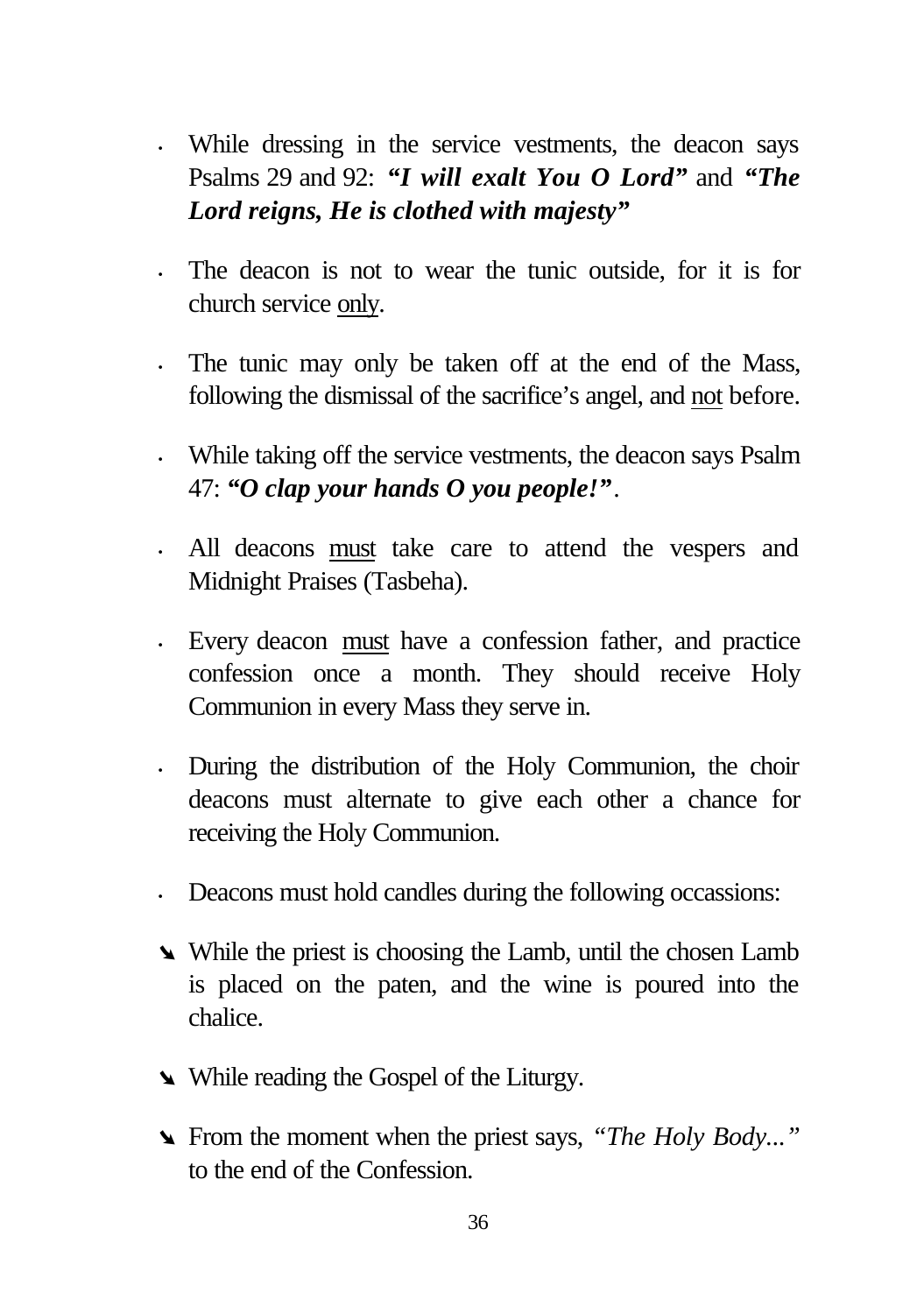- Following the commemoration of saints, the deacon must not take the censor full of incense out amonsgt the congregation and blow incense in their faces, for this distracts them from worshipping and concentrating on the sacrifice upon the altar.
- No deacon is to talk to fellow deacons during the divine Liturgy or enter and exit the sancuary for no reason.
- In every church, there must be an archdeacon, or senior deacon (according to his ordination), who is responsible for the organisation and orderly service of deacons.
- A weekly meting must be held whereby deacons learn and study the church rites, dogmas, hymns and spiritual matters. The readings and service inside and outside the sanctuary must be distributed amonsgt th deacons according to their ranks and ability of service and reading.
- The deacon who is absent from the Mass, or does not wear the tunic, must wait his turn the next time he participates as deacon during the Mass.
- Under the direction of the archdeacon or senior co-ordinator, the readings during feasts and major occasions should be distributed, as a reward, amonsgt deacons who regularly attend Masses and church services, all around the year.
- If, for some reason, penance was imposed on a deacon, he must be obedient and comply without complaint or pride, and so hence learn the ethics of the service of deacons, its value and spirituality.
- The deacon must not be boastful with his voice when saying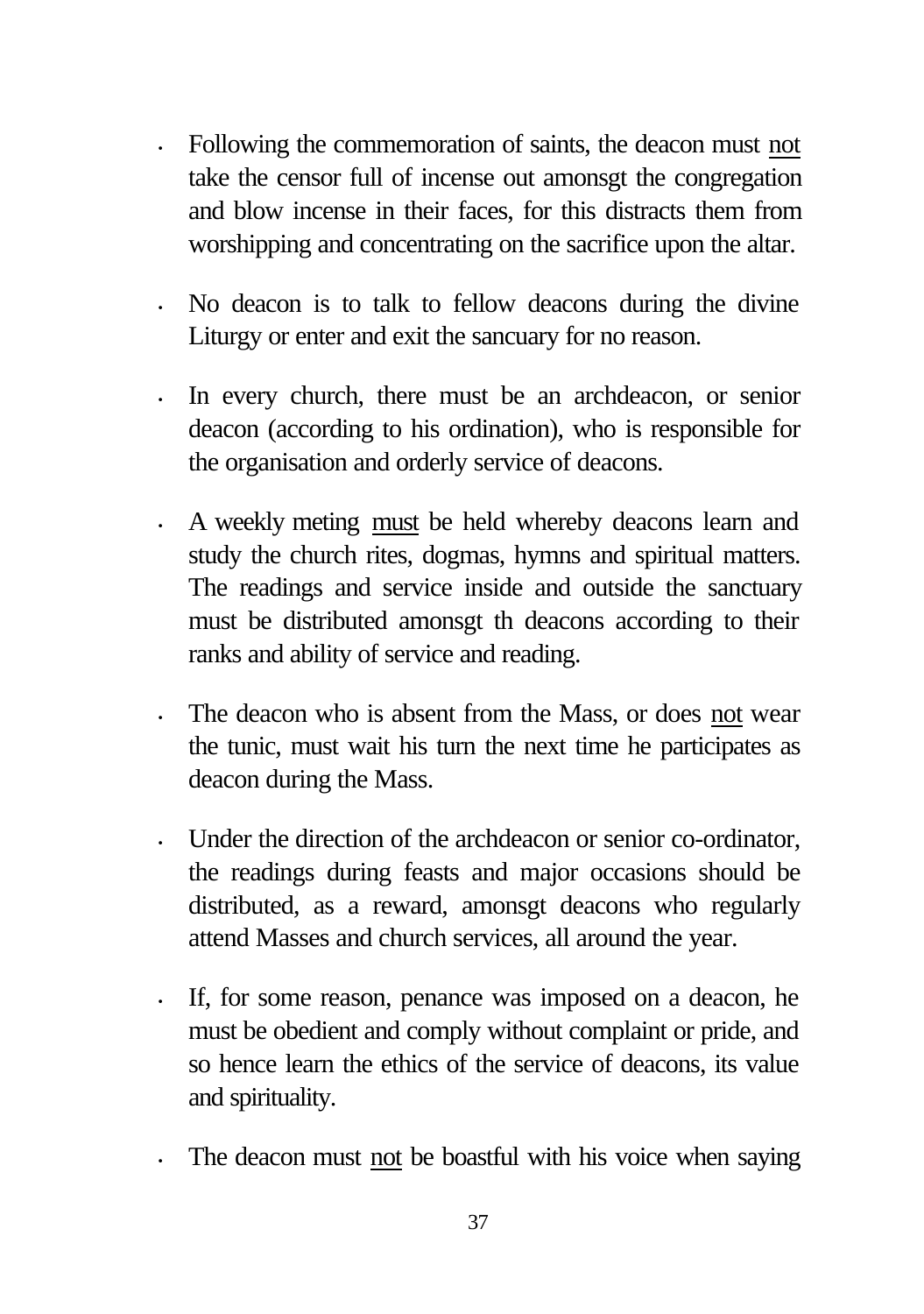the responses of the liturgy, or hymns, or the readings, but rather, he must respond reverently and humbly.

- The deacon must not be boastful or dominating over his fellow deacons, but deal with all in love.
- The deacon must not smoke or drink alcohol, or be a stumbling block unto others.
- The deacon must take care not to committ sins of the tongue, such as insulting, swearing, lying, and gossiping. For in taking care, God will accept his service and prayers, for, *"Out of the same mouth proceed blessing and curses. My brethren, these things ought not to be so"* (James 3:10). Blessing is praising and praying, while cursing is insulting, swearing and so on.
- Every deacon must be committed to all the conditions and duties of his relevant rank, whether it be the style of wearing the stole, or service inside and outside the santuacy, and the recitation of readings.
- Apart from his service as deacon must in involved in other spiritual services in church, such as service in Sunday Schools and other meetings, for a deacon is a servant full of the Holy Spirit, wisdom and knowledge, and not some sort of parrot mechanically reciting responses and hymns.
- Every deacon must try to perform the social and spiritual advises that our teacher St. Paul ordered all ranks of deacons (1Timothy 3:8-12) *"For those who have served well as deacons obtain for themselves a good standing and*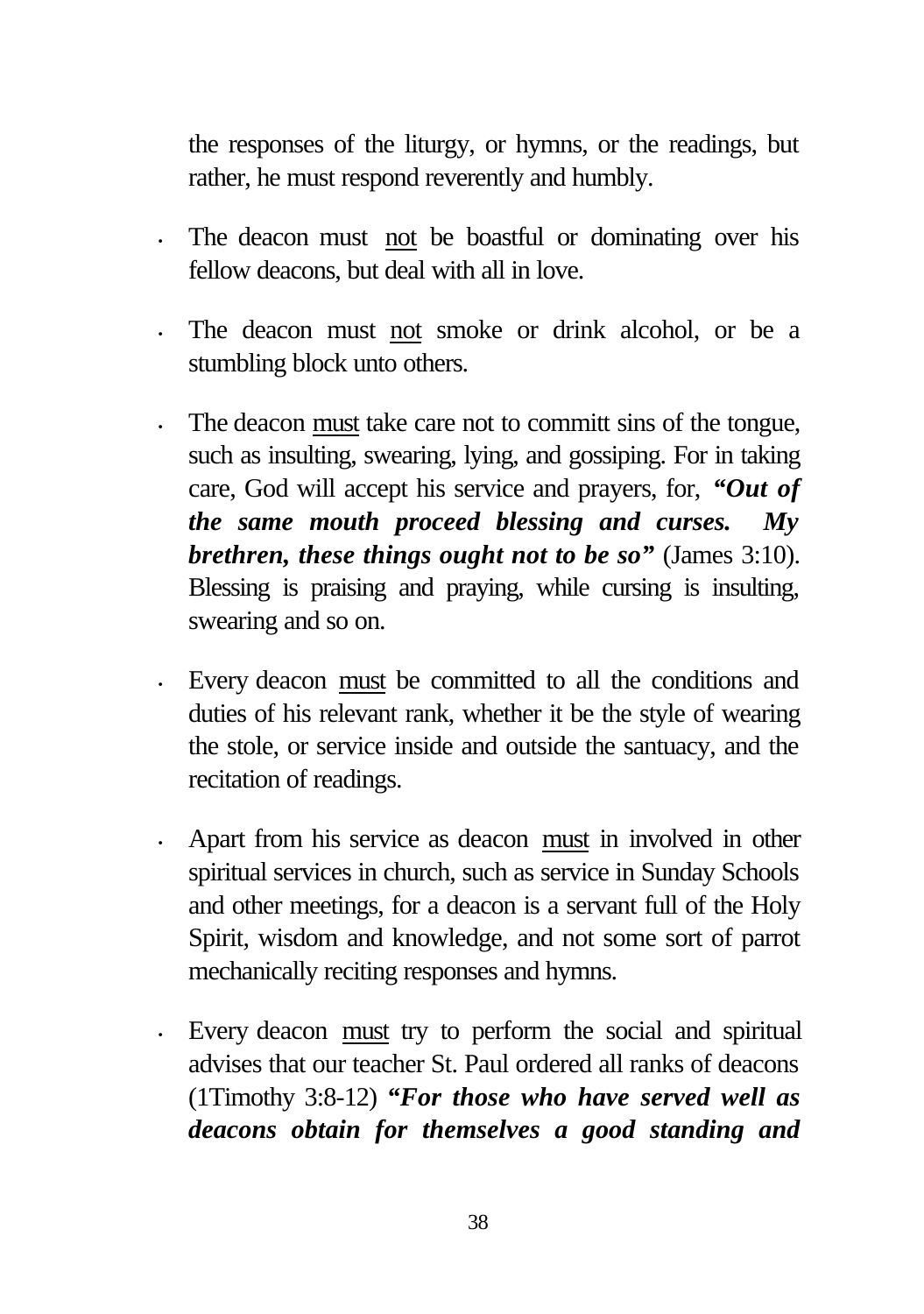*great boldness in the faith which is in Christ Jesus"* (1Timothy 3:13).

- 32-The deacon must be knowledgeable about various ecclesiastical subjects, not only ritual matters.
- *·* The priest, or archdeacon, or senior co-ordinator must care to perform all these duties and abide by the conditions so that the deacons may offer a blessed service which is useful and their prayers acceptable : *"God is Spirit, and those who worship Him must worship in Spirit and truth"* (John 4:24).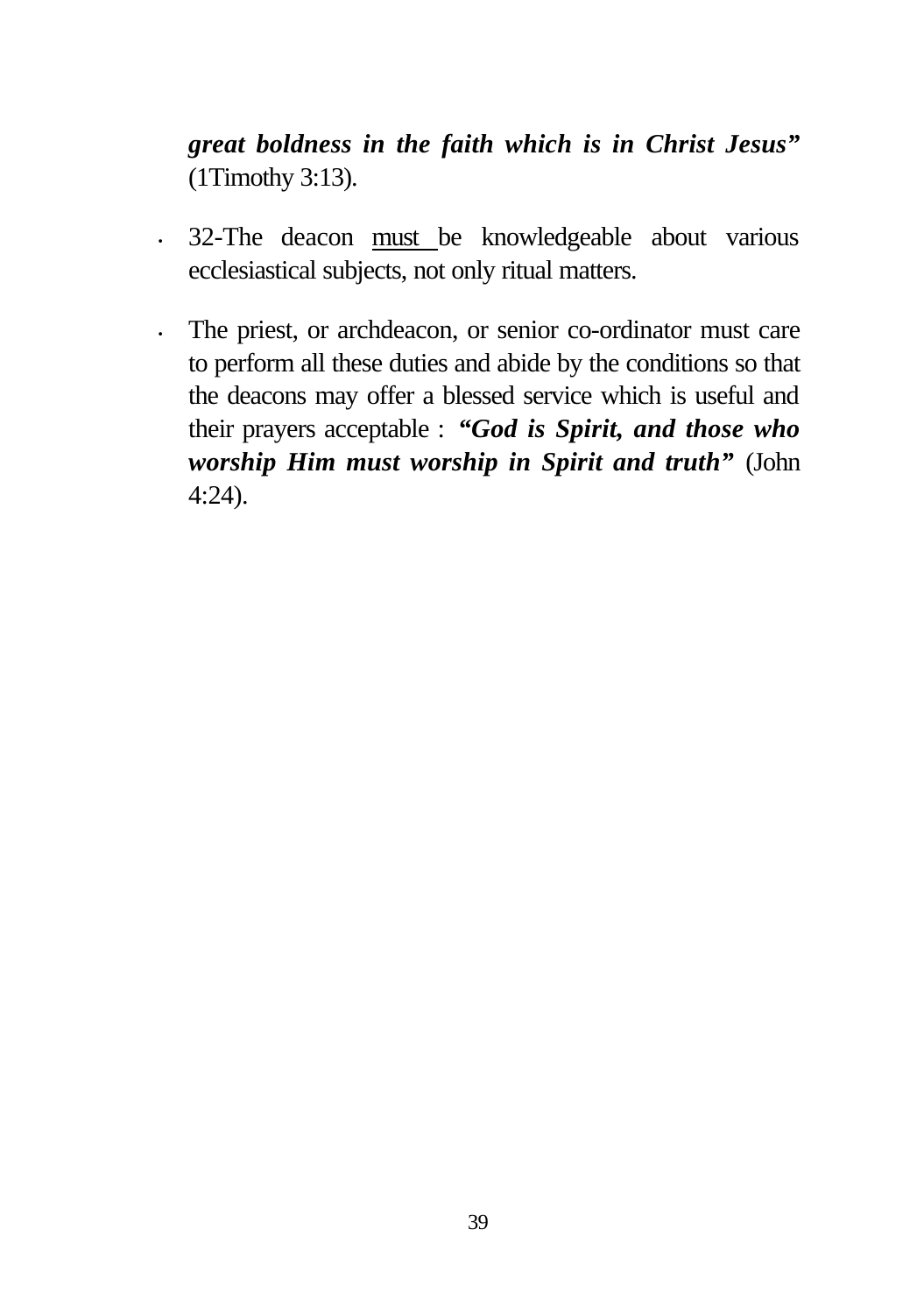# **ARCHDEACON**

'Archdeacon' is a Greek word composed of two parts : 'Arch' meaning 'leader', and 'Diakon' meaning 'deacon'. Hence, 'archdeacon' mean 'the leader of deacons'.

### **Conditions of Ordination of an Archdeacon**

- To be well knowledgeable and experienced in reagrds to the holy books, and totally learned and experienced concerning the work of the Psaltos, Ognostis, Epideacon, and Deacon, for all these ranks are lead by the archdeacon.
- He must be well learned concerning church Rites and hymns for all church occasions.
- He must be no younger than 28 years of age.
- He must be known for his virtues, good conduct, and good deeds.
- He must be recommended by the choir and the congregation.

### **The Responsibilities of an Archdeacon**

- He must lead all the ranks of deacons, specifiying their roles and responsibilities, and managing their needs.
- He must become like the ear and eye of the bishop, informing him about the situations of the congregation, day by day.
- He presents those who have been chosen for the various ranks of deacons.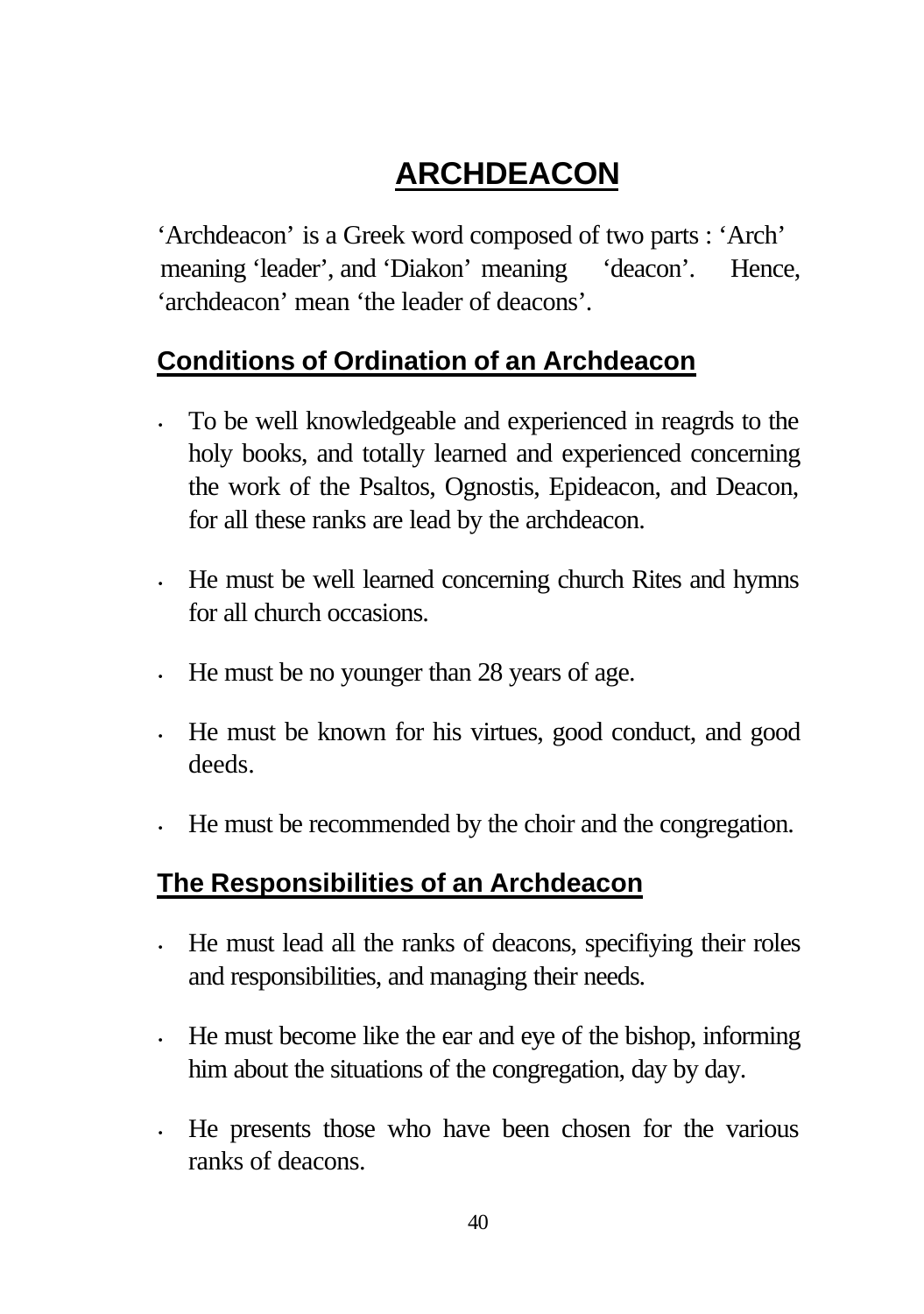### **The Rite of Ordination of an Archdeacon**

- V The ordination takes places after the Reconciliation Prayer.
- V He kneels before the sanctuary, bowing his head.
- V The bishop hears the recommendation of the congregation concerning the elected.
- V The bishop prays, *"O great and merciful God ... send the grace of Your Holy Spirit upon Your servant (...name), who is called for the leadership of deacons ... fill him with wisdom and power like Stephen the first leader of deacons."*

In being an Archdeacon, he has the permission to:

- **In Hold the chalice of the Precious Blood of the Blameless** Lamb.
- Serve the orphans and widows.
- **■** Care for the believers. Teach those who need to be taught, rebuke those who need rebuking, scold the disobedient, bring back to the church those who are lost, and organize the service of deacons.
- Serve the strangers.
- ÿ Become an example for everyone in the church.
- V The deacon responds, *"Let us pray,"* and the congregation reply, *"Lord have mercy."*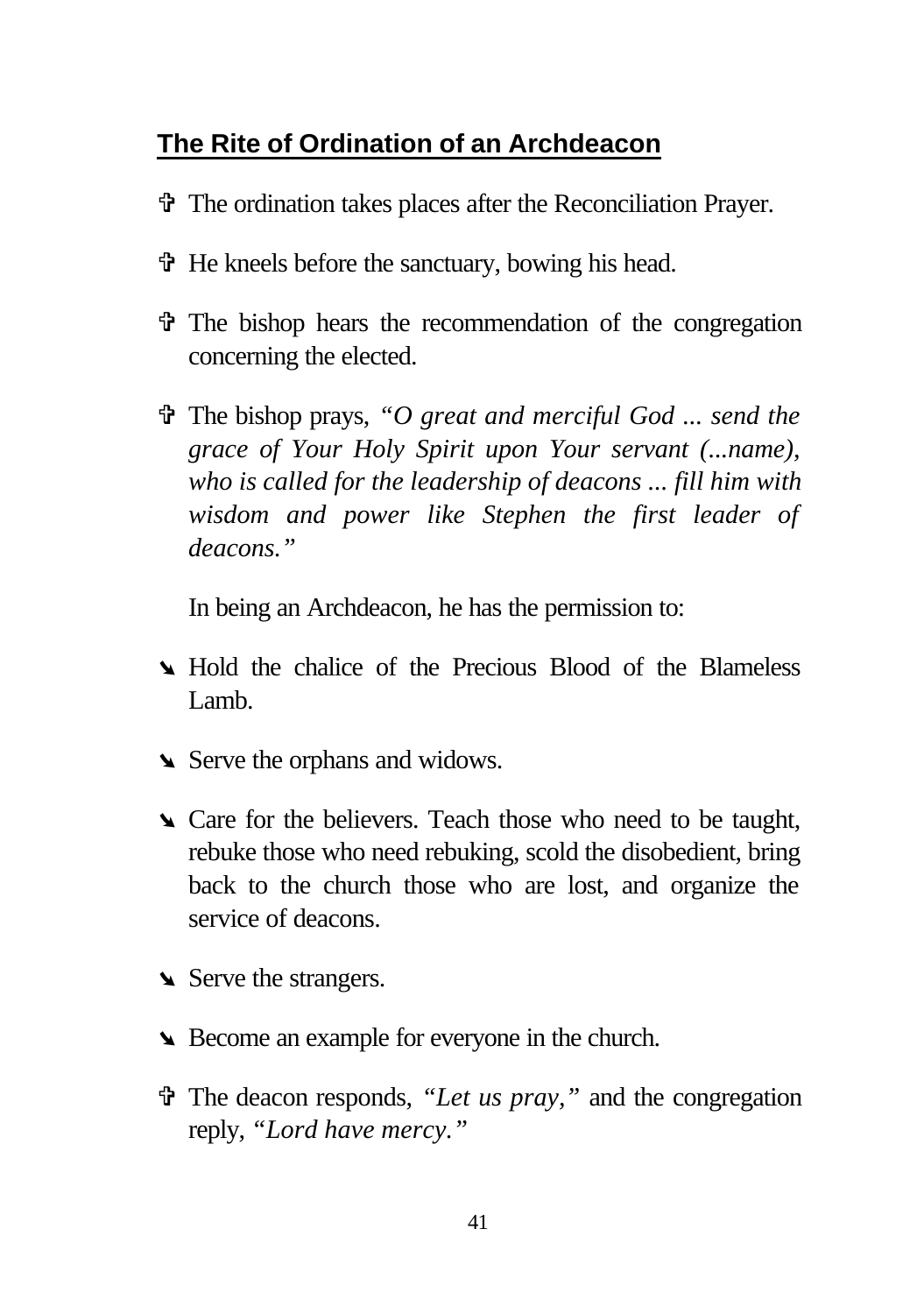- V The bishop prays, *"Now also our King we ask and entreat Your Goodness, O lover of manking, for Your servant (...name) to make him worthy for the call of leadership of deacons by the dwelling of Your Holy Spirit upon him …"*
- $\hat{\mathbf{\Phi}}$  The bishop makes the sign of the cross on him three times, then dresses him with the service vestments, which are the tunic and stole, as he did at the ordination of the deacon.
- V The Archdeacon then enters into the tabernacle and attends the Mass, partaking in the responses.
- V Finally, he receives the Holy Mysteries.
- $\mathbf{\hat{v}}$  A procession is made for him in the church, for rejoicing in this eminent rank.
- **His Vestments**: Same as the Deacon's vestments.
- **The Rules**: Same as the Deacon's rules.

### **The Rite of Undoing the Deacon's Waistband (stole)**

There is a specific rite for undoing the waistband for deacons, done at the end of the Mass and procession in church for the new deacons.

V The bishop prays the Thanksgiving Prayer, raising of Pauline incense, and prays Psalm 50. Then the deacons chant the hymn "Censer of Pure Gold", followed by a deacon reading the first Pauline epistle to the Bishop Timothy (3:8-10).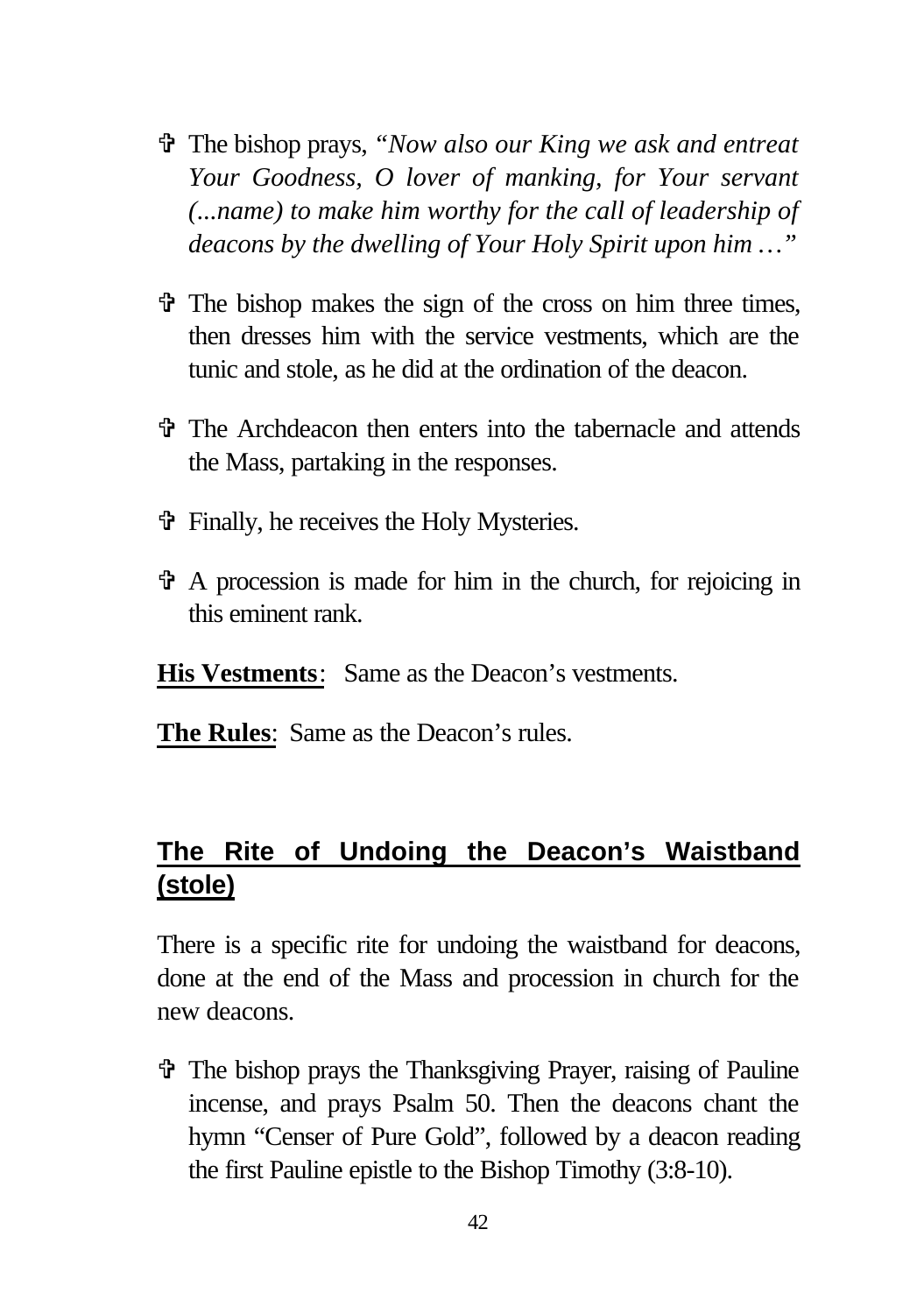- V The hymn "Holy God" is sung, followed by the Litany of the Gospel.
- V *"Praise the name of the Lord, O you servants of the Lord! you who stand in the house of the Lord"* (Psalm 133:1), followed by the gospel reading from St John. It tells about love which is the foundation of every service and every rank established for the service (17:24-26).
- V One of the priests says the Litanies of Peace, and Fathers, then the bishop says the Litany of Gatherings.
- V This is followed by the Orthodox Creed, then the supplication: *"We ask and entreat Your goodness O lover of mankind, to make Your servant worthy of the community of deacons ... bless him ... abide in him ..."*
- V After the commandment is read, the bishop unties the deacon's waist band.

Unfortunately this rite is no longer performed, and most fo the time, the deacon's waist band is now undone without any prayers.

# **DEACONNESSES IN THE CHURCH**

In the early church there were deaconnesses helping the Apostles, and later they served with the bishops and priests in various services. Initially, the service was only available to wiowed women over the age of sixty. The Apostolic Canons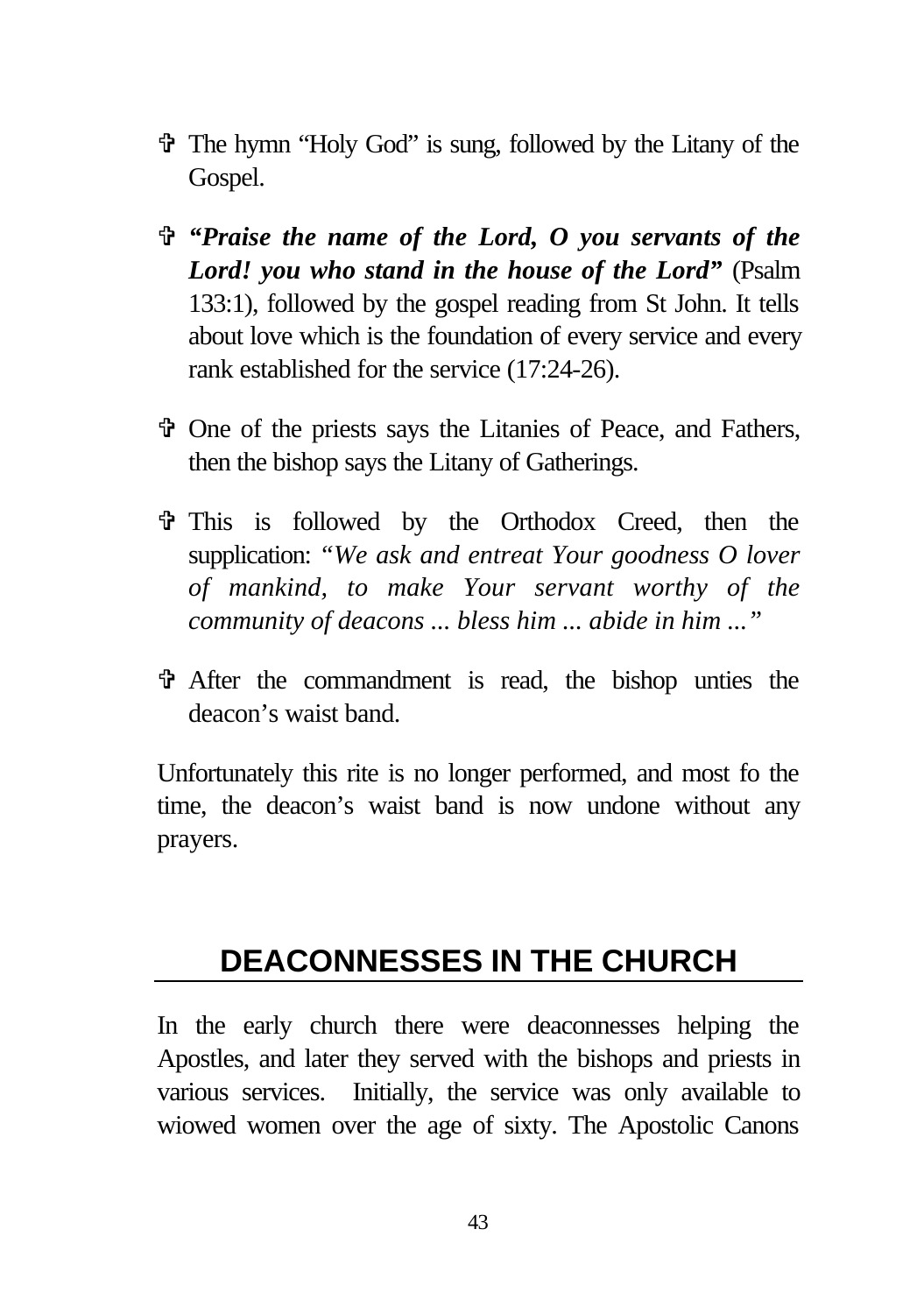imposed a condition that deaconess must be virgin, or widow, and over the age of sixty.

St. Paul cared about the subject of widowed deaconesses in the first church and wrote about them in the fifth chapter of his first epistle to his disciple Timothy. According to our teacher St. Paul, the conditions for a successful deaconess are :

- A widow who has been the wife of one man (1 Timothy 5:9), or virgin.
- If a widow, she must not be under sixty years, so that she not become a stumbling block in the service, because of her youthfulness, or intention of remarrying.
- She must be recognised for her vitreous deeds, manners, and previous service. *"If she has lodged strangers, if she has washed the saints' feet, if she has relieved the afflicted, if she diligently followed every good work, with a reputation for good works, if she has brought up children."*

Examples of these successful deaconnesses are : Phoebe, who was commended by St. Paul for the church of Rome, *"I commend to you Phoebe our sister, who is a servant of the church of Cenchrea, that you may receive her in the Lord in a manner worthy of the saints, and assist her in whatever business she has need of you for indeed she has been a helper of many and of myself also"* (Romans  $16:1.2$ ).

She wrote the epistles to the Romans, as dictated by our teacher St. Paul, and carried it to the believers in Rome.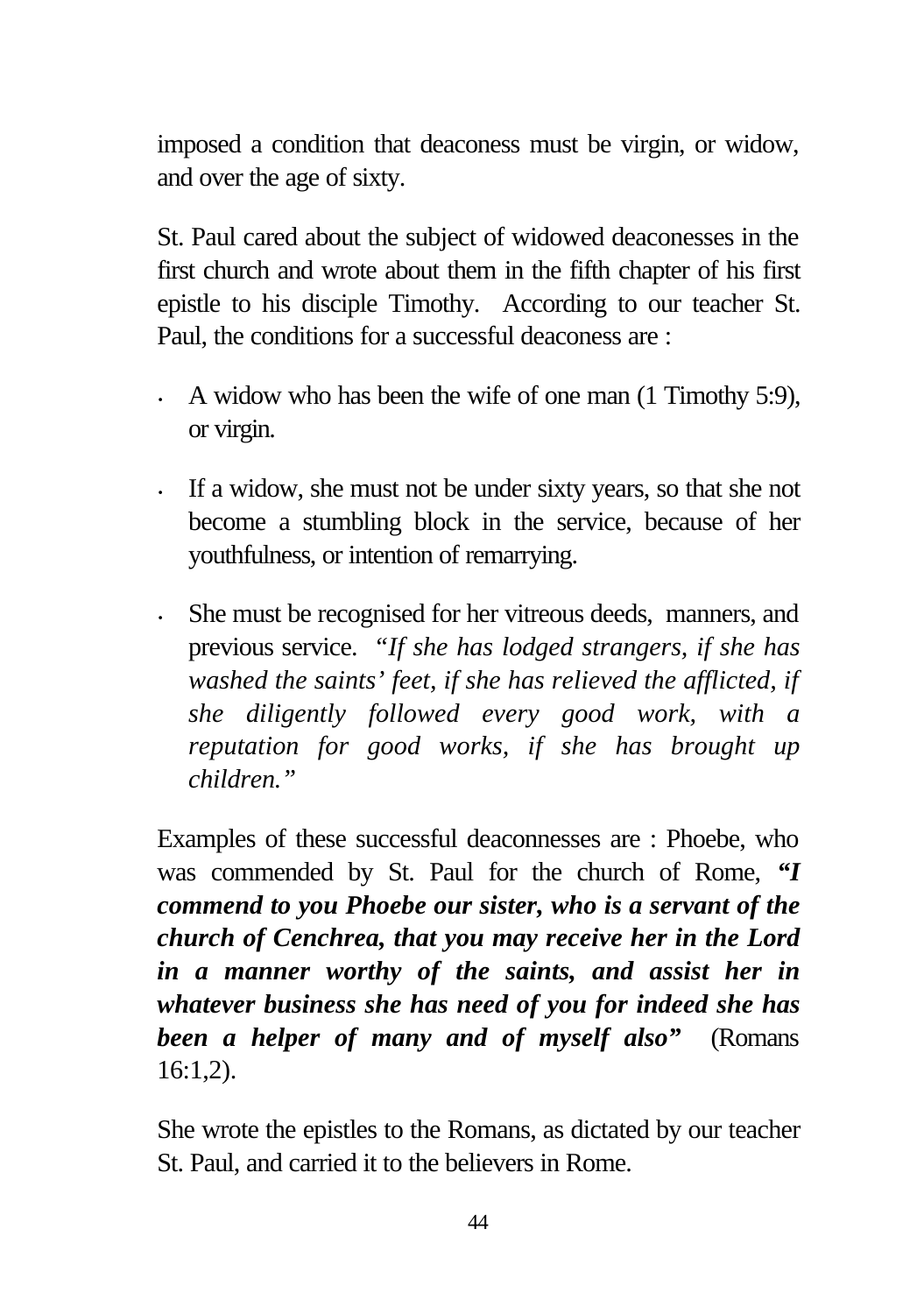We also hear about other deaconesses, and a disciple of St. Paul, called Tekla. She believed, was baptized and became a disciple of St. Paul who assigned her for service in Iconia, her original homeland. She faced many tribulations and torture, but the Lord saved her every time, she spent all her life in service. Then when she was eighty years old, she secluded herself for meditation, then peacefully passed away in old age, after a long and faithful service.

The Greek Sixaxarium praised her saying, *"Hail to St. Tekla who was martyred without shedding blood!"* The Coptic church celebrates her death on the  $23<sup>rd</sup>$  of Tut every year. The blessing of her prayers may be with us. Amen.

From the thirteenth century, the service of consecrated deaconesses in church was abolished, but due to the urgent need for the service of women in church, His Holiness Pope Shenouda III, decided to revive this rite, on the Feast of penetcost in 1981, by consecration of a large number of deaconesses for the service of Cairo churches. Today, many bishops have also consecrated deacnesses for the service within their dioceses.

During the Holy Synod meeting on the feast of Pentecost in 1992, the Synod established certain rites and conditions, pertaining to the order of Consecration for the Conecrated Deaconess. The following are some points:

• It is well known that the rank of deaconess in church is not a priestly rank. There is no Priesthood for women. St. Mary the mother of the Incarnated God and the Lady of the heavenly and earthly did not have any priestly rank, although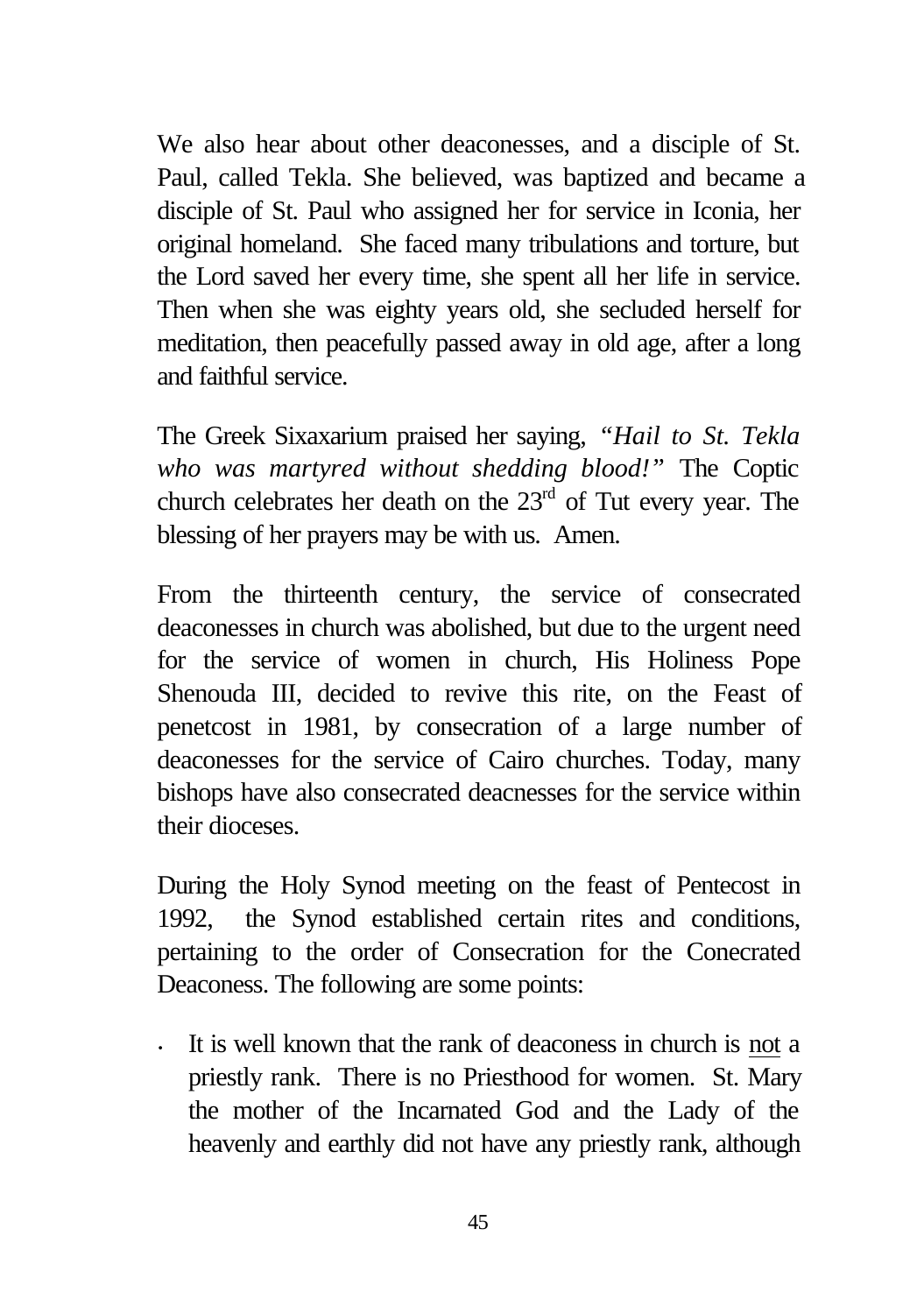she was a spiritual mother for the apostles and was accompanying them in service.

- The ranks of deaconesses are similar to those of deacons, that is Ognostis, Epideacon, and Deacon, corresponding to Consecrated, Assistant Deaconess, and Deaconess.
- The rite is called the 'Rite of Consecration of the Consecrated<sup>'</sup>
- The consecreation, which is done by a bishop, is performed without the laying on of hands, whixh is different from priestly ordinations.
- These prayers take place in a private mass for women as their service is not for all the congregation, but for a specific sector of them.
- Unlike the deacons, their prayers do not take place after the Reconciliation Prayer, so they are not considered as priestly dedication.
- Consecration takes place after the morning raising of incense, and starts by the bishop saying, *"...(name), Consecrated / Assistant Deaconess for ... "*
- The consecration of a Deaconess is accomplished by the bishop saying: *"We call you (...name) a deaconess for the Holy Coptic Orthodox Church of God."* But for the rank of Consecrated and Assistant Deaconess, the words *"We call you"* are omitted.
- The signs of the cross are done without mentioning their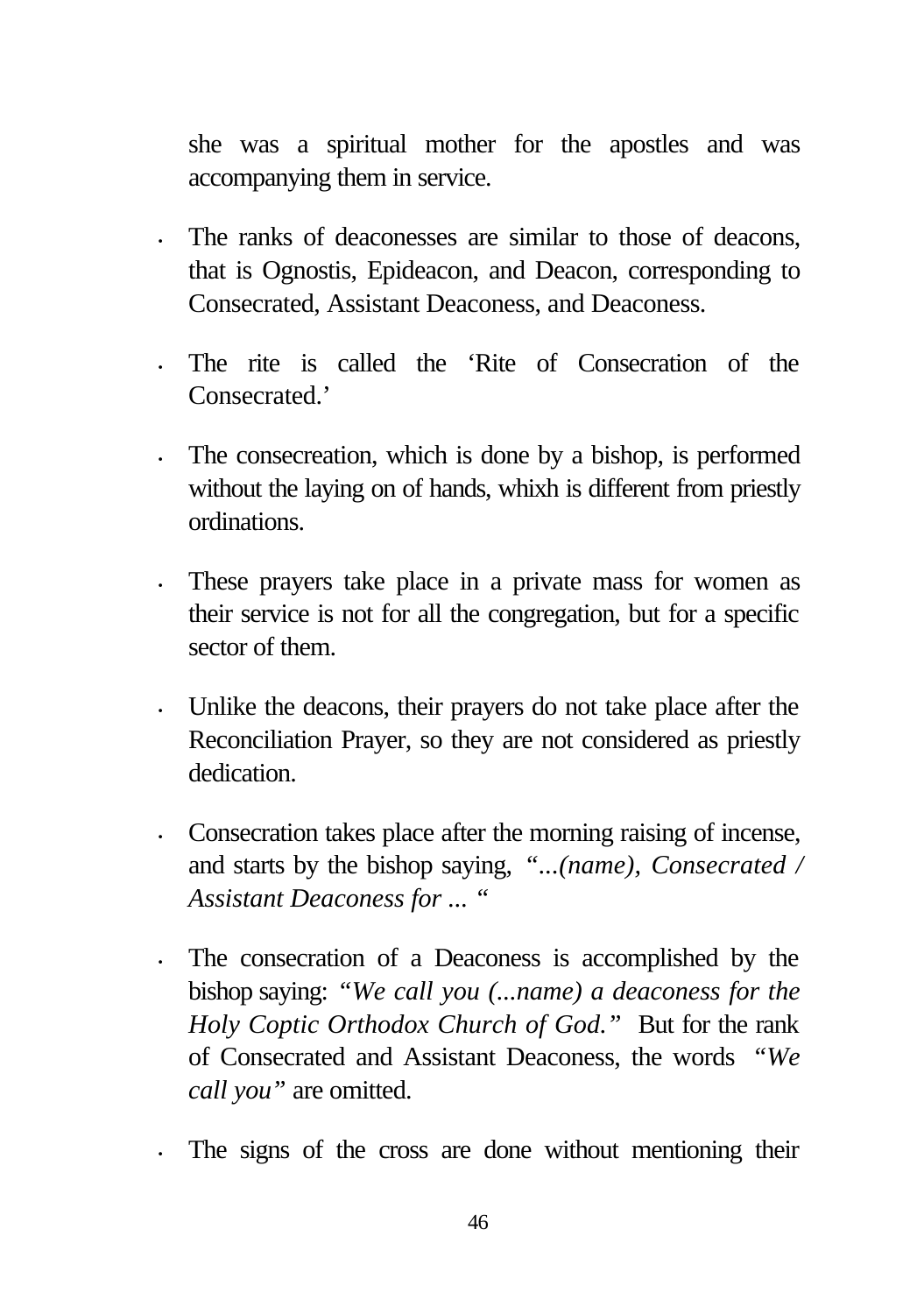consecration for a particular church.

- If there is a meeting for children or women, she may teach, but cannot teach men in church or a common meeting attended by men. This is according to the commandment of our teacher St. Paul, *"And I do not permit a woman to teach or to have authority over a man but to be in silence"* (1 Timothy 2:12).
- In private masses for nuns or consecrated women, they are not permitted to read the epistles, only the priest or deacon may do so.
- Consecration of the consecrated is done by the bishop, and the priest has no right for consecration in his church without the knowledge of the bishop, as the bishop is responsible for the consecration, not the priest.

# **The Rite of Consecration of the Consecrated Women in the Coptic Orthodox Church**

The person approaching for consecration reads the appropriate undertaking, then stands before the sanctuary bowing her head humbly.

## **1. Undertaking of the Consecrated and Assistant Deaconess**

V *"I the weak ... request my acceptance in the way of consecration for the Coptic Orthodox Church, undertake before the altar of God, and before our father His Holiness Pope ... / His Grace the Metropolitan / His Grace the Bishop, to commit to the commandments of*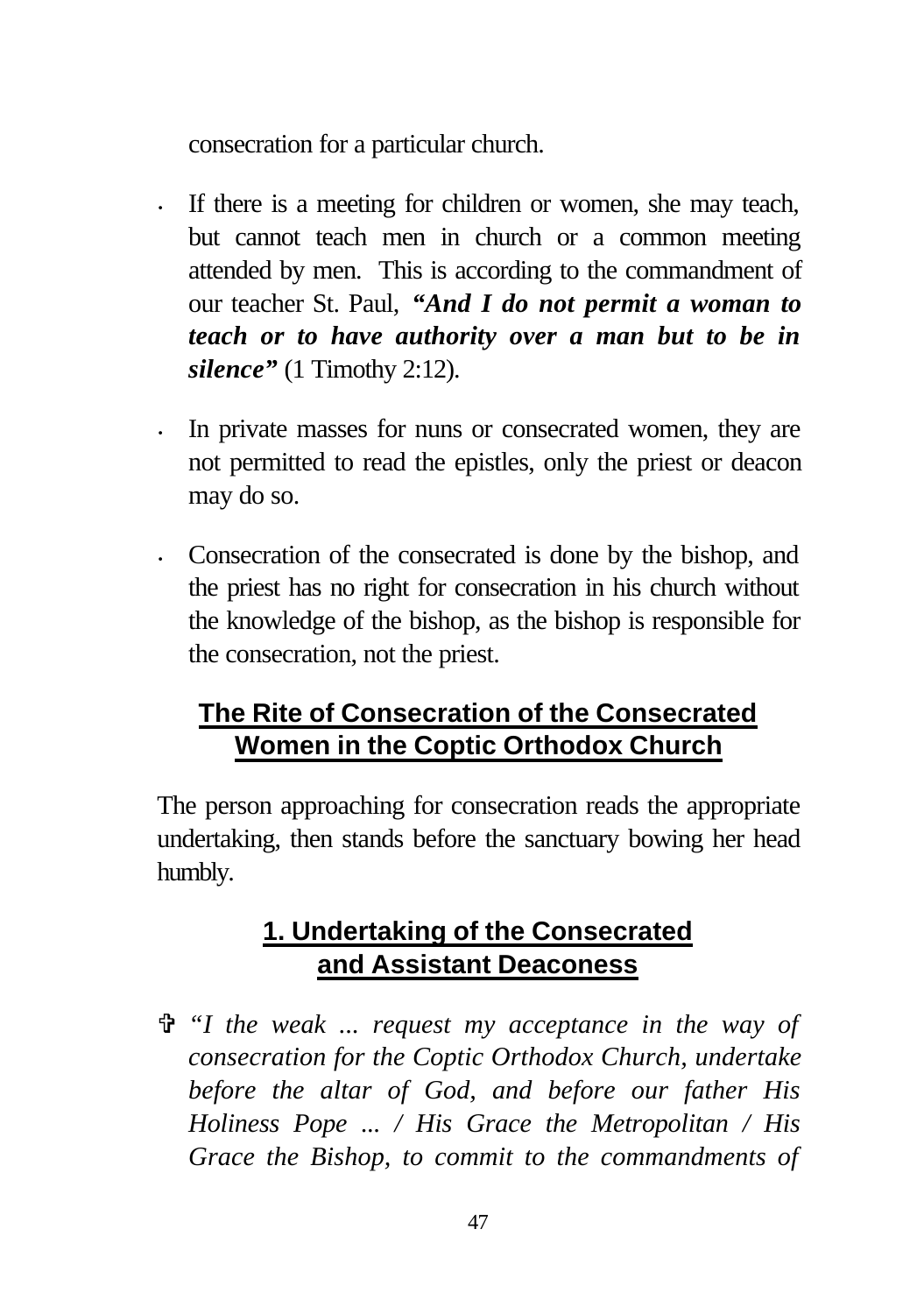*the Holy Bible and the Coptic Orthodox dogma, practicing the Sacrament of Confession and Communion, striving in spiritual life, faithfulness in responsibility, good dealing with others and submission to church leadership, represented by His Holiness Pope ... / His Grace Metropolitan / His Grace the Bishop ..."*

- V *"For as I receive the blessing of being dressed in this garment, ... today, the ...(date) do undertake that the continuation of my dressing is conditional to my commitment to the way of consecration to the end, by the grace of God."*
- V Bowing her head, she asks, *"Please pray for me. Absolve me, and bless me, my master Your Holiness Pope ... / Your Grace Metropolitan / Your Grace Bishop."*
- V This is followed by the Lord's Prayer and the Thanksgiving Prayer.
- $\hat{\mathbf{\Phi}}$  The bishop then says the following prayers:

#### **2. The Prayers**

- V *"O Lord, wise in His counseling, who created human beings in Your likeness and image: male and female, He created and blessed. We ask You Lord hear us and have mercy upon us."* All respond, *"Lord have mercy."*
- V *"Lord who granted sonship to Mary the sister of Moses and Aaron, and to Deborah, Kalda, Anna daughter of Phanuel, and allowed Philip the preacher to have virgin*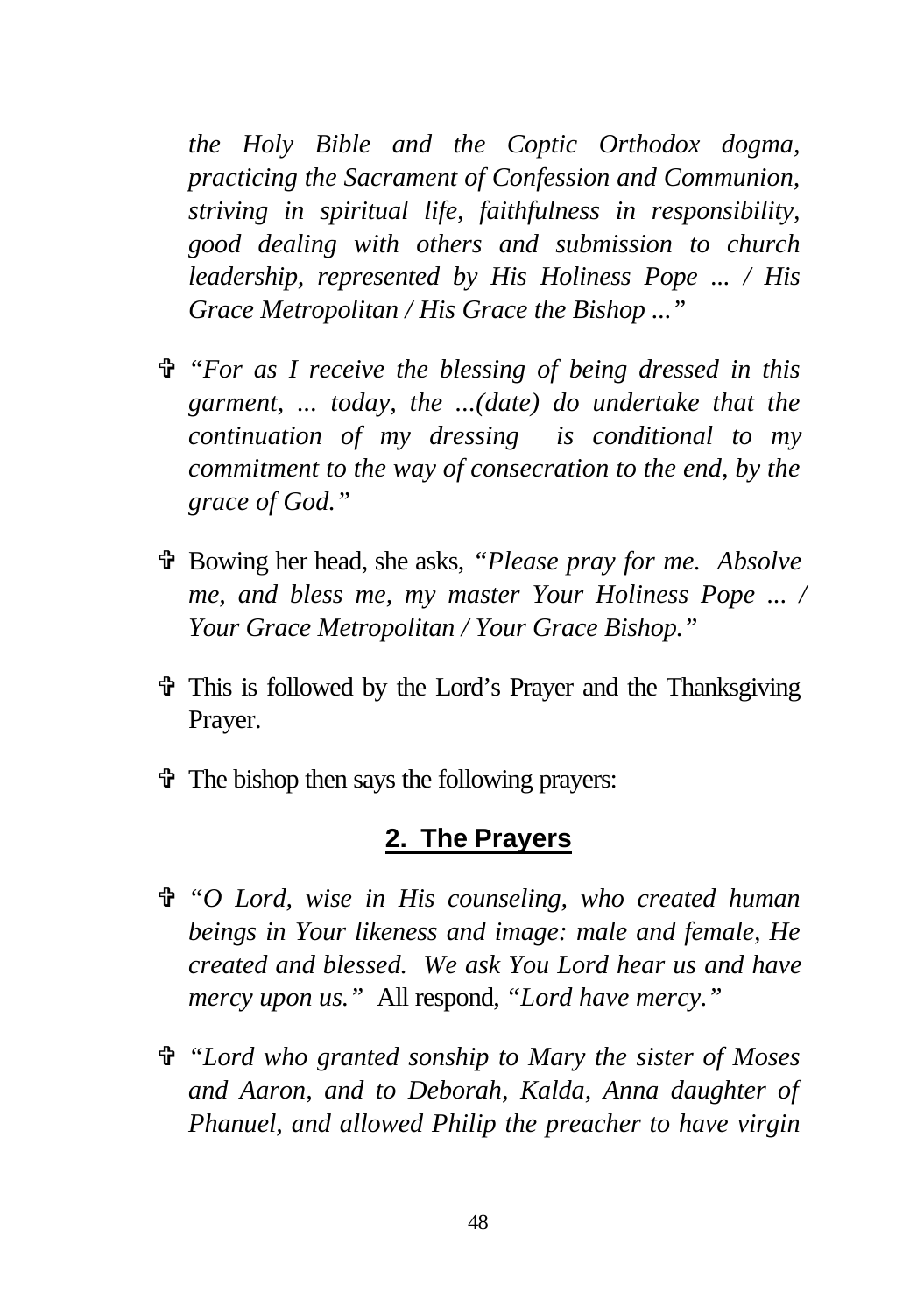*daughters who prophesy, we ask You Lord hear and have mercy upon us."* All respond, *"Lord have mercy."*

- V *"You who poured Your Holy Spirit on men and women altogether and gave them talents of the Spirit ... We ask You Lord hear us and have mercy upon us."* All respond, *"Lord have mercy."*
- V *"Lord who permitted Mary Magdalene to tell Your saintly Apostles about Your glorious resurrection and who allowed Phoebe to become a deaconess in Your Holy church ... as You allowed in the past, Lord allow today, those in Your service, and make us worthy to fulfill this service without falling into condemnation before You, and pour the grace of your Holy Spirit upon them by the grace and compassion ..."*
- V *"Lord God who does not reject women who come forward by the divine will to serve with good intention, and call them Your servants. Grant the grace of Your Holy Spirit to Your maid servants, these who will to give themselves to You, to fulfill Your service, as You granted the grace of this service to Your servant Phoebe, whom You called for work in Your church, so she was a helper to Your servant St. Paul the apostle … Pour on them Your holy gifts, by the grace and compassion..."*
- V *"O eternal Lord, the Father of our Lord Jesus Christ, look now to Your maid servants, those called for the service of consecration. Give them the Holy Spirit and purify them from all blemish of body and soul, to be worthy to fulfill the work which You give them."*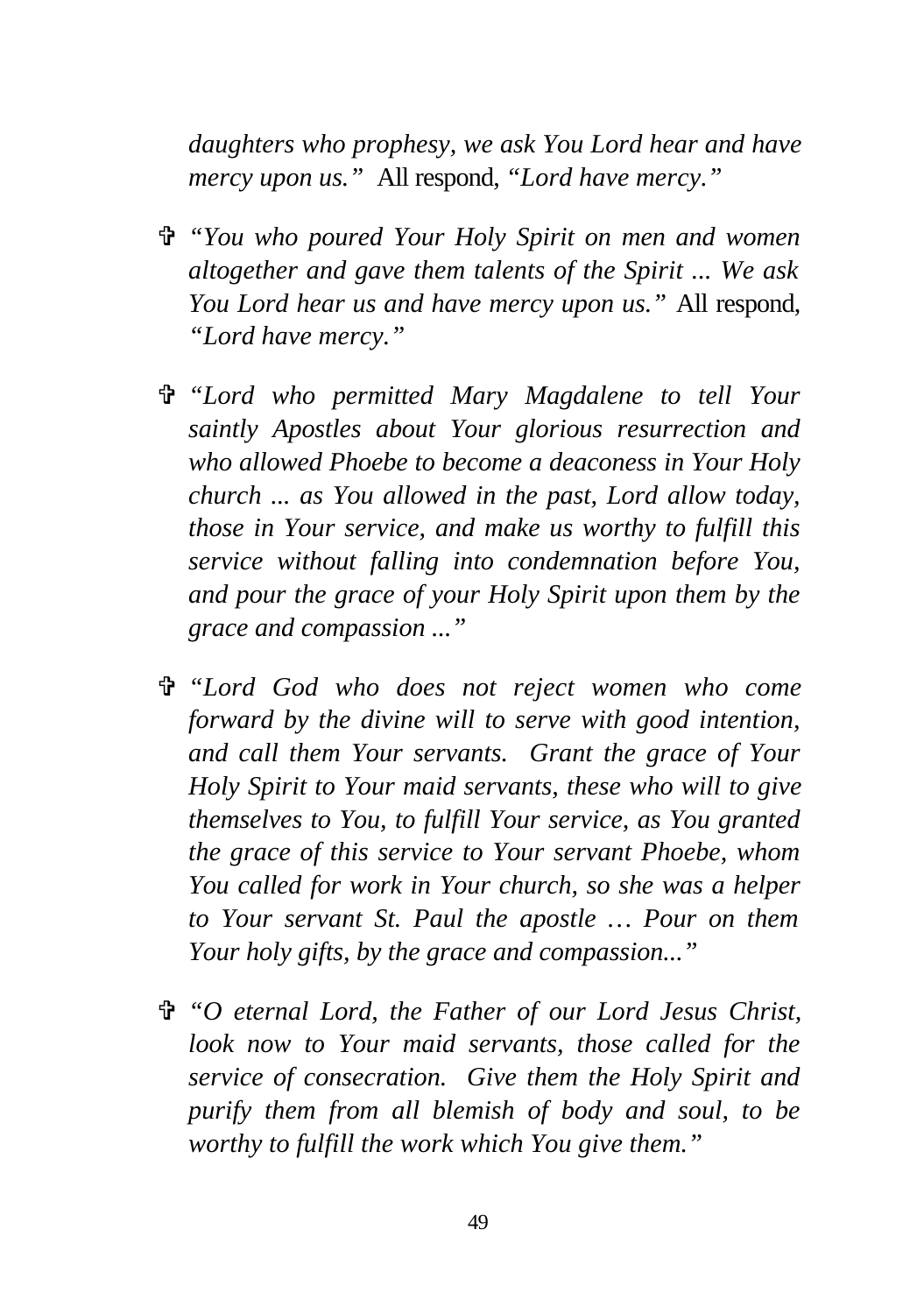- V *"Glory and worship are due to You and Your Only Begotten son and the Holy Spirit forever. Amen."*
- V *"O Lord, Holy Almighty God, who sanctified women by the birth of Your Only Son from the Virgin St. Mary, we ask You Lord ...".* All respond, *"Lord have mercy."*
- V *"You who granted the grace of the Holy Spirit, not only to men but to women too. Now Lord look unto Your maid-servants, call them to service and pour upon them the gift of Your Holy Spirit. Keep them in the Orthodox Faith to accomplish Your service continually, without blame according to Your joy. Glory, honor and worship are sent to You O Father, Son and Holy Spirit,"* All respond, *"Lord have mercy."*
- V *"O Holy God on high, looking to the humble, You who chose the strong and weak, and dignified those in humbleness, Lord send the grace of Your Holy Spirit to Your maid-servants empower them by Your righteousness, so that if they act by Your commandments, and serve in the house of Your holiness, they become Yours, vessels gifted for Your glorification. Grant them power O Lord, to act joyfully according to Your teachings that You drew as a rule for their service. Lord give them the Spirit of meekness, power, praise, bearing and patience, so if they carry Your yoke with joy and struggle patiently, they will be granted the crowns of service."*
- V *"Yes, O Lord who knows our weakness, perfect Your maid-servants to serve women, visit the patients and*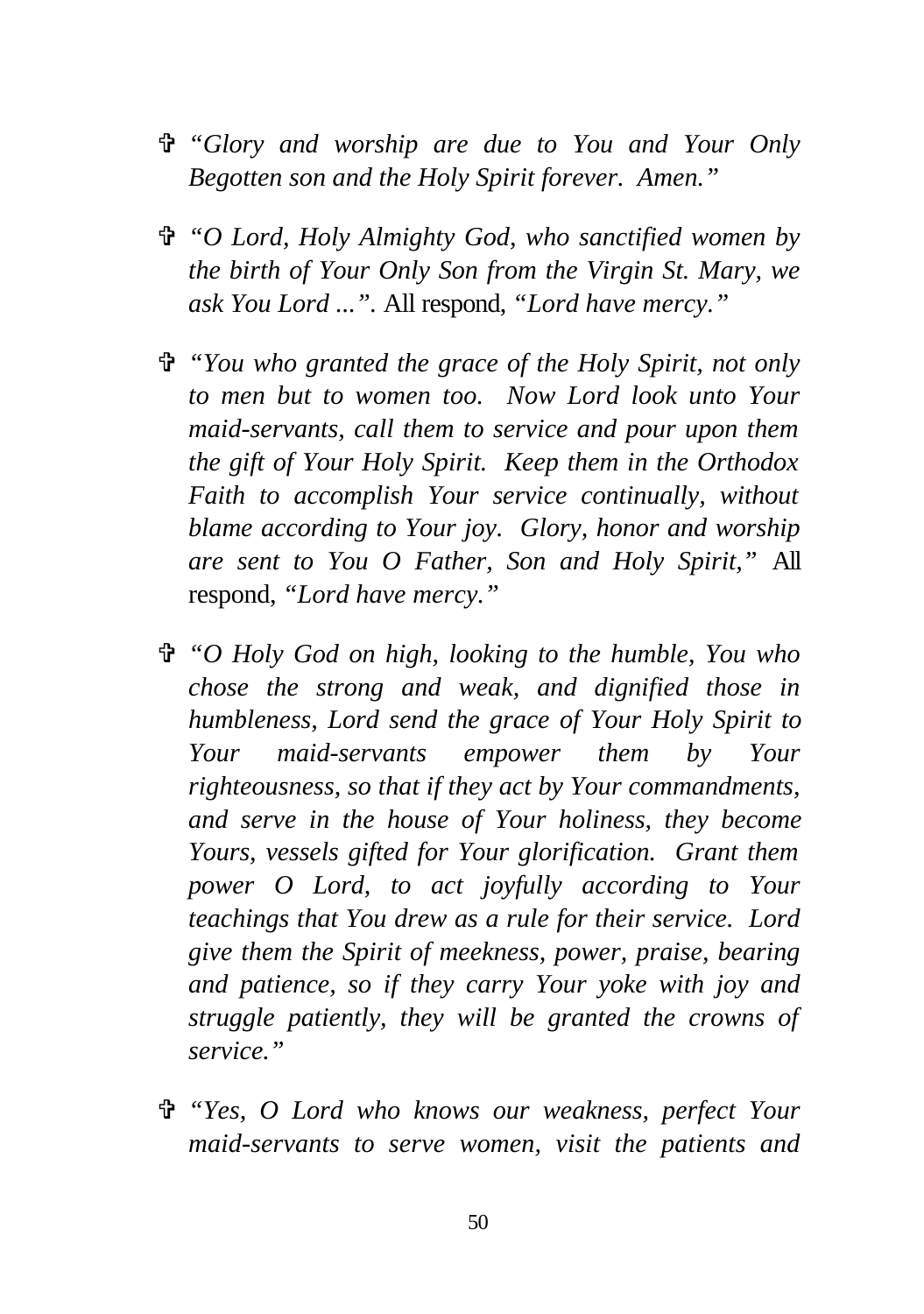*those who do not come to church, serve the poor and needy, help on the Baptismal day of adult women, teach the catechumens, organize women in church, empower them for edification and good example. Sanctify them and enlighten them. Give them wisdom, as You are blessed and glorified O Father, Son and Holy Spirit."* All respond, *"Lord have mercy."*

- V *"Lord listen to our prayers and send the blessing of Your Holy Spirit to them, to accomplish Your service without falling into condemnation, and become an example of holy life. Bless them Lord whom You bought by Your Precious Blood ..."* All respond, *"Lord have mercy."*
- V The deacon begins, *"From the Lord we ask ..."*, and the Bishop completes the prayer, *"For the peace of the holy, universal. Apostolic church"*, followed by the response, *"Lord have mercy."*
- V Deacon: *"From the Lord we ask..."*, Bishop: *"For the service of women in church, and poor sick and catechumens"*, all respond, *"Lord have mercy."*
- V Deacon: *"From the Lord we ask..."*, Bishop: *"For those coming forward for the service of consecration, commanded from those presenting them, for the Lord to grant them grace and power, bless their service as He blessed Phoebe before",* followed by the response, *"Lord have mercy."*
- V *"And finally, make us worthy to pray thankfully, 'Our Father who art in heaven ...'"*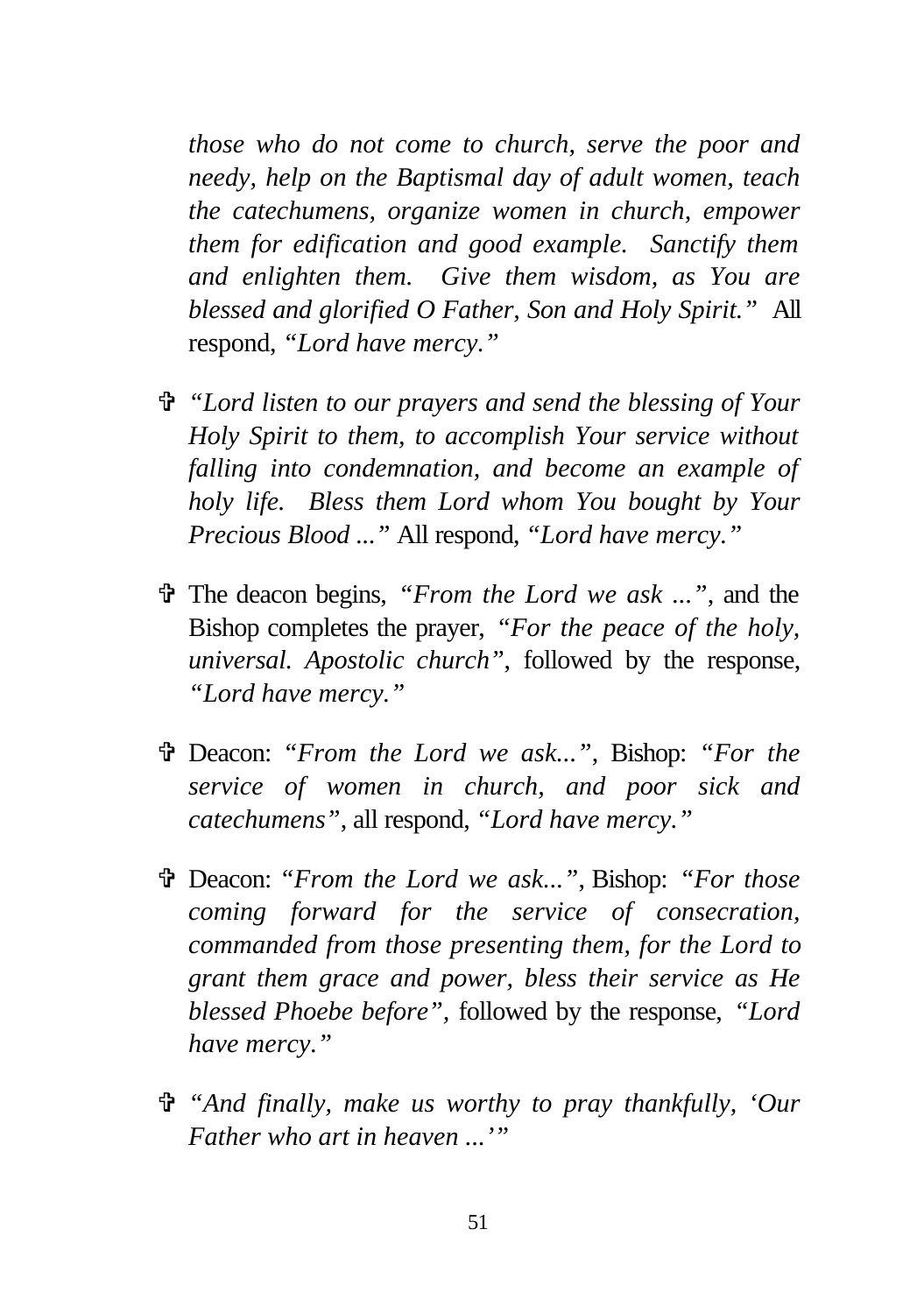$\ddot{\mathbf{\Phi}}$  Then the bishop makes the sign of the cross (without laying of hands), three times, saying each time: *"(...name) consecrated for the holy Coptic Orthodox Church of God, In the name of the Father ...",* then blesses the service garments (making the sign of the cross on them three times) for them to be clothed.

 $\mathbf{\hat{v}}$  The Bishop then says the following commandment :

*"Blessed daughter know that the Lord chose you for the service of consecration for the Holy Church, keep the commandment. Watch always to be blameless, to keep the consecration garment undefiled. Fill your mouth with praise, be always in the fullness of grace through the Holy Sacraments. Be obedient to your father the bishop, and whoever guides you into the way of God. Keep faithfully the dogma and the service to which you are entrusted from the church and may the Lord empower you by His grace, and count you amongst the wise virgins, the blessed brides of Christ."*

V At the end of the Mass, they receive the Holy Communion.

#### **Assistant Deaconness**

The consecrated person may be promoted to an Assistant Deaconess after at least five years from the date of the Rite of her consecration. Her good manners, obedience, dedication, service and experience are considered with the extent of the efficiency of her work and readiness for the completion of the way of consecration.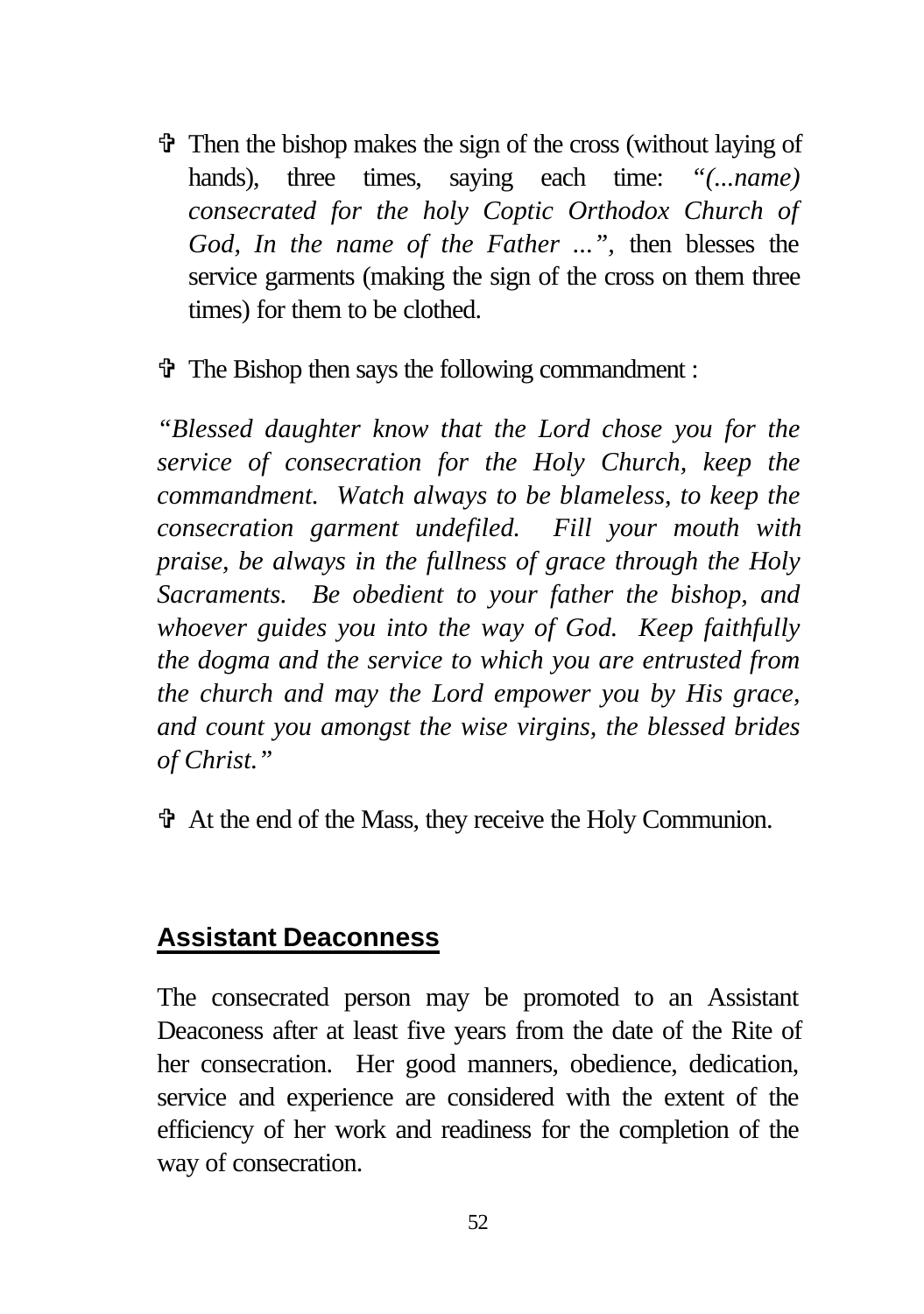If her promotion to an Assistant Deaconess is approved, the following Rite is performed for her:

#### **Rite of Consecration of an Assistant Deaconness**

- V Consecration prayers are performed after the matins (morning raising of incense in a private mass attended by women only.
- V Those called for consecration read their special undertaking, previously noted, before the door of the sanctuary, bowing their heads humbly. The bishop prays a thanksgiving prayer, then they stand together while he raises the incense, then starts the prayers of consecration as follows...
- V *"O Master, Almighty Lord, wise in His counseling, powerful in His deeds, who created man in His image and likeness, created them male and female and blessed them."*
- V *"We ask and entreat Your goodness O lover of mankind, to accept and bless Your maid-servants coming forward to You humbly, and make them worthy for the service of consecration for the rank of assistant deaconess to help the deaconess with several services specified for them, to serve You with faithfulness and purity to the last breath... By the grace, compassion and love of mankind …"* All respond, *"Lord have mercy"* three times.
- V *"O God who gave sonship to Mary the sister of Moses, Deborah and Kalda and Anna daughter of Phanuel, and poured on them the talents of the Holy Spirit and made them worthy to serve You an acceptable service. Accept*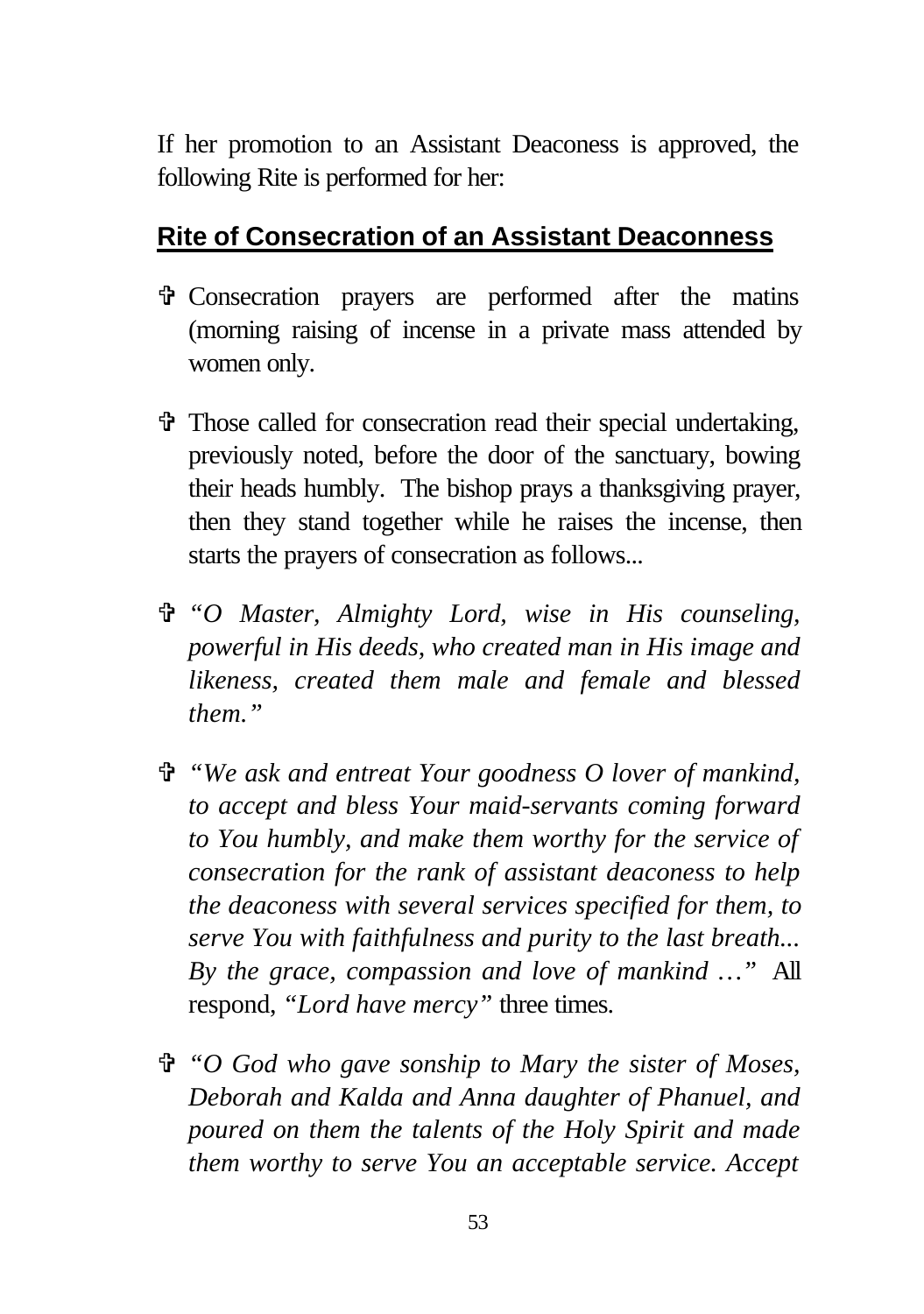*Your maid-servants and pour upon them the talents of Your Holy Spirit, to live a life of consecration and community with all love, peace and faithfulness, and help the deaconesses in the women's service. Accept their service as a fragrance of incense before You, as You accepted the service of wise women dedicated for the service of the tabernacle, whom You arose their hearts by wisdom so they waved by their hands and brought blue and purple scarlet yarn and fine linen thread necessary for the tabernacle (Exodus 25:37). Keep them by Your right hand from the tribulations and traps of Satan, enemy of all righteousness... By the grace, compassion and love of mankind…"* All respond, *"Lord have mercy"* three times.

- V *"O Master Lord Jesus Christ our God, who was incarnated from the Virgin and holy saint Mary and made her Queen of the heavenly and earthly. You who accepted the service of the women who followed You, believed in You like Mary Magdalene, Mary the mother of Jacob and Joses, the mother of Zebedee's sons, Joanna the wife of Chuja, and Susanna and many others who provided for You"* (Matthew 27, and Luke 8).
- V *"You who accepted the service of the spikenard, that was made by Mary the sister of Lazarus, and You praised her and defended her"* (John 12).
- V *"You who accepted the two mites of the poor widow, and praised her as she faithfully gave all that she had, her whole livelihood"* (Mark 12)*.*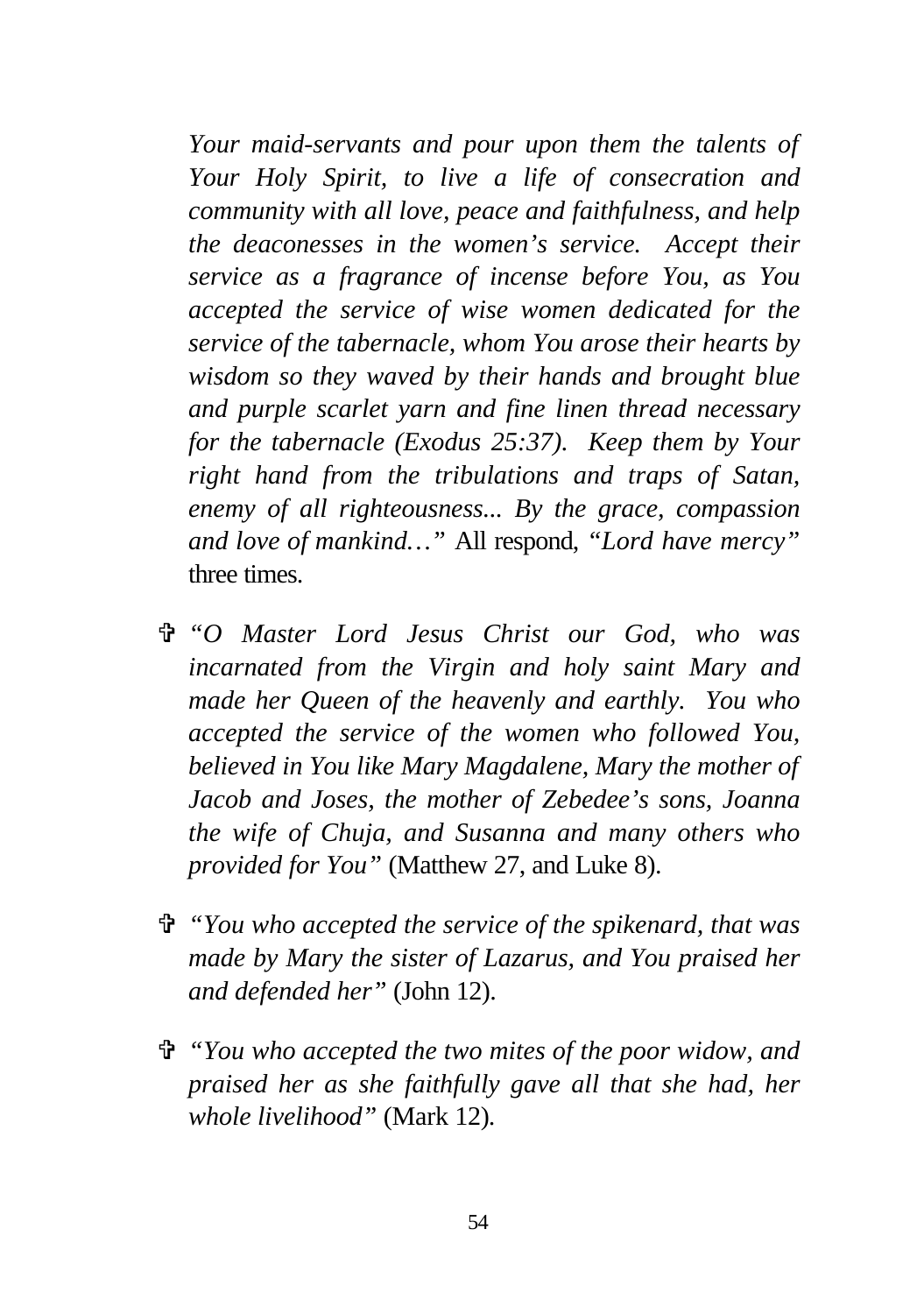- V *"You who sent Mary Magdalene and the other Mary to preach Your Saintly apostles of Your Glorious Resurrection."*
- V *"You who filled the daughters of Philip the preacher by Your Holy Spirit and granted them the grace of sonship and accepted the service of Phoebe, the deaconness of the church of Canchrea, and Tekla the disciple of Your great apostle Paul."*
- V *"Accept the service of Your maid-servants, grant them the grace of the Holy Spirit, purify them from all blemish of body and soul to accomplish reverently the service that the church gives them."*
- V *"Keep them in the Orthodox faith to fulfill Your service blamelessly according to the joy of Your goodness as glory and honor are due to You for ever Amen."* All respond, *"Lord have mercy"*, three times.
- V *"O Holy God living on high and looking to the humble, look now from the loftiness of Your heaven to Your maidservants. Empower them by Your truth. Keep them by Your grace. Bless them by Your Holy Spirit to walk in Your service faithfully and joyfully according to Your goodness*.*"*
- V *"Grant them the spirit of humbleness, chastity, purity, power, endurance, bearing, meekness, to endure joyfully Your holy yoke, and fight patiently in the struggle placed before them. And when they have fought the good fight, finished the race and have kept the faith, finally there is laid up for them the crowns of righteousness that are*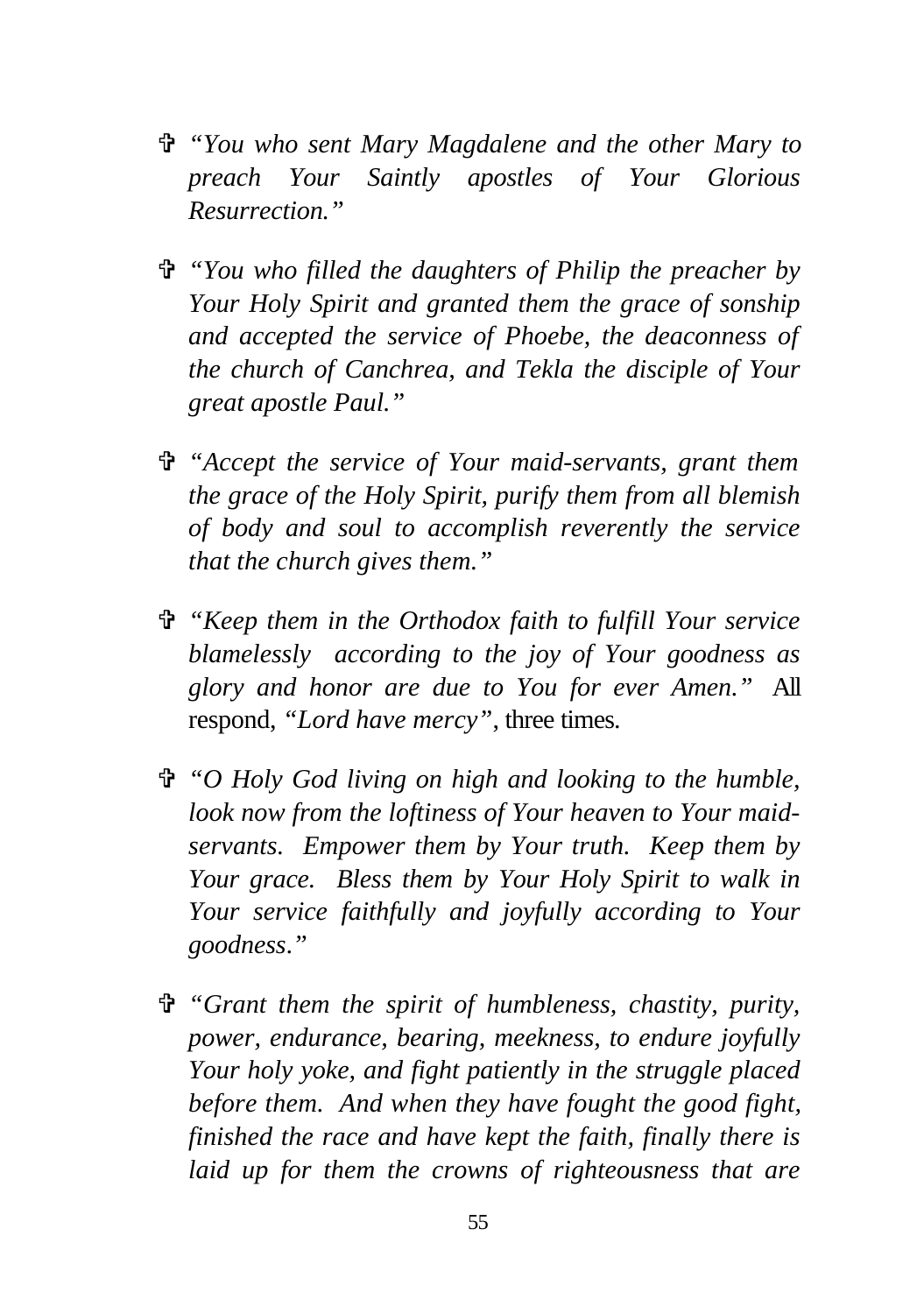*incorruptible and undefiled and that do not fade away*... *By the grace, compassion and love..."* All respond, *"Lord have mercy"* three times.

- $\hat{\mathbf{\Phi}}$  The bishop then makes the sign of the cross on them three times (without laying of hands), saying "...(name) an assistant deaconess in … In the name of the Father ..." He them makes the sign of the cross on her garments three times before she dresses in them.
- V They then receive the Holy Communion at the end of the Mass.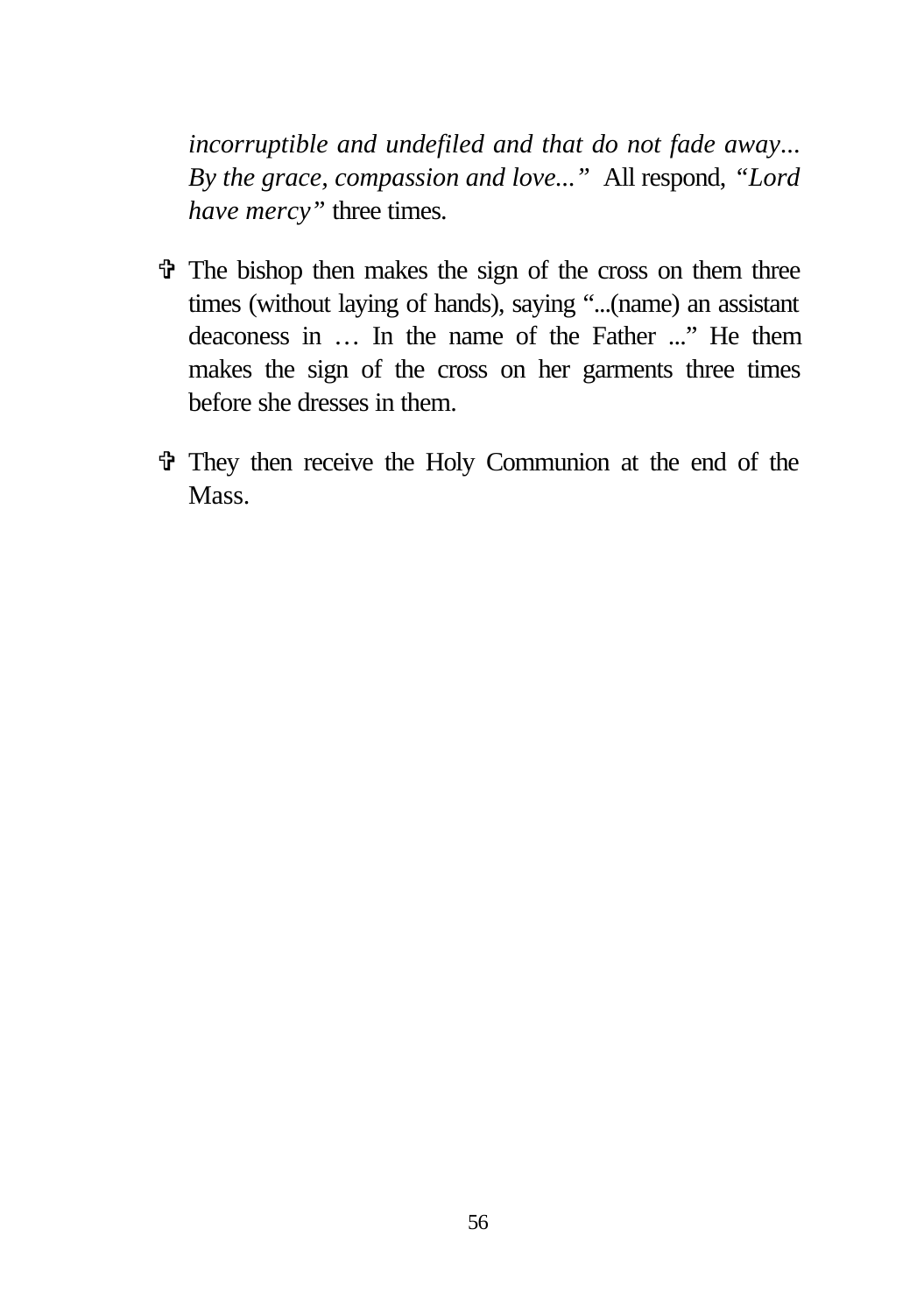# **THE DEACONNESS**

The assistant deaconess is promoted to deaconess after five years of her consecration as assistant deaconess. This promotion is done according to her good manners, obedience, dedication, experience in service, the efficiency of her work and her readiness to complete the way of consecration to the end, with the commitment for the life of virginity or widowhood to the last breath. The promotion to the rank of a complete deaconess is decided by the high committee of affairs of consecrated women.

If the bishop and the committee of affairs of consecrated women agree to promote her to a deaconess, the following Rite is performed for her:

# **The Rite for Consecration of a Deaconess**

- V The prayers of consecration are performed after the morning raising of incense (matins) in a private mass attended only by women.
- V Those called for the rank of deaconess read their special undertaking, then stand before the Sanctuary reverently and humbly.
- V The bishop prays the Thanksgiving Prayer and raises incense, before beginning the following prayers from the Apostolic Canons ...
- V *"O Eternal God Father of our Lord and God Jesus Christ, Creator of man and women, who filled Mary, Deborah, Anna and Khelda by Your Holy Spirit, and did*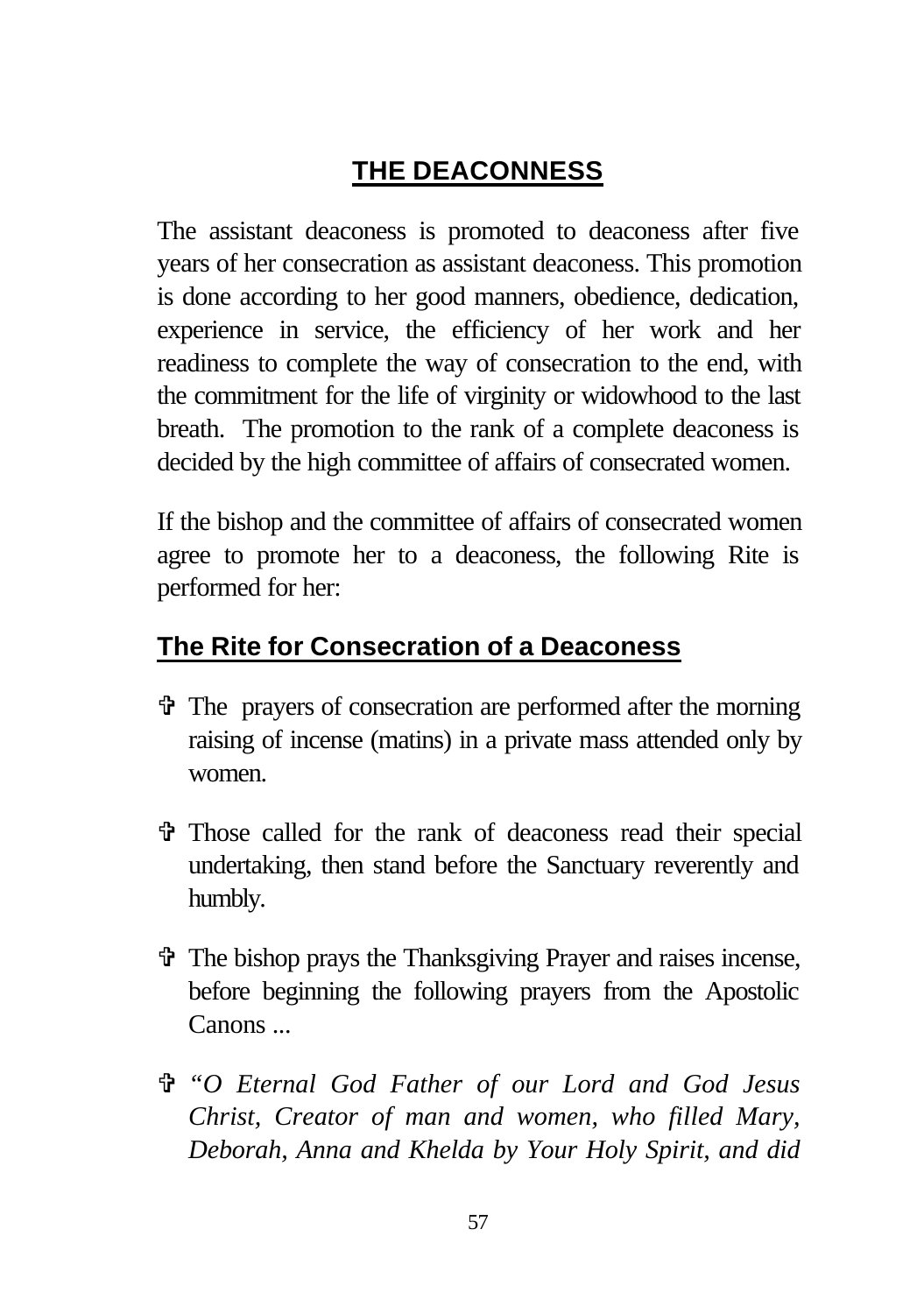*not disdain that Your Only-Begotten Son Jesus Christ is born of a virgin"*

- V *"Now look upon Your servant standing before You, chosen for deaconship. Fill her with Your Holy Spirit. Purify her from every blemish of body and soul."*
- V *"Honor unto You and Your Christ who is with You, and the Holy Spirit, glory and worship forever, Amen"*\*.

(\*The words put together by His Holiness Pope Shenouda III when he consecrated some deaconesses at Pentecost on 14/6/1981).

- V *"O Lord wise in His counseling, who created humans as male and female, created both of them in His own image and likeness and gave them the same blessing and authority over all creatures."*
- V *"Lord who granted sonship to Mary sister of Moses and Aaron, Deborah, Khalda and Anna daughter of Phannuel, and allowed Philip the preacher to have ten virgins who prophesy."*
- V *"You who poured Your Holy Spirit upon men and women together and gave the woman spiritual talents like men."*
- V *"O Lord who sent Mary Magdalene to preach Your saintly apostles of Your glorious Resurrection and allowed Phoebe to become a deaconess in Your Holy church."*
- V *"As You allowed in the past Lord, please allow the*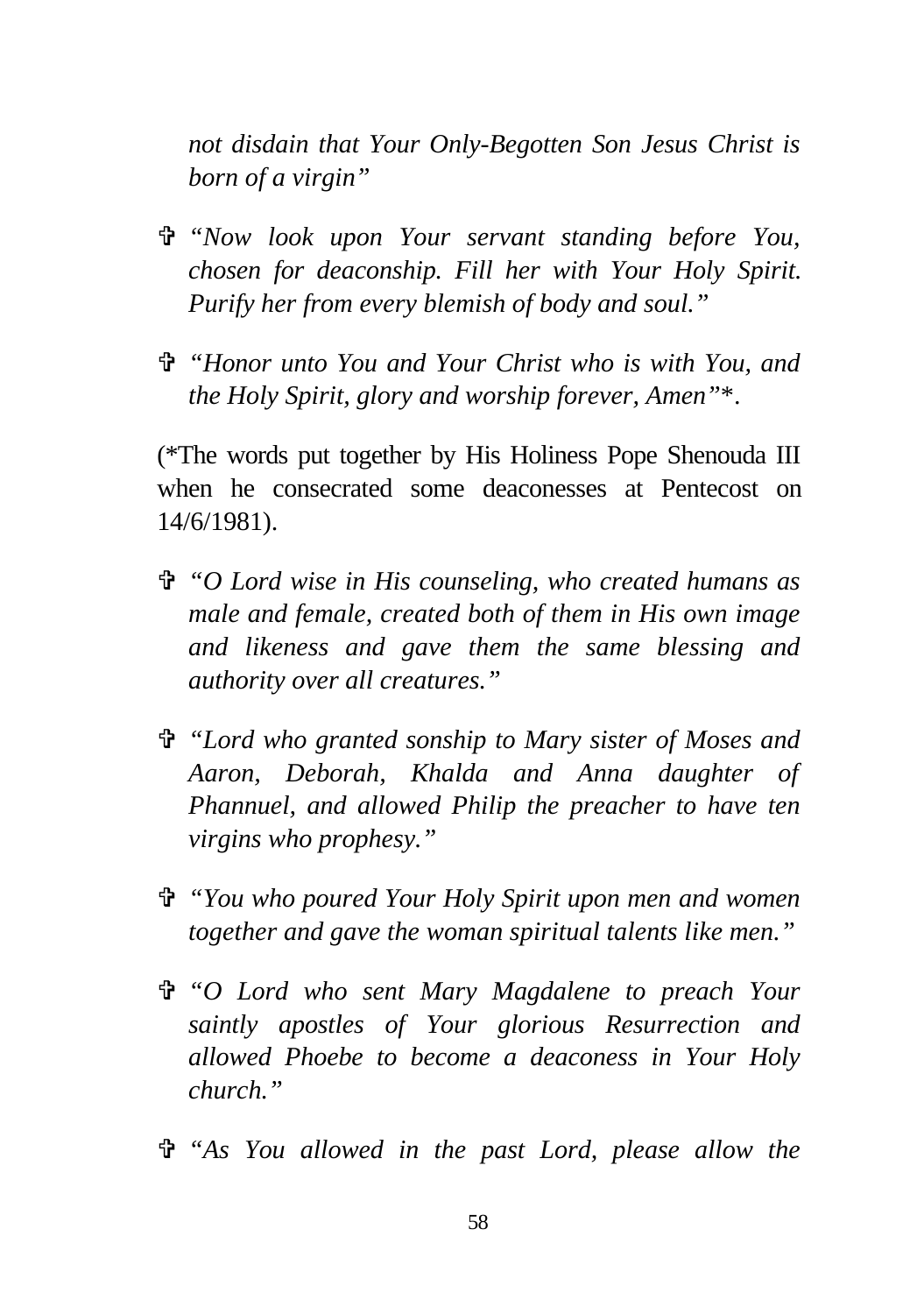*woman to share in Your service today and make us worthy to accomplish this service without falling into condemnation before You, and pour the grace of Your Holy Spirit upon Your maid-servants. By the grace and compassion ..."*

- V *"O Lord God who does not reject women who give themselves - by the approval of the divine will – to serve in Your holy places, but allowed them to be called Your servants. Give the grace of the Holy spirit to Your maidservants, those who will to give themselves to You to accomplish Your service, as You gave grace of this service to Your servant Phoebe whom You called to work in Your church, so she became a helper to Your servant Paul the apostle."*
- V *"Pour upon them Your holy talents, by the grace compassion and love ..."*
- V *"O eternal Lord Father of our Lord Jesus Christ, Creator of man and woman, who filled Mary, Deborah, Hanna and Khalda of the Holy spirit, who did not disdain for Your Only Begotten Son to be born of a woman. In the tabernacle and the temple You appoint women to guard Your holy doors. Look now upon Your maidservants, those called for the service of deaconship. Grant them the grace of the Holy Spirit, purify them from every blemish of body and soul, to accomplish worthily the work given to them. Glory and worship are due to You and Your Only Son and the Holy Spirit for ever, Amen."*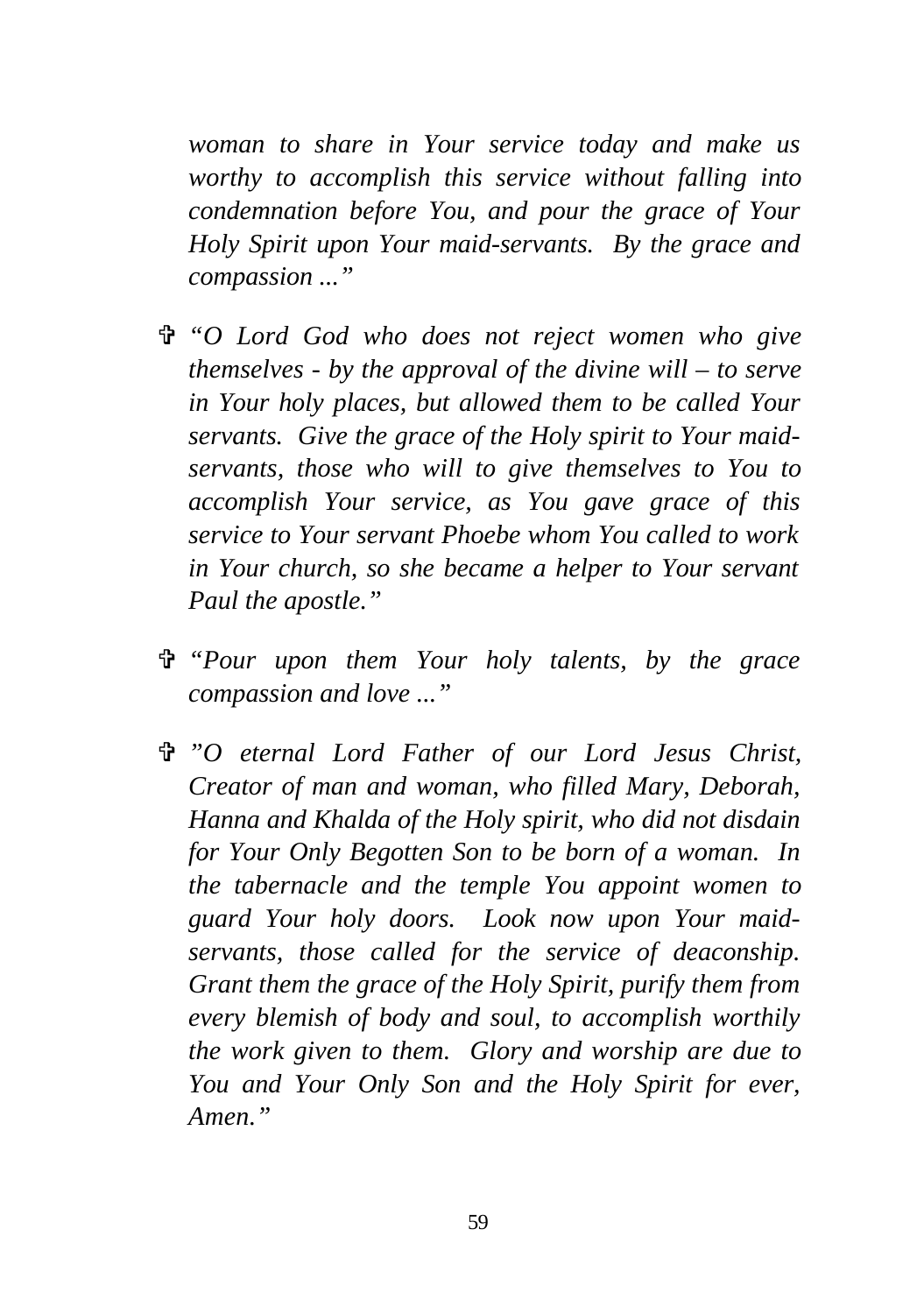- V *"O Lord, Almighty, Holy God who sanctified women by the birth of Your Only Begotten Son from a virgin."*
- V *"O Lord who granted the grace of the Holy Spirit not only to men but to women too."*
- V *"Now Lord look at Your maid-servants, call them to the service and pour unto them the rich talents of Your Holy spirit. Keep them in the Orthodox Faith fulfilling Your service continually without blemish according to Your goodness. Glory, honor and worship are due to You O Father, Son and Holy Spirit. O Holy God looking towards the humble, who chose the weak and strong and dignified those in humbleness. Send Lord the grace of Your Holy Spirit to Your maid-servants. Empower them by Your truth, so if they obey Your commandments and serve in the house of Your holiness, they become honorable vessels for Your glorification. Give them power, O Lord, to rejoice according to Your teaching that You made as rules for their service. Grant them Lord, the spirit of humbleness, endurance, power and patience so if they carry Your joke with joy and enduring the fight, they may have the crowns of service."*
- V *"Yes, Lord who knows our weakness, perfect Your maidservants to praise in Your house and serve women, visit the sick and those absent from church, serve the poor and needy, help adult women for Baptism, teach the catechumens and organize women in church. Empower them for edification and good example. Sanctify them. Enlighten them. Encourage them. As You are blessed and glorified, O Father, Son and Holy Spirit."*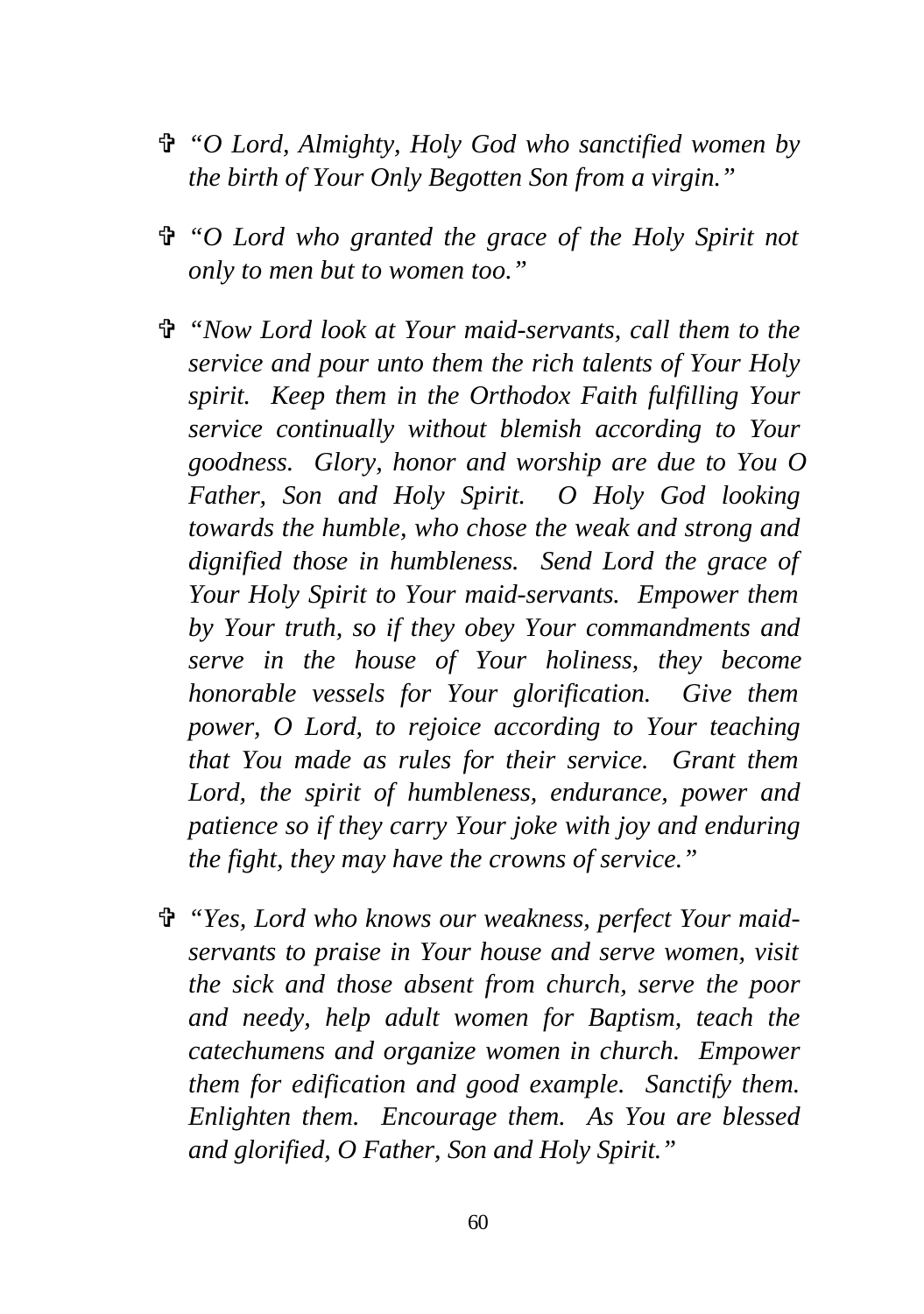- V *"Lord listen to our prayers and send for them blessings from the Holy Spirit to accomplish their service without falling into condemnation, and give an example for holy life."*
- V *"You who gave Anna daughter of Phanuel to spend eighty four years in her widowhood serving blamelessly in the temple. Give Your maid-servants to keep their vows before You, to live in chastity and purity, in obedience to Your commandments and in faithfulness to the service. Grant them to live as brides for You only by the grace of Your Holy Spirit. Amen."*

#### **From the Lord we ask:**

- V *"For the peace of the Holy, Universal, Apostolic church* (from the Lord we ask)*, for the service of women in church, the poor, the sick and the catechumens."*
- V *"For those widows and elderly virgins coming forward for the service of deaconship, commended by their churches, for the Lord to grant them grace and power, bless their service as He blessed the service of Phoebe before* (From the Lord we ask)"...
- V *"At last make us worthy to pray thankfully, 'Our Father who art in heaven....'"*
- $\hat{\mathbf{\Phi}}$  Then the bishop makes the sign of the cross three times on each deaconess (without laying of hands), while saying: *"We call you (...name) a deaconess in the Holy church. In the name of the Father...*", then blesses the specific service garments (by making the sign of the cross on them three times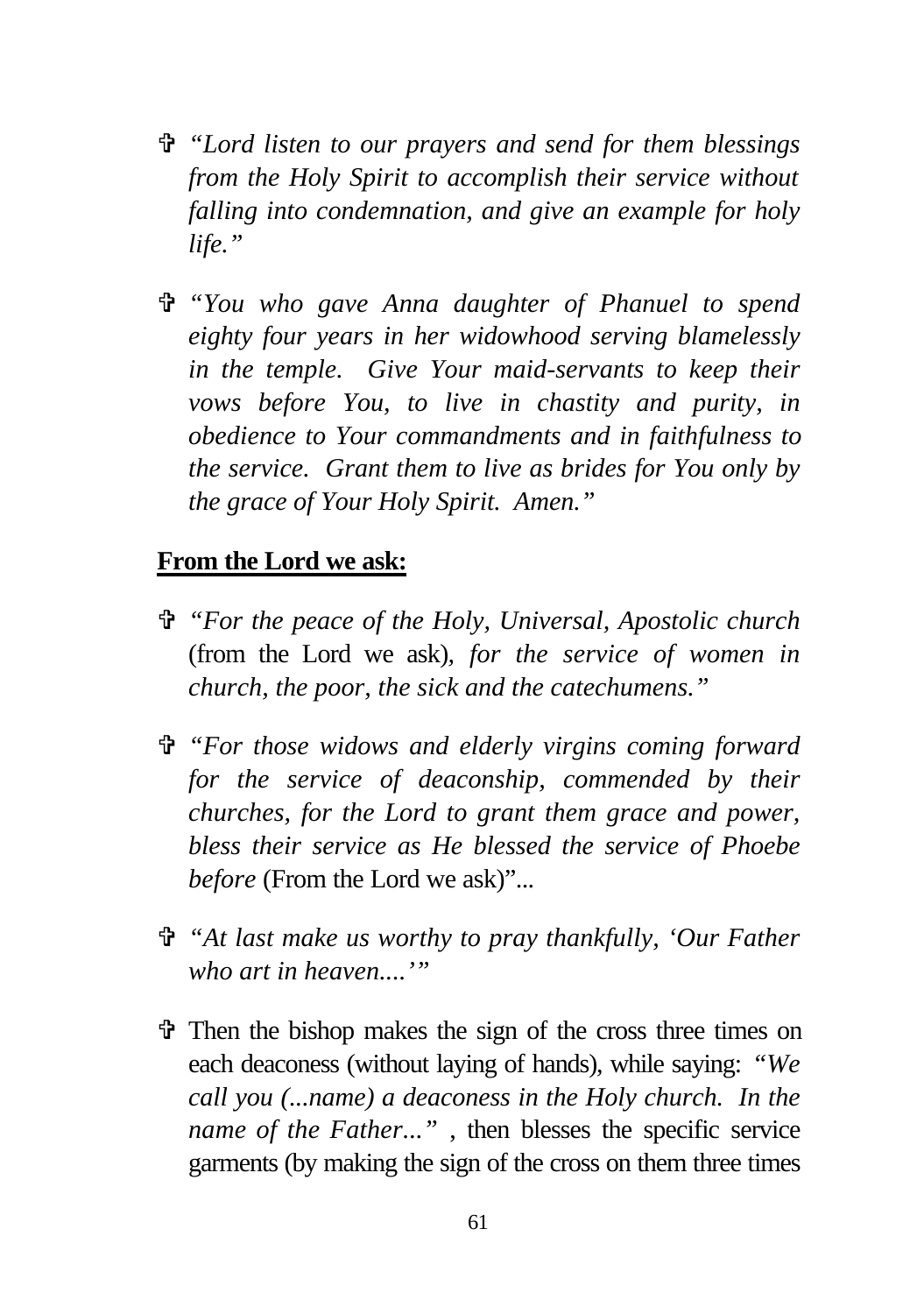before they wear them). They then attend the mass and receive the Holy Communion.

#### **Service of Deaconnesses in the Church**

The deaconess can perform many services in the church, such as:

- Helping the priest during the Baptism of elderly adult women (not in the Rite or Prayer but in caring) as the priest has only to place his hand on the baptized woman's head while she is in the Baptismal font, dipping her thrice in the name of the Father and the Son and the Holy Spirit, then after she gets out of the font, she gets dressed. The priest then comes back and gives her the Sacrament of Myron, anointing only those parts of her body which appear. The presence of a deaconess during the process of a female adult being baptised is preferreble, because she may assist her with what should be done before and after Baptism.
- Organizing the seating of women in church
- Organize those coming for Communion, that is, the deaconess must ensure that they must be Coptic Orthodox Christians who practice confession regularly, also modestly dressed for appearance must be carefully regarded if coming to have the Holy Communion. A woman must cover her head and hold a linen veil in her hand as preparation for Communion. Thus she helps the priest for Communion of women.
- Helping in the service of young girls and women in church meetings.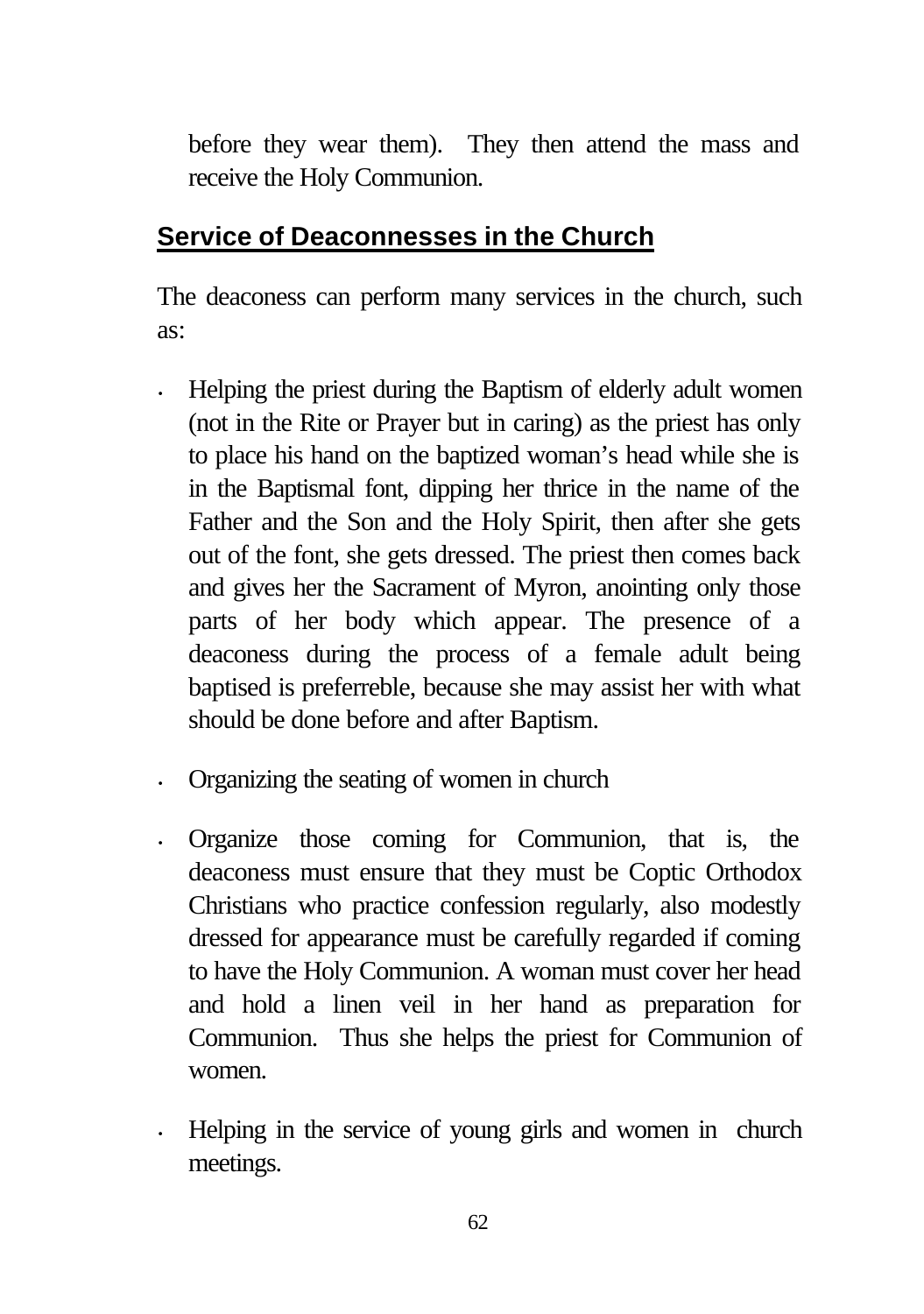- Visiting young girls and women to encourage them to come to church for masses and meetings.
- She can help in Sunday School Service by attracting children to come through her tenderness.
- She can serve in the church's child care center, for she would be the best person to endure a child, cherish them and help in their upbringing.
- She can work and serve in various church social services, such as serving widows, needy and poor.
- She can serve the orphans..
- She can work and serve in nursing homes, looking after the needs of the elderly, whether it be food, health, cleaning or nursing.
- Visitation of sick women, whether at their houses or hospitals, giving them a word of comfort, as well as speaking the word of God. She represents the church in caring for them and tells the priest about cases in need of Communion or visitation.
- Supervising women's activities in church, such as sewing, and so on.
- Supervising the cleaning of the church and organizing its furniture – except for the sanctuary where no woman can enter.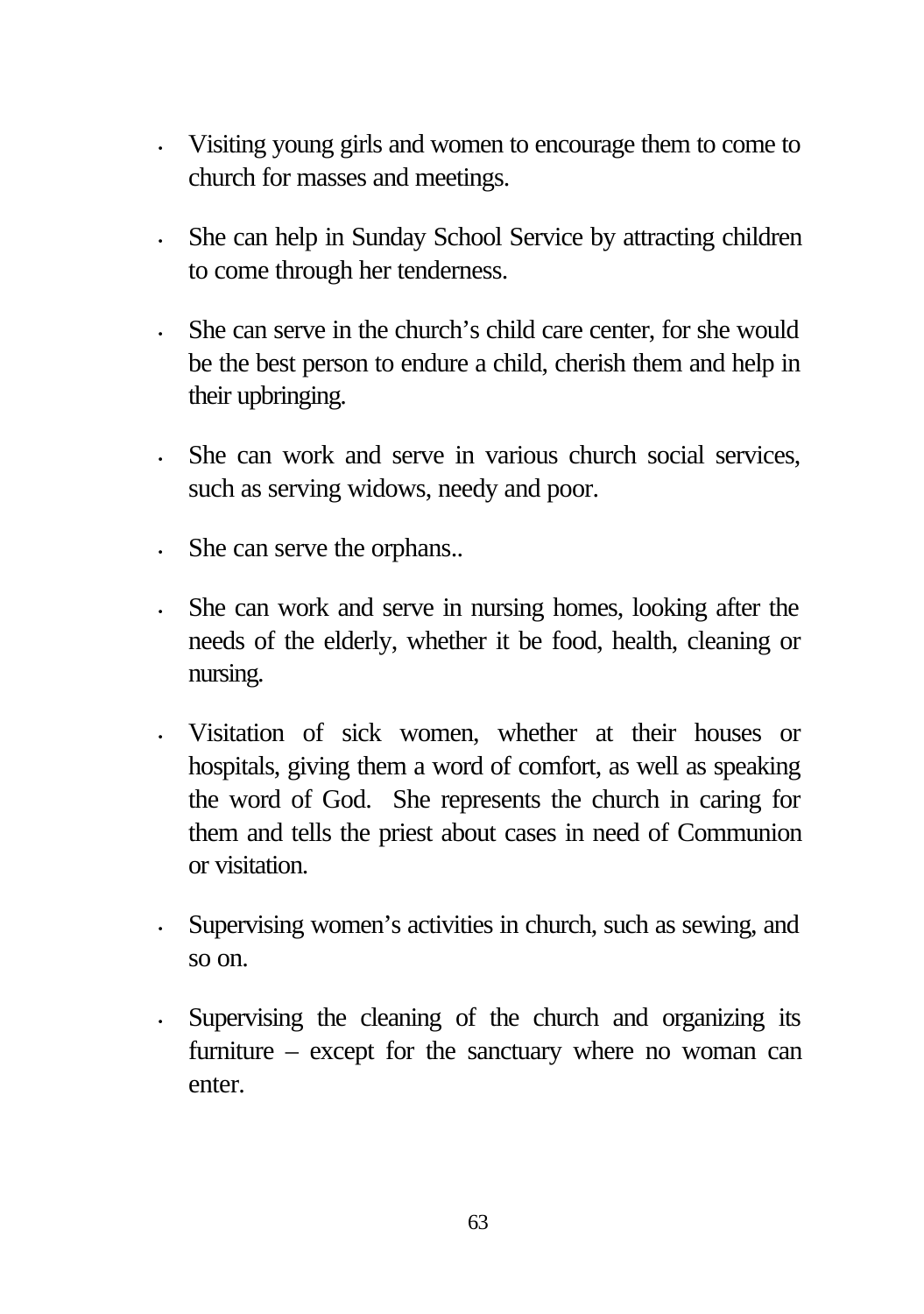- Supervising administrative departments at the church's or bishopric's clinics.
- Supervising youth (girls) houses who are in desperate need of accommodation and care. Their supervision is for their protection and success.
- Service of wayward girls who need spiritual care and guidance.
- Service of handicapped girls or women, to help them live a normal, spiritual and psychological life.

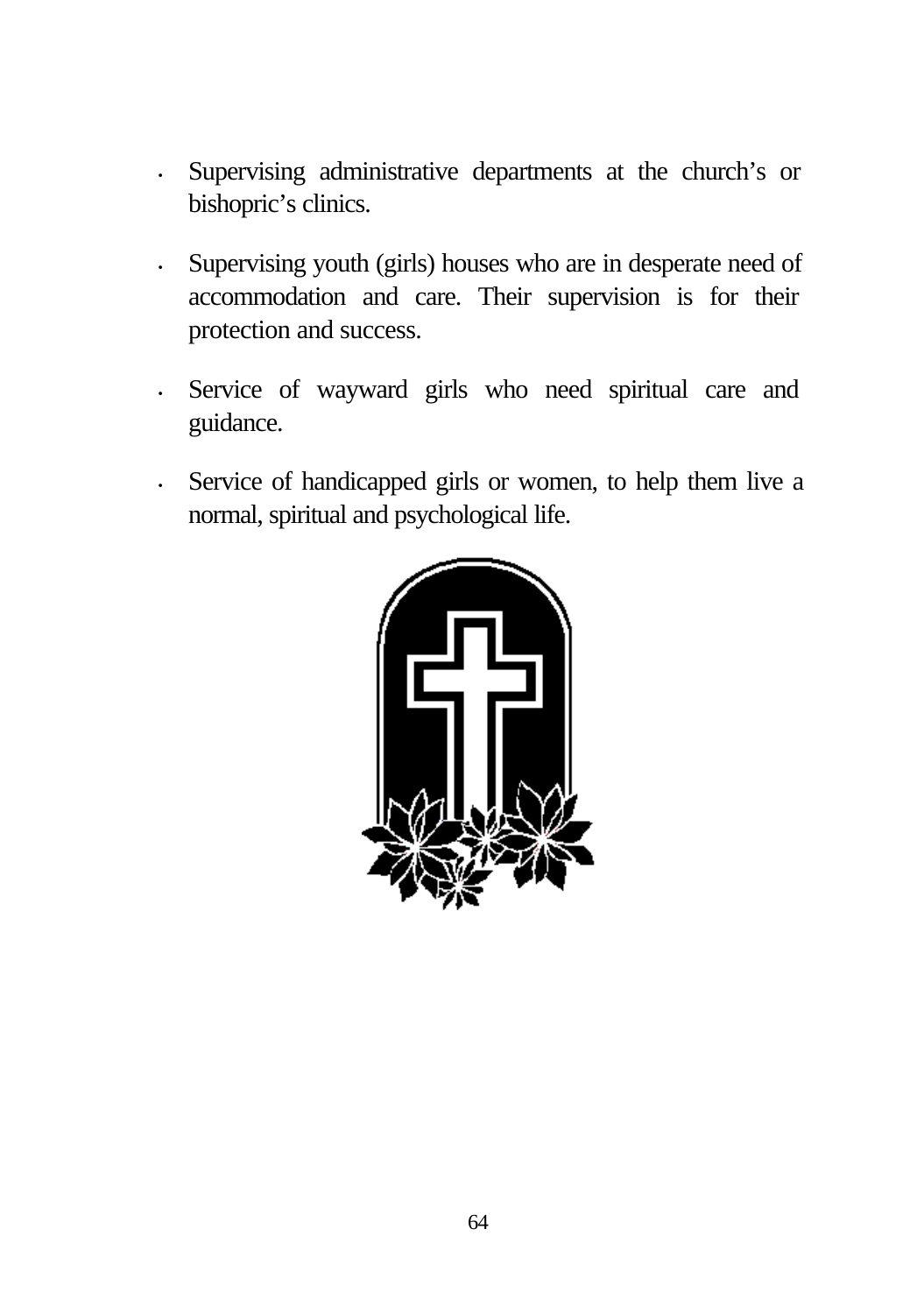## 2- RANK OF PRIESTHOOD

The word 'priest' or 'presbyter', is derived from the Syrian word 'Kashisho' meaning elder, and the Greek word 'Epresvateros' also meaning 'elder'. It is so called due to the significance of his work and reverence given unto him even if he is not yet an old man.

The word 'elders' (priest) is mentioned frequently in the New Testament: *"They had appointed elders in every church and prayed with fasting, they commended them to the Lord in whom they had believed"* (Acts 14:23)

*"For this reason I left you in Crete that you should set in order the things that are lacking and appoint elders in every city as I commanded you"* (Titus 1:5)

*"Is anyone among you sick? Let him call for the elders of the church, and let them pray over him, anointing him with oil in the Name of the Lord ..."* (James 5:14)

An elder is a priest of God and a minister of the mysteries of God. He has the authority to administer the Church Sacraments except for the sacrament of ordination (which only the bishop has the right to do).

Usually, the ordination of an elder takes place from the age of thirty, for this is when Christ the Lord started His service. At this age a person will have reached intellectual maturity to help him to manage the service respectfully.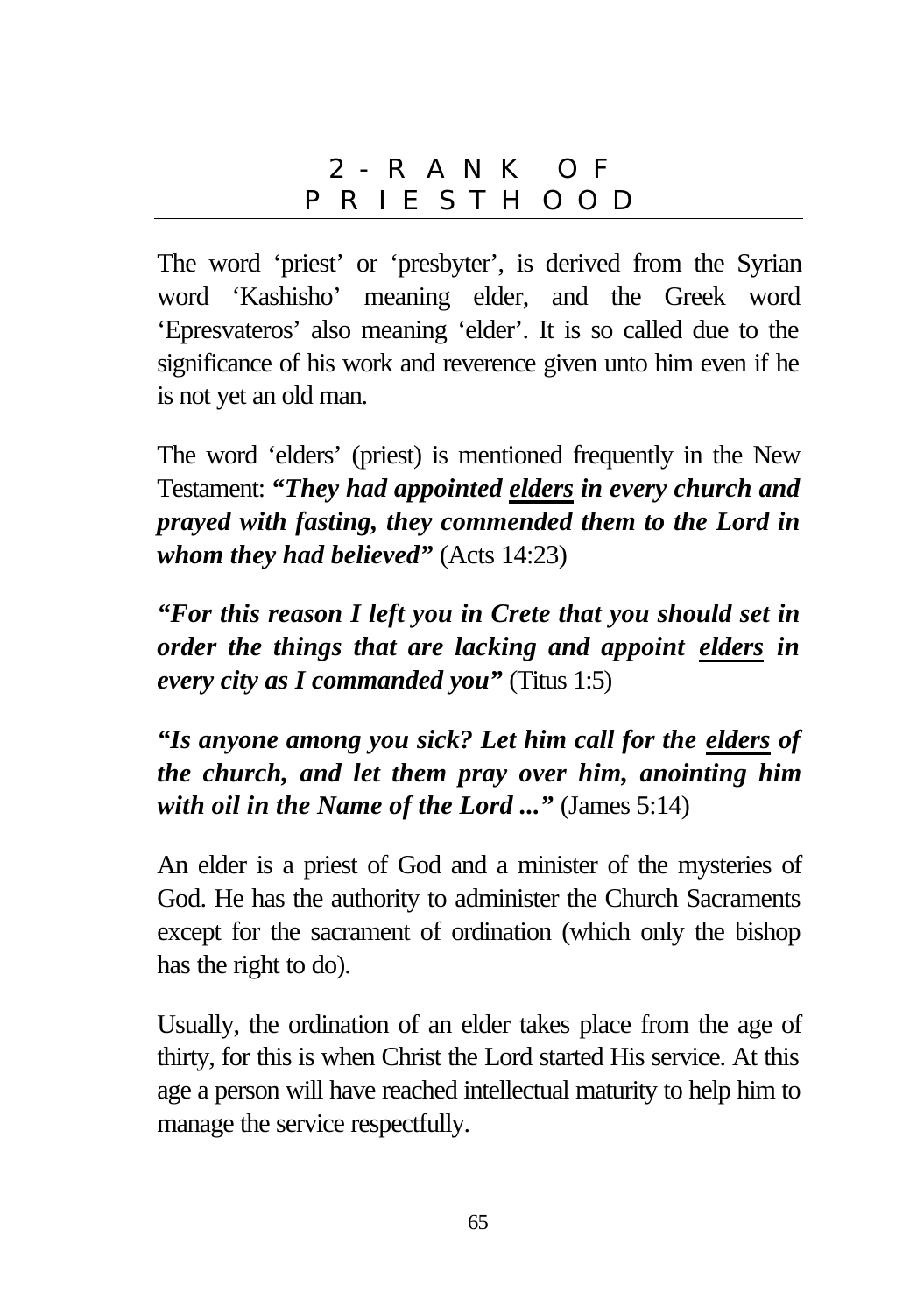He must be husband of one woman and his marriage correct and legal.

If he is widowed, he should not remarry another woman, for being the father of all women, he cannot marry one of his daughters.

Our teacher St. Paul mentioned in his first epistle to his disciple, Timothy the Bishop (chapter three), many conditions for bishops that also apply to the elders (priest) as their priestly work is one and their pastoral specifications are similar. Of these conditions are, he must be :

- Blameless, commended by others
- The husband of one wife according to the first divine law.
- Sober-minded not lazy.
- Self-controlled to serve without trouble, *"he must be soberminded, just, holy, self controlled"* (Titus 1:8)
- Modest: distinguished by his simplicity in all things; his food, clothing, and so on. The same pricinple must also apply to his wife and children who must be modest, not extravagant, not known for their disobedience, and not a cause of stumbling for othetrs.
- Hospitable to strangers, merciful with the poor and needy who are brothers to the Lord.
- Able to teach: as a minister is a teacher and must explain the word of truth rightly, well learned in the Holy Bible and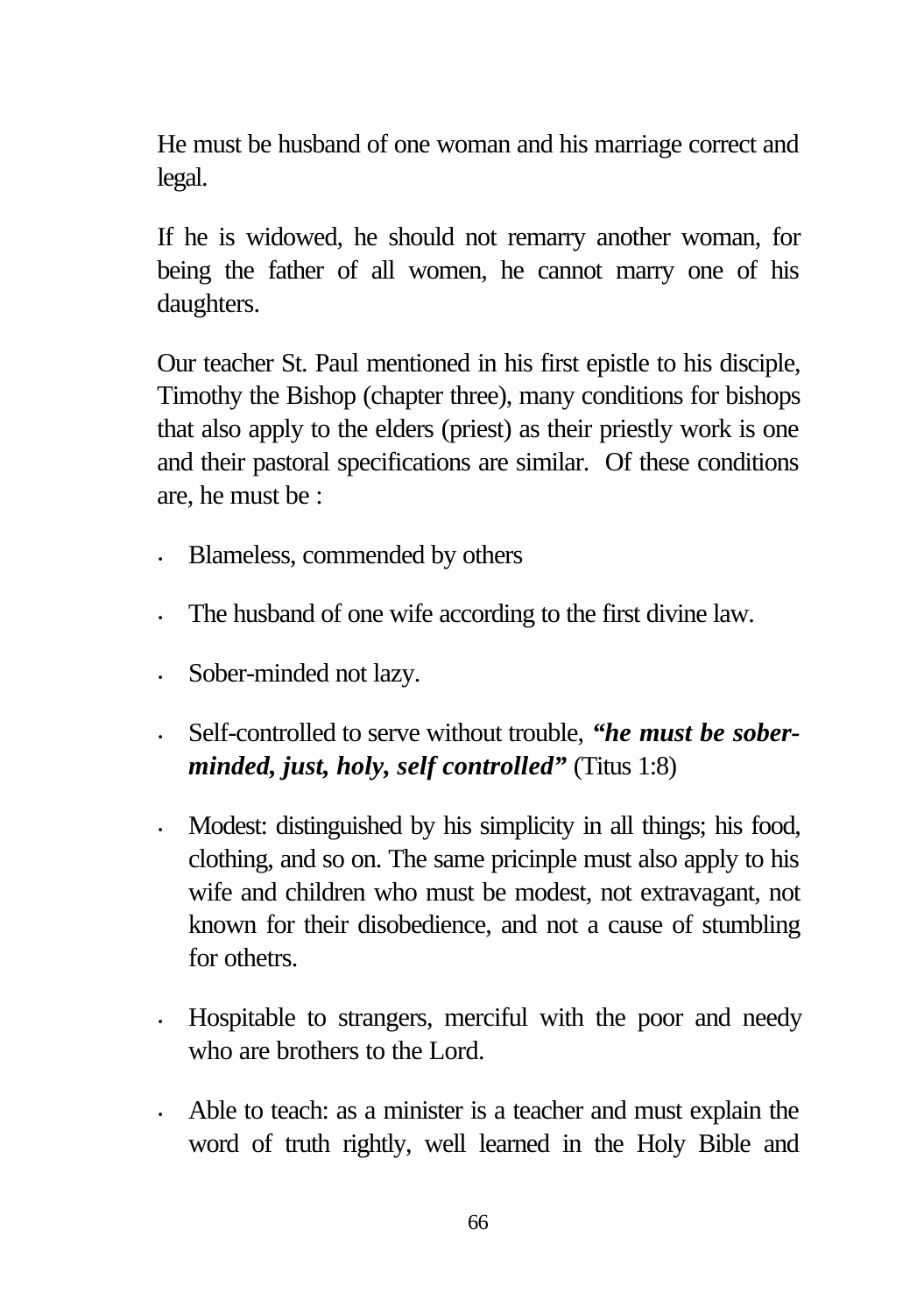ecclesiastical subjects to nourish his congregation by sound Orthodox doctrine, and fill them by his knowledge, ready to answer any question correctly and exhort all.

- Not given to wine as *"wine is a mocker, intoxicating drink arouses brawling and whoever is led astray by it is not wise"* (Proverbs 20:1).As drunkenness opposes wisdom and fullness of the Holy Spirit and causes mockery and lack of reverence.
- Not violent, for a priest must gather people throigh fatherly love, not dominate them by terror.
- Not greedy for money: the minister must not care o strive in collecting money by any means, for in so doing, he degrades himself amidst people, and leads himslf to serve the rich and disregard the poor. Hence, his service is unacceptable before God and blamed by people who will spread rumours against him, and this will destroy the dignity of priesthood, for, *"Those who desire to be rich fall into temptation and a snare, and into many foolish and harmful lusts, which draw men in destruction and perdition. For the lover of money is a root of all kinds of evil, for which some have strayed from the faith in their greediness, and pierced themselves through with many sorrows"* (1 Timothy 6:9,10).
- Like his master Jesus Christ, he must be gentle, not quarrelsome. For Christ, "*will not quarrel nor cry out, nor will anyone hear His voice in the streets. A bruise reed He will not break, and smoking flax He will not quench"* (Matthew 12:19,20).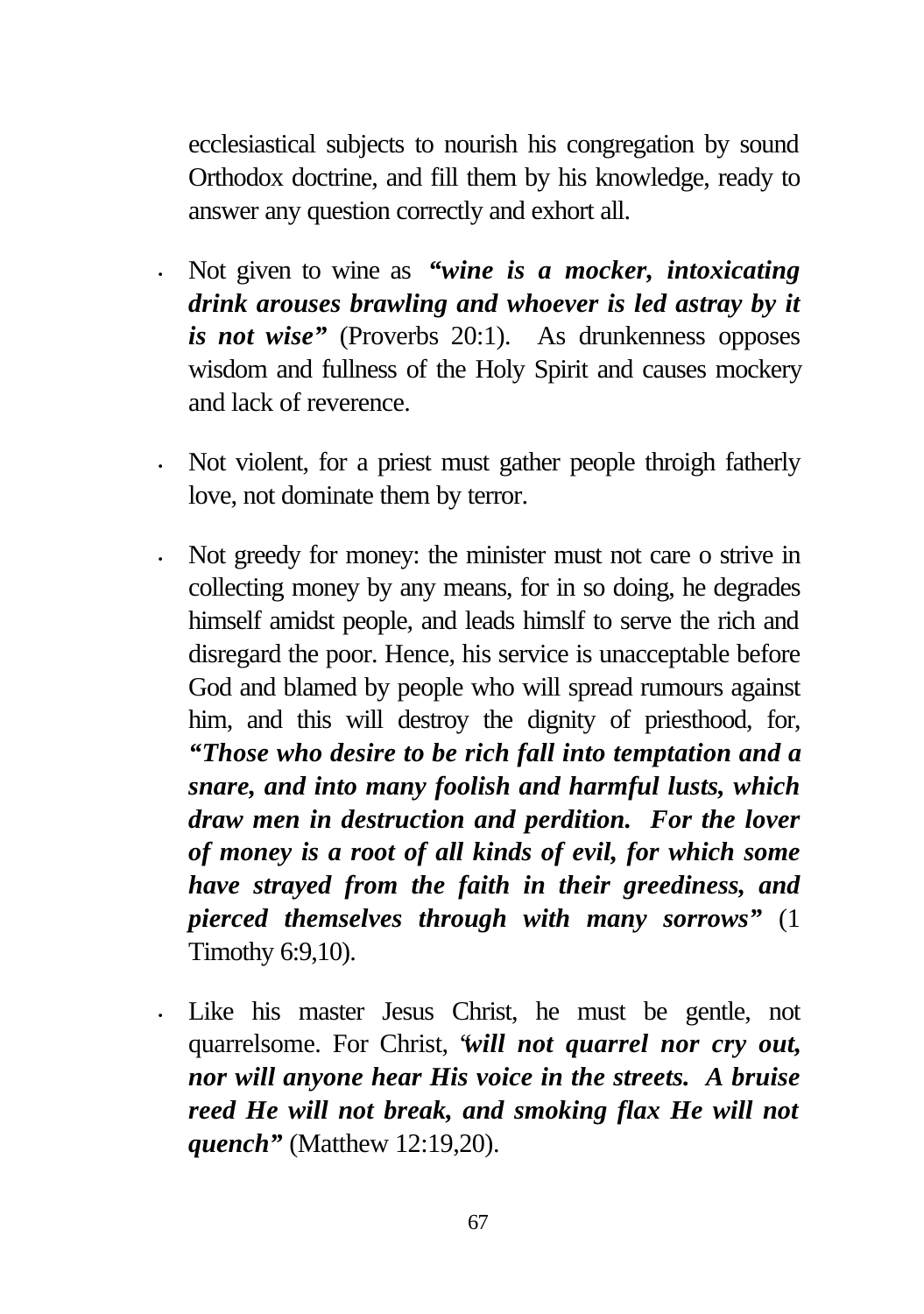- Must be gentle and considerate while dealing with the congregation and servants. he must not be proud and a generator of troubles and strife, for these qualities do not suit a common christain, let alone a minister, who is to have a gentle spriit. A servant of the Lord must not quarrel but be gentle to all, able to teach, with patience and humility, correcting those who are in opposition, if perhaps God will grant them repentance that they may know the truth
- He must rule his own house well, for if a man does not know how to rule his own house how will he take care of the church of God? For the house is a small church and the father is the head of the family and its first provider and guardian. If he runs his houehold efficienmtly, and his family live in the fear of God, fulfilling the Biblical commandments and church teachings, his family will become content, and so he will prove his ability as a leader, which is an important quality of a successful minister.
- His children should be obedient and revering, for children are a mirror image of their parents and proof of their ability (or inability) for correct, ecclesiastical, evangelical, and christian upbringing. If the children live righteously in obedience to their parents, holding fast Christian principles as they have learned from their parents, this is proof of the success of their father who is being recommended for priesthood, *"having faithful children not accused of dissipation or insubordination"* (Titus 1:6).
- He must be faithful and not puffed up with pride. He must be known and experienced in his service in the church. He must be able to carry the yoke of Christ humbly and patiently, so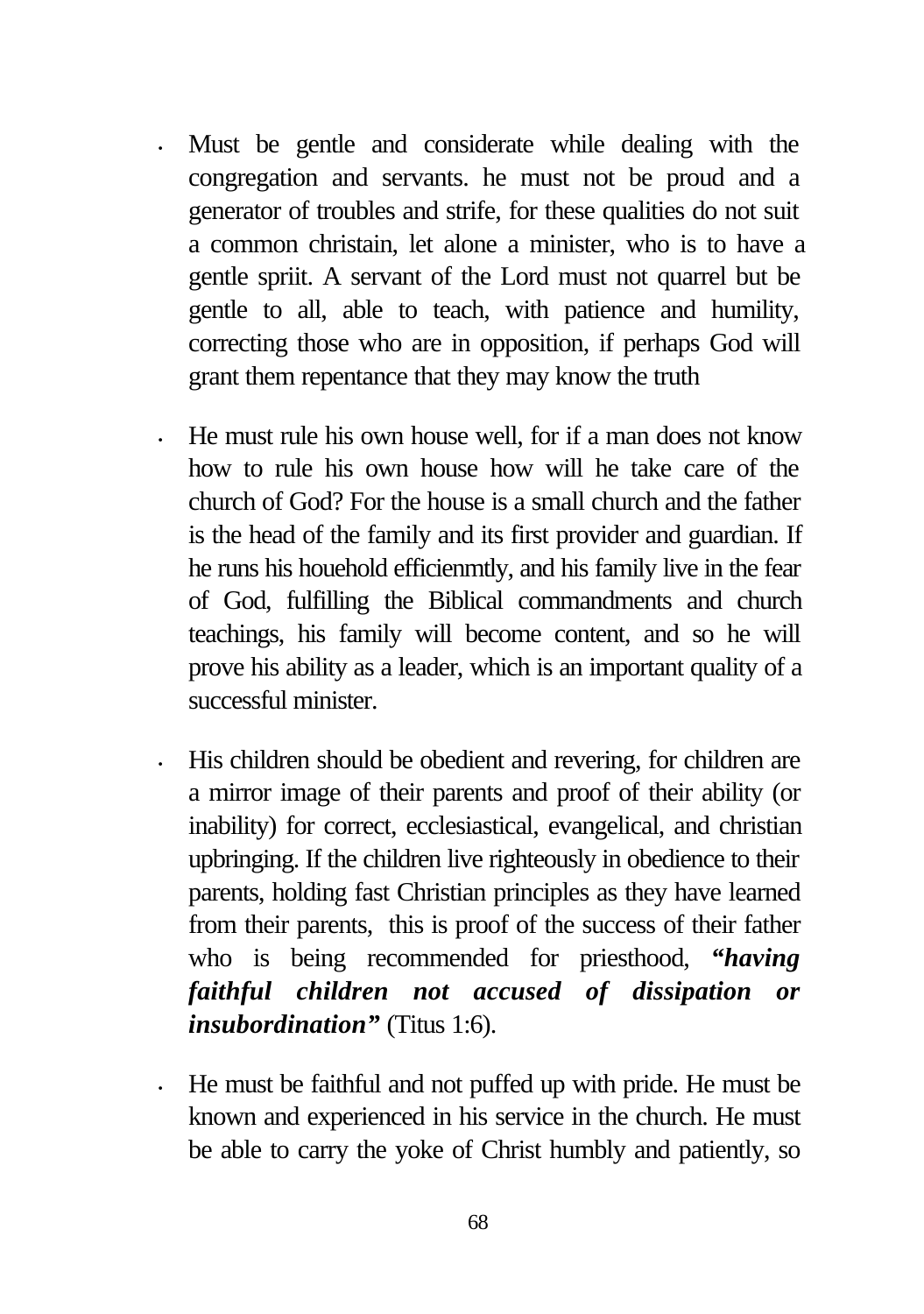that he does not fall into condemnation and become a stumbling block in the service, but rather, contribute to its growth and progress. He must be a source of comfort and joy for the people, rather than a cause for worry. He must bring people back to the church, instead of 4riving them away.

The difference between the bishop and the minister is that the bishops have the right to appoint priests (right of laying on of hands). Our teacher St. Paul says to his disciple Titus, the Bishop of Crete: *"...that you should set in order the things that are lacking and appoint elders in every city as commanded you"* (Titus 1:5).

He also says to his disciple Timothy, the Bishop of Ephesus: *"Do not lay hands on anyone hastily, nor share in other people's sins"* (1 Timothy 5:22). The church canonical laws mentions that the priest is to be appointed by one bishop, but the bishop is to be appointed by the laying on of hands of no less than two or three bishops (headed by the Patriarch of course).

The bishop has the right to judge priests, as St. Paul said to his disciple Bishop Timothy to justify such judgements, *"Do not receive an accusation against an elder except from two or three witnesses"* (1 Timothy 5:19).

The bishop has the right to reward elders, as St. Paul said to his disciple Timothy in the same epistle: *"Let the elders who rule well be counted worthy of double honor, especially those who labour in the word and doctrine"* (1 Timothy 5:17).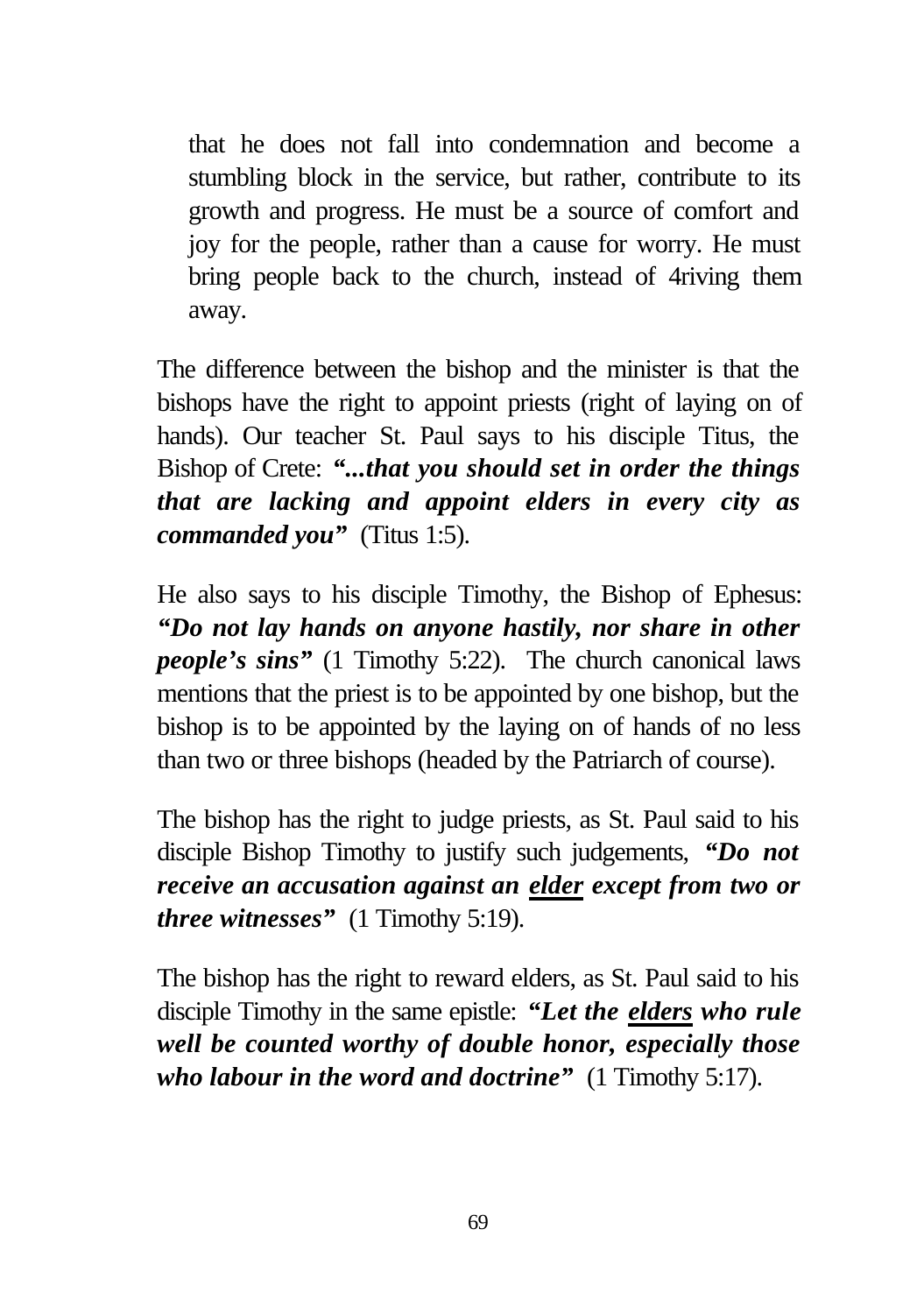# **RANKS OF PRIESTHOOD**

There are three ranks of priesthood:

- 1. Priest
- 2. Archpriest (hegomen)
- 3. Khoori Episcopos

# The Priest

This is the first and essential priestly rank.

Priest means elder and also an intercessor in the holies of God for the congregation.

He is a presbyter who has the right to administer all the church sacraments except the laying on of hands and appointing priestly ranks, which is the right of a bishop or overseer or someone above him.

He is a teacher who teaches the people the word of God and leads them to the way of God, virtues, mysteries of the religion, and explains the dogmas and rites and details the word of truth, *"For the lips of a priest should keep knowledge, and people should seek the law from his mouth, for he is the messenger of the Lord of hosts"* (Malachi 2:7).

He is a father who pastors his children compassionately, visits them with tender care and love as he is zealous for the salvation of the souls of his people and leading them to Christ, as his salvation is related to their salvation, *"For now we live, if you*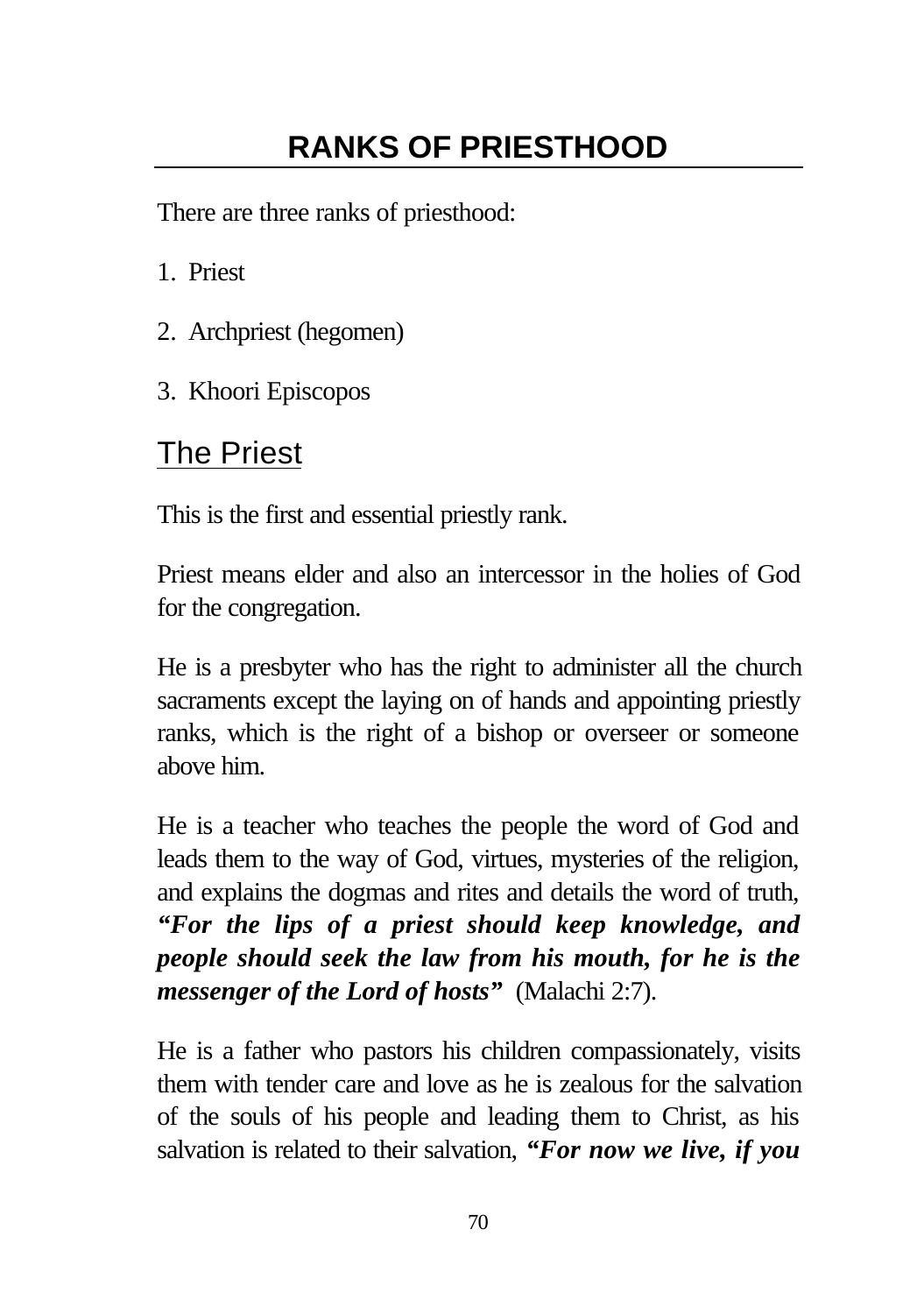*stand fast in the Lord"* (1 Thessalonians 3:8). He humbly serves them as a servant to a master as Lord Christ washed the feet of His disciples, so his service is successful and acceptable before God and people too.

# **The Rite of Ordination of the Priest**

If a servant, who was not previously a deacon, is recommended for the rank of a priest by the elders and congregation, and is commended for his humility and manners, successful service and good deeds, and being learned in doctrine, and married according to the law of the Gospel, then he is ordained for this rank as it is a perfect rank of deaconship.

After the Reconciliation Prayer, he stands before the sanctuary, faces the congregation and recites, after the priest, the specific undertaking of the priest. The text follows :

# **Undertaking of the new priest**

*"I, the weak ... called for the grace of priesthood for the altar of the church of ... in the suburb ... of the city ... undertake before God the Lord of hosts and the Pastor of all pastors before His angels and saints, and before my father, His Holiness Pope ..., and the clergymen and congregation, to stand fast in the Orthodox Faith till the last breath, and to respect the canonical rules of the Holy church, and to keep its Tradition, Rites and Teachings. I undertake to love the flock, deal tenderly and wisely with them. I will sacrifice myself to visit and care for the congregation to the best of my ability, to seek the lost and return them, to gather the sheep of God who are scattered. I shall not neglect the disabled and push aside those who*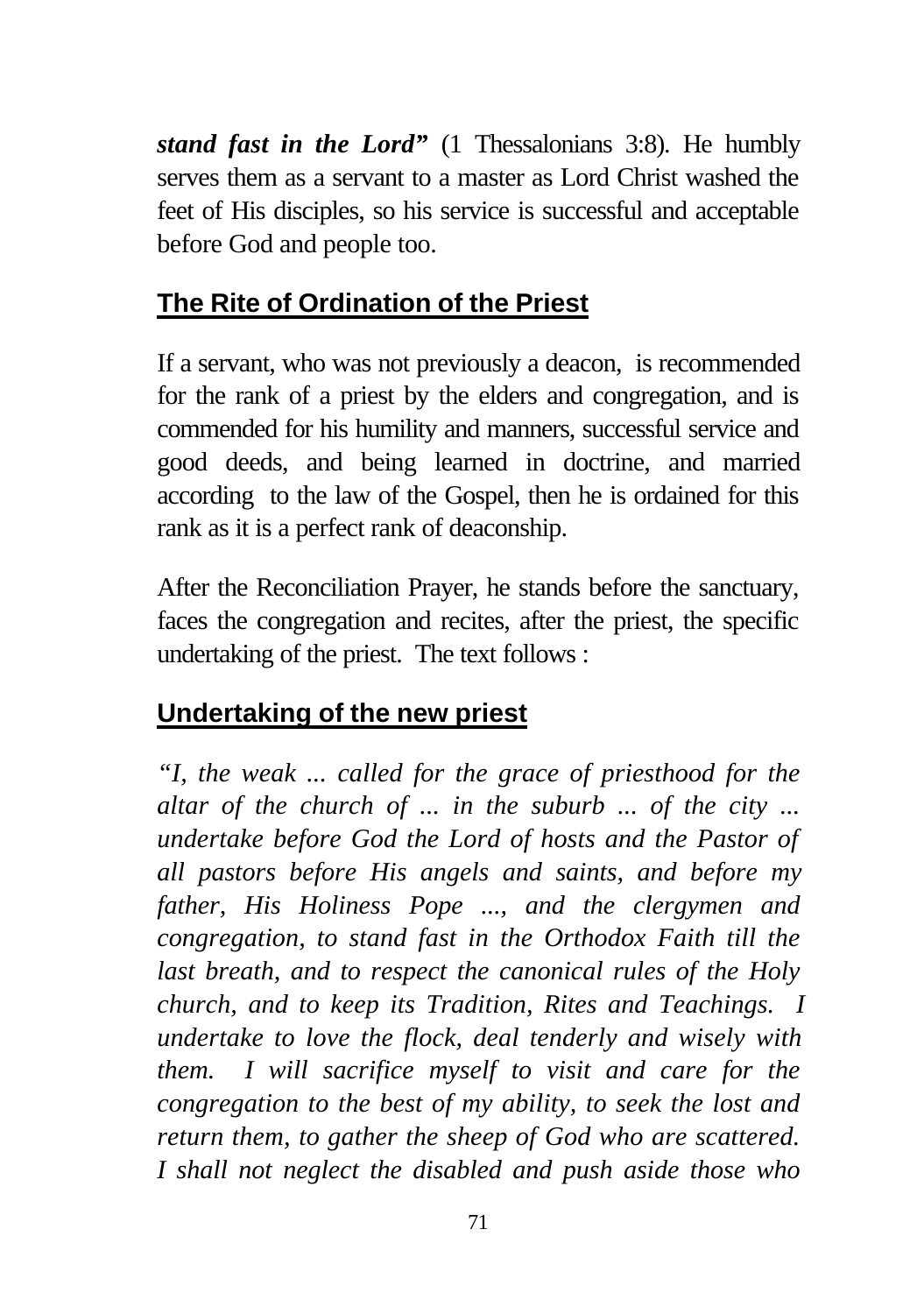*have no one to remember them, I will be patient and cheerful in dealing with people, I shall have no selected group but I shall care for all.*

*I undertake to place the benefit of the church above every other consideration, and to avoid love of possession and love of the greater share. I will not pride on the congregation, nor neglect them or ask them beyond their endurance, or order them to disobey God's commandment, I shall not reject a returning repentant or fall short of serving any of them.*

*I undertake to submit to the leadership of priesthood represented by His Holiness Pope ..., with my respect and reverence to his partners in the apostolic service the fathers the Metropolitans and Bishops.*

*I ask the Lord to grant me power by your prayers, to fulfill this serious responsibility and perform faithfully all the work of the grand priesthood required of me.*

*Pray for me my fathers and saintly brothers.*

*This is a prostration for all of you."*

- $\hat{\mathbf{\Phi}}$  Then he stands before the sanctuary facing east and wearing the robe of deacons and bowing his head before the altar and the bishop.
- $\hat{\mathbf{v}}$  The bishop prays the Thanksgiving Prayer with the attendants together, then raises incense in the four directions, after saying the mystery of the Pauline incense.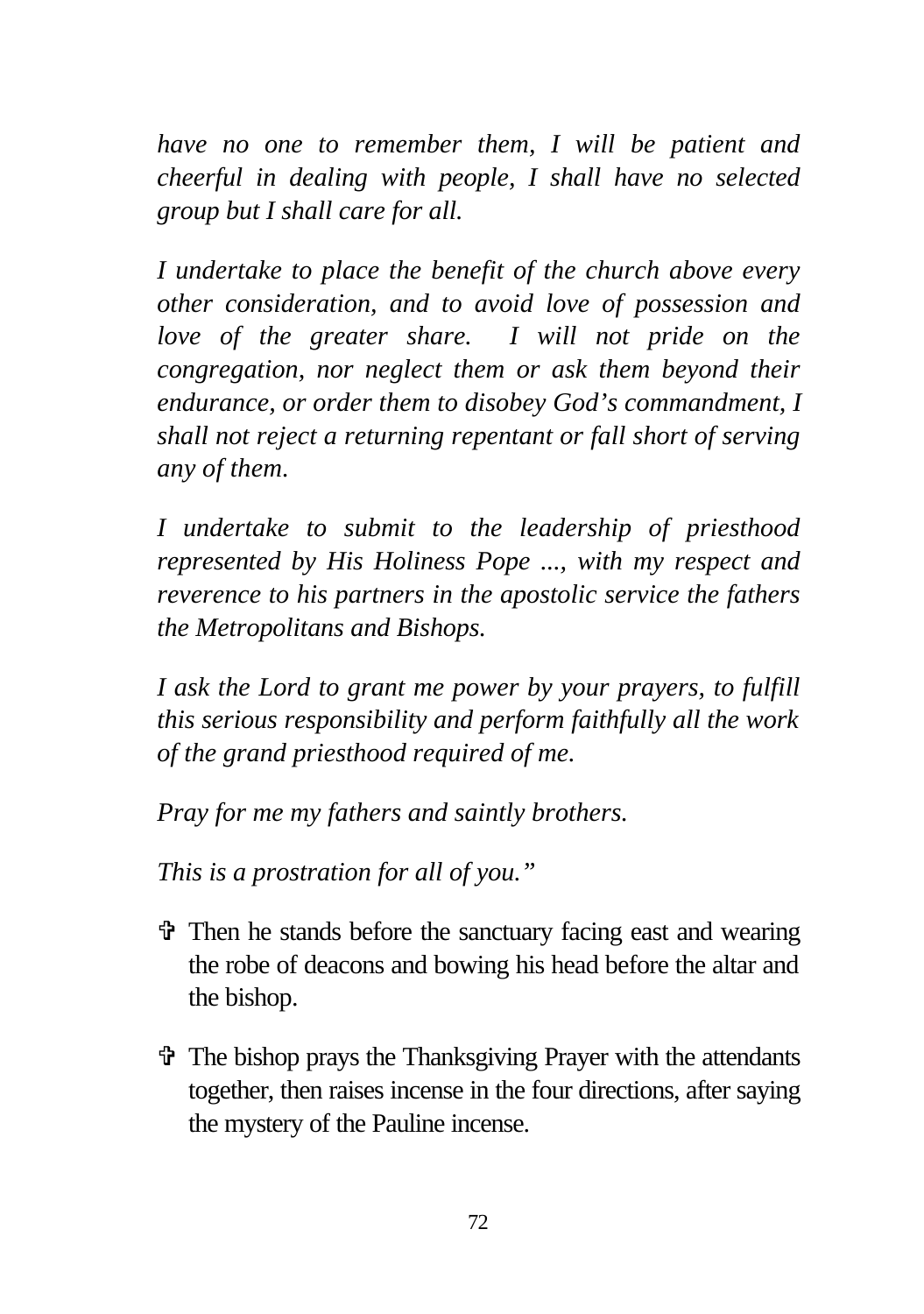- V He prays this prayer while facing the east: *"O Lord of hosts who gave us entry to this service ... accept before You the perfect priesthood of Your servant (...name) standing awaiting Your heavenly gifts."*
- V The archdeacon says, *"The grace of our Lord Jesus Christ perfecting our weakness come upon (...name)."*
- V The bishop prays facing the east: *"Yes Lord make him worthy for the call of priesthood ..."*
- $\hat{\mathbf{\Phi}}$  The bishop looks towards the west and places his right hand on his head and prays saying: *"O Master Lord Pantocrator …, look at Your servant (...name) who came to priesthood by the recommendation of those who brought him, fill him by the Holy Spirit, grace and counseling to help and provide for Your people with a pure heart."*

He then continues saying: *"Yes Lord hear us, grant him a spirit of wisdom to be filled by healing deeds and doctrinal words to teach Your people meekly and adore You purely ..."*

- V Then he looks towards the east praying, *"Lord look upon us and our service, and purify us from all blemish and send Your grace from heaven upon Your servant to be worthy to accomplish Your priesthood straight forwardly."*
- $\hat{\mathbf{\Phi}}$  The bishop looks towards the west, makes the sign of the cross on the ordained with his forefinger while saying, *"We call you to the Holy church of God. Amen."*
- V The archdeacon says this declaration: *"(...name), the new*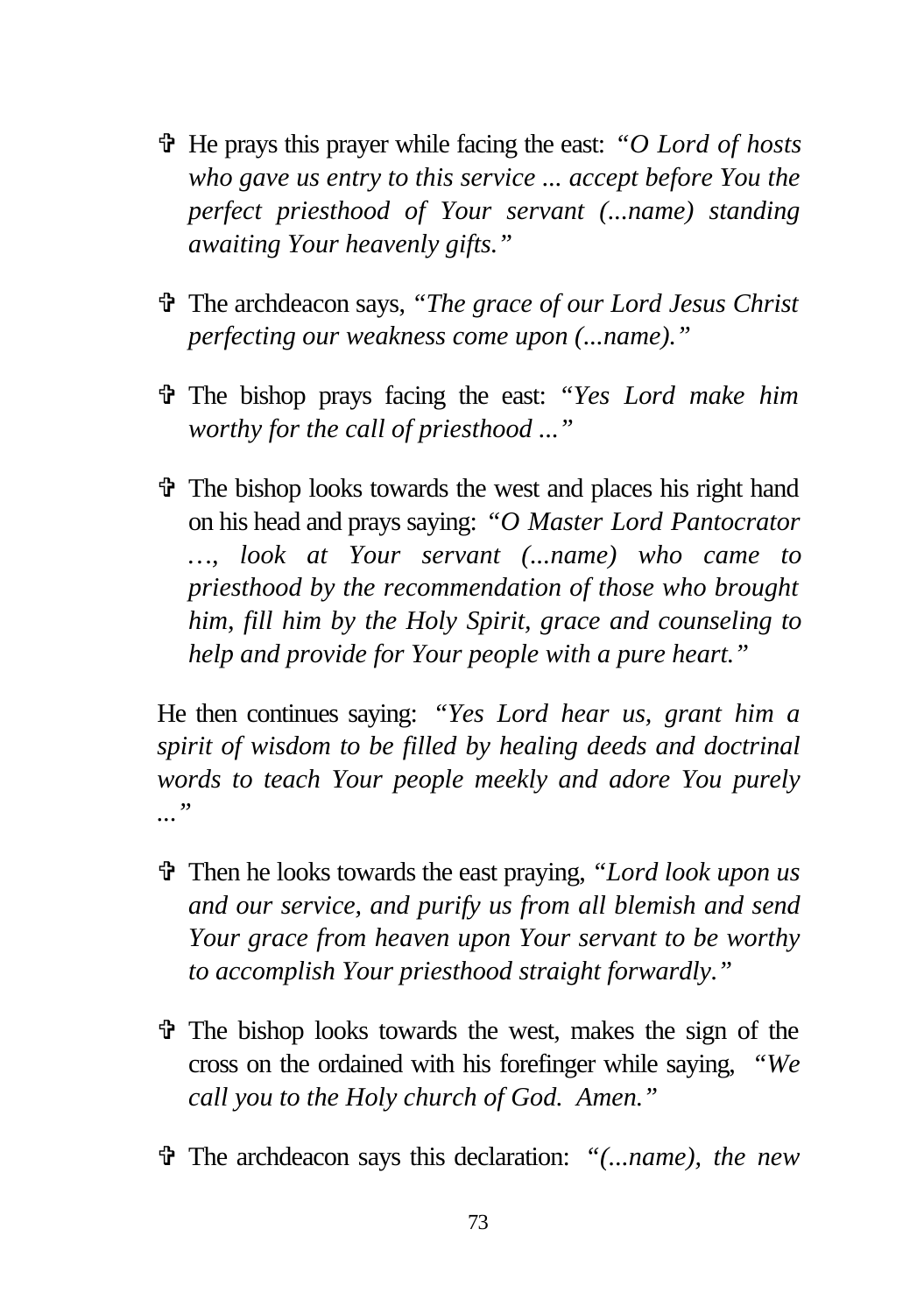*priestly name, a priest for the Holy altar of the church of ..., at the city (or village) that love the Lord Christ."*

*NOTES:* It seems that the archdeacon used to have a prominent position, as he was the first one to pronounce the newlyordained priest by name.

 $\hat{\tau}$  The bishop makes the sign of the cross on the new priest three times, and each time saying, *"We call you (...name) a priest for the Holy altar of the church of ... in the city of ..."*

The first signing: *"In the name of the Father, and the Son and the Holy Spirit, One God. Blessed be God the Father the Pantocrator. Amen."*

The second signing: *"Blessed be His Only-Begotten Son, Jesus Christ our Lord. Amen."*

The third signing: *"Blessed be the Holy Spirit, the Paraclete. Amen."*

 $\hat{\tau}$  The bishop makes the sign of the cross on the priestly vestments and dresses him in them amidst the cheer of the congregation and the 'Worthy' (Aksios) hymn sung by the deacons.

*NOTES :* The priest's cloak has no rear fold, different from the bishop's cloak that has a rear fold.

 $\hat{\tau}$  Then the bishop looks towards the east and prays the following for thanksgiving: *"We thank You Master Lord Pantocrator … walk with this ordination which is for*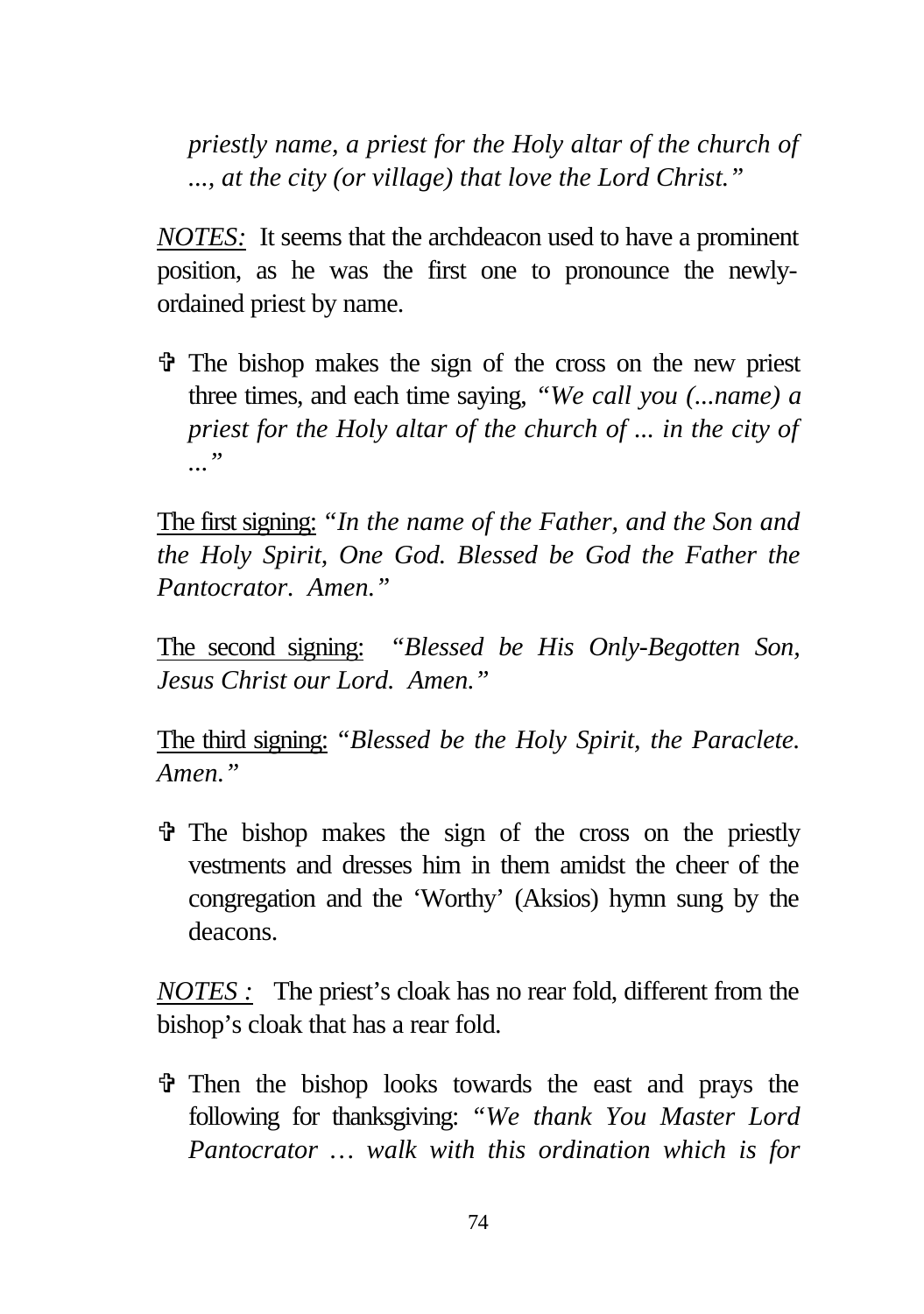*Your servant through the dwelling of Your Holy Spirit upon him, straighten the call of his selection in purity by the grace of Your goodness."*

 $\hat{\mathbf{v}}$  The bsihop reads the commandment for him which is very important. It explains to him his priestly duties and every priest must carefully listen to it and practice every word. It is preferable to keep a copy of the commandment to look at it frequently, to remember his priestly duties, so as not to forget it and deviate from the straight way.

# **The Priestly Commandment includes:**

- To teach people by good example and inspiring sermons.
- Caring for the congregation as a father not a hireling.
- To offer a faithful service and so receive the wages of a faithful steward.
- To work for achieving the food of eternal life which does not perish, rather than that which perishes.
- Is diligent in his virtues, and so becomes an example for his congregation.
- Continuous growth in grace and the knowledge of our Lord Jesus Christ.
- He must escape from the love of money which is the source of all evil deeds.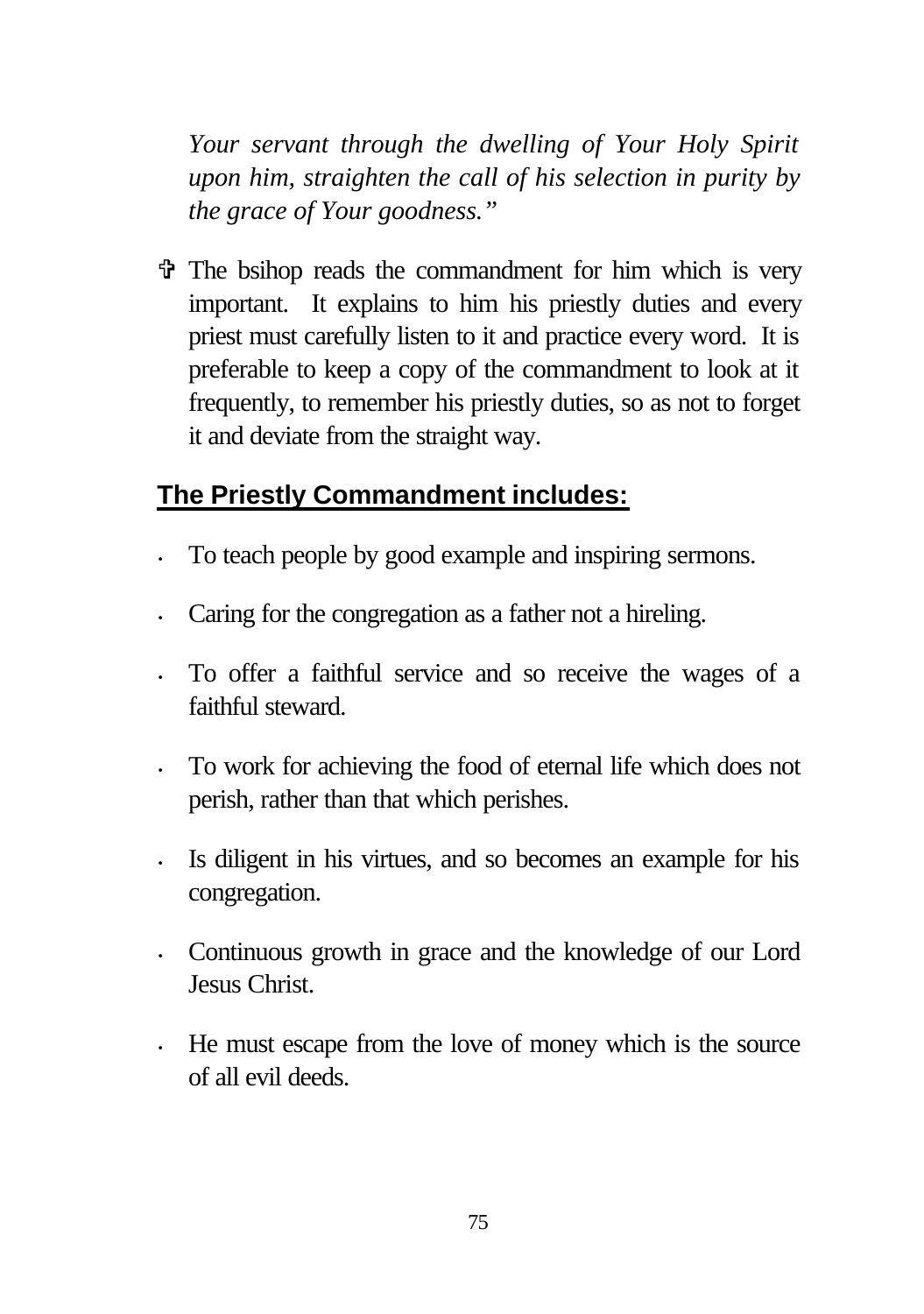- He must be aware of drunkenness and bodily lusts as it darkens the enlightened mind and converts a man to a lustful animal.
- He must avoid envy and strife, unkindness, mockery and pride, so that he does not lose and destroy his service.
- He must avoid gossip, boasting, hypocrisy and pretence, for they are terrible vices which cause problems and make people stumble.
- He must avoid being double faced, double tongued, and false witnessing.
- He must not frighten or dominate people, but rather, be compassionate and patient.
- He must love God and all creation with all his heart and soul.
- He must possess the virtues of righteousness, mercy, chastity, humbleness, content, contrition, endurance and patience, resembling his master and teacher Christ Jesus in His virtues and good behavior.
- He must not deviate from the true faith in our Lord Jesus Christ who is the foundation of religion and by whom all Christians are saved.
- He must persevere in studying the Holy Bible, and other ecclesiastical books, canonical rules of the church in all areas.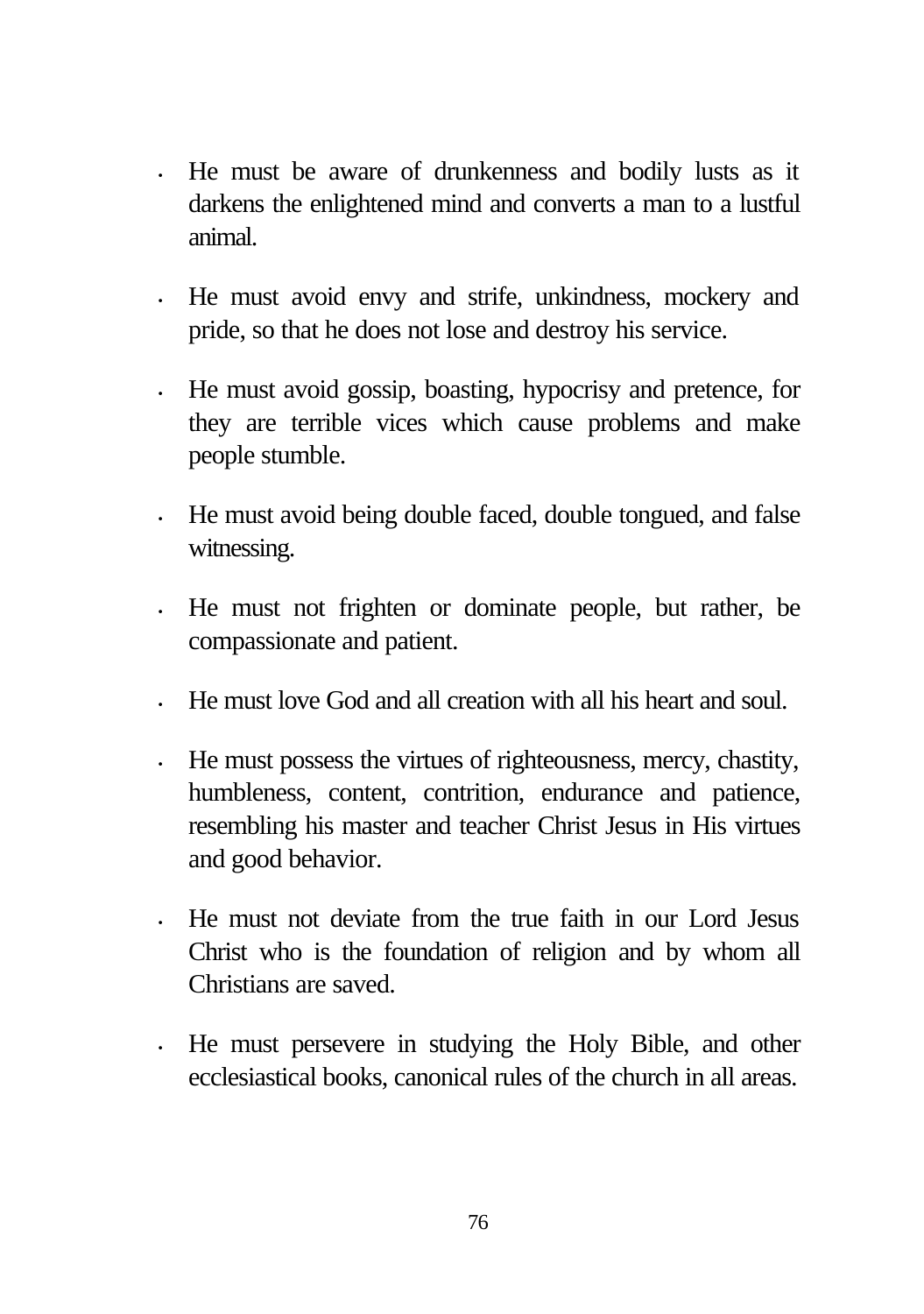- He must treat the congregation of God with compassion and skill, leading them by the tenderness of Christ, endurance and compassion.
- He must care to acquire the first Christian virtue, which is love, by the sincerity of conscience and true witnessing, *"Now the purpose of the commandment is love from a pure heart, from a good conscience and from sincere faith"* (1 Timothy 1:5).
- He must care for the Holy Mysteries, especially the sacrament of Communion which are the Holy Body and Precious Blood of Christ Lord, and watch these treasures and gems as the cherubim guarded the tree of life (Genesis 3:24).
- He must not give the Holy Communion except to the worthy and ready and repentant, whose conscience is pure.
- He must refrain from giving Communion to an evil person so that he does not become guilty of the Body and Blood of the Lord, and eats and drinks judgement to himself and (the priest) becomes a partaker in this sin and its penalty.
- He should distribute the Holy Body and Blood in order and quietness, must examine the paten carefully and asks one of the deacons or the partaking priests, with good vision, to look at the paten after the distribution of the Mysteries, wiping the paten with extra care to ensure there are no remaining jewels.
- He must have an elderly confession father who is well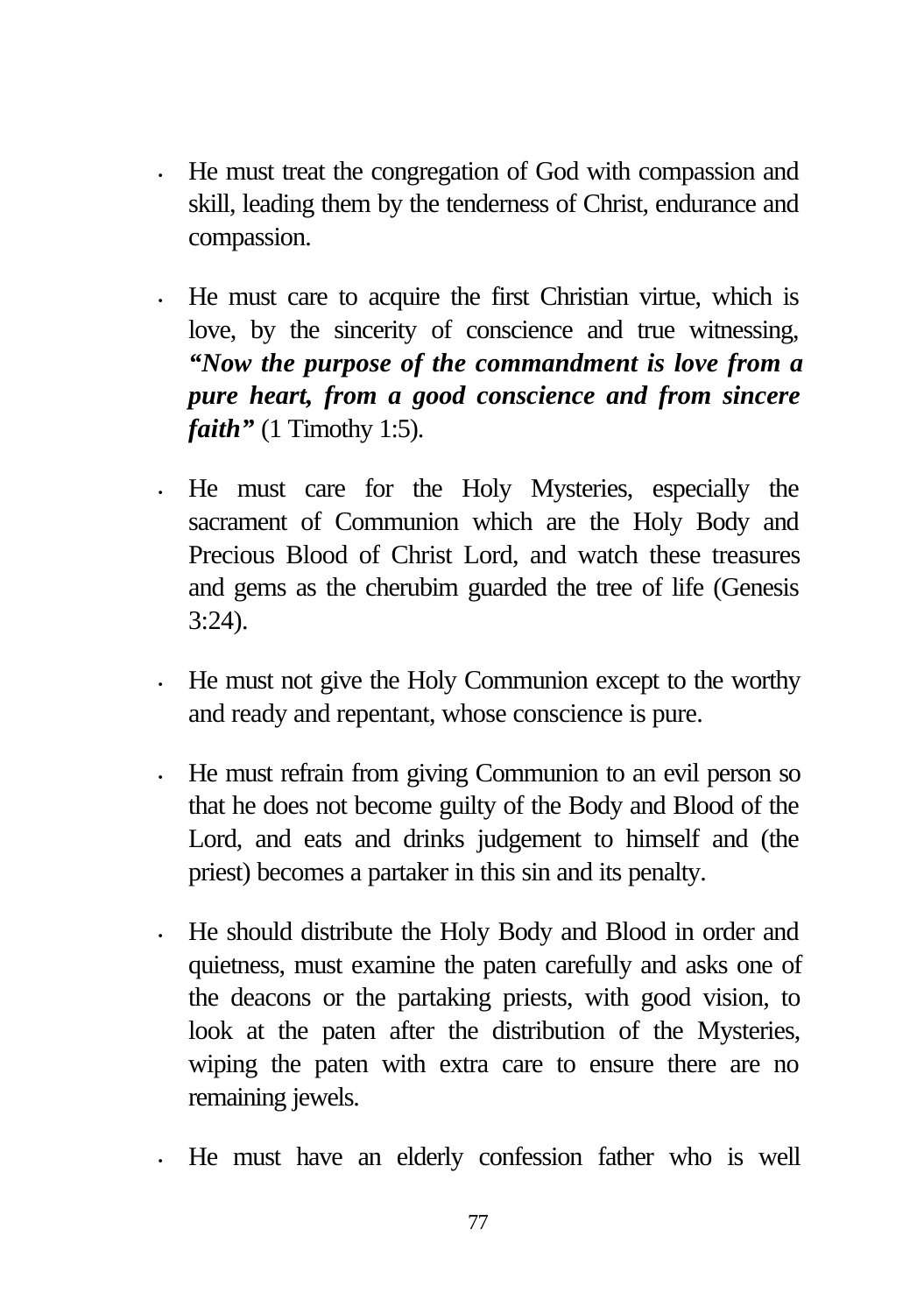experienced in spiritual life, to become his disciple, asks for advice and guidance so he may be able to discipline others and teach them out of experience.

- He must treat every one of his congregation adequately, so that he who is sick with sin is healed and reaches spiritual health.
- Hence, he will be worthy of double reward from God for his love and service, and so will hear at the end of his days, the joyfully voice of Christ saying: *"Enter into the joy of your Lord*" (Matthew 25:21).

#### *This ends the commandment of the priest*

- V After the ordination and recitation of the commandment, the new priest enters the altar with his right foot first, prostrates before the altar, stands and kisses the cross and the hand of the bishop, then stands at the right of the altar.
- V The bishop starts the prayer of the Mass and allows the new priest to partake with one of the liturgical prayers like the commemoration or others.
- V At the recitation of the last confession in the Mass, which contains the essence of the Orthodox Faith about the nature of Lord Christ, the mystery of incarnation and redemption, the bishop lets the new priest to partake with him in the recitation of this confession, so the new priest washes his hands with water, but the bishop takes the central part of the Holy Body on his left palm and places his right palm over it, then tell the new priest to place his hands around the bishop's palms that carry the Pure Body of Jesus Christ.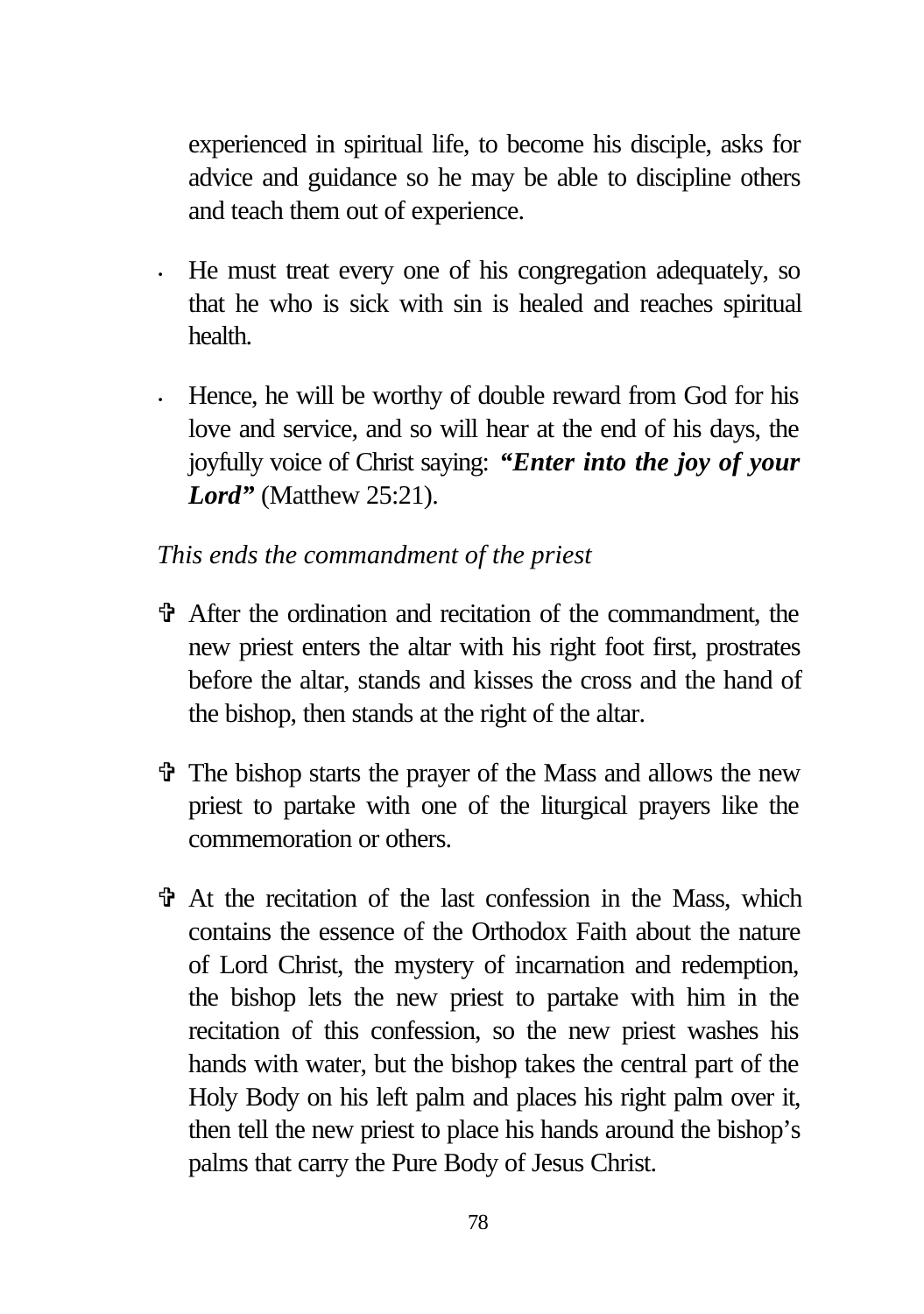Then the bishop recites the last confession quietly, sentence by sentence, and the new priest repeats after him until the end of recitation of the confession.

The bishop here hands over to the new priest the true faith in our Lord Jesus Christ, His incarnation, nature and redemption by the cross, then the sacrifice of His Holy Body and Blood which is an extension of the sacrifice of the cross, and His Body and Blood are given for us as salvation and forgiveness of sins and eternal life to whoever worthily receives them.

- V The new priest receives the Holy Body and Blood from the bishop.
- V After receiving the Precious Blood, and before he drinks from the dismissal water the bishop gives the new priest the breath of the Holy Spirit as follows...

The bishop says to the new priest: *"Receive the Holy Spirit"*, just as the Lord Jesus said to His disciples, *"He breathed on them and said to them, 'Receive the Holy Spirit. If you forgive the sins of any, they are forgiven them, if you retain the sins of any, they are retained'"* (John 20:22,23).

Some sources say the bishop says to the priest: *"Open your mouth wide and I will fill it*" (Psalm 81:10) and the priest responds, *"I opened my mouth and panted"* (Psalm 119:131), and opens his mouth so the bishop breathes into it the breath of the Holy spirit and repeats these words and this breath three times.

The breath of the Holy Spirit is used by the priest in all the Sacramental prayers and other prayers, such as praying on a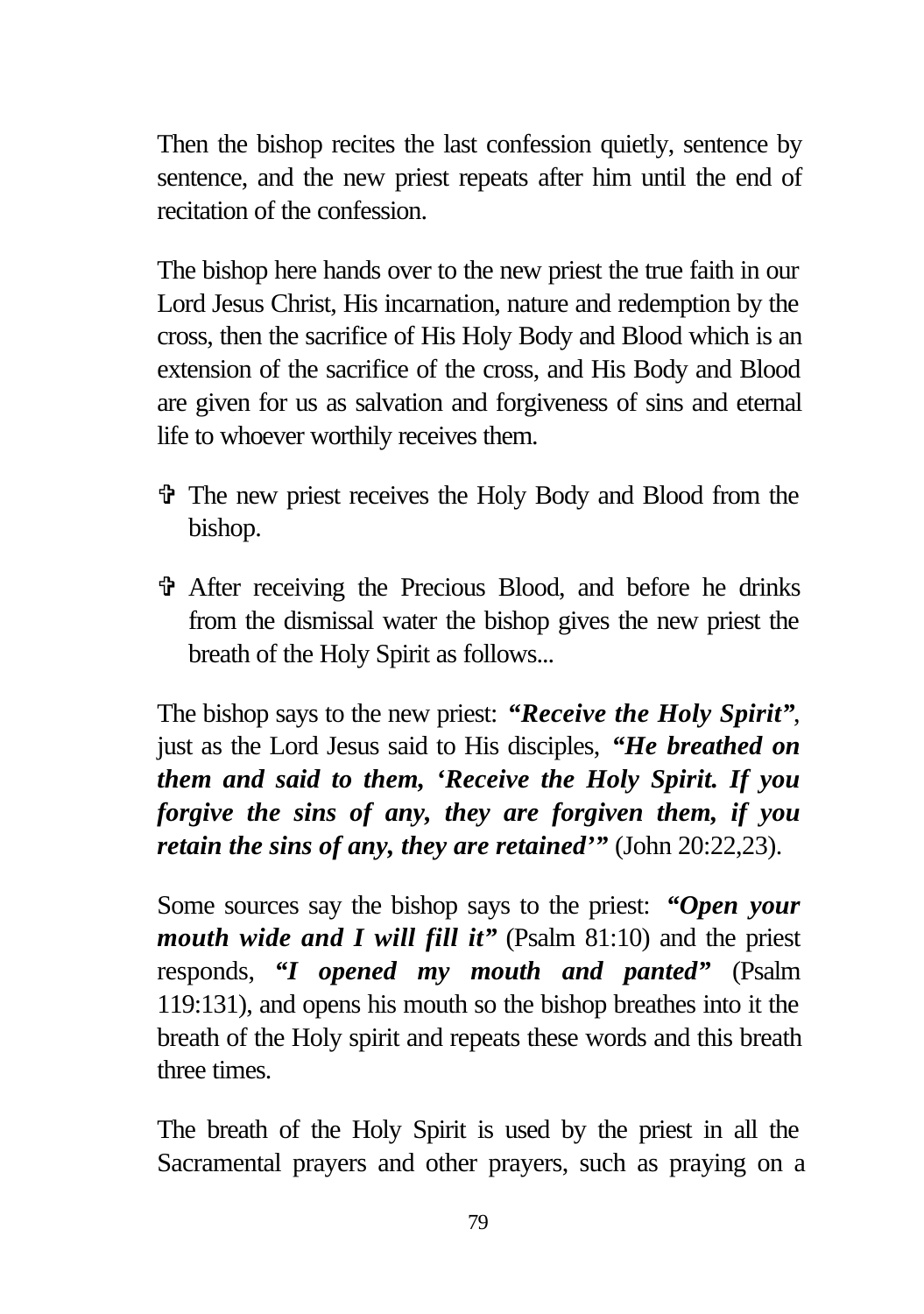sick person, or blessing oil or water. By the authority of the Holy Spirit, the priest manages the Church and officiates the Sacraments, teaches the congregation and is granted the authority of binding and loosening.

V After the Mass and the angel of the Sacrifice is dismissed, the deacons make a procession for the new priest, in the sanctuary and church according to the common procession Rite, while he is still dressed in the white service vestments and holding the cross with a candle in his right hand and the gospel in his left.

#### *NOTES:*

He holds the cross for blessing and for officiating the sacraments, and he holds the gospel because he is granted a rank of teaching the Holy Gospel which is the good news, but he holds the candle for the priest is to become a light and enlightenment for his congregation through his teaching and example, then to sacrifice himself for his congregation as the candle sacrifices itself to shed light unto others.

- V After the procession, the priest undresses the service vestments and the bishop makes the sign of the cross on the black garments and priestly hat, and dresses the priest. The priestly hat is a sign and symbol of priesthood and the priestly's crown and honour of his priesthood.
- V After he accepts the congratulations, he goes to one of the monasteries for retreat and fasts for forty days (as our fathers the apostles fasted after the Holy Spirit descended upon them).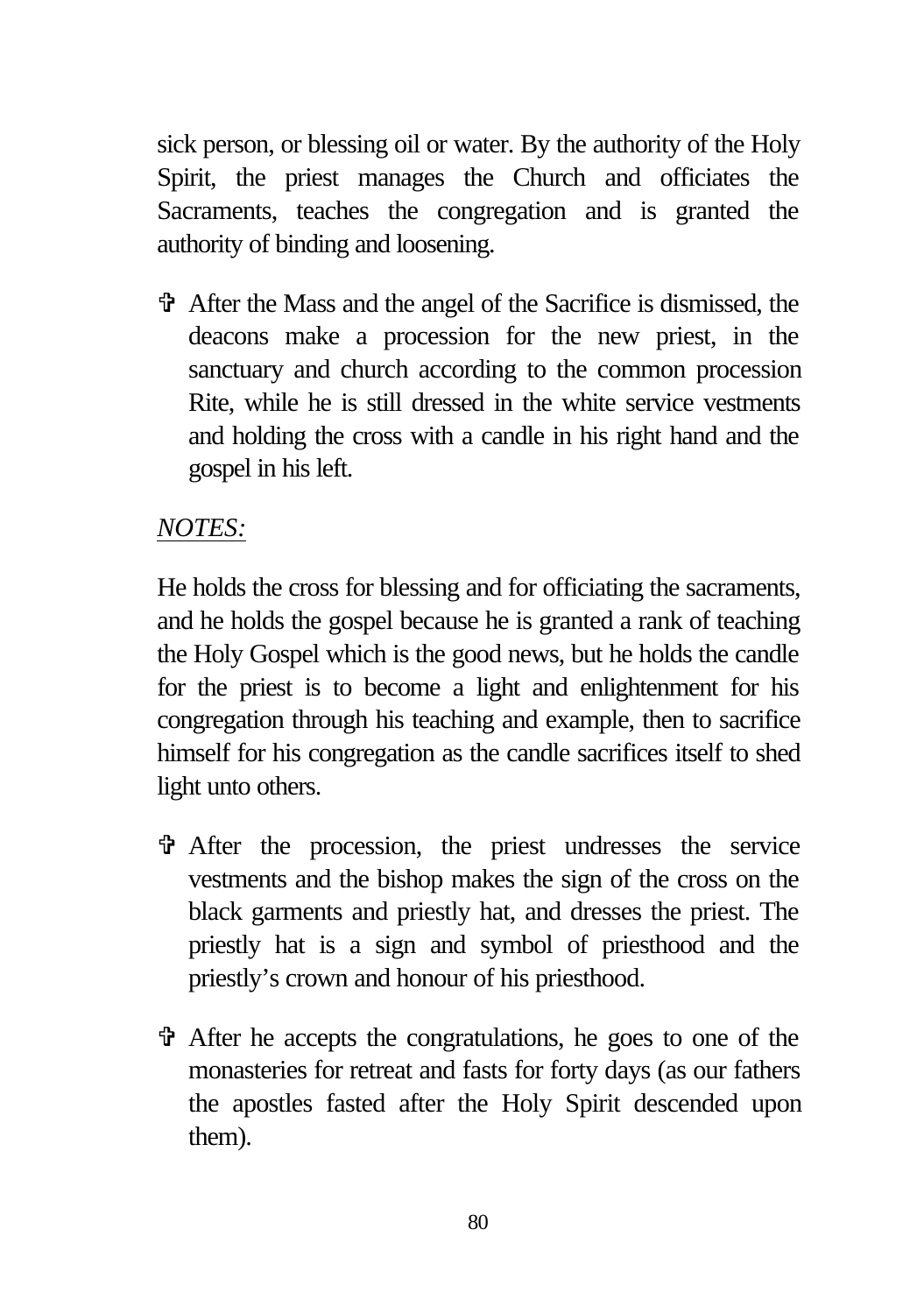In the monastery, he receives the Rites of the Liturgy and other Sacraments. He learns the Mass and partakes in it daily, he receives the sacrifice, then prays daily Masses to practise the Mass efficiently.

The benefit of fasting and prayers during the retreat, is to stir and kindle the gift of the priesthood and the indwelling of the Holy Spirit in the new priest, as our teacher St. Paul advised : *"Therefore I remind you to stir up the gift of God which is in you through the laying of my hands"* (2 Timothy 1:6).

 $\hat{\mathbf{\Phi}}$  After the forty days, a delegation from the church goes to the monastery to take their new priest to the church where he will be serving, during the time of Vespers. The Rite of Reception of the new priest is performed, where he receives his church and service, to serve with righteousness, zeal and enthusiasm for the salvation of the souls of his congregation.

# **The Rite of Reception of the New Priest**

- ÿ Upon his arrival to the church, the deacons lead the procession chanting the hymn "O King of Peace", until he stands before the sanctuary.
- $\blacktriangle$  The new priest wears the cloak and prays the Thanksgiving Prayer. Then the senior priest hands the censer to him to raise the incense as usual, proceeding around the altar, praying the mystery of the Vesper's incense, then Litany of Peace, Fathers and for the Congregation.
- **The deacons meanwhile sing the Verses of the Cymbals** according to the order on 'Adam' days by the 'Amoini-marin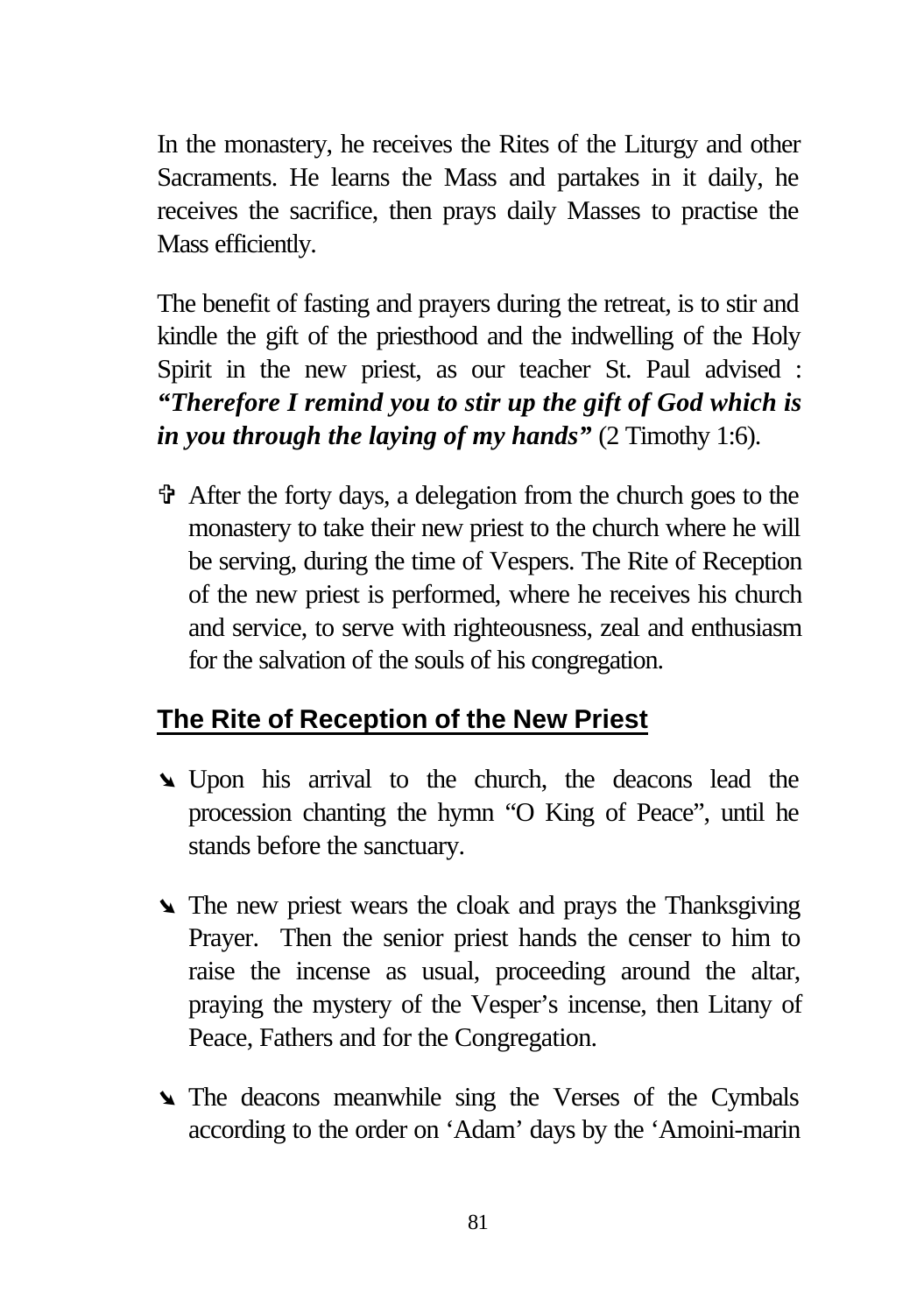oosht' tune, and on 'Watis' days by the 'Ten oosht emeviot' tune.

- **►** The priests leave the sanctuary and the new priest remains standing facing east. The new priest offers incense, and then the elder priest takes the censer from him, faces east and raises incense toward the altar, and then toward the new priest.
- In The priest now prays the Litany of the Deceased, then proceeds into the sanctuary, stepping first with his right foot. Adding one spoonful of incens into the censer, he proceeds around the altar once before leaving the sanctuary and offering incense to the gospel and priests. He then proceeds around the church with the incense and before him two priests carry candles. Meanwhile the deacons sing the doxologies as usual, including the doxology of the twenty four elders, followed by the introduction to the Creed, *"We honour you, Mother of True Light"* and finally the Orthodox Creed.
- ÿ The new priest prays *"Evnooti-Nai-Nan"*, and the deacons sing *"Kerye-Eleyson"*. Then they chant the hymn of *"Ti-Shoori*" and the hymn of the Intercessions then the hymn of *"Tenoo-osht emmok"*.
- **►** The Pauline Epistle is read in Coptic, followed by the hymn *"Pi-Ehmot-Ghar"*, meaning 'the grace of God the Father be with you all'. Then the Pauline is read in Arabic, from the readings of 24 Hatoor, the commemoration of the twenty four elders (1Timothy 5:17 - 6:2). *"Let the elders who rule well be counted worthy of double honour, especially*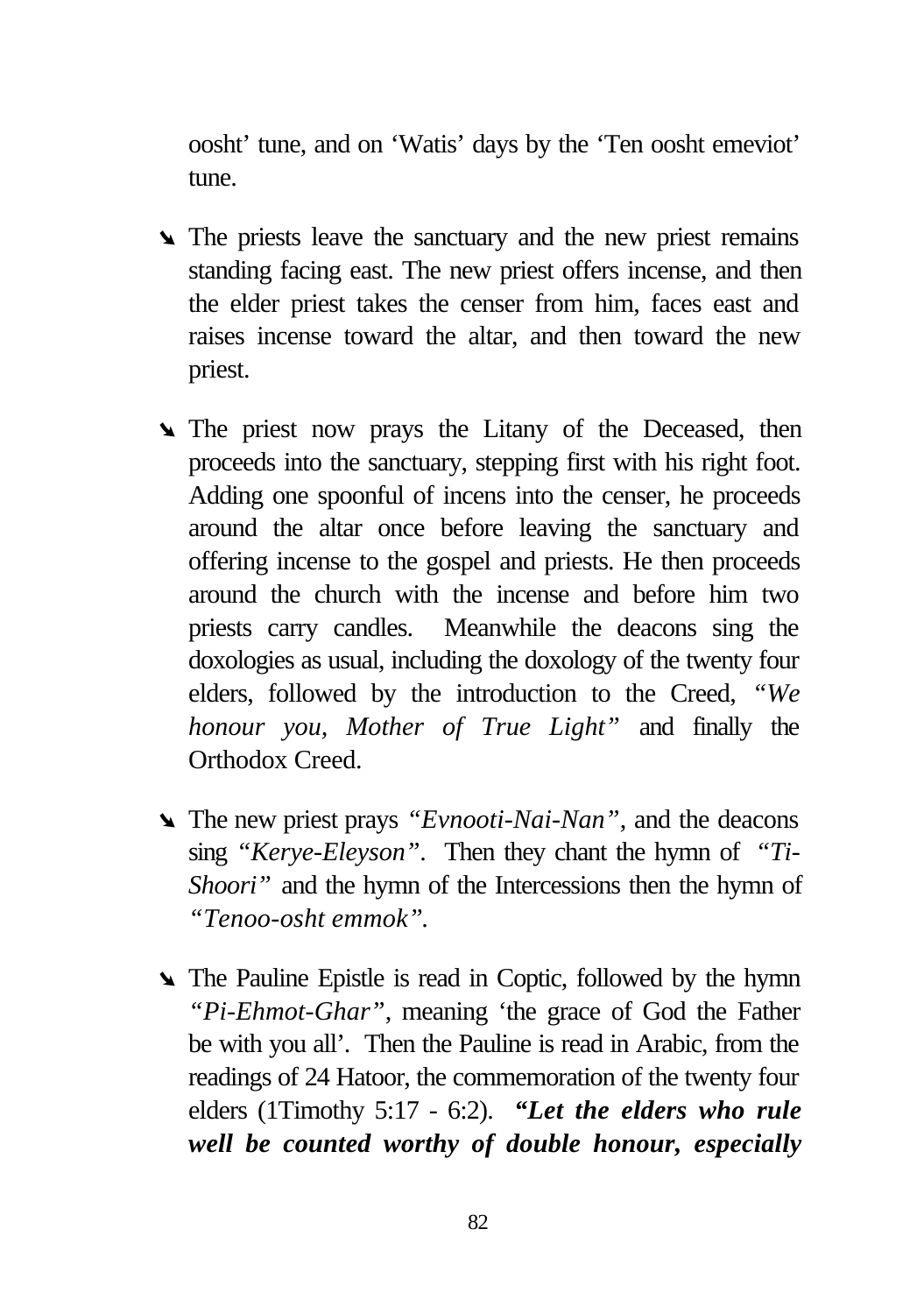*those who labour in the word and doctrine. For the scripture says: "You shall not muzzle an ox while it treads out the grain," and "the labourer is worthy of his wages.". Do not receive an accusation against an elder except from two or three witnesses. Those who are sinning rebuke in the presence of all, that the rest also may fear. I charge you before God and the Lord Jesus Christ and the elect angels that you observe things without prejudice, doing nothing with partiality. Do not lay hands on anyone hastily, nor share in other people's sins, keep yourself pure. No longer drink only water, but use a little wine for your stomach's sake and your frequent infirmities. Some men's sins are clearly evident, preceding them to judgement but those of some men follow later. Likewise, the good works of some are clearly evident, and those that are otherwise can not be hidden. Let as many servants as are under the yoke count their own masters worthy of all honour so that the name of God and His doctrine may not be blasphemed. And those who have believing masters, let them not despise them because they are brethren, but rather serve them because those who are benefited are believers and beloved. Teach and exhort these things". The grace of God the Father be with you all. Amen.*

- ÿ Then the hymn of the dwelling of the Holy Spirit, *"Pi-Epnevma-Em Paracleton"* is chanted.
- ÿ The hymn *"Agios"* is said and the new priest prays the Litany of the Gospel and the Gospel is read in Coptic and Arabic (Psalm 132 : 9,10,18 & John 1 : 1-17) and these are from the readings of 24 Hatoor ...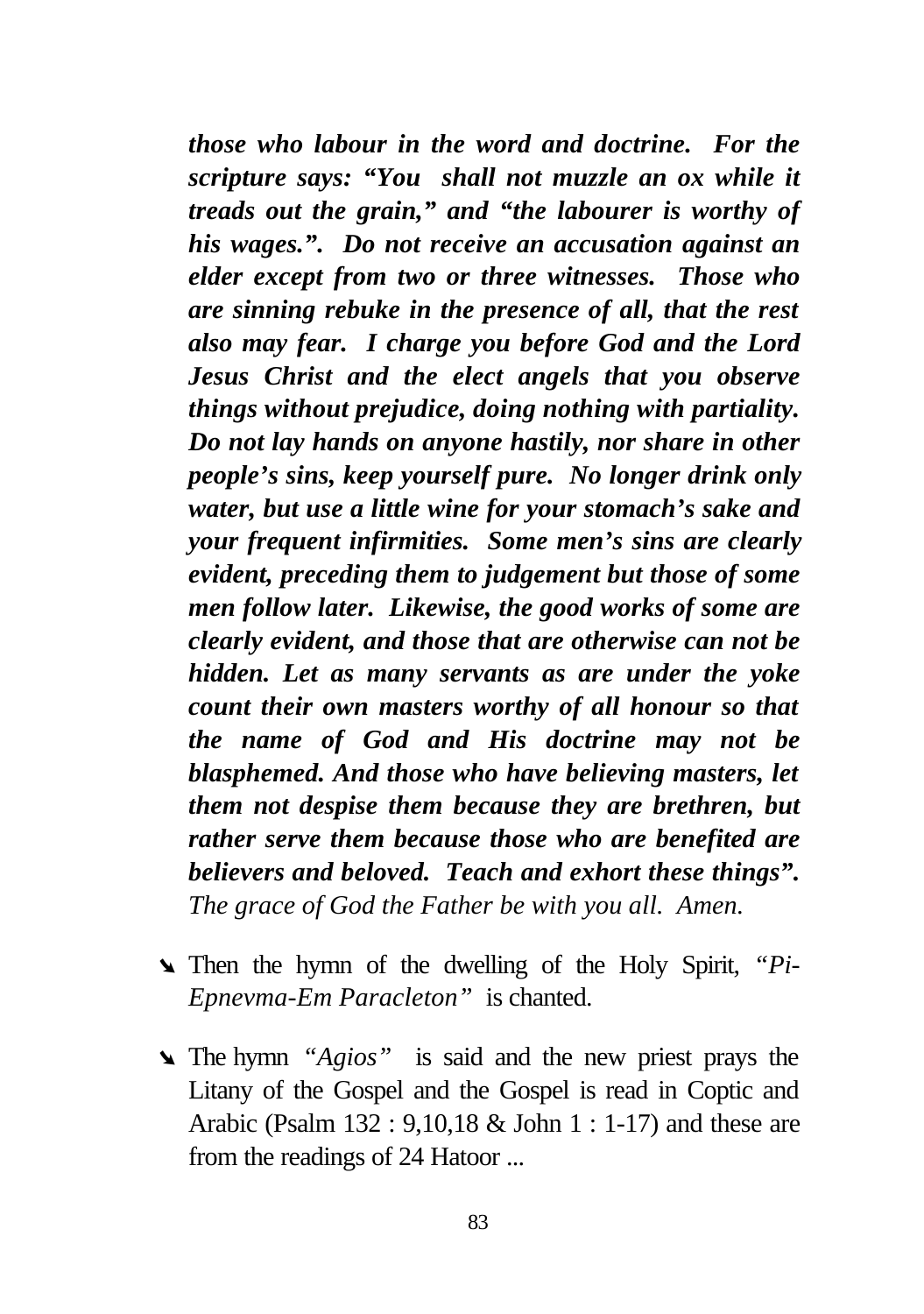*"Let our priests be clothed with righteousness. For Your servant David's sake I will prepare a lamp for My anointed, but upon Himself His crown shall flourish" (Psalm 132) Alleluia.*

*"In the beginning was the Word and the word was with God, and the word was God. He was in the beginning with God and without Him nothing was made that was made. In Him was life and the life was the light of men. And the light shines in the darkness, and the darkness did not comprehend it. There was a man sent from God, whose name was John. This man came for a witness, to bear witness of the Light, that all through Him might believe. He was not that Light, but was sent to bear witness of that Light. That was the True Light which gives light to every man who comes into the world.*

*He was in the world, and the world was made through Him. He came to His own, and His own did not receive Him. But as many as received Him, to them He gave the right to become children of God, even to those who believe in His Name, who were born not of blood, nor of the will of flesh, nor of the will of man, but of God. And the Word became flesh and dwelt among us, and we beheld His glory, the glory as of the only Begotten of the Father, full of grace and truth.*

*John bore witness of Him and cried out, saying" "This was He of Whom I said: 'He Who comes after me is preferred before me, for He was before me.' " And of His fullness we have all received and grace for grace.*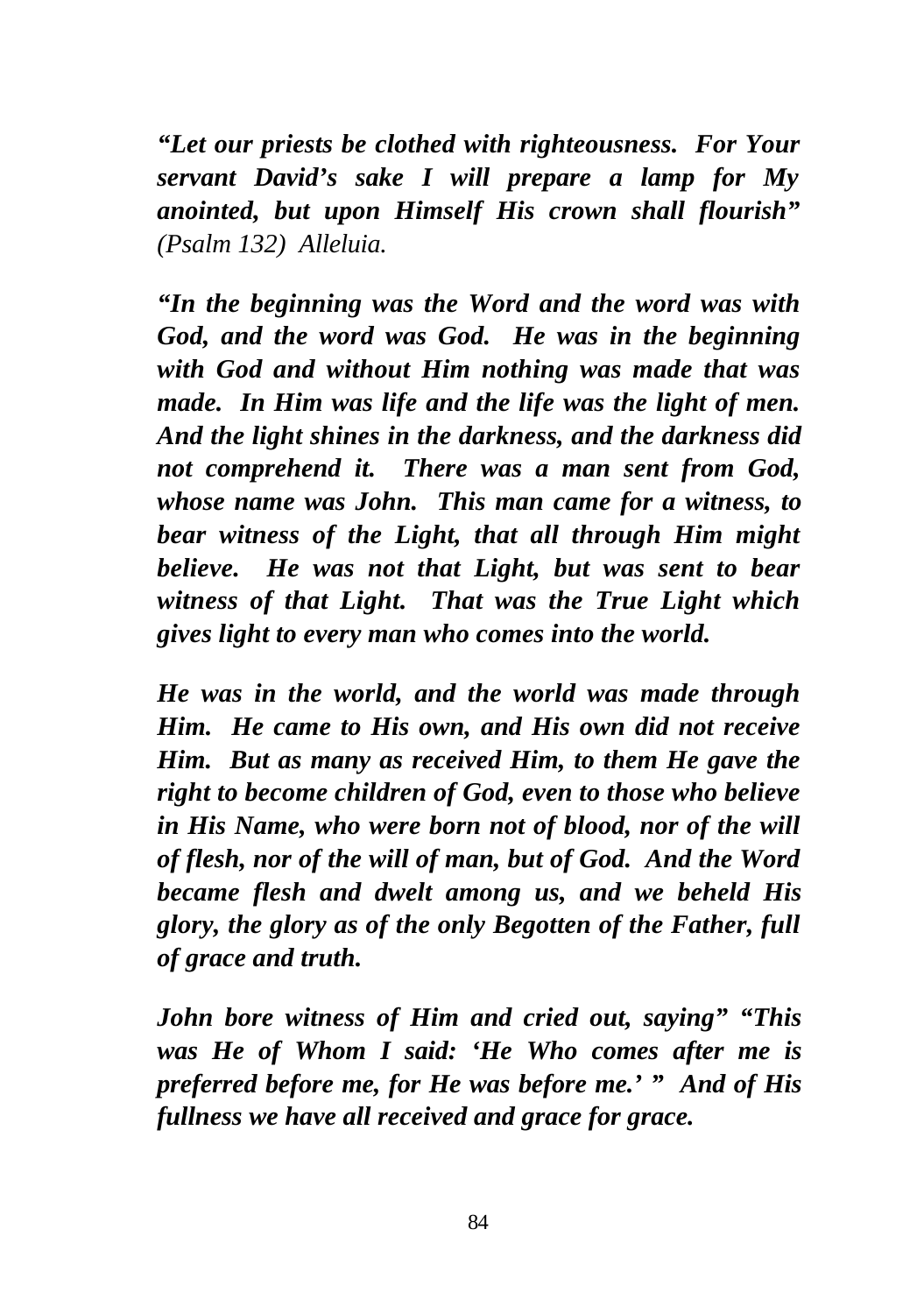# *For the law was given through Moses but, grace and truth came through Jesus Christ"* (John 1)

*Glory be to God for ever, Amen.*

- **►** Candles are lit by the priests who proceed with the deacons around the altar thrice while singing the hymn *"Ni-Ethnos-Teero".*
- **►** They then proceed around the church thrice while the new priest carries the Holy Gospel wrapped in a white silk veil, with his wife and priests around him. When they complete the hymn, they say: *"Thok-sa-patri...",* followed by *"Ekezmaraoot",* and *"Sheri-pi-goot-Efto-ambersveveteros".*.
- ÿ The following declaration is said in the Palm Sunday tunes :

*"Honour the Lord with me and exalt His Name together. For the grace that you accepted our reverend father ..., guarding us by his prayers, to watch us from the enemy and devil. May you enjoy peace and exaltation our father ... (Name).*

*Good that you come to us to comfort us by your enlivening words, our father (Name). It is good that you came to us today O chosen by Christ, who resembles angels, our father (Name) to forgive us our sins. (A praise for our dignified father and entrusted presbyter).*

*Exalt the Lord and glorify His great Name for the grace that is accepted by our blessed father, the priest (Name). Whom God chose and made a teacher and guide and gave*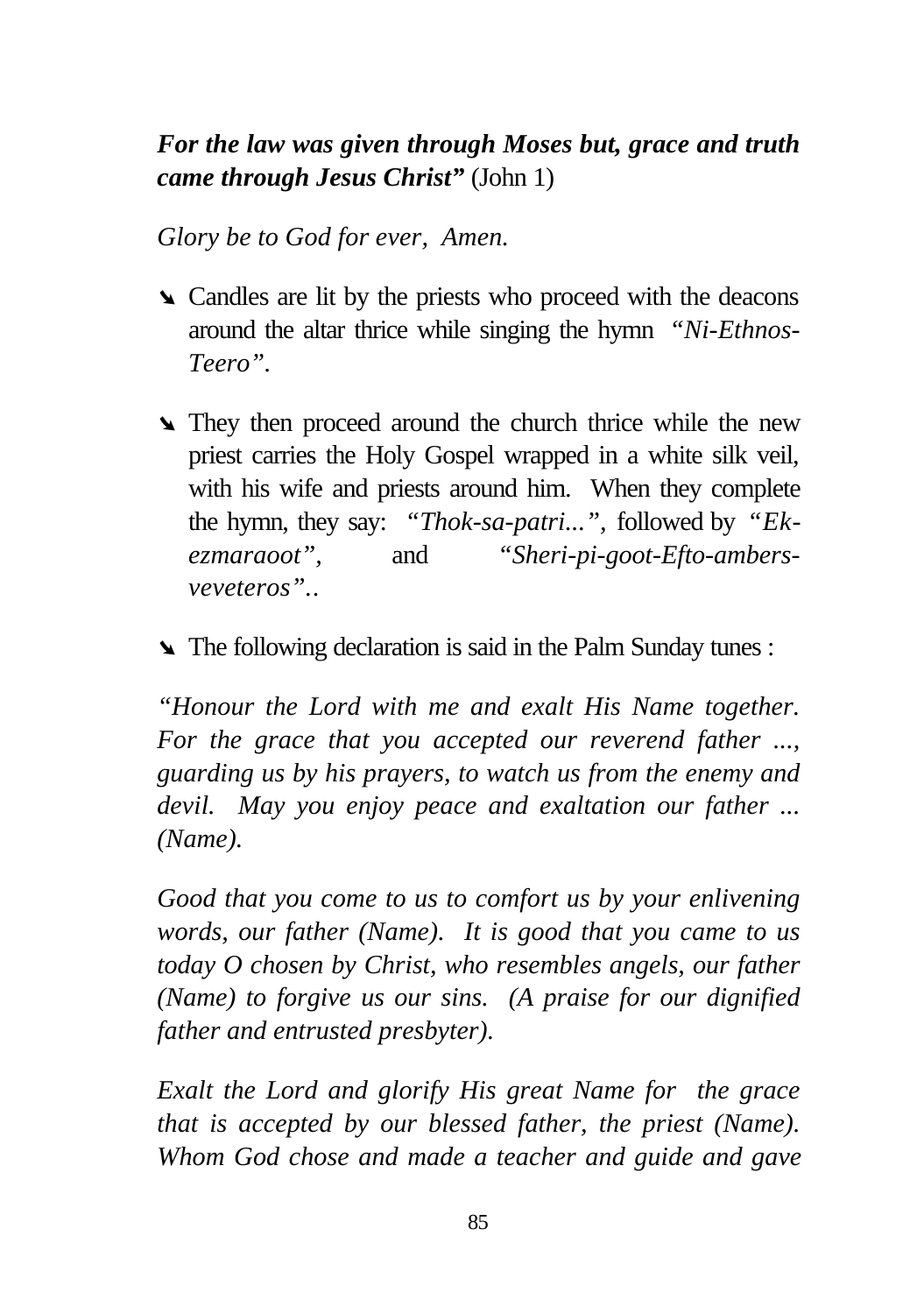*him the great priesthood to serve the divine mysteries and gather the congregation for teaching as a mother to her children. Truly our blessed father, the priest of God, you received this great grace and high rank from the High Priest to teach the flock of Jesus Christ the words of life like our teachers and masters the pure Apostles, because you accepted the Holy breath and became a teacher and guide for the salvation of souls, that is why we praise you saying:*

*"AKSIOS (thrice), ... Pi-Epres-Vateros"* (chanted by the congregation).

*The rank of Aaron, Zachariah and Simeon, the priests. Truly this eminent priesthood is better and greater as those fathers and priests had fleshy sacrifices that does not benefit eternal life and the heavenly Father, because what you have been entrusted to, you and your fellow priests, can not be looked at by the angels as our glorious Lord said in His pure Gospel, "Many prophets and righteous men desired to see what you see, and did not see it, and to hear what you hear, and did not hear it. But blessed are your eyes for they see and your ears for they hear"* (Matthew 13:17 & Luke 10:24).

*Today the children of this church and the Orthodox congregation attending here, are rejoicing, for your pure priesthood that performs prayers and supplications for the forgiveness of the sins of the congregation. Truly great is your lofty rank for Christ who chose you for the service of His pure sanctuary and He entrusted you with His Pure Body and Precious Blood, for this we bless you and say: "AKSIOS (thrice) ... Pi-Epres-vateros."*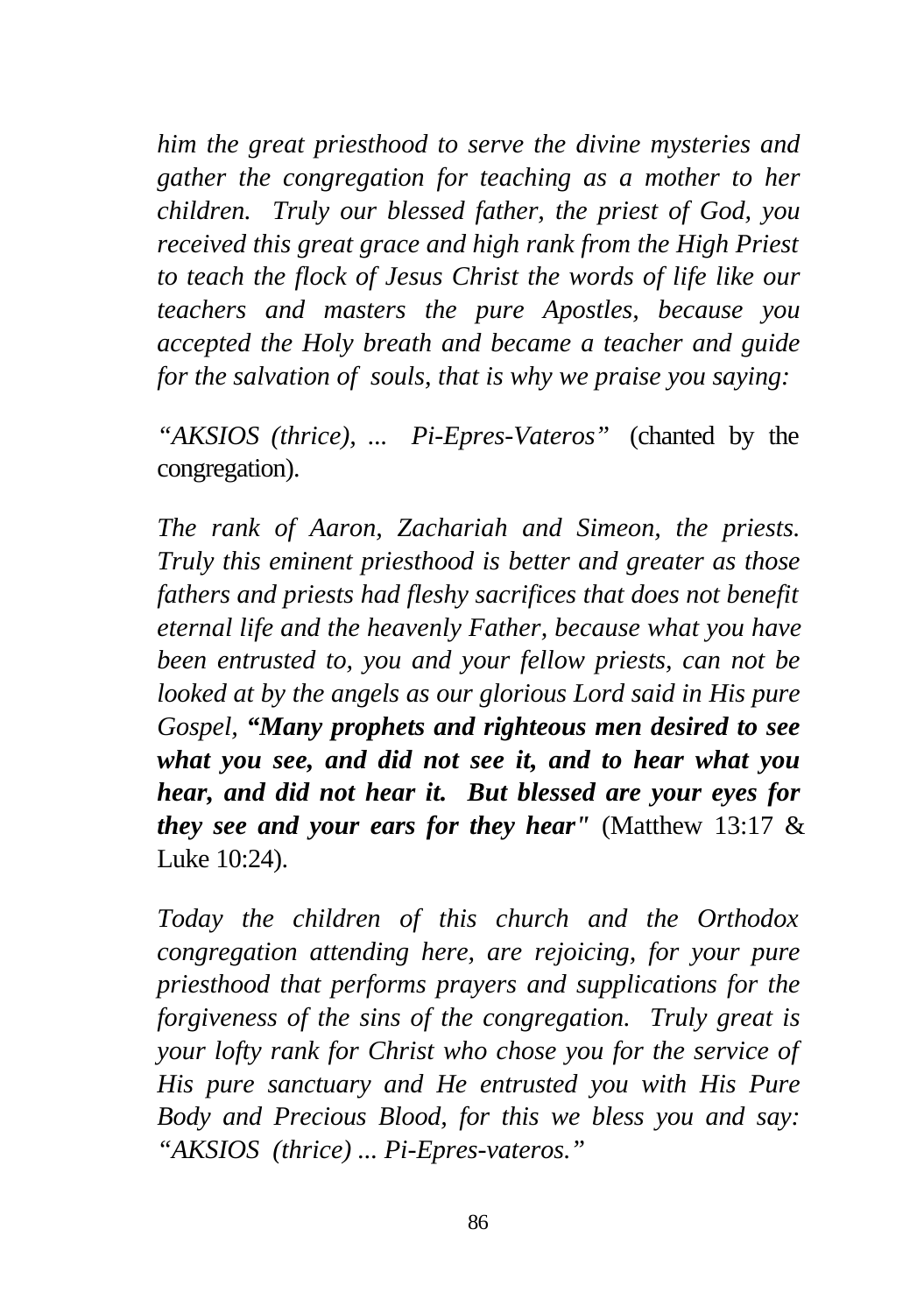*We praise you with the pure Apostles saying: "And no man takes this honour to himself, but he who is called by God, just as Aaron was"* (Hebrews 5:4.)

*You became a partner with St. Paul who said in his epistle: "Elders who are among you I exhort. I who am a fellow elder and a witness of the sufferings of Christ, and also a partaker of the glory that will be revealed. Shepherd the flock of God which is among you, serving as overseers, not by constraint but willingly, not for dishonest gain but eagerly, nor as being Lords over those entrusted to you, but being examples to the flock; and when the chief Shepherd appears, you will receive the crown of glory that does not fade away"* (1Peter 5 : 1-4).

*You, beloved of Christ, do not boast over the congregation of God, but stand fast in perfect love to the congregation of God and be humble as pride is detested before God. Follow the Lord's words in His holy Gospel, when He said: "Whoever desires to become great among you, let him be your servant"* (Matthew 20:25), and St. Paul the teacher of the church saying: *"For those who have served well as deacons obtain for themselves a good standing and great boldness in the faith which is in Christ Jesus"* (1 Timothy 3:14.)

*Be very careful in handling and distributing the divine mysteries and do not give it to whoever is unworthy, otherwise if you do give it to an unworthy person, you will be condemned, for the penalty of negligent priests is very grave.*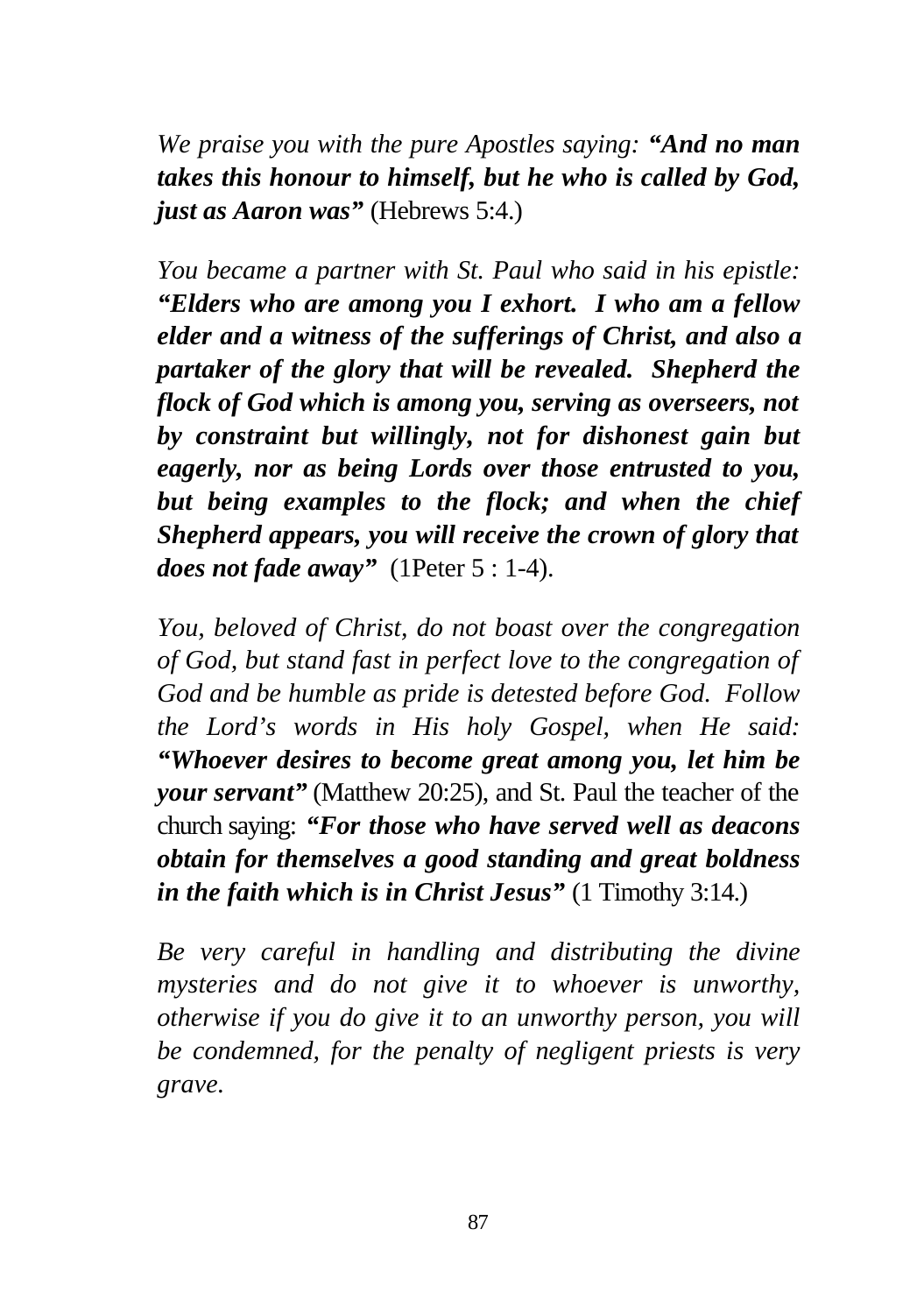*Stand fast with purity , without which no one can see God, so if you fulfill this you become worthy to hear the splendid voice saying: "Well done good and faithful servant, you were faithful over a few things, I will make you ruler over many things. Enter into the joy of your Lord" (Matthew 25:21). And God will help you, exalt you and keep us by your prayers, through the intercessions of the pure Virgin Mother of Light and all the heavenly hosts and the twenty four elders who shine and all the saintly martyrs and by the prayers of all who please the Lord. Amen."*

The congregation responds chanting *"Khen Evran"* followed by *"AKSIOS ... Pi-Epres-veteros."*

- ÿ The new priest then gives a sermon.
- ÿ The priest prays the Litanies of Peace, Fathers, the Church, the Plants, and Congregation, and concludes with the Lord's Prayer.
- ÿ One of the senior priests read the three absolutions at the sanctuary's door and meanwhile the eldest priest places his hand, holding the cross on the head of the new priest and his wife while they are sitting on the chairs at the right of the sanctuary's door.
- ÿ Conclusion is as usual, "Amen Alleluia", followed by the blessing and dismissal.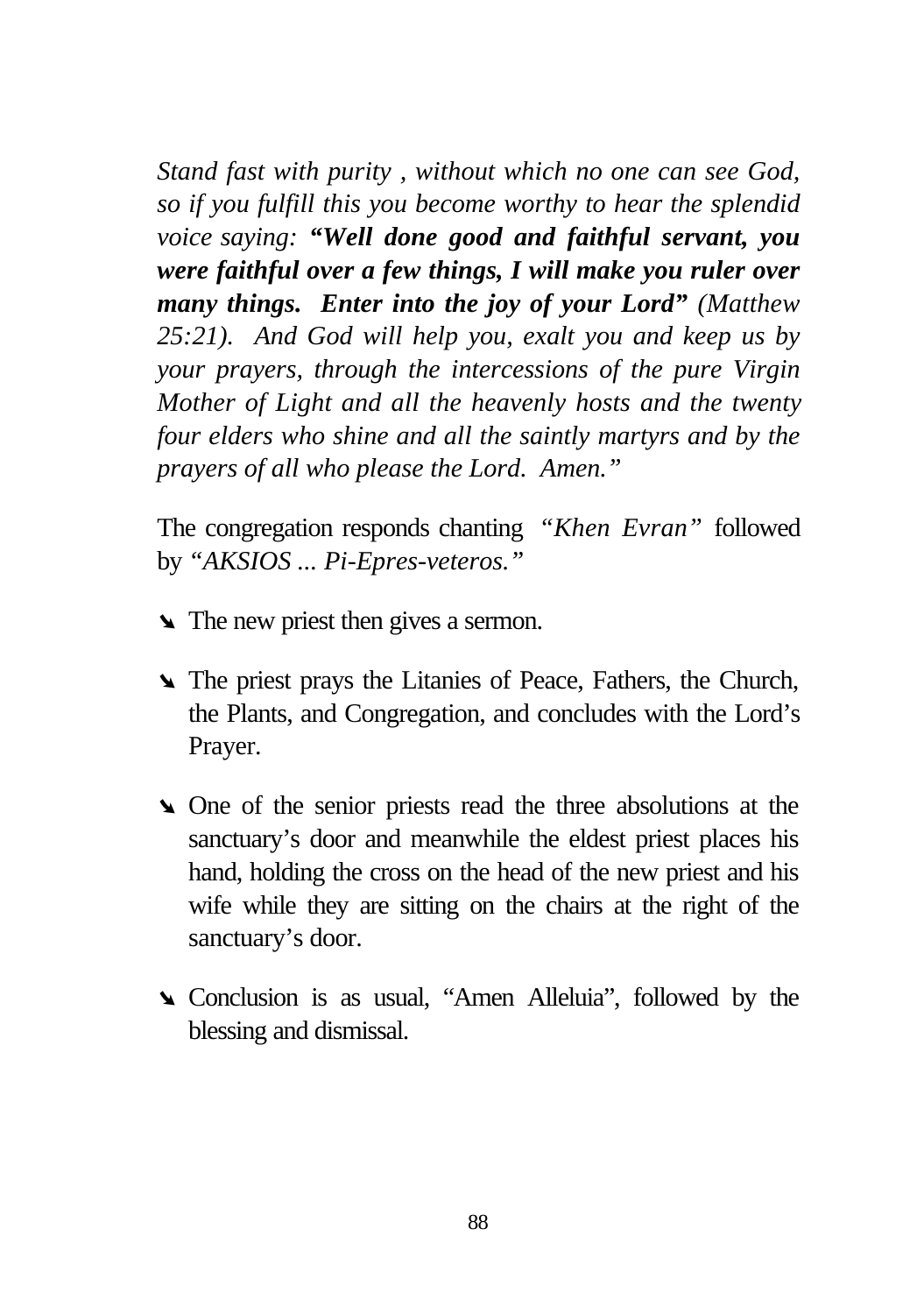

# The Hegomen

The word 'Hegomen' or 'Egomenos' is derived from the Greek word meaning 'provider' or 'presenter', and the 'Egomenos' is the 'senior' or 'leader' priest in church. If there are a number of hegomens in the church, then they must consider he who is the oldest in ordination, or the most active and knowledgeable in the rank of hegomen, as the church's provider and the first responsible person in the church.

During the raising of incense, the priest is given one spoonful of incense, the hegomen two spoonfuls, and the bishop three spoonfuls of incense.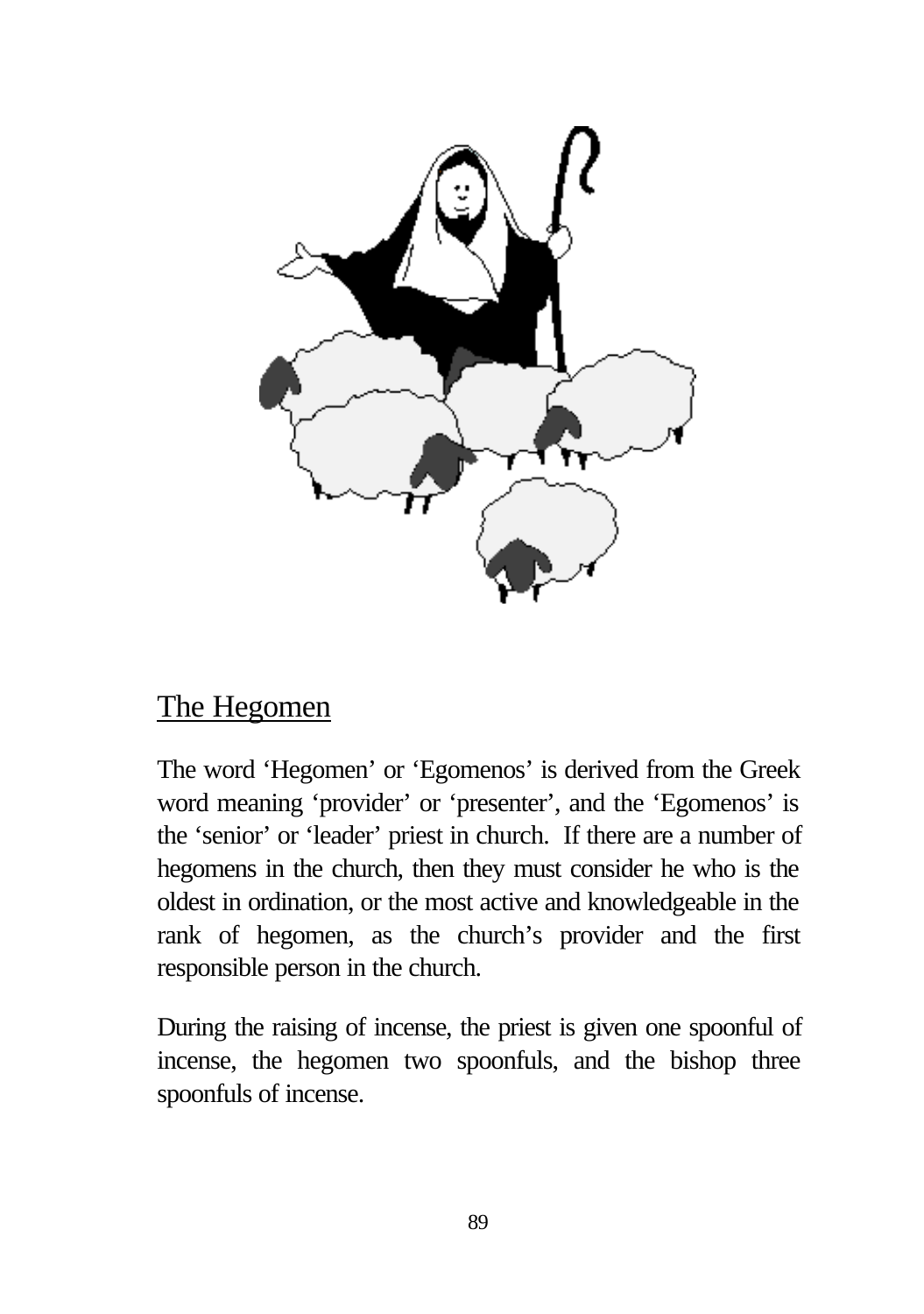# **The Rite of the Rank of Hegomen**

Hegomen is only a promotional rank from a priest to a hegomen, within the rank of priesthood, and is not considered as a new ordination.

The rite of hegomeny takes place after the Reconciliation Prayer of the Divine Liturgy, as follows ...

- V The priest selected for the rank of hegomen stands before the sanctuary, dressed in the priestly vestments, bowing his head in submission and reverence.
- $\hat{\tau}$  The bishop prays the Thanksgiving Prayer, raising the incense in the four directions after praying the prayer of the Pauline mystery.
- V The bishop facing east prays: *"O Lord God of hosts who gave us entry to the share of this service … and accept the perfect hegomeny of Your servant (Name) standing here awaiting Your heavenly gifts …".*
- V The archdeacon says the following declaration: *"The grace of our Lord Jesus Christ that perfect our weakness … dwell upon (Name) … the grace of the Holy Spirit to dwell upon you."*
- V The congregation say "*Amen"* thrice.
- V The priest faces east and prays saying: *"Yes Lord make him worthy for the call of hegomeny …"*
- V The congregation says: *"Lord hear us, Lord have mercy on*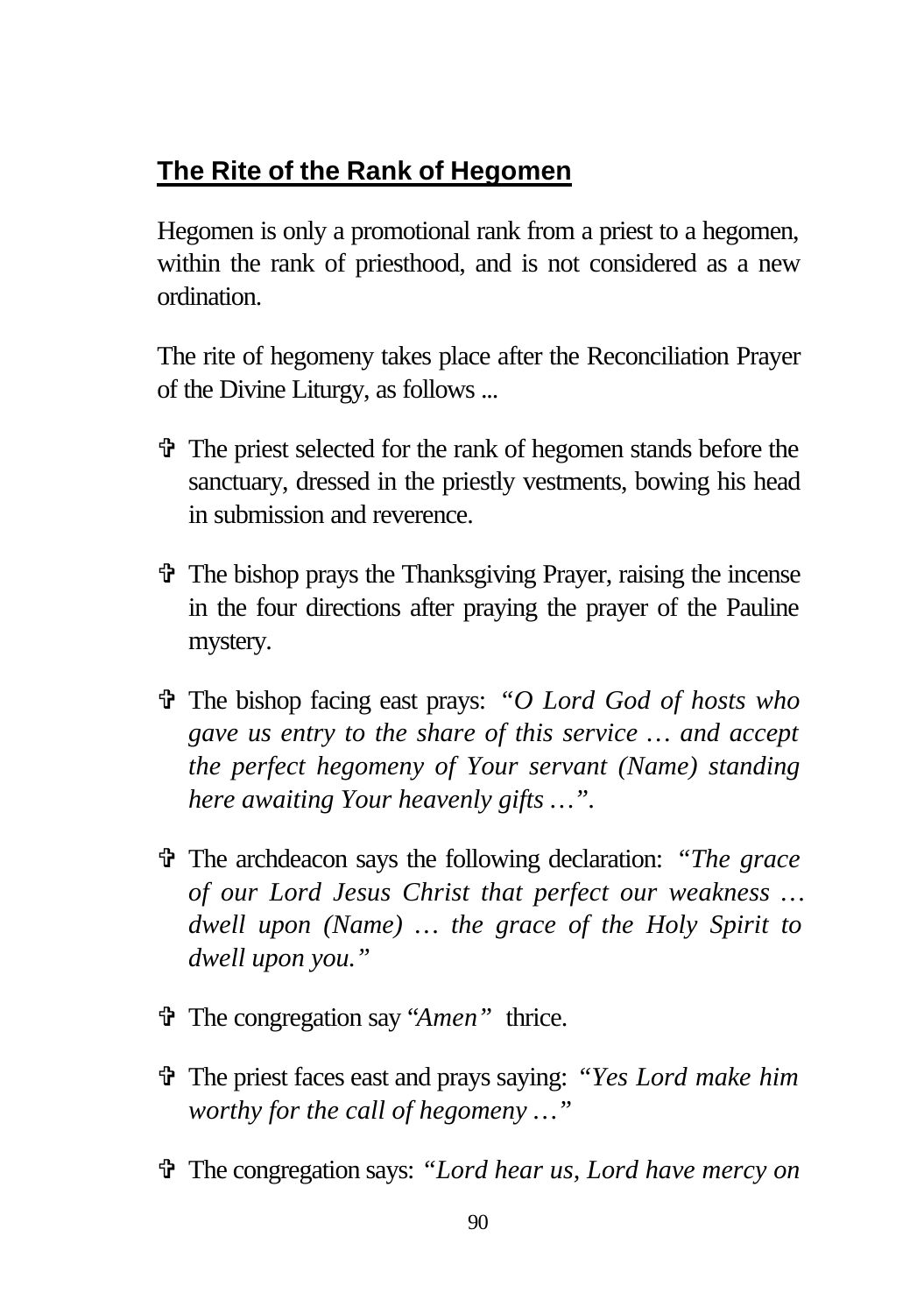*us, Lord bless us."*

 $\hat{\mathbf{\Phi}}$  The bishop faces the west and places his hand on his head saying: *"O Lord God the Pantocrator ... You chose Your servant (Name) to become a father and to provide for Your servants ... Look upon him and bless him and purify him by the dwelling of Your Holy Spirit upon him ... Grant him, our Master, a leading spirit and humbleness, love, endurance and goodness to become acceptable to You."*

### *NOTES:*

The bishop asks God to grant the hegomen a leading spirit to become a leader of priests and provider of the church and a confession father and provider for the congregation, but at the same time asks for love, as leadership and responsibility do not prevent a person to be loving and meek, or does not take responsibility for domination and giving orders proudly.

- V The bishop faces east and prays saying: *"Look upon us Lord and upon our service, and send Your grace from heaven to Your servant …"*
- V The bishop faces west and makes the sign of the cross, with his thumb, on the hegomen saying: *"We call you (Name) a hegomen for the holy house of God, Amen."*
- V The archdeacon says this declaration: *"(Name) Egomenos (hegomen) on the holy altar of the holy, universal, Apostolic church of God, in the city (…..) beloved of Christ."*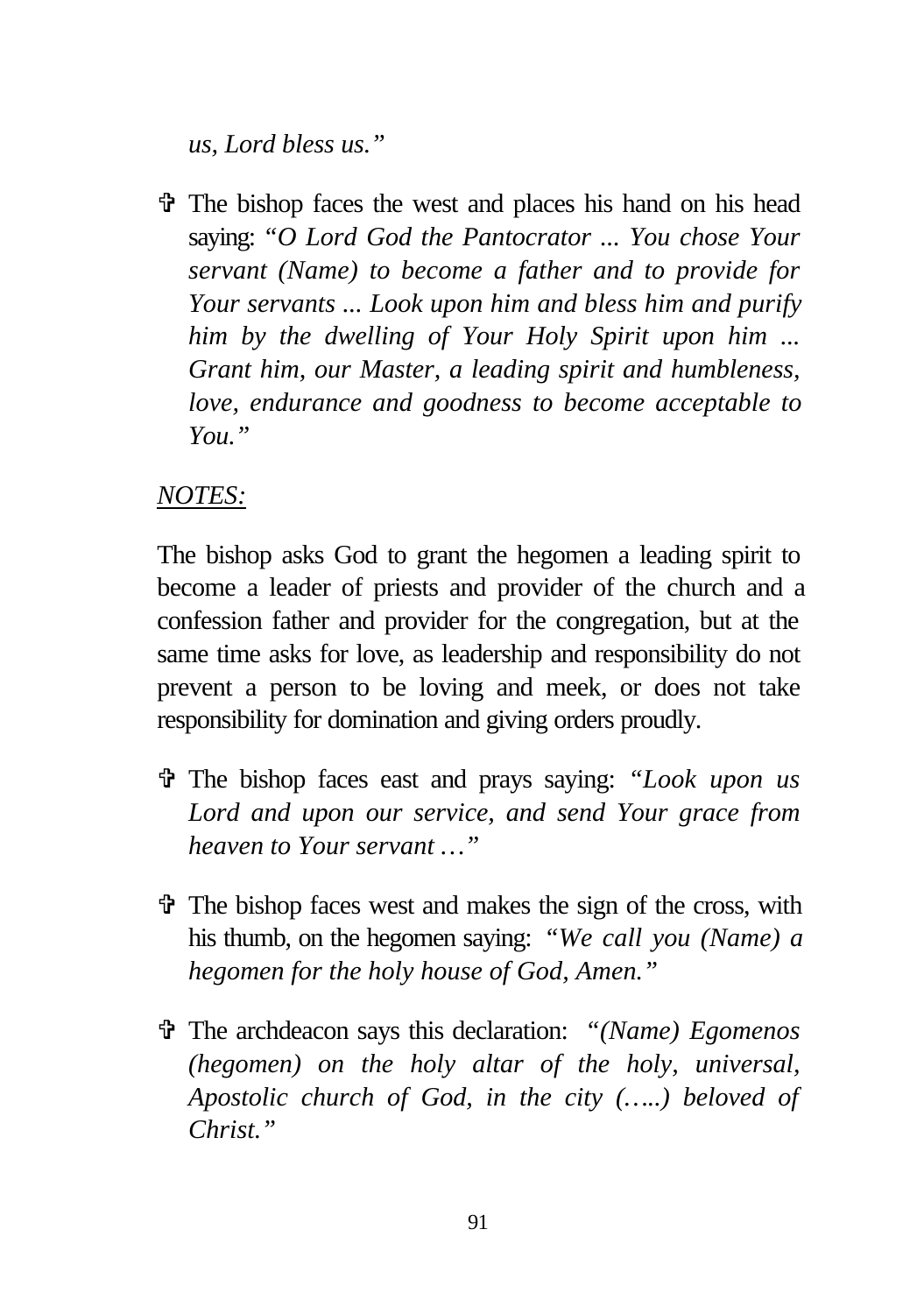- $\ddot{\mathbf{v}}$  The bishop, with his thumb, makes the sign of the cross on his forehead three times, each time saying: *"(Name) hegomen for the church … in the city …"*
- V The congregation respond each time saying: *"Amen"*, then chant the *"AKSIOS"* hymn.
- V The bishop faces east and prays saying: *"We thank You O Lord God the Pantocrator ... walk with the consecration of this hegomeny of Your servant through the dwelling of Your Holy Spirit upon him."*
- $\hat{\tau}$  The bishop then reads the following commandment which is specific for hegomens:
- ÿ *"May you have greatness of care for the words of teaching to manifest it first by your good deeds."*
- ÿ *"May you be vigilant for the souls of your congregation and guide them to good deeds."*
- ÿ *"Rebuke the sinners meekly and cheerfully."*
- ÿ *"Suffer with them as they are your members."*
- ÿ *"Be aware not to let the devil touch the flock (church congregation)."*
- ÿ *"Endure the weakness of the weak as St. Paul's advice: "We then who are strong ought to bear with the scruples of the weak, and not to please ourselves. Let each of us please his neighbour for his good, leading to edification. For even Christ did not please Himself but*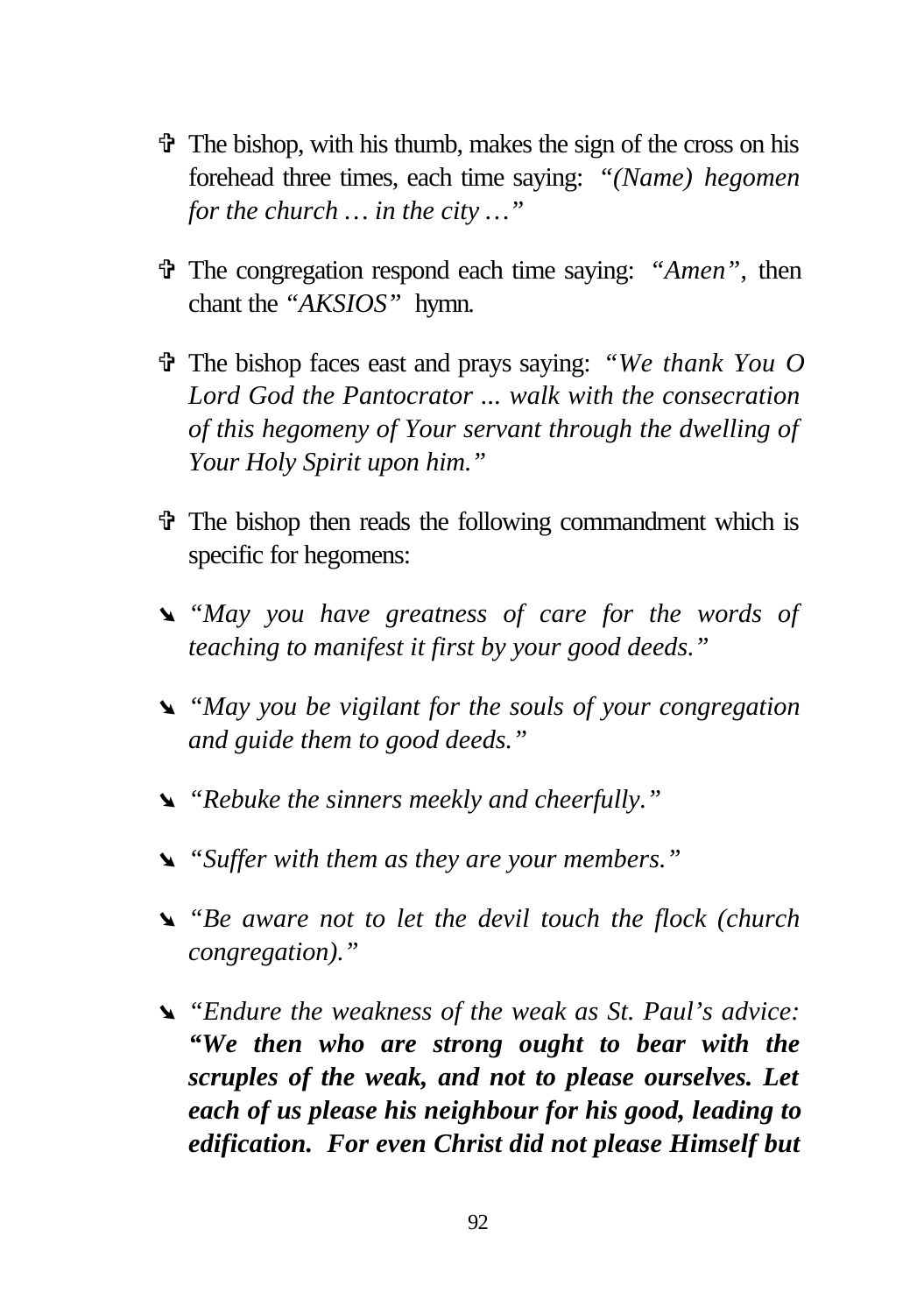*as it is written "The reproaches of those who reproached you fell on me"* (Romans 15:1-3)."

- ÿ *"To hear that voice saying, "Well done, good and faithful servant, you were faithful over a few things, I will make you ruler over many things. Enter into the joy of your Lord*" (Matthew 25:21)."
- $\hat{\mathbf{\Phi}}$  After the commandment, he enters into the sanctuary with his right foot first, prostrates before the altar, then stands and kisses the cross and the hand of the bishop. Then the bishop permits him to partake in the Liturgical Prayers, and distributing the Holy Mysteries, and finally, a procession for him takes place, for joy of this rank.

*NOTES:*

The hegomen fasts for one week after his ordination.

This is for respect of the gift of the Holy Spirit for being granted this rank, as the apostle said: *"I remind you to stir up the gift of God which is in you through the laying on of my hands"* (2 Timothy 1:6).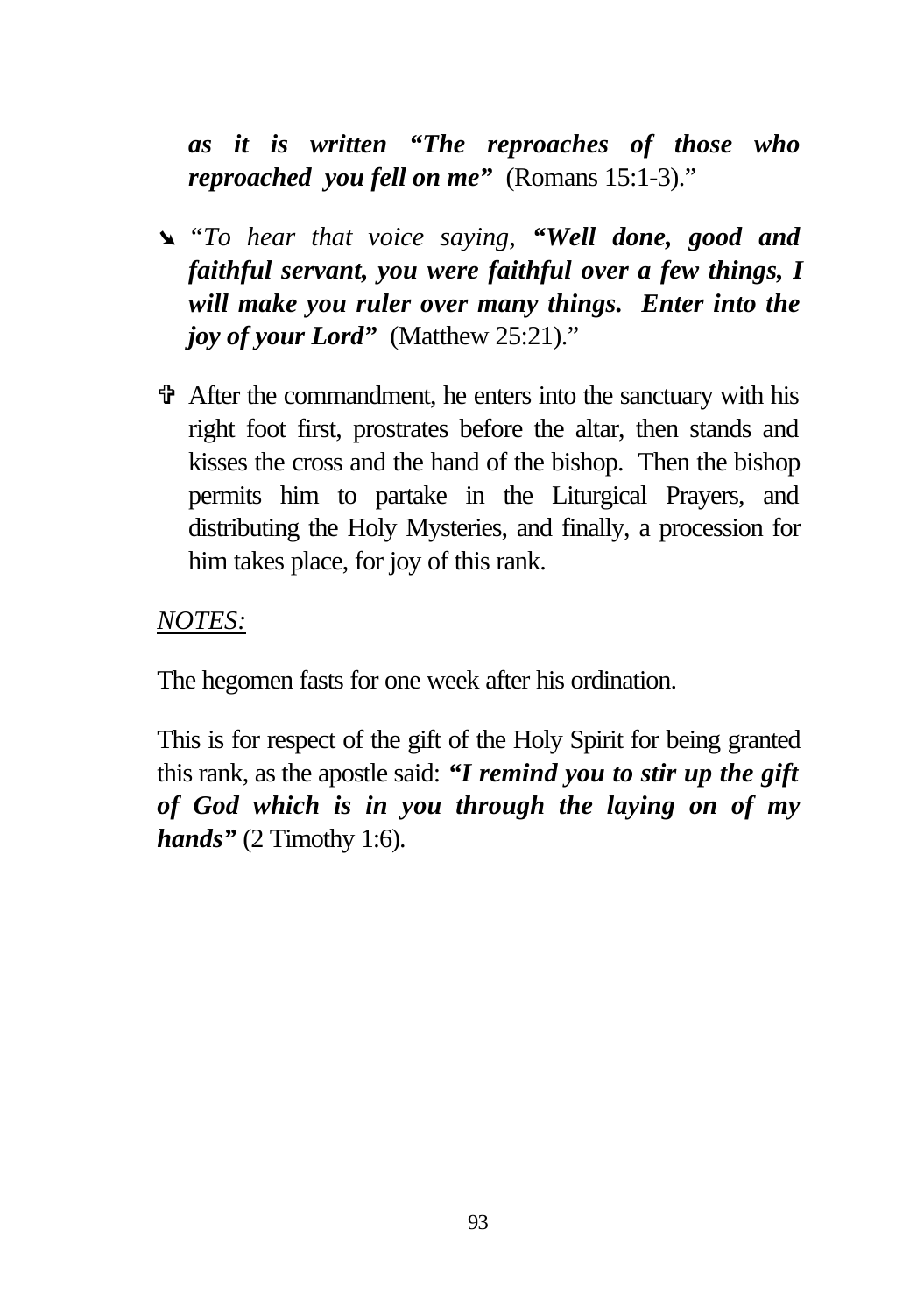# Khoori - Episcopos

KHOORI-EPISCOPOS is a Greek word meaning 'bishop' or 'villages' or 'fields'. He helps the bishop or metropolitan of the diocese in the service and visitation of the villages.

The rank of Khoori-episcopos (or the bishop or overseer) came to existence by the end of the third century AD in Asia Minor when the dioceses extended and their division was not preferred, so there existed an utmost need for the presence for the bishop to visit and care for them.

Members of the Nicene Council in 325 AD included 15 Khooriepiscopos from Asia Minor and Syria.

The rank of Khoori-episcopos disappeared from our Coptic church a long time ago, and was then revived by His Holiness Pope Shenouda III when he ordained some monks to the rank of Khoori-Episcopos to become assistants to some metropolitans and bishops who required them to care for the needs of the service in their large dioceses. His Holiness promoted most of them later on, to general bishops and bishops of dioceses.

The rank of Khoori-Episcopos is unclear in features and specifications, as some consider it a bishopric rank, and it is nearer to the bishopric rank than to priesthood.

- ÿ Khoori-Episcopos is a word meaning 'villages'.
- **The candidate of this rank bears the title 'Anba' which is** given to bishops or higher.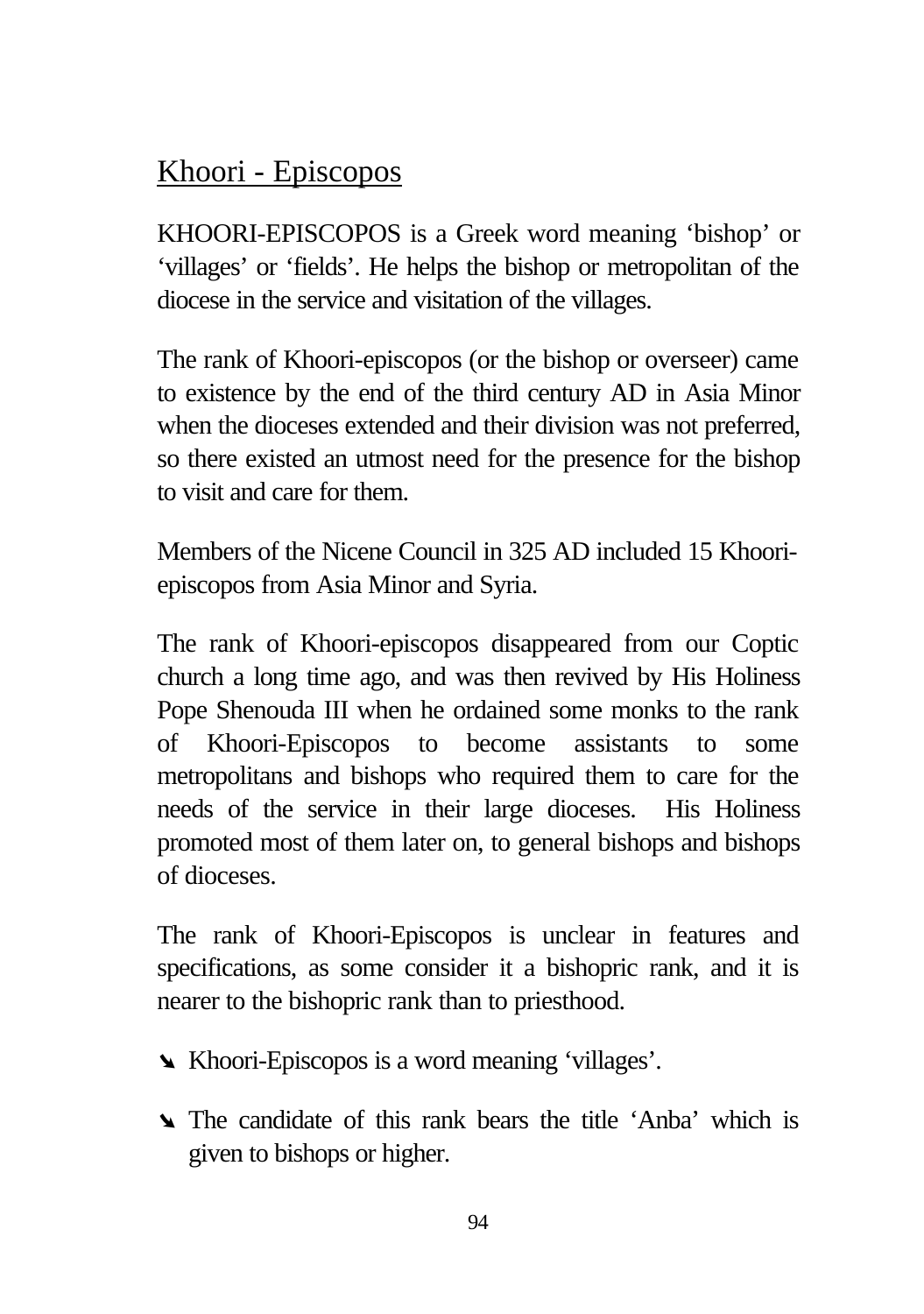- ÿ His choice is fulfilled among monks, just like the bishops.
- **If His crown is like the bishop's with a very slight difference.**
- ÿ He has authority to ordain various ranks of deacons.
- ÿ He is a member of the Holy Synod of the church, like the bishops.
- **If** His name is mentioned like the bishop, in all prayers and church hymns.

Before the Nicene Council, this rank was for the married, but the Nicene Council restricted it to monks, just like the bishops.

It seems that the rank 'Khoori' or 'clergy', present now in other fellow churches, which is equal to the rank of hegomen in our church, is derived from 'Khoori-Episcopos.'

The fathers Khoori-Episcopos ordained by His Holiness Pope shenouda III, are ordained after the Reconciliation Prayer.

The Rite of ordination of Khoori-Episcopos was not found in the Ritual Books of the Coptic church, it was borrowed from the fellow Syrian church and needs to be Copticized.

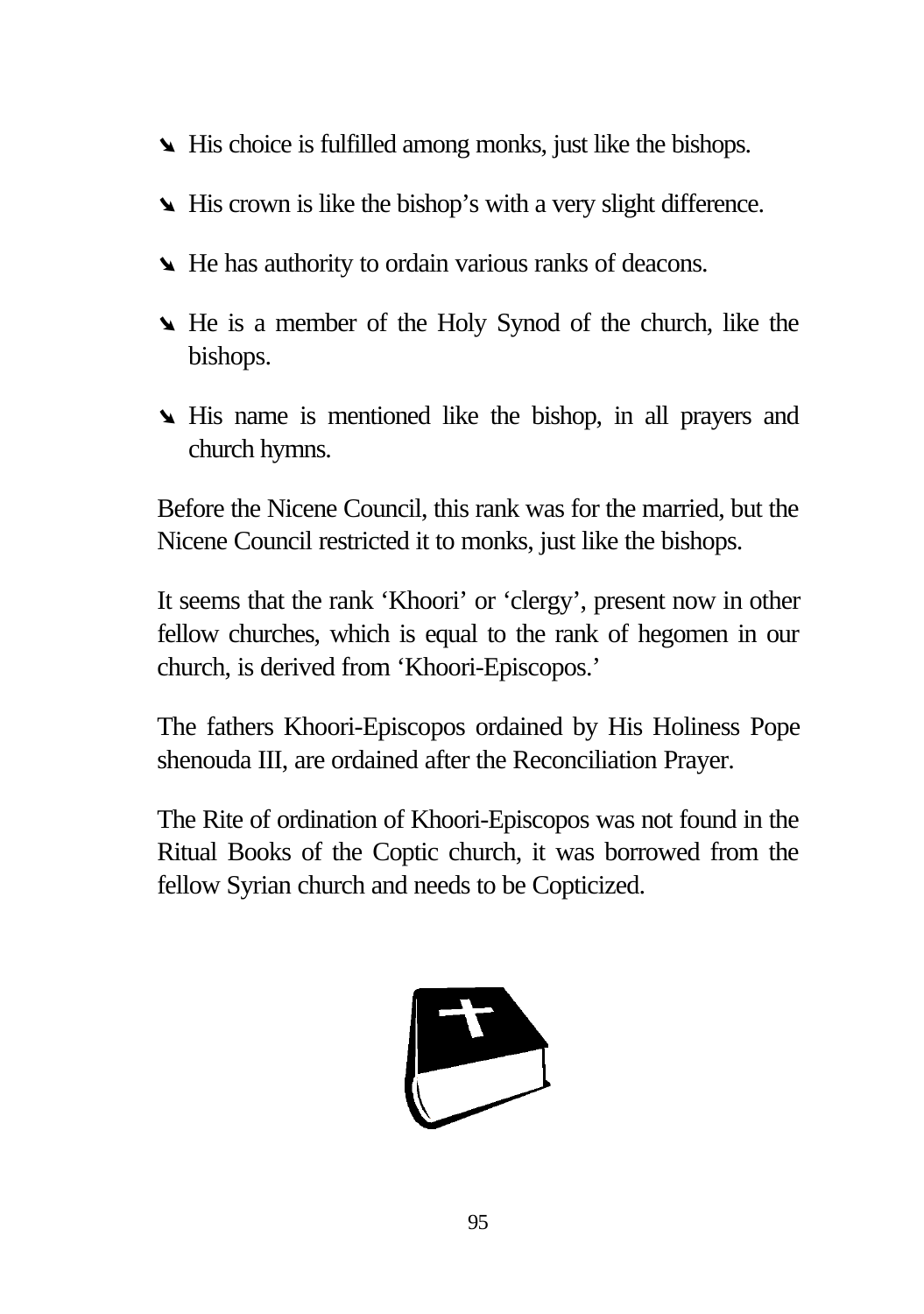# The Lord Christ and the Church Ranks

The Lord Jesus Christ practised during His service on earth, certain services and practices that became the essence of the church ranks, like:

**1-** Ognostos:- \*\*\*\*\*\*\*\*\*\*\*\*\* The most important work of an ognostis is reading the Acts of the apostles in church during the Mass, the Lord Jesus practised the work of an ognostis (reader) when He came to Nazareth, where He had been brought up. And as His custom was, He went into the synagogue on the Sabbath day, and stood up to read. He was handed the book of the prophet Isaiah. And when He had opened the book, He found the place where it was written: *"The Spirit of the Lord is upon me, because He has anointed me to preach the Gospel to the poor. He has sent me to heal the broken-hearted, to preach deliverance to the captives and recovery of sight to the blind, to set at liberty those who are oppressed, to preach the acceptable year of the Lord".*

Then He closed the book, and gave it back to the attendant and sat down. And the eyes of all who were in the synagogue were fixed on Him (Luke 4:16-20).

Then He began to explain to them these words and clarify to them the fulfillment of these prophecies.

*2-* Epodeacon:- Most important work is keeping the doors of the church from entry of heretics or false teachers. Lord Jesus practiced this work when {Jesus went into the temple of God and drove out all those who bought and sold in the temple, and overturned the tables of the money-changers and the seats of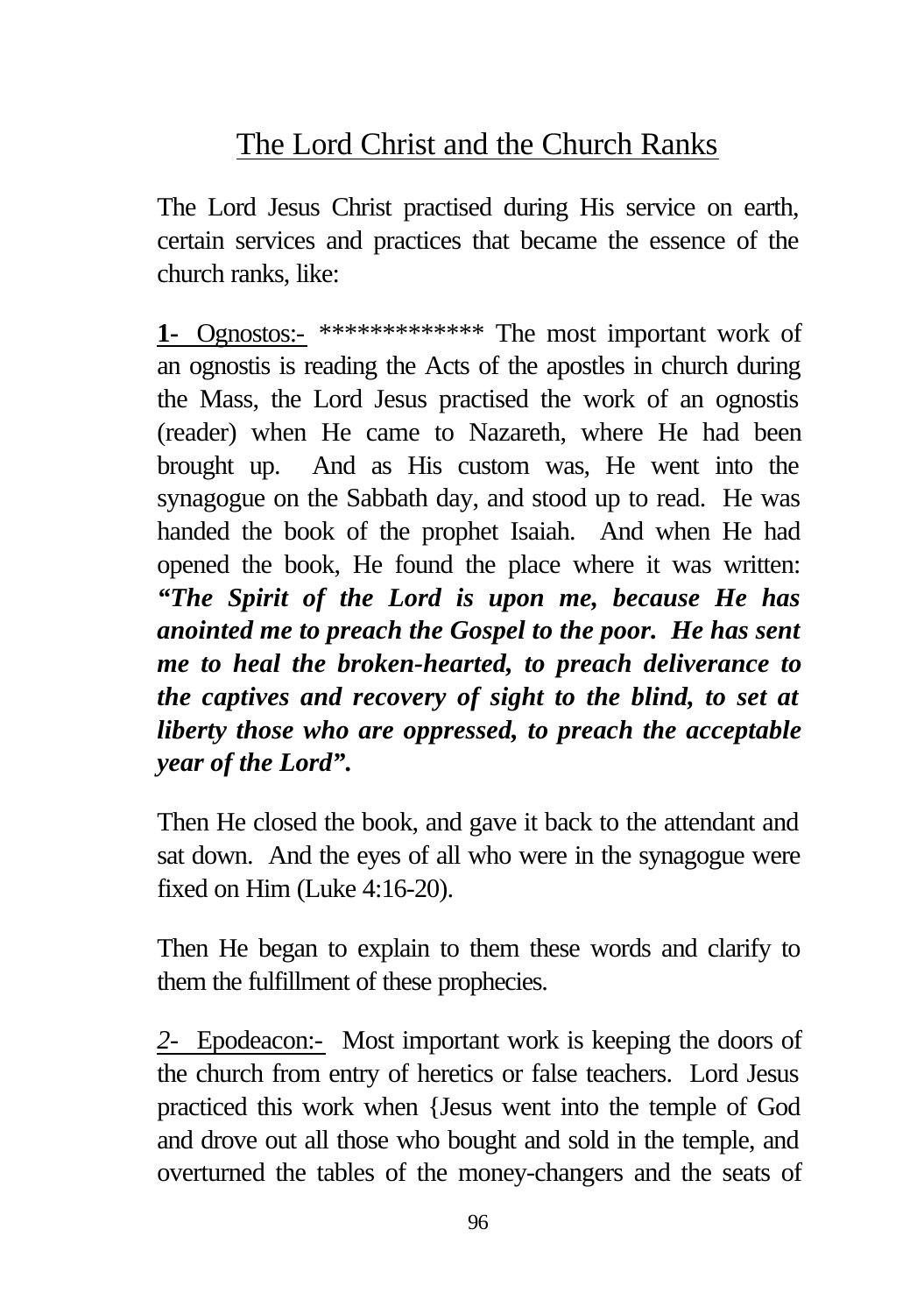those who sold doves. And He said to them "It is written, My house shall be called a house of prayer, but you have made it a den of thieves"} *Matthew 21:12,13,* so He organized the temple and quietness of prayer in it.

*3-* Deacon (or servant):- Most important work is the service inside the sanctuary during the Divine Liturgy, like responses of the deacon, washing hands of the priests upon choosing the Lamb and at start of Mass.

Lord Jesus practiced the work of the deacon (servant) when "He poured water into a basin and began to wash the disciple's feet and wipe them with the towel with which He was girded" *John 13:5* and said to them: "He who is greatest among you, let him be as the younger and he who leads as he who serves. For who is greater, he who sits at the table, or he who serves? Is it not he who sits at the table? Yet I am among you as the one who serves" *Luke 22:26,27*, as also He said to them "Whoever desires to become great among you, let him be your servant (deacon) and whoever desires to be first among you, let him be your slave. Just as the Son of Man did not come to be served, but to serve, and to give His life as a ransom for many." *Matthew 20:26-28*.

*4-* Archdeacon (leader of deacons):- The most important work is managing the rank of deacons and distributing the deeds for service among them.

Lord Jesus practiced the work of an archdeacon when He distributed the service among His disciples, saying in the first mission: "Do not go into the way of the Gentiles, and do not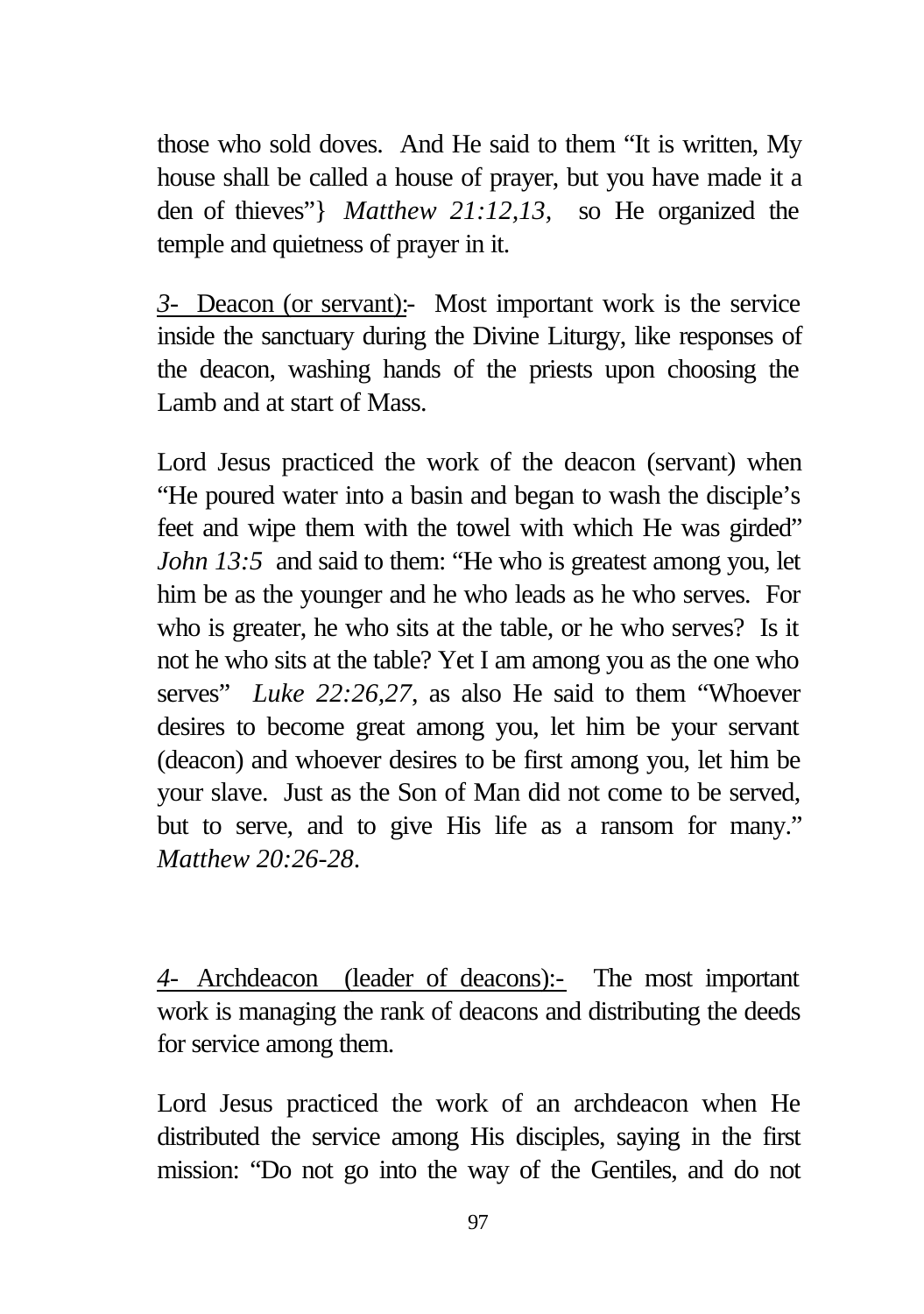enter a city of the Samaritans. But go rather to the lost sheep of the house of Israel. And as you go, preach, saying 'The Kingdom of heaven is at hand'" *Matthew 10:5-7*. "The Lord appointed seventy others also, and sent them two by two before his face into every city and place where He Himself was about to go." *Luke 10:1*. Then He sent His pure apostles to the whole world saying: "Go into all the world and preach the Gospel to every creature". *Mark 16:15*.

5- The presbyter (elder or priest):- The most important work is performing the Mass, sanctification of the Mysteries, giving the congregation of the Holy Body and Precious Blood. Lord Christ practiced the rank of a presbyter when He sanctified the Bread and Wine and transubstantiated them into His Holy Body and Blood and gave them to His disciples on covenant Thursday few hours before His arrest and crucifixion "Jesus took bread, blessed it and gave it to them and said, 'Take, eat, this is My Body'. Then He took the cup, and when He had given thanks, He gave it to them, and they all drank from it. And He said to them" 'This is My Blood of the new covenant, which is shed for many …..' and when they had sung a hymn, they went out to the Mount of Olives" *Mark 14:22-26*.

6- The hegomen or egomenos:- The most important work is providing the church matters and organizing its various services with spiritual provision of the church congregation and servants. As the word hegomen means provider.

Lord Christ practiced the rank of hegomen or provider when He managed all the matters of the first church, and provided for living matters of His disciples and their service too.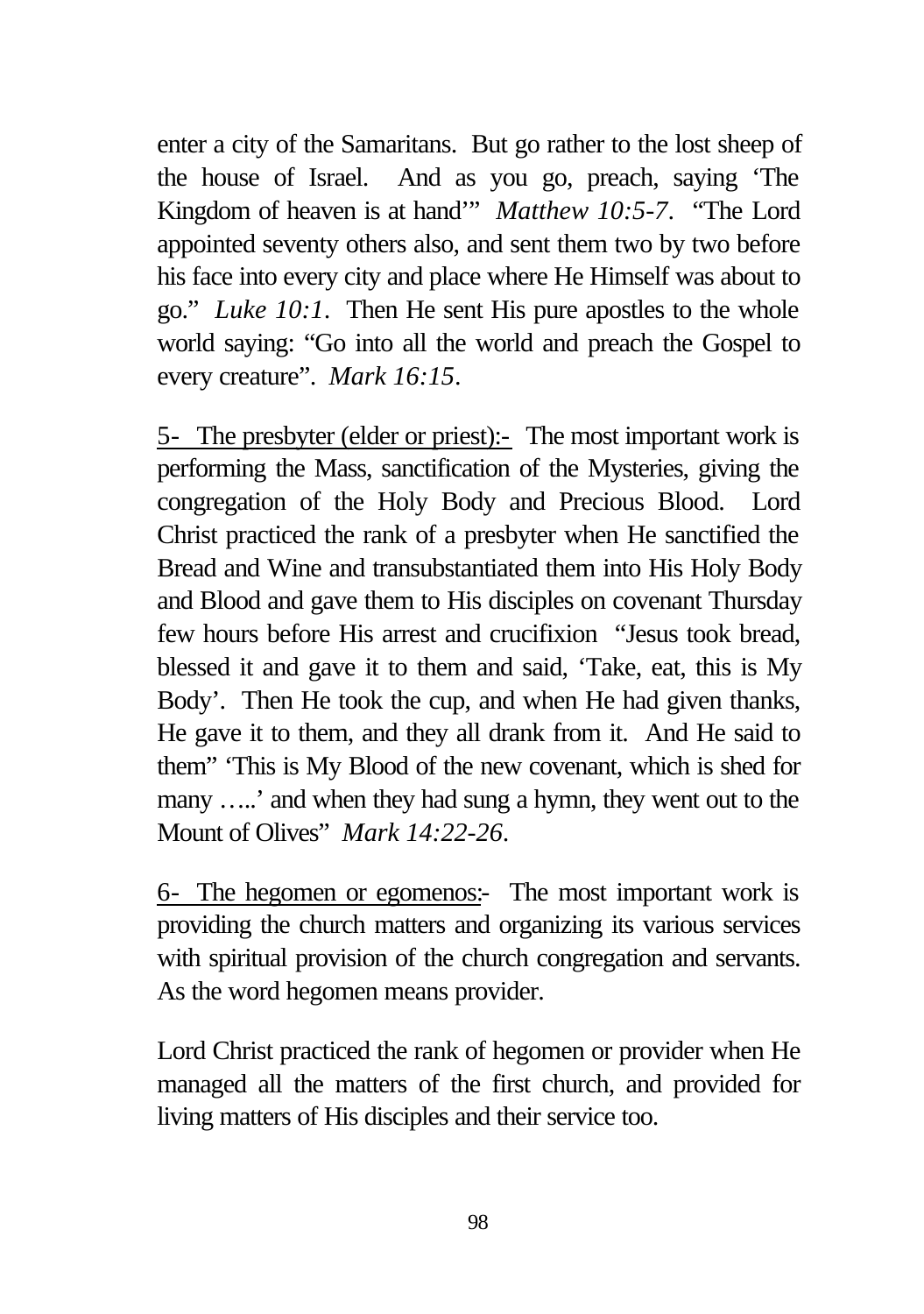As the disciples had a money box of donations to spend for their needs of the service, supervised by the Good Teacher. When the Lord said to Judas Iscariot "What you do, do quickly. But no one at the table knew for what reason He said this to him. For some thought, because Judas had the money box, that had said to him: 'Buy those things we need for the feast', or that he should give something to the poor." John 13:27-29

As Lord Christ was guiding him in common circumstances as the money box was with him.

2- 7- Bishop (overseer and pastor):- Most important work of the bishop is pasturing the congregation, teaching them and keeping them in the church and Faith.

Lord Christ practiced this work as He was wandering through cities and villages teaching guiding and visiting people who "were weary and scattered like sheep having no shepherd" *Matthew 9:36*.

He raised them by His sermons and guidance "He went about doing good and healing all who were oppressed by the devil, for God was with Him" *Acts 10:38*.

He cared physically and spiritually for people, teaching them and healing their sickness, and does not let them go away hungry lest they fail in the way but feeds them miraculously by five loaves and two fish *(Luke 9:13)*. He said "I am the good Shepherd and I know my sheep and am known by My own ….. gives his life for the sheep" *John 10:14,11*.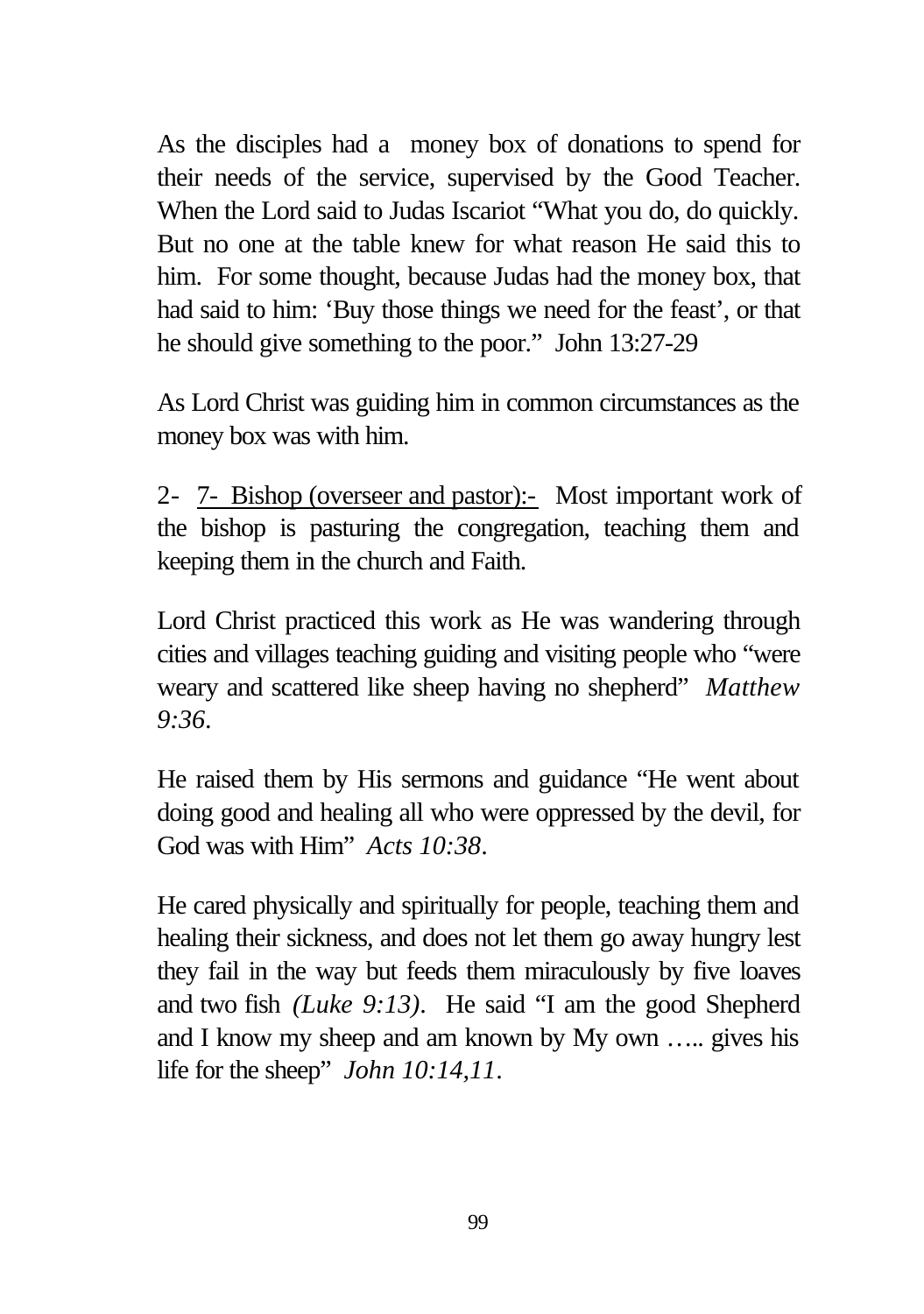And our teacher St. Peter says: "For you were like sheep going astray, but have now returned to the Shepherd and Overseer of your souls. (Means Christ Lord)" *1Peter 2:25.*

#### (8) THE PATRIARCH

He has the high leadership of priesthood. He ordains bishops to become his partners in the Apostolic Service. The ordination is usually by the laying on of hands and the breath of the Holy Spirit.

Lord Christ practiced this work of the patriarch when He "Lifted up His Hands and blessed them (the pure apostles)." *Luke 24:50.* And when "He breathed on them and said to them Receive the Holy Spirit. If you forgive the sins of any, they are forgiven them: If you retain the sins of any, they are retained." *John 20:22,23*. And also He said to them: "Whatever you bind on earth will be bound in heaven, and whatever you loose on earth will be loosed in heaven" *Matthew 18:18*, so He gave them the authority of binding and loosening in the church.

So we find Lord Christ practiced all the priestly ranks and jobs despite their variation to establish and bless them, and so that every person may find in any priestly rank of Jesus Christ, a good example to follow its light and resemble His Master and Teacher Jesus Christ, and knows that however small his rank is, it is not lowly as Lord Christ practiced it by Himself, so he cars for his rank and service, and does not neglect the gift taken by him to serve as the faithful steward who awaits the good reward from Lord Christ in His second dreadful and glorious coming.

Glory, be to Him in His church. Amen.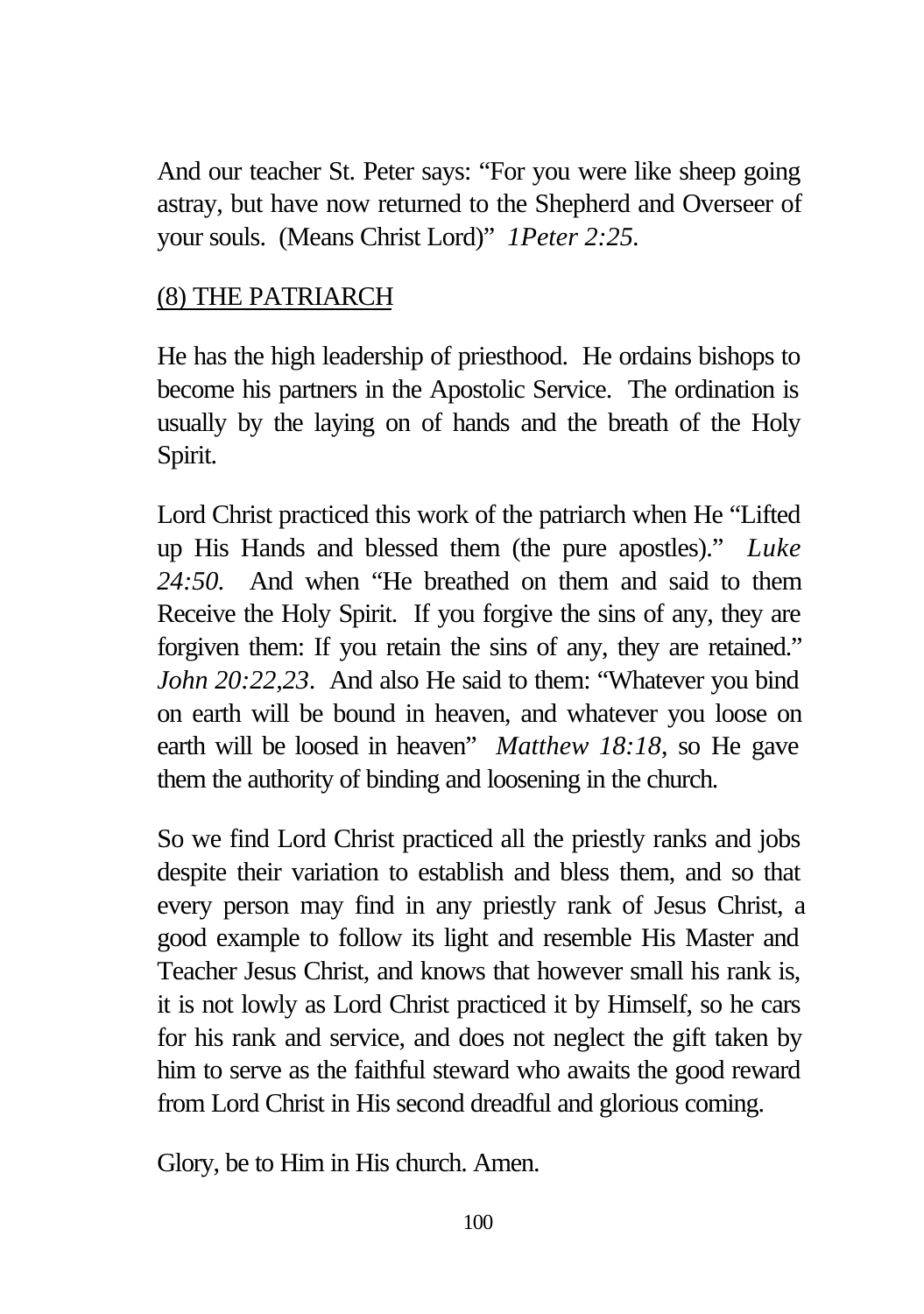# (3) RANK OF BISHOP

+This is the highest rank of priesthood and its owner has the perfection of priesthood and leadership of priesthood.

+The word EPISCOPOS is a Greek word that means supervision or looker from above

+The Bishops are chosen among celibates who were not previously married.

+Our teacher St. Paint mentioned in his first epistle to his disciple bishop Timothy in the third chapter, some important qualities for the bishop, saying that the bishop must be:-

#### (1) Blameless: -

Every virtue is engulfed in this quality. In the Old Testament, the law says: "For any man who has any defect shall not approach to offer the bread of his God" *Leviticus 21: 17-21*. He must be completely blameless.

#### (2) The Husband of One Wife:

St. John Crysostom said: "The apostle did not place this order as a basis that he must be a husband of one wife, but he forbids from this rank the individual who married more than one woman, as he wanted to choose the most pure and modest for a bishop rank, but as the door of celibacy and monasticism is opened, so the bishop is ordained among the celibate monks who never married at all.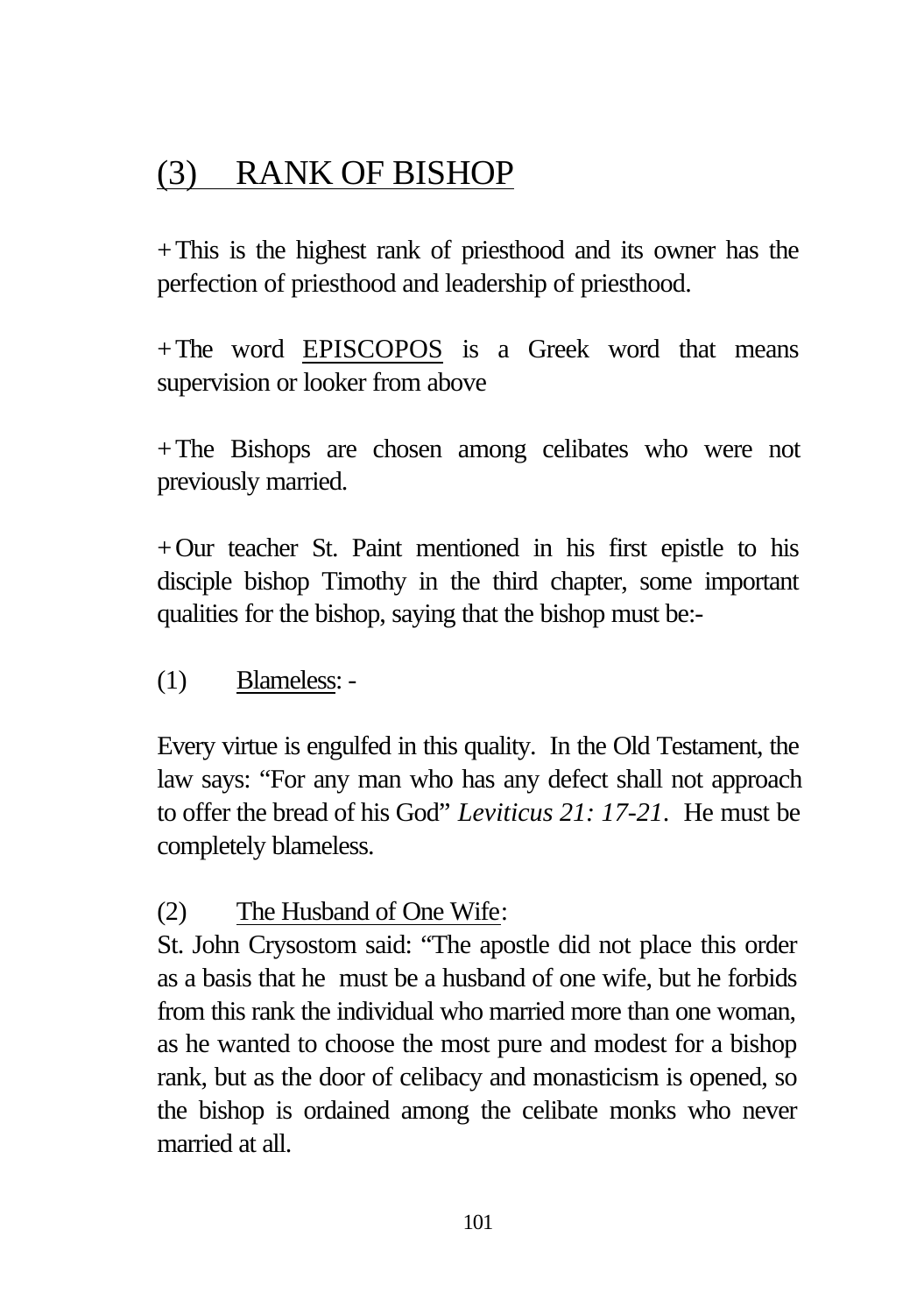This order has started since the Council of Nicea on the year 325 AD when a decision was made that priests must be married as according to the nature of their service, they enter houses and solve family problems but the bishops must be celibate and this was according to the request of St. Pafnotius, Bishop of Luxor who was attending the council with Pope Alexandros of Alexandria.

(3)Temperate: -

Cautious and attentive to his service and has many eyes around him from the priests and deacons, long sighted as the bishop is the guard of the Church and the congregation of God. He must have an acute enlightenment and care for the salvation of his soul and the souls of his congregation.

He must not be confused by administrative matters or preoccupied by various problems from his spiritual mission. St. John Crysostom says: "The bishop must be vigilant and zealous, very committed and careful more than a leader towards his  $army$ <sup>''</sup>

 $(4)$ Sober – minded:-

l

Behaving moderately and wisely, dealing adequately with every one of his congregation.

<sup>&</sup>lt;sup>1</sup> Explanation of the first epistle of St. Paul, by Rev. Hegonmen Tadros Yacoub.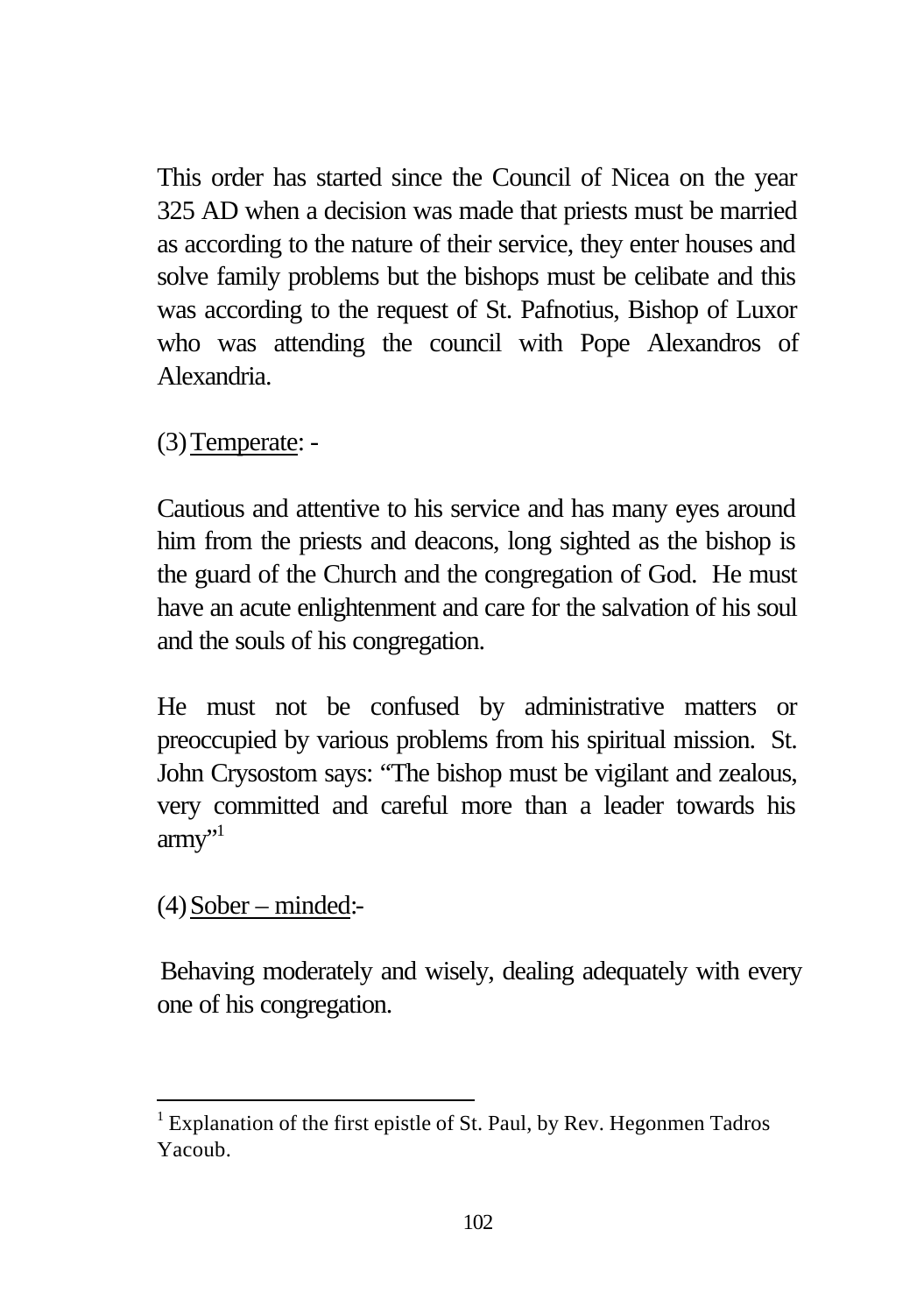# (5)Of Good Behaviour:-

In clothing, attitude and words as these flows out of the heart and reflects on the behaviour.

# (6)Hospitable:-

As a sign of generosity, love and giving and Hermas says in his book: "The Shepherd" that the bishop must be hospitable with strangers, welcoming with joy at all times, the servants of God.

# (7)Able to Teach:-

In the Dioscolia is written: "Bishop take heed to doctrine, and explain the Holy Books. Feed your congregation and fill them from the light of the law so they care for your teachings". Our teacher St. Paul advises his disciple Timothy saying: "Give attention to reading, to exhortation, to doctrine. Take heed to yourself and to doctrine. Continue in them, for in doing this you will save both yourself and those who hear you". *Timothy 4: 13, 16*. In the apostolic teaching, they say to the bishop: "Take care of every one to save him". In the apostolic canons we find this text: "A bishop satisfied by the minimum of doctrine, is not a bishop but a lire (a canon from the apostolic canons).

# $(8)$  Not Given to Wine:-

Applying the apostolic advice: "Do not be drunk with wine, in which is dissipation but be filled with the Spirit" *Eph:* 5: 18. Drunkenness by wine excites physical lusts, that is enjoying bodily pleasures, thus he is dead, *<sup>1</sup> Tim. 5:6*, it leads a person to misery, mockery and disrespect, "Who has the woe? Who has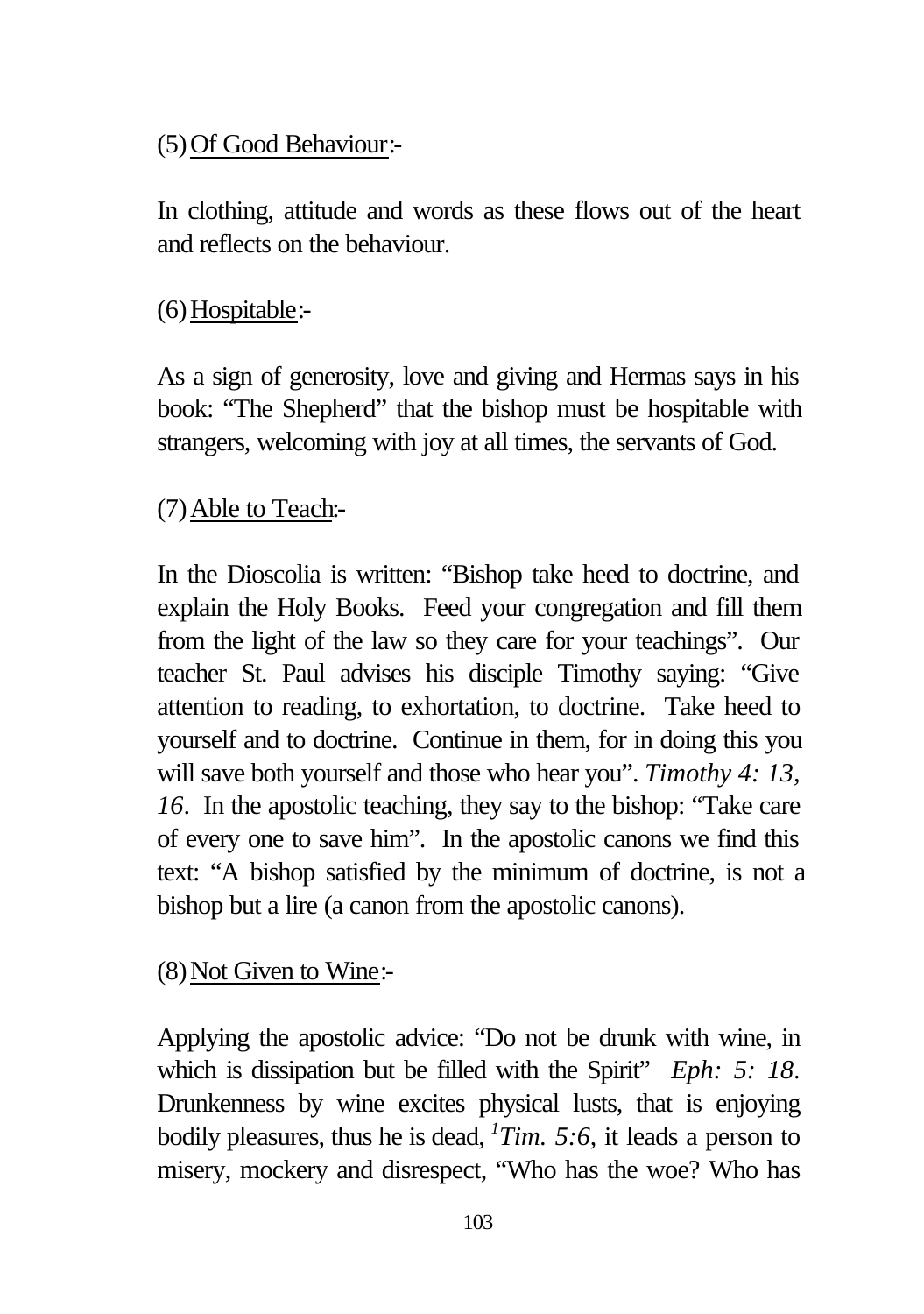sorrow? Who has contentions? Who has wounds without cause? Who has redness of eyes? Those who linger long at the wine, those who go in search of mixed wine. Do not look on the wine when it is red, when it sparkles in the cup, when it swirls around smoothly, at the last it bites like a serpent, and stings like a viper". *Proverbs 23: 29-32.*

# (9)Not Violent:-

Does not beat any of the congregation for the purpose of fear or domination by force or imposing an opinion by violence.

#### (10)Not Greedy for Money:-

Does not love money as love of possessions is the source of all evil it corrupts the conscience of any responsible person and fails in many sins like simony, bribery, and hypocrisy which stumbles others.

#### (11)Gentle, not Quarrel some:-

Has the spirit of his Master who "will not quarrel nor cry out, nor will anyone hear his voice in the streets" *Matthew 12: 19* to present the good example of love and endurance to the congregation of God, so he conquers evil by good, and strife by love and patience.

#### (12)Must have a Good Testimony among Everyone:-

With a good reputation without any mistakes that affects others and distract them away from Christ, as our teacher St. Paul says: "We give no offence in anything that our ministry may not be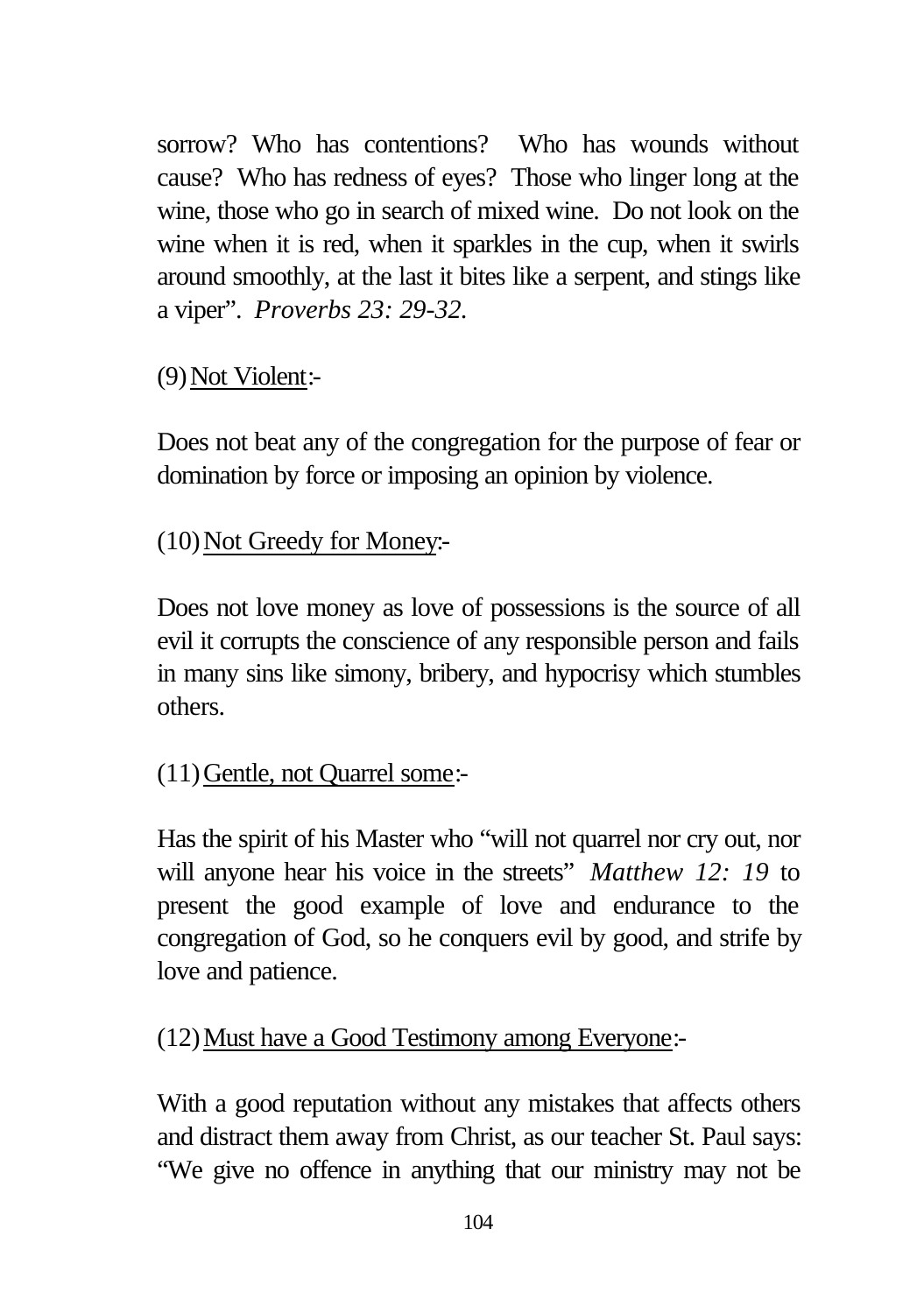blamed, but in all things we commend ourselves as ministers of God". *<sup>2</sup>Cor 6:3,4*.

+Our teacher St. Paul repeated these qualities necessary for a bishop in his epistle to Titus in the first chapter, urging for them.

+Sometimes after reading the Pauline Epistle in Coptic, during the presence of the Patriarch or bishop, they mention twelve virtues in the hymn of virtues. They ask God to dwell upon him with the following virtues:-

The first: Love, The second: Hope The third: Faith The fourth: Purity The fifth: CelibacyThe Sixth: Peace The seventh: WisdomThe eighth: Righteous The ninth: Meekness The tenth: Patience The eleventh: enduranceThe twelfth Asceticism

If the bishop gains these great virtues he becomes an ideal bishop whom resembles his Master, the source of virtues and holiness.

+Lord Christ made overseers in the Church to shepherd the Church whom He purchased by His own Blood. *Acts 20:28* and to be stewards of the mysteries of God  $^{1}$ Cor 4:1 and to be guards on faith, dogma, Tradition, Rites and all the other doctrines of the Church to keep them, and to stand against the heretics, false teachers and contradictors of faith and dogma.

+So you find the responsibility of the bishop before the throne of God is much more awesome than any leader in any position in the world , so that our teacher St. paul was trembling from the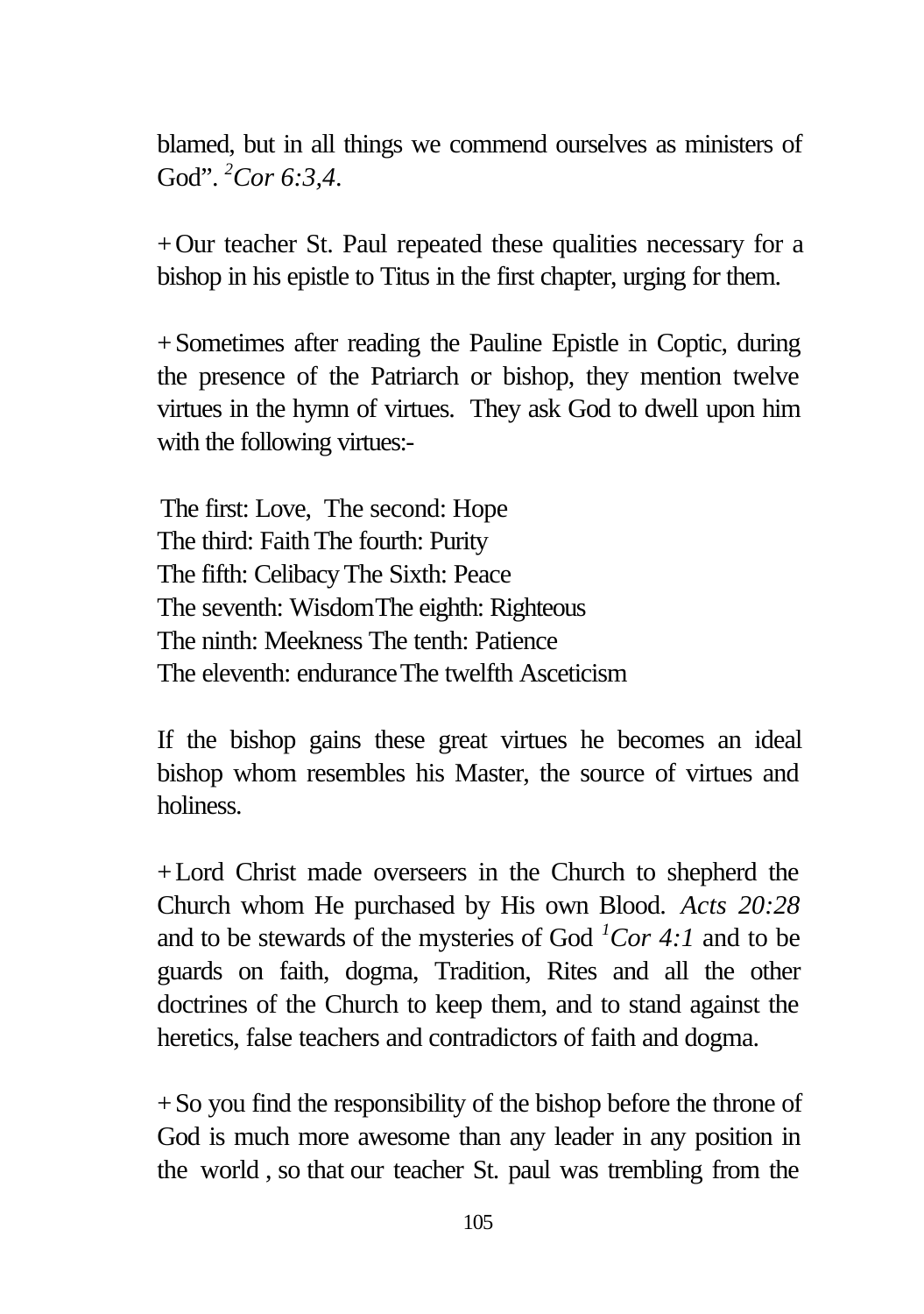burden of its responsibility , he says "but I discipline my body and bring it into submission, lest, when I have preached to others<sup>1</sup>. I myself should became disqualified <sup>1</sup>Cor: 9:27.

+Lord Christ was called an Overseer as here our teacher St. Peter says: "For you were like sheep going astray, but have now returned to the Shepherd and Overseer of your souls" *<sup>1</sup>Pet 2:25* , as the overseer must resemble Christ the Good Shepherd Who gives his life for the sheep.

+The overseer is called an angel in the book of Revelation as Lord Jesus says to John the apostle: Write to the angel of the Church of Ephesus…. And to the angel of the Church of Pergamos write *Rev. 2*, so the overseer or bishop must be angelic in his life, behaviour words, management, service, love, humbleness, purity…etc.

 $+$ The bishop is distinguished from the priest by having the perfection of priesthood , and the authority of laying on of hands and ordination of all the ranks of deacons and priesthood in his diocese, also the authority of punishing the wrong doers and rewarding the active and committed persons.

+The bishop is a priest and sacrifice at the same time. He gives his life and service as an offering acceptable before God the High Priest, when he gives his life as a living, acceptable sacrifice well pleasing to God on the altar of service , consecration , effort and offering for the comfort of the congregation as our teacher St. Paul said: "And I will very gladly spend and be spent for your souls" *<sup>2</sup>Cor. 12:15*

l

<sup>&</sup>lt;sup>1</sup> Overseer in Church, El Noor Publications, Page 23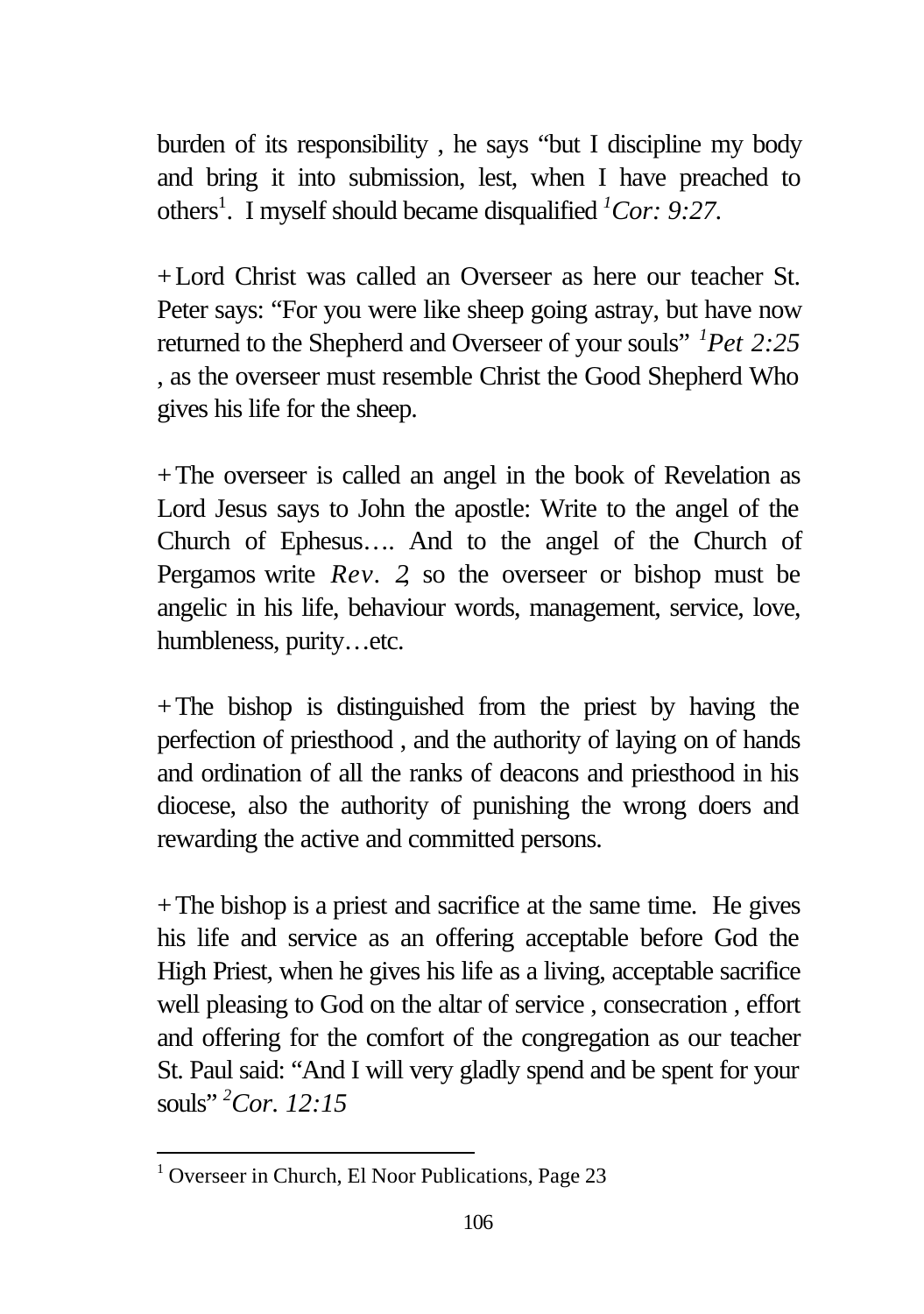+The ordination of the bishop is accomplished on a Sunday after the reading of the Praxis or Acts of the Apostles, as his service is an extension to the service of the Apostles.

+The bishop has a blessing or offering from the cities and villages, following the diocese, according to their ability, given to him each year to help him in his living and expenses of his diocese, guests, the poor and the needy who come to him.

+The bishop takes from the money of the diocese an amount to cover his need for clothing, food and others. It is inappropriate for the bishop to wear silk or linen, or decorate his table with all kinds of food while the poor of his congregation are hungry or  $n$ aked $1$ 

+The bishop must not lay hands on anyone hastily but carefully after his goodness is testified.

+Does not accept any complaint about a priest or a deacon except from two or three witnesses.

+Judges rightly among his congregation without hypocrisy.

+May reward or punish any deacon or priest in his diocese after he assures his deeds and attitude and service, and after hearing the witnesses and giving him a chance to defend himself.

+Does not absent himself from his diocese except by a

l

 $1$  Lamp for the darkness, for clarifying the service, by Bin Kabr, Part 1, Page 403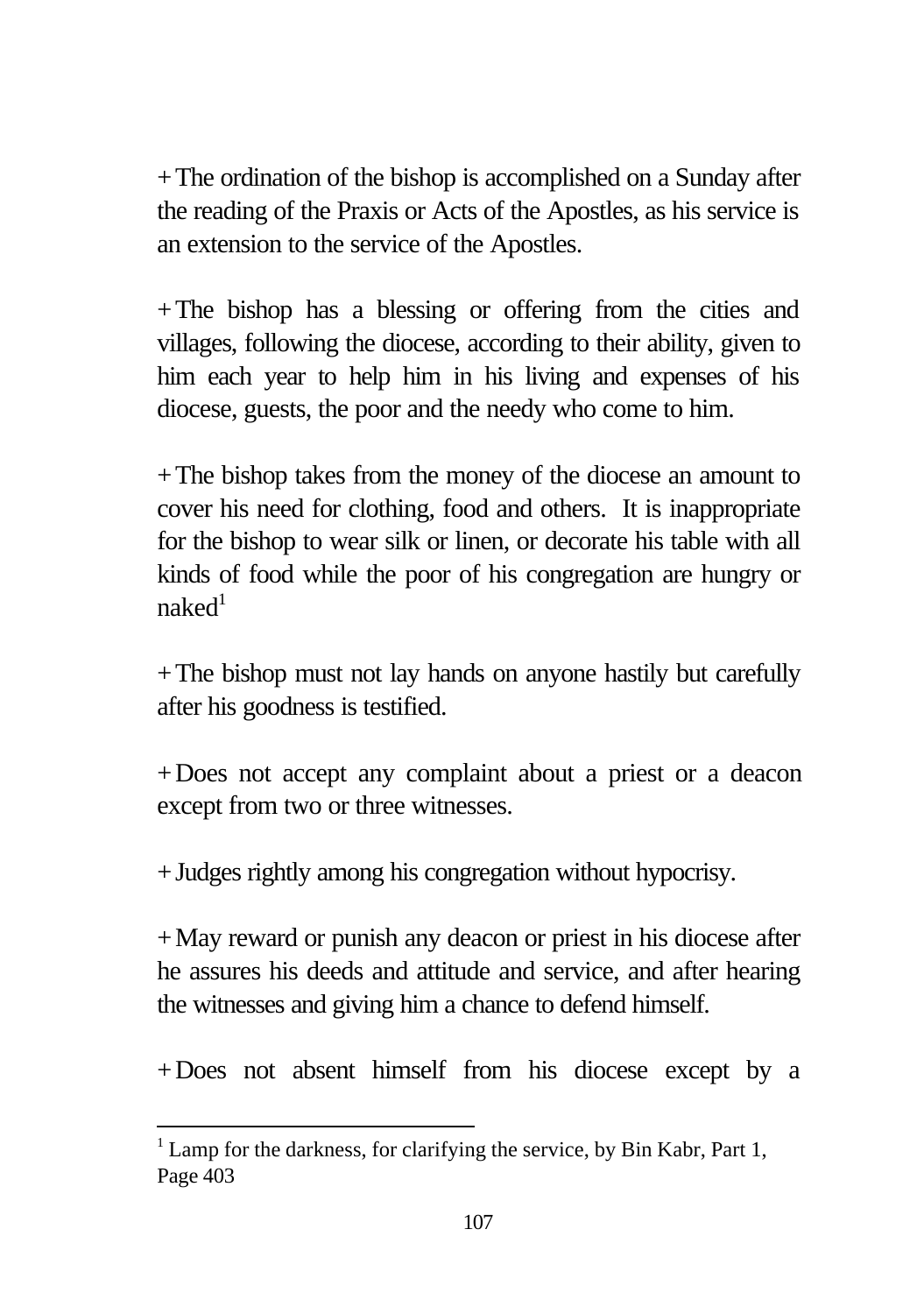permission from the Patriarch and for a period no more than six months.

+Does not transfer from his diocese because it is small or due to poverty, draught or small number of congregation, to another richer or larger diocese .

+The bishop does not occupy himself with any worldly work like trade or industry so that he is free to shepherd his congregation.

+The bishop reads the Gospel of the Liturgy in Coptic, facing the west, and standing before the door of the temple.

+In the presence of the Patriarch, the bishop does not hold a stick or a cross in his hand for blessing, also the priests and hegomens do not hold crosses or bless anybody in the presence of a bishop.

+If the Patriarch is sitting on his seat in Church outside the temple, the bishops sit on his left side. If the Patriarch is sitting on his seat inside the temple, the bishops sit on his right.

+Bishopric is not inherited or willed for. The bishop must not write his will recommending a priest or deacon or any matter concerning the shepherding of his succeeding bishop.

+The bishop may not contact timely authorities without the permission of the Patriarch.

+The bishop has to follow the invitation of the Patriarch to attend the Holy Synod, and if he has a health problem or others,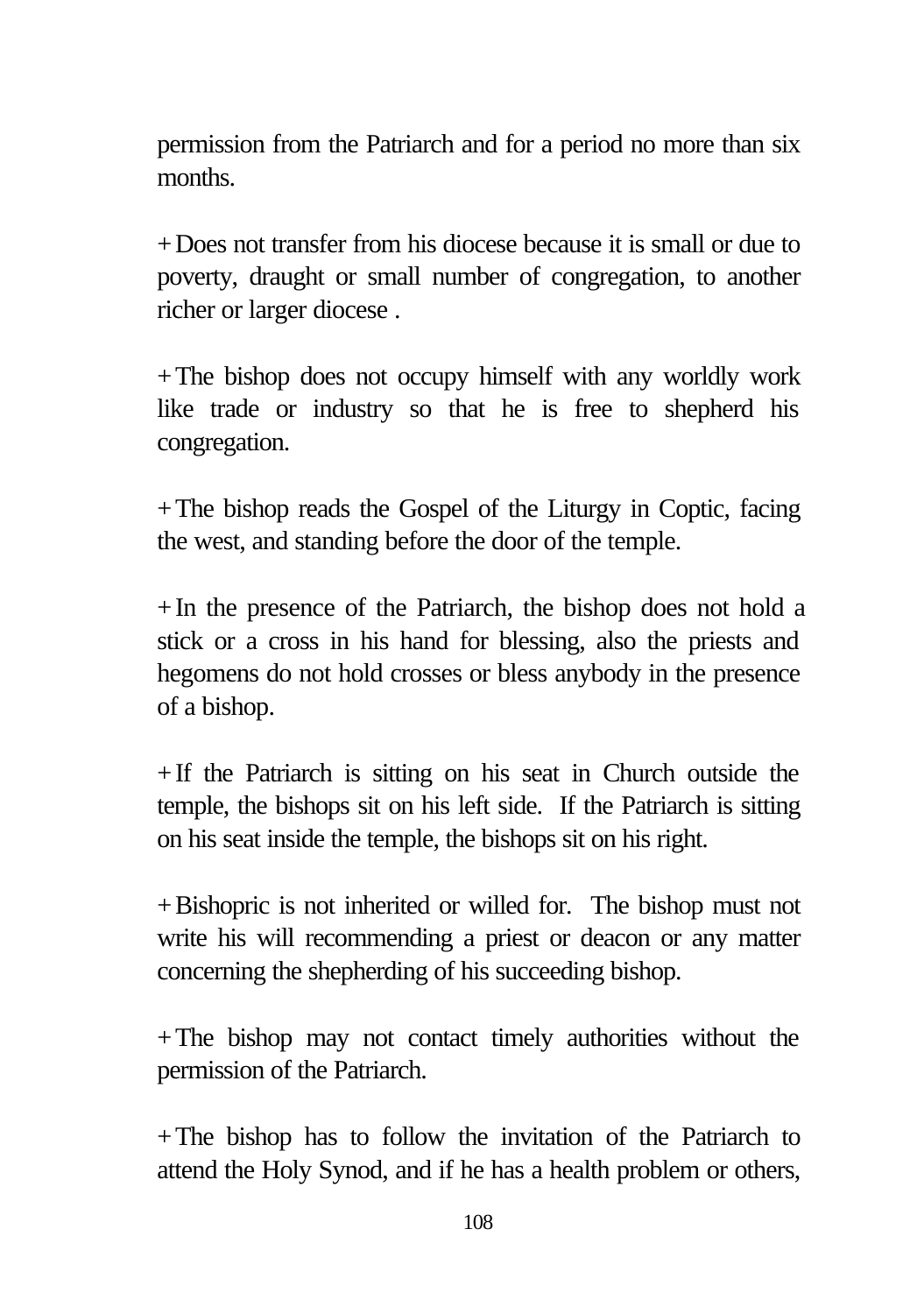he must contact the Patriarch about it, or else he falls under the sentence of the Church Canons.

+Whatever applies on the bishop from rules, specifications and responsibilities, it also applies on the metropolitans as they have the same bishopric rank.

# Rite Of The Vesper Of The Bishop's Ordination

+He is recommended by the priest, deacons and congregation of the diocese where he will become a bishop, as the congregation has the right to choose their shepherd.

 $+$ If the patriarch accepts the recommendation and is definite about its correctness and the absence of any defect in the recommended person , then he specifies a day for ordination and it must be a Sunday.

+Night of the Ordination Sunday:- at the night before ordination, His Holiness the Patriarch descends from his dwelling place, wearing his priestly vestments, walking in an ecclesiastical procession to the Cathedral, preceded by the deacons with Church hymns, then the bishops. The recommended person for the bishopric walks between two bishops holding his hands until the temple of the Cathedral , where all kneel before the temple and every one takes his place.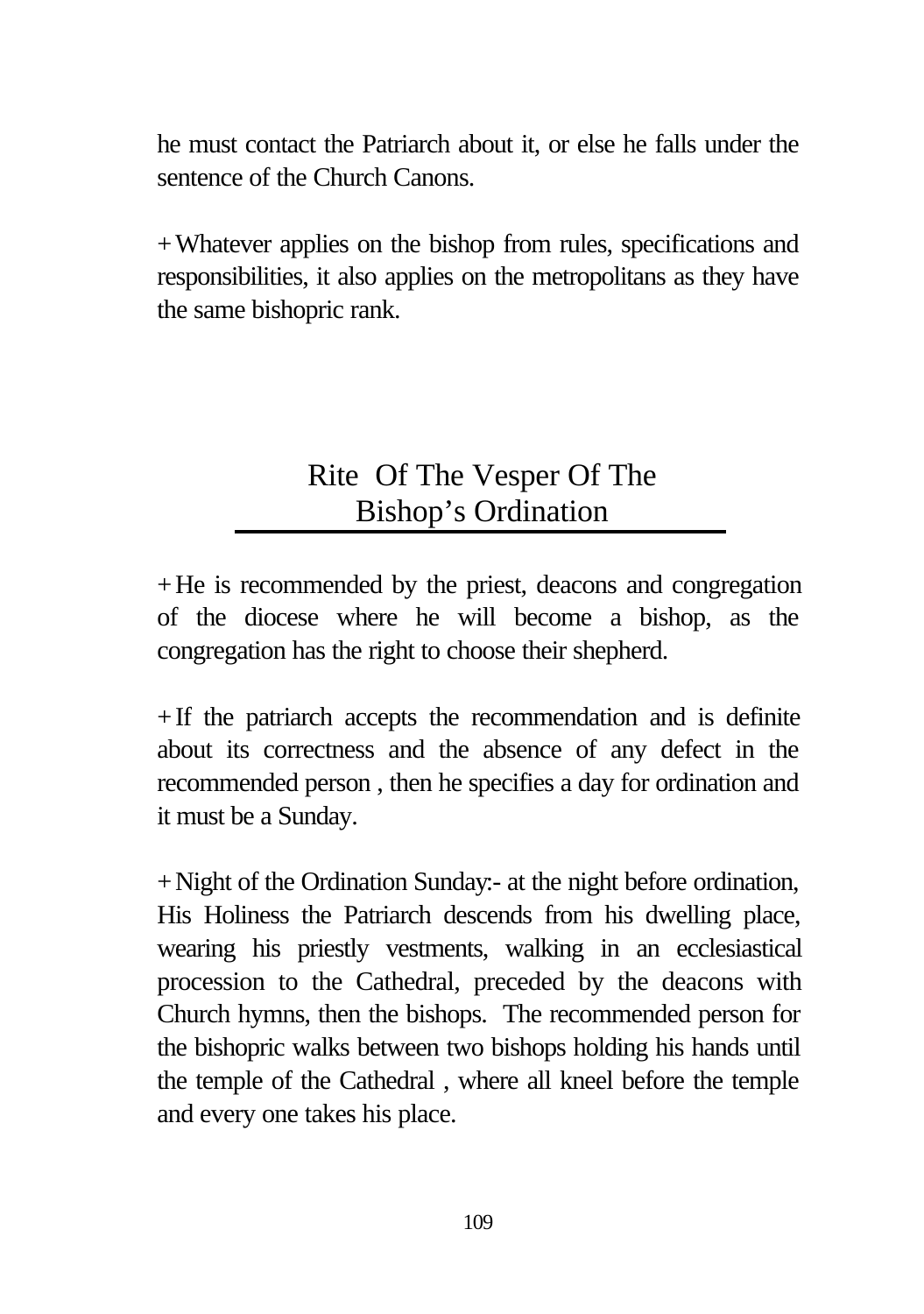+Prayers of Vespers start as usual and His Holiness the Pope prays: "Eleyson – E mas" .. Then the Thanksgiving prayer, raises incense around the altar and before the temple.

+Prayers continue for the vespers as usual until the Arabic reading of the Gospel.

+The recommendation is presented from the choir and congregation of the diocese before all the attendants and the recommended person standing in the middle, facing the people.

+He goes down amidst two of the bishops, deacons in front of him singing Church hymns, walking among the congregation, so every one is sure that he is the recommended and selected person to become a bishop for them and they identify him.

+When he returns to stand before the temple facing west towards the congregation, bowing his head , the Patriarch asks the diocese choir and congregation: Is this the person you accepted to become your bishop?

They respond: Yes our Master.

+The selected person for bishopric reads the specific undertaking for the bishop behind one of the metropolitans who reads it quietly with an audible voice.

The text of the undertaking as used in ordination of bishop at the time of His Holiness Pope Shenouda III is as follows:

I, the weak, unworthy, called by the grace of God for the eminent bishopric work, undertake before God the Lord of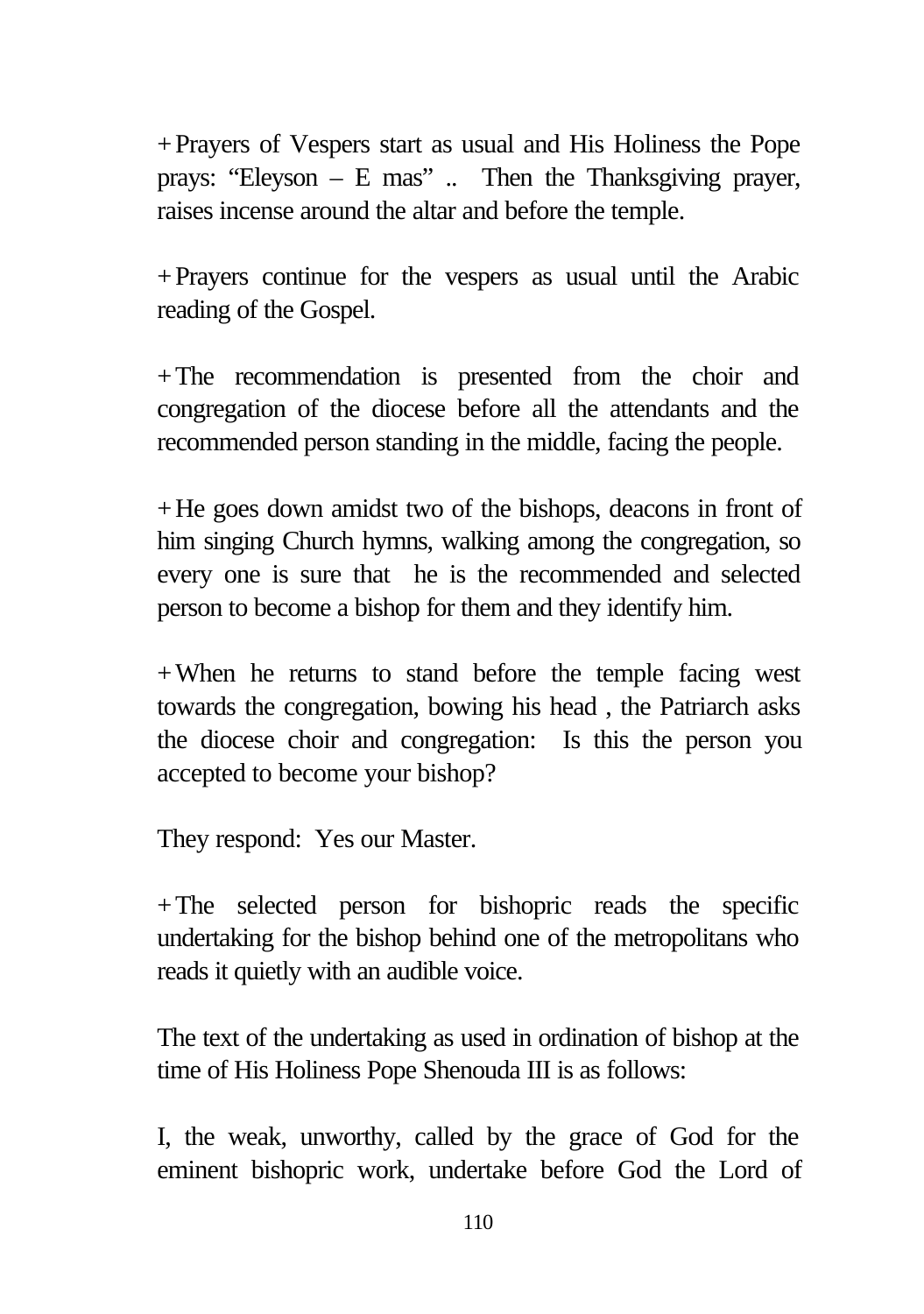Lords and Pastor of Pastors, the unseen head of the Church, and before His Holy Altar, and before my father His Holiness Pope ........., and before my fathers the metropolitans and bishops and the remaining members of the Holy Synod and choir and all the congregation, to stand fast in the Orthodox Faith to the last breath, and to respect the Holy Church's Canons founded the pure Apostolic fathers, and established by the three Ecumenical Councils assembled in Nicea, Constantinopole and Ephesus, and also the Canons approved by the Church for the provincial councils and the great fathers, teachers of the Church, as I also undertake to spread the preaching of the Gospel as best as I can.

I undertake to keep the Traditions of our Coptic Orthodox Church, its rites and teachings, and toil in teaching the true faith to the congregation, and their leadership into the life of holiness and righteousness and try to become an example in every good deed. I undertake to love the flock and treat them kindly and wisely, and do not have a selected group but I care for every one, and do not judge anyone by hearing or in anger, but I give him a chance to defend himself

I undertake to continue to live in asceticism which I vowed, and do not consider the church's money as my own.

I undertake to submit to the high authority of the Church represented by His Holiness the Patriarch and the Holy Synod of our Coptic Orthodox Church.

I ask the Lord to grant me power by your prayers to accomplish this dangerous responsibility and shepherd very carefully this flock, whose blood will be required from my hand.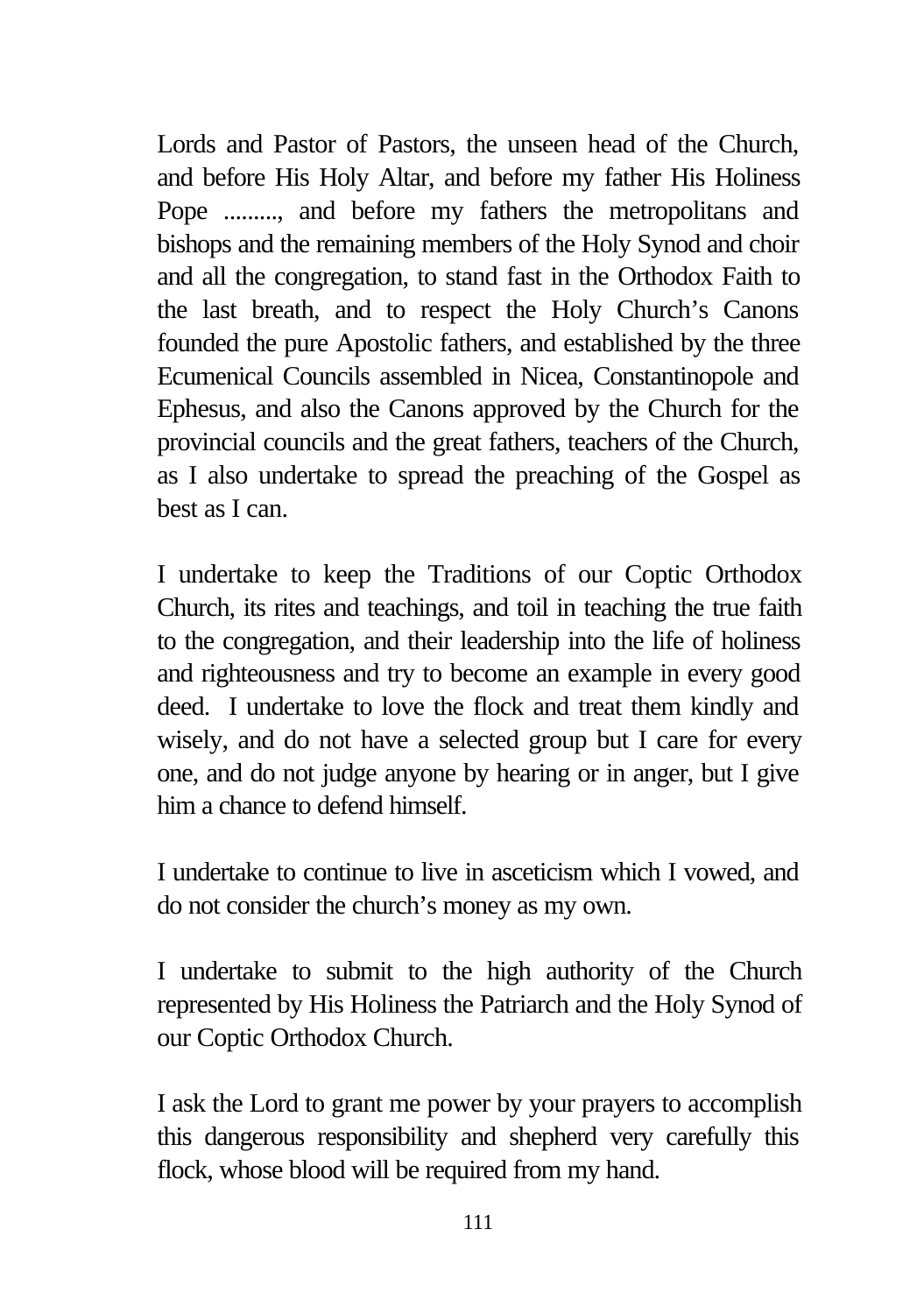Pray for me fellow saint fathers and brothers. This is a bowing for all of you

+He bows humbly before all of them.

# The general bishop's undertaking:-

The general bishop has another undertaking which varies slightly from the undertaking of the bishop of a diocese, as the general bishop is considered as an assistant to the Pope in missionary matters , and does not need a recommendation from the congregation.

### This is the text of the undertaking of the general bishop:-

I, the weak, unworthy, called by the grace of God for the eminent bishopric service.

Undertake before God the Lord of Lords and Pastor of Pastors and invisible head of the Church, and before His Holy Altar, and before my father His Holiness Pope ........ and before my fathers and brothers the metropolitans and bishops and the remaining members of the Holy Synod and all the congregation, to stand fast on the Orthodox Faith till the last breath , and to respect the Canons of the Holy Church founded by the pure fatherly Apostles, and established by the three Ecumenical Councils assembles in Nicea, Constantinople and Ephesus, and also the Canons approved by the Church for the provincial council and the great fathers, teachers of the Church.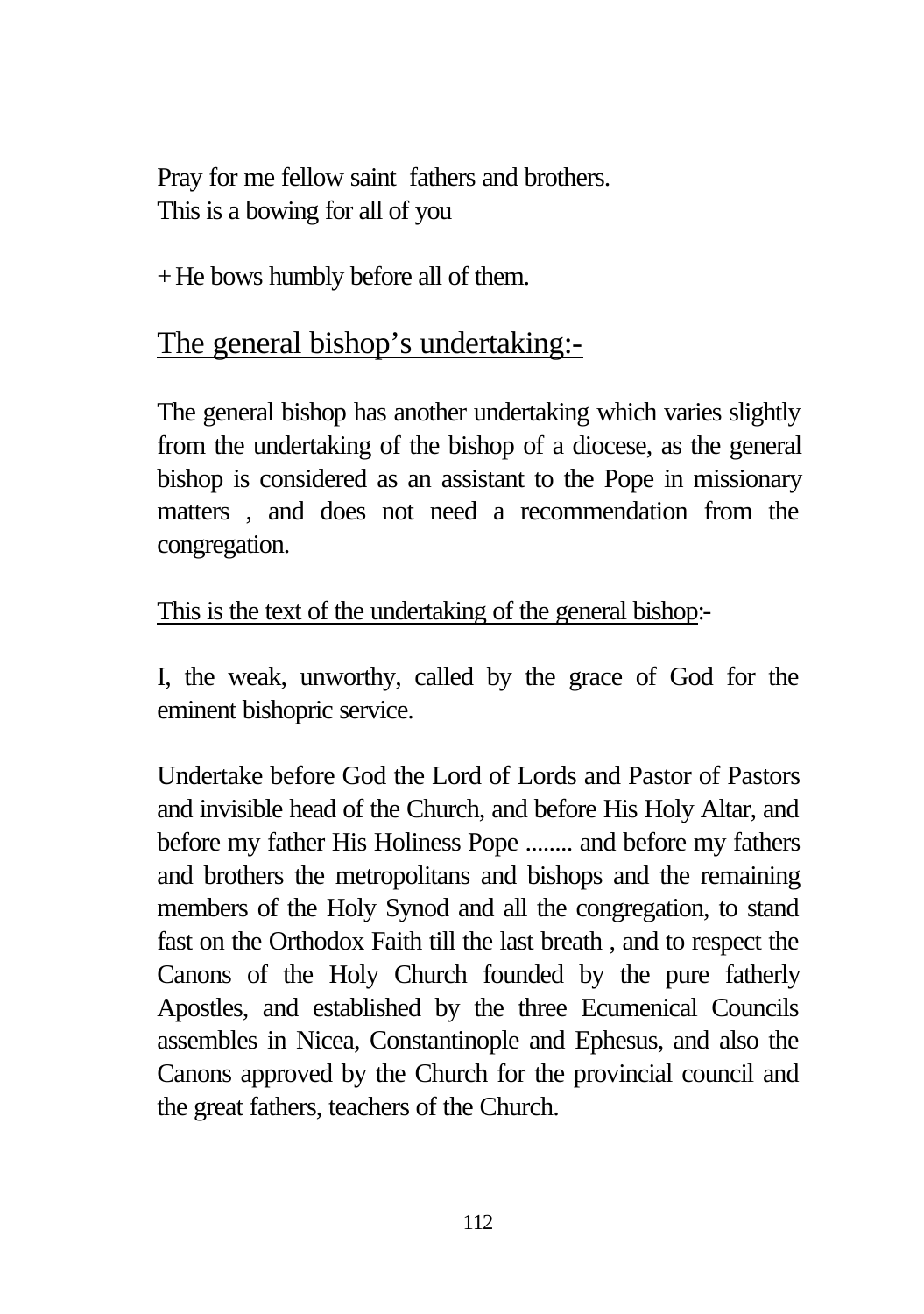I also undertake to spread the preaching of the Gospel as best as I can. I also undertake to keep the Traditions of our Coptic Orthodox Church, its rites and teachings and do my best in teaching the congregation the true faith, and lead them into the life of righteousness and holiness and become an example in every good deed.

I undertake to continue in the life of asceticism which I vowed and struggle to achieve the virtues adequate for the bishopric rank. And I undertake to submit to the high leadership of the Church, represented by His Holiness Pope ........ and in the Holy Synod of our Coptic Orthodox Church, and to walk in my work as a general bishop according to the directions of His Holiness the Pope and his guidance.

I ask the Lord to empower me by your prayers to accomplish this dangerous responsibility and honestly do all the work required from me.

Pray for me my saintly fathers and brothers. This is a bowing for you all .

+Then he bows humbly before all of them.

+During the reading of the undertaking, the special service vestments of the new bishop, (bishop of a diocese or a general bishop) are placed on a small table besides the chair of His Holiness the Pope.

+Then The candidate recommended for the bishopric rank finishes the recitation of the undertaking ,while bowing his head facing east.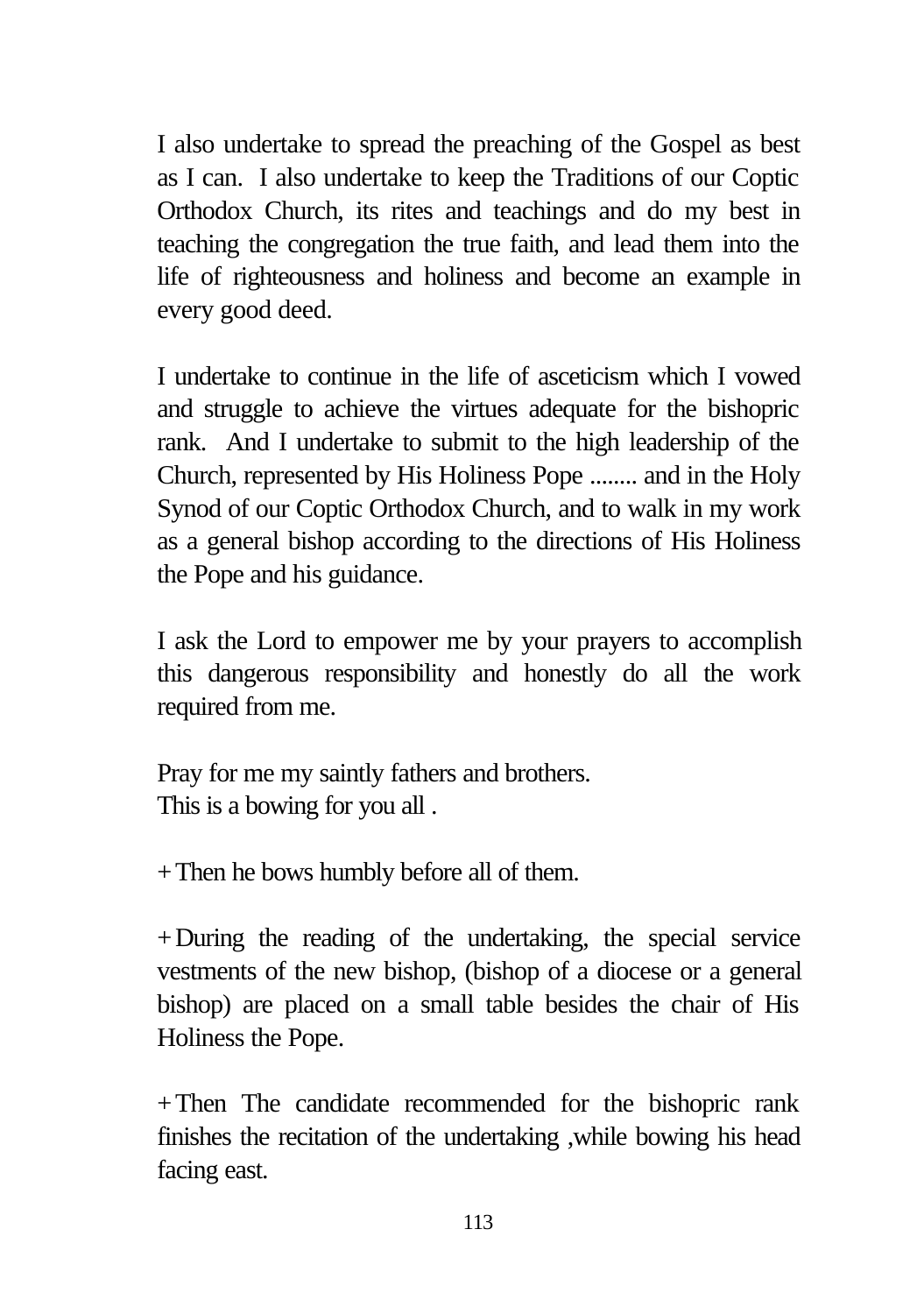+His Holiness the Pope signs the vestments with the first sign saying:- (In Coptic)

"In the Name of the Father, and of the Son, and of the Holy Spirit, One God" Blessed be God the Father the Pantocrator".

+The singers respond: Amen.

+Every one of the attending bishops come forward, according to the order of their ordination and he signs the second sign saying:-

"Blessed be His Only Begotten Son Jesus Christ, our Lord".

+The singers respond: Amen.

 $+$ His Holiness the Pope signs the vestment with the third sign saying:-

"Blessed be the Holy Spirit, the Paraclete".

+The singers respond: Amen.

+The recommended candidate for the bishopric rank stands before His Holiness the Pope, while the Pope stands on the steps of his Apostolic seat to give him the three signs as previously done, with pronouncing the name of the new bishop at every sign saying: "We call you…a bishop on the cities (City) lover of Christ…. and other cities and villages.

+His Holiness holds the cloak from the table and dresses up the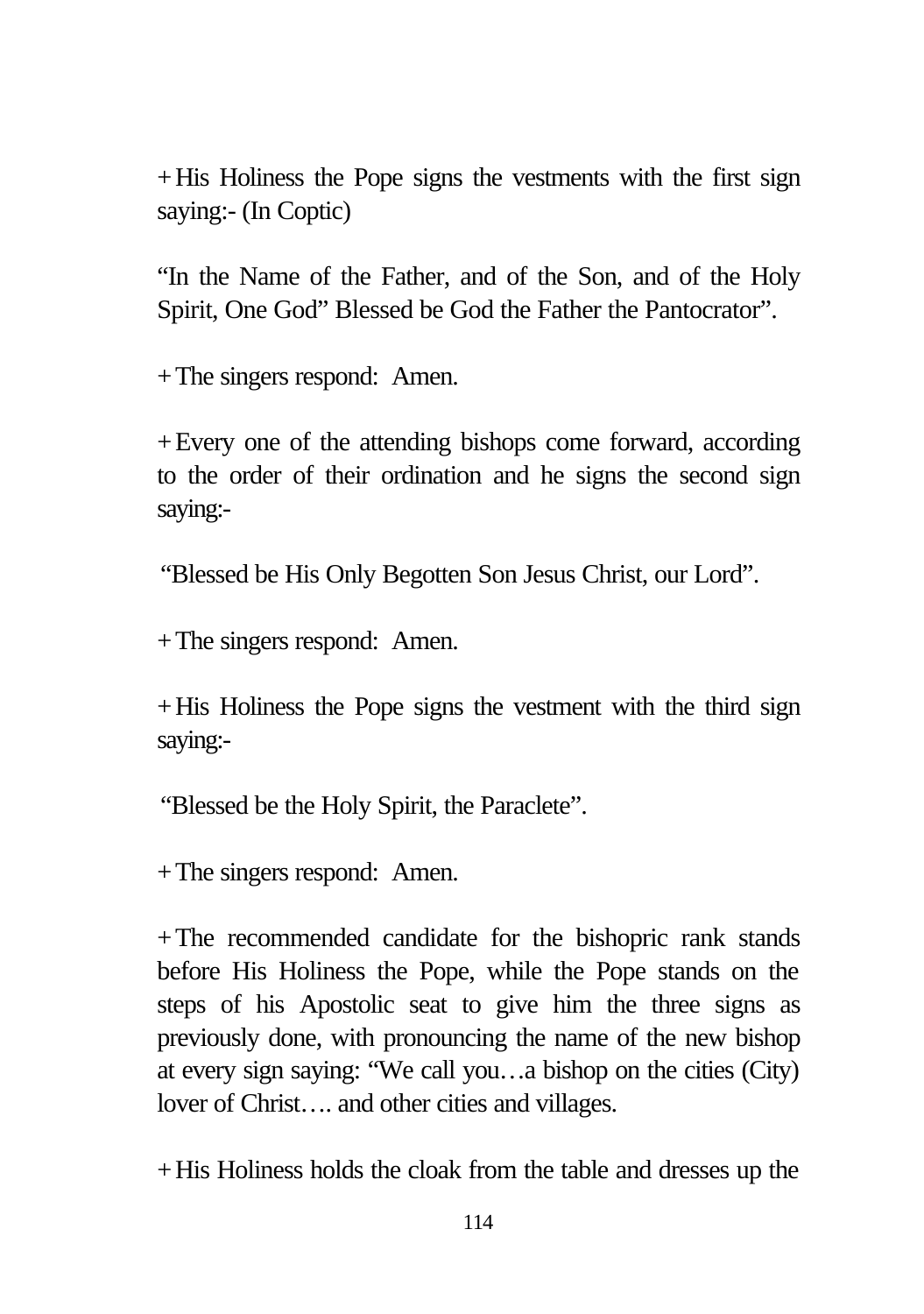new bishop saying: " Wear the divine pure vestment of the Apostles". Enlighten your feet by the preparation of the Gospel to trample on serpents and scorpions, and over all the power of the enemy, and accompany and follow our Lord and God our Saviour Jesus Christ, glory be to Him forever Amen.

Then His Holiness says a sermon to the congregation for this happy occasion.

+Then they complete the vesper (evening raising of incense), so the five litanies are said, and Our Father Who art in heaven, then the Pope prays the absolution while every one is bowing his head before him. Then they rise up and say the conclusion of prayers of raising incenses. So the vesper rite is concluded. The new bishop accepts the congratulations from the bishops, priests and congregation.

## RITE OF ORDINATIION OF THE NEW BISHOP

+The choir and congregation gather in the Cathedral to attend the ordination prayers and the Divine Liturgy.

+His Holiness the Pope descends from his location, wearing his priestly vestments, also the metropolitans and bishops wear their priestly vestments, and walk in an ecclesiastical procession to the Cathedral, preceded by the deacons in two rows, with the new bishop in their middle, wearing his black monastic clothing, then two bishops, one with the lamb and the other with the wine bottle, then His Holiness the Pope holding the Cross and Copper serpent. The procession walk till the Cathedral's temple and all kneel down before the temple.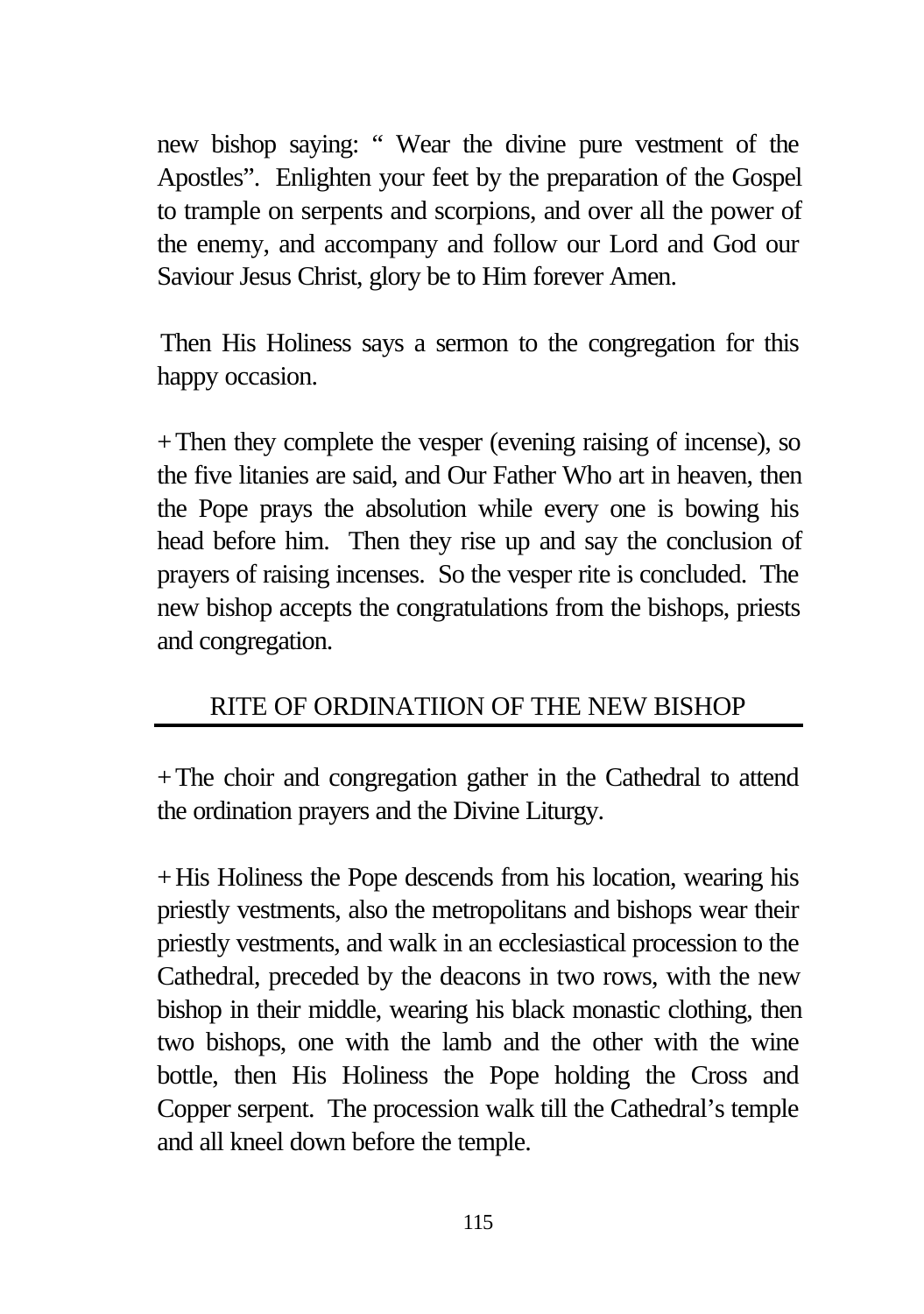$+$ The new bishop with his black clothing stand inside the temple on the right of the altar.

+His Holiness the Pope washes his hands and chooses the Lamb, lifts it on the altar, prays the Thanksgiving Prayer, reads the absolution and raises the Pauline incense.

+Prayers continue as usual until the Praxis reading and the Synaxarium.

+Some bishops bring the new bishop who bows for His Holiness the Pope and stands with a bowing head, in submission, before the temple, and the ordination prayers start as follows:-

+His Holiness the Pope stands before the temple and prays the Thanksgiving Prayer and raises the incense.

+His Holiness the Pope prays this prayer"-

"O Lord God of hosts Who gave us entry to the share of this service, Who arouses human understanding, Who examines hearts and minds, accept the perfect priestly leadership of Your servant standing here awaiting Your heavenly gift. As You are merciful and gracious ….

+The bishops partaking in the ordination surround him, and must not be less than two, and at extreme necessity there must be one bishop with the fatherly Patriarch "Every word …. From two or three witnesses". *Timothy 5:19*

+The archdeacon says: "Let us all scream saying: Lord have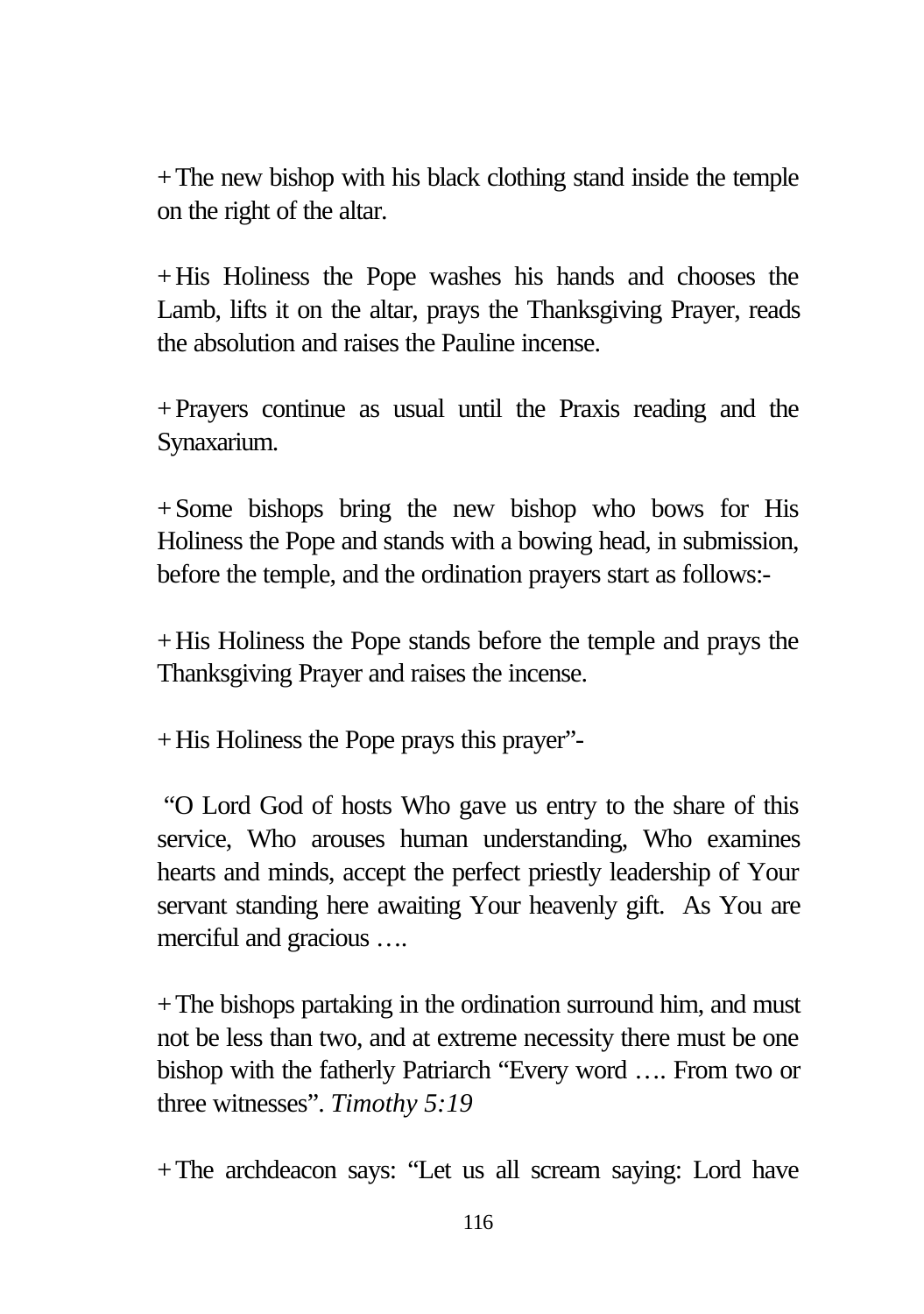mercy". So the congregation says: Lord have mercy.

+The bishops complete these supplications saying: "Ask for the peace of the one, holy universal, Apostolic Church, and the salvation of people. Lord hears us. The congregation responds: Lord have mercy, and so on till the end of this supplication.

+Then the congregation says: "Lord have mercy" (Kerye' Eleyson) fifty times.

+The archdeacon says: O bishops lift your hands, so they lift up their hands and place them on the shoulders and arms of the new bishop.

 $+$ The Patriarch prays facing west, while placing his hand on the head of the new bishop and says: "O Lord God the Pantocrator and Lord of all … because You are the Leader of Leaders and Lord of lords and Master of masters and King of kings. You gave the authority to the one whom you preceded and chose and granted him to loose and bind accordingly ……"

### NOTE:-

If the bishop is a Patriarch, God is the High Priest Who granted him this authority so he must live in humbleness to Him and His law, to keep His Church which is His Bride that He Purchased by His Blood.

+One of the bishops says this prayer facing west:-

"The grace giving salvation to the weak … comes upon (Name) the servant of God, the presbyter and monk who is from the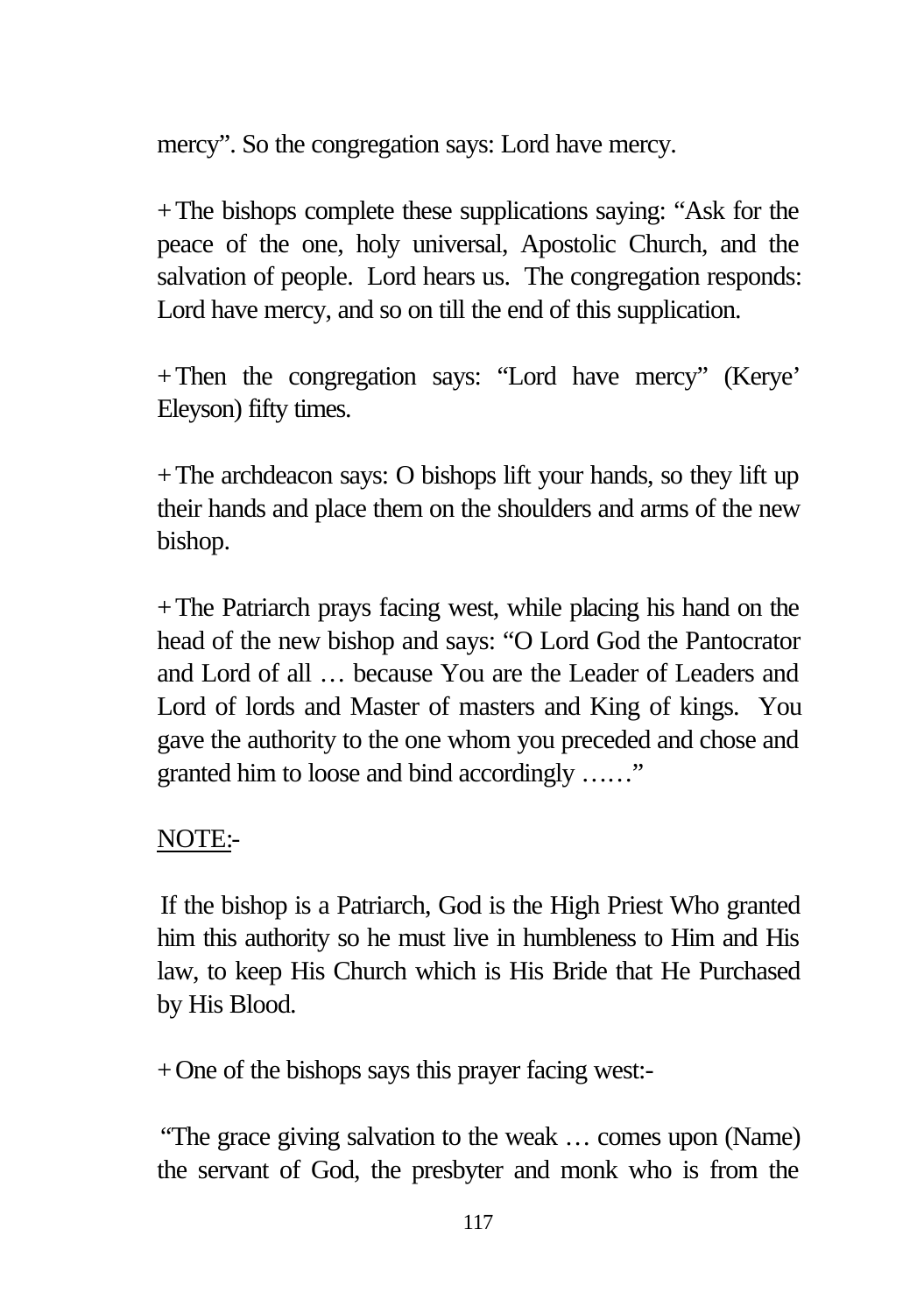monastery of (……) to be a bishop for the holy church in the city (.......) that loves Christ instead of Anba (........) who passed away to the Lord and left us a good memory. Ask all of you, and pray to the Lord, you attendants, so the grace of the Holy Spirit may dwell upon him by our saying ….. :

All the congregation and attendants say: Lord have mercy.

+ The Patriarch looks towards the east and prays saying:<sup>1</sup>

"Yes Lord make him worthy for Your priestly call to serve Your Name and Your Holy Altar, and shepherd Your people by purity and justice, to gain the inheritance of the saints, by the grace and compassion ….".

+ The Patriarch faces west and places his right hand on the candidate chosen for the bishopric rank and the archdeacon cries out saying: "Stand well, stand with reverence, stand quietly, stand humbly, stand fearfully".

Pray all of you with the gathering bishops.

+The Patriarch places his hand on the chosen candidate and prays:

O existing Master and Lord God the Pantocrator …. Pour now the power of Your Holy Spirit Whom You granted to Your Holy Apostles in Your Name. Grant this same grace to Your servant (…..) whom You choose as a bishop to shepherd Your Holy flock and become a servant for You without blame and supplicate to Your goodness day and night, and gather the number of the saved, and offer oblations in the Holy Churches.

l

<sup>&</sup>lt;sup>1</sup> From the manuscript of Ordination of Bishops by Aryan Farag on 1929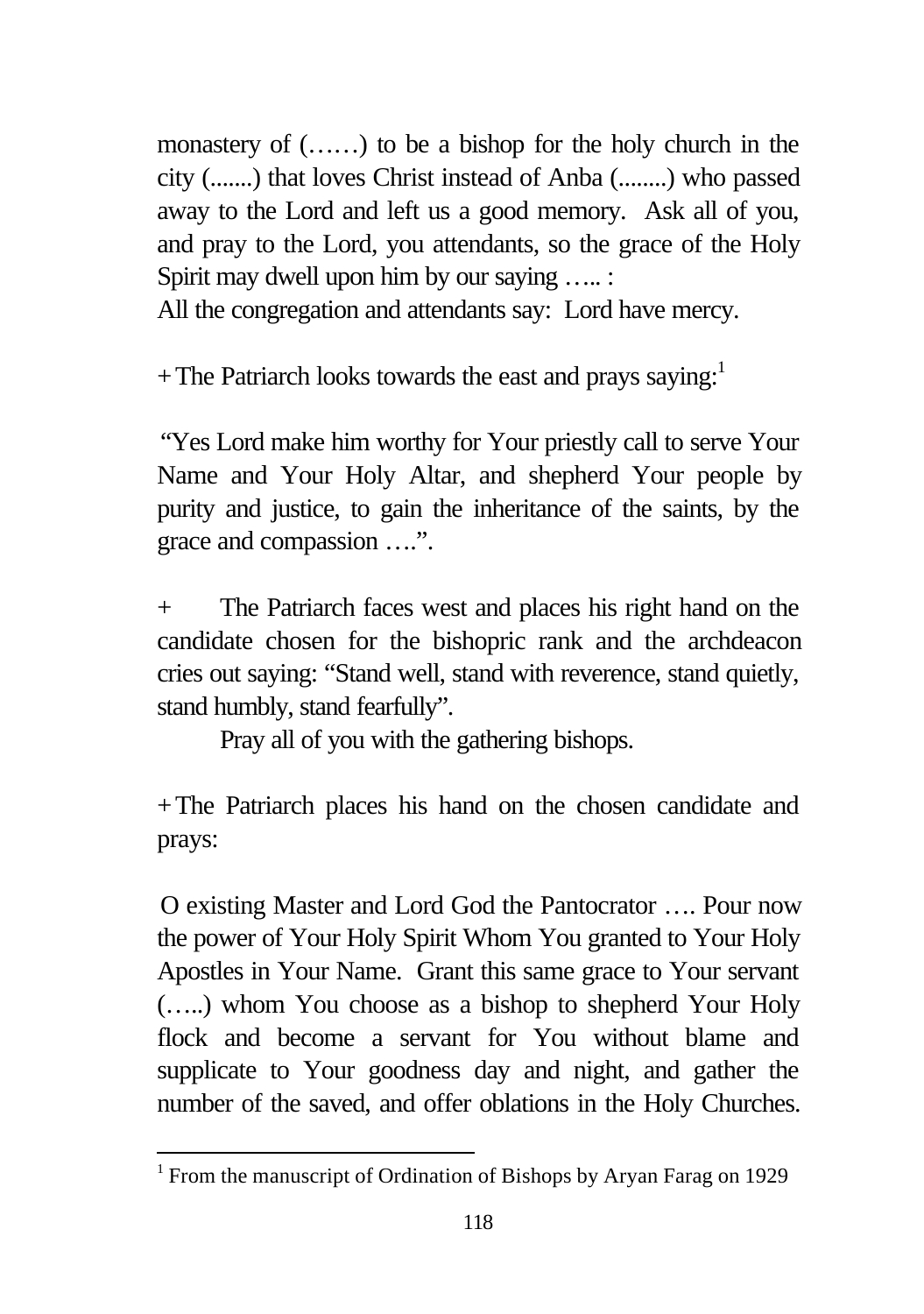Yes O Father the Pantocrator grant him through Your Christ, the unity of Your Holy Spirit to have the authority to forgive sins as a commandment of Your Only Begotten Son Jesus Christ our Lord, make the choir by his authority of priesthood, loosen all the church ties, make the new houses, churches, sanctify the altars, and pleases You by meekness and humbleness of heart as he offers you blamelessly and without blemish, a holy unbloody sacrifice of the New Covenant".

+ The archdeacon says: from the Lord we ask.

+ The Patriarch completes: "Fill him Lord with the gifts of healing, and doctrine to become a guide for the blind and an enlightenment for those in darkness, teacher for the ignorant and a lamp stand for the world. Decides by the word of truth and resembles the True Shepherd who gives His life for His flock, to prepare the souls entrusted to him, and also become ready to do Your Holy Will and find the means to stand in liberty before Your awesome throne to await the great reward that you prepared for those who struggle in the missionary of the Gospel... etc".

+ The Patriarch faces east and prays saying:-

"Look upon us Lord and upon our service, and purify us from all blemish. Send the grace of leadership of the priesthood upon Your flock without blemish and become responsible for Your Church as You are still merciful…. etc".

+ The Patriarch faces the west and signs the candidate's head thrice saying: "We call you (Name) a bishop for the Holy Church in the city  $($  .....) that loves Christ and its suburbs –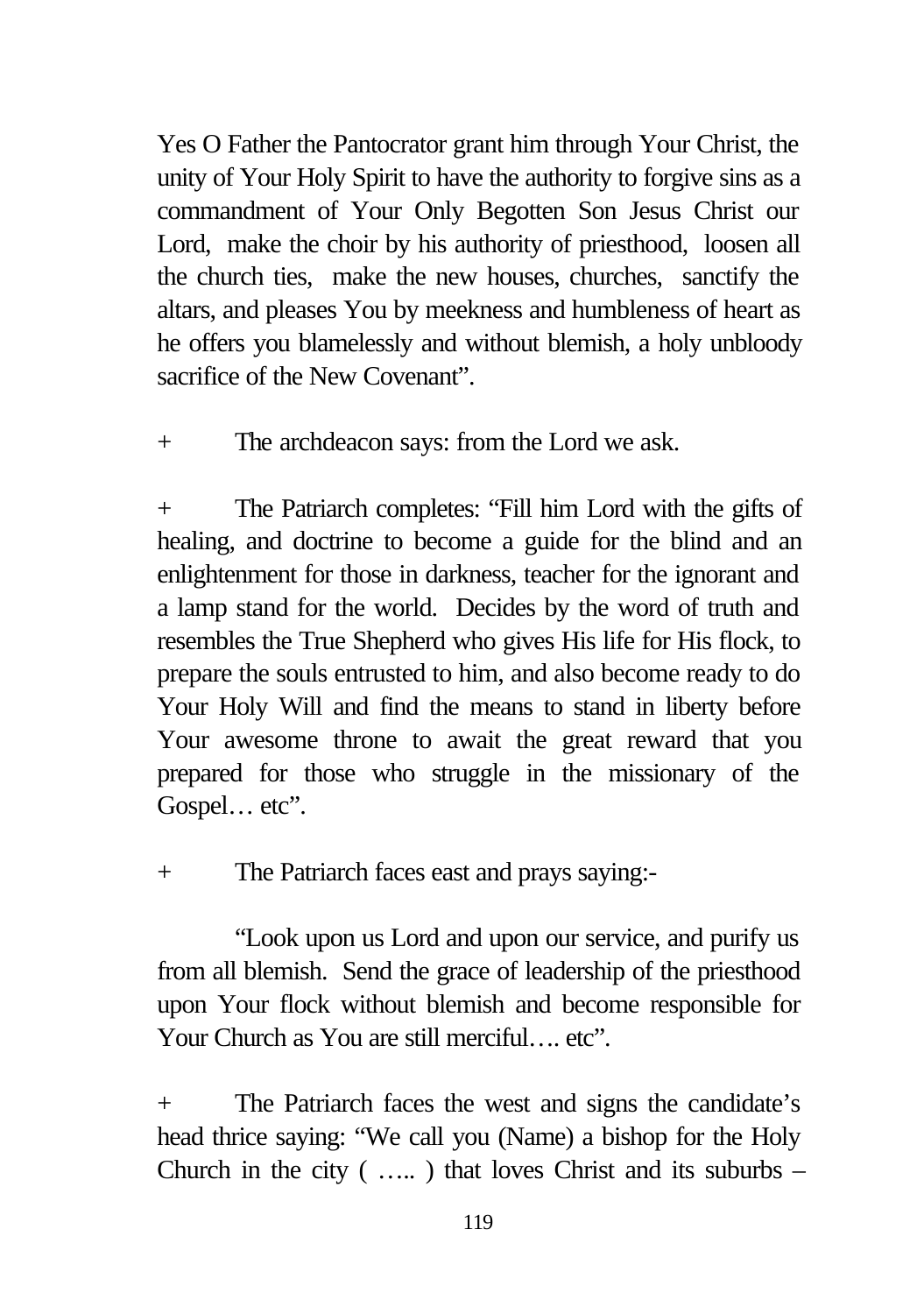Khen Evran …Evezmaroot – Enje – Evnooti – Pi –Pantocrator.

Then he repeats the same words for the second and third signs.

+ The Patriarch signs the priestly vestments of the new bishop and dresses him up, piece by piece, by the help of the attending bishops, while saying:-

Honour and glory to the Holy Trinity, the Father and the Son and the Holy Spirit.

Peace and edification for the one, holy universal, Apostolic Church of God, Amen.

+ The singers say the Holy Spirit hymn (Pi – Epnevma…..).

+ The archdeacon says some supplications and the congregation answers him saying Kerye – Eleyson, then Aksios hymn to the new bishop.

+ The Patriarch prays a thanksgiving prayer facing east and says:-

"O Lord God the Pantocrator … bless this ordination of the leadership of priesthood which became for Your servant (…..). Straighten the call of his selection by purity and grace of Your Holy Spirit and choose us with him for goodness to please You, and take the reward of stewardship….. etc".

+ The Patriarch recites the following commandment to the new bishop to hear it and become committed to it.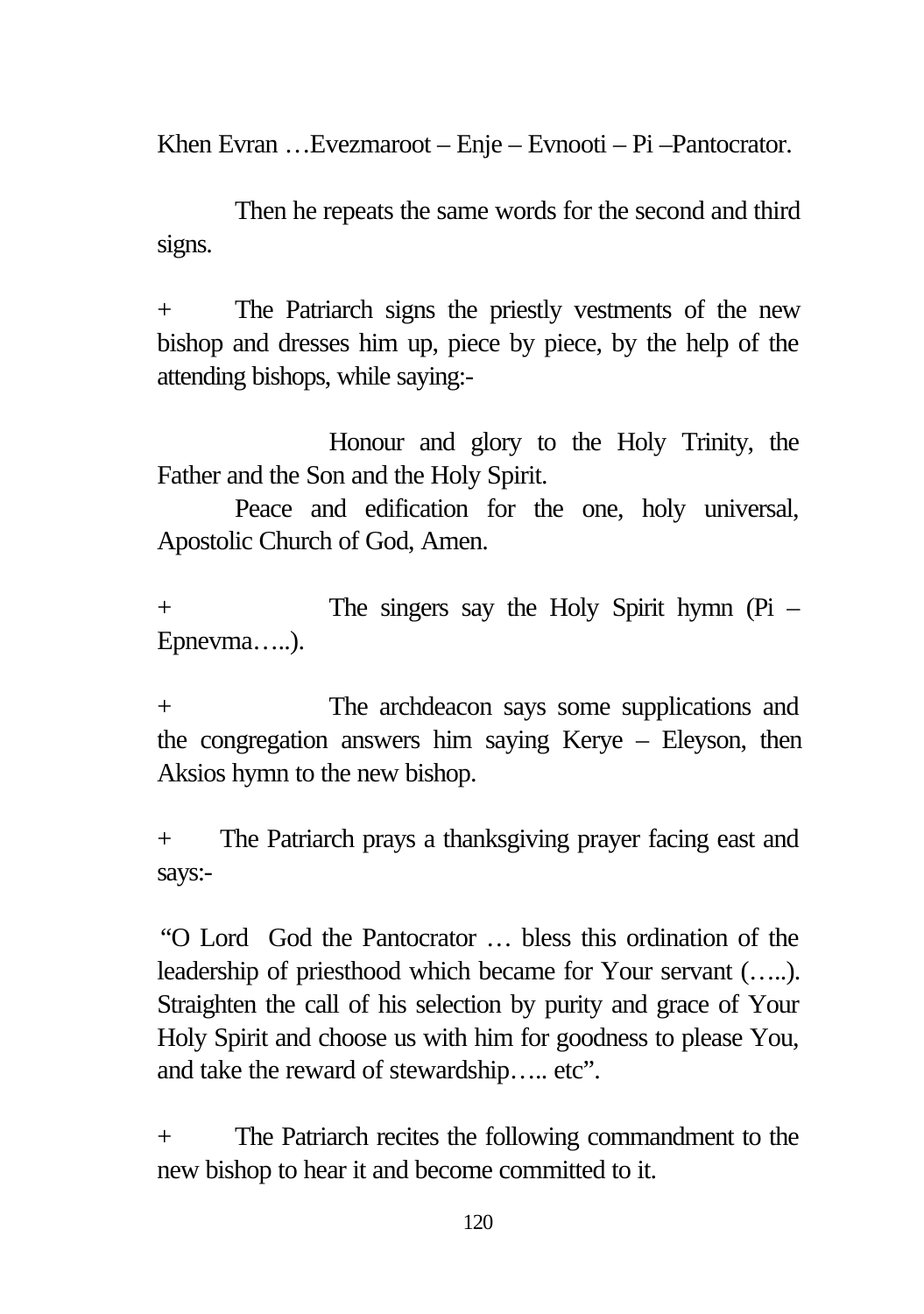"Dear blessed brother. This bishopric rank is great and eminent and it is shepherding God's people and His Holy flock whom He bought by His Precious Blood and the leadership of priesthood and its rank and its offering" <sup>1</sup>

+ And God made you faithful over His Church and people, you must know the value of this grace and continue in gratitude to its gift and accomplish its duties and deeds.

+ Be humble, cheerful, merciful having peace and love.

+ Visit your congregation and shepherd them in fertile pastors or by divine spiritual doctrine.

- + Do not worry or get angry.
- + Do not get drunk or boas.

l

+Do not love money but be compassionate to widows, orphans and strangers and comfort them by visitation.

+Judge truthfully as if you stand before God and avoid hypocrisy.

+Rebuke the sinners and teach him cheerfully.

+ Accept the repentant and do not let the weak perish.

<sup>&</sup>lt;sup>1</sup> From the Book of Holy Prayers for the ordination of the selected for the ranks of clergy, printed in Rome on 1761, page 78.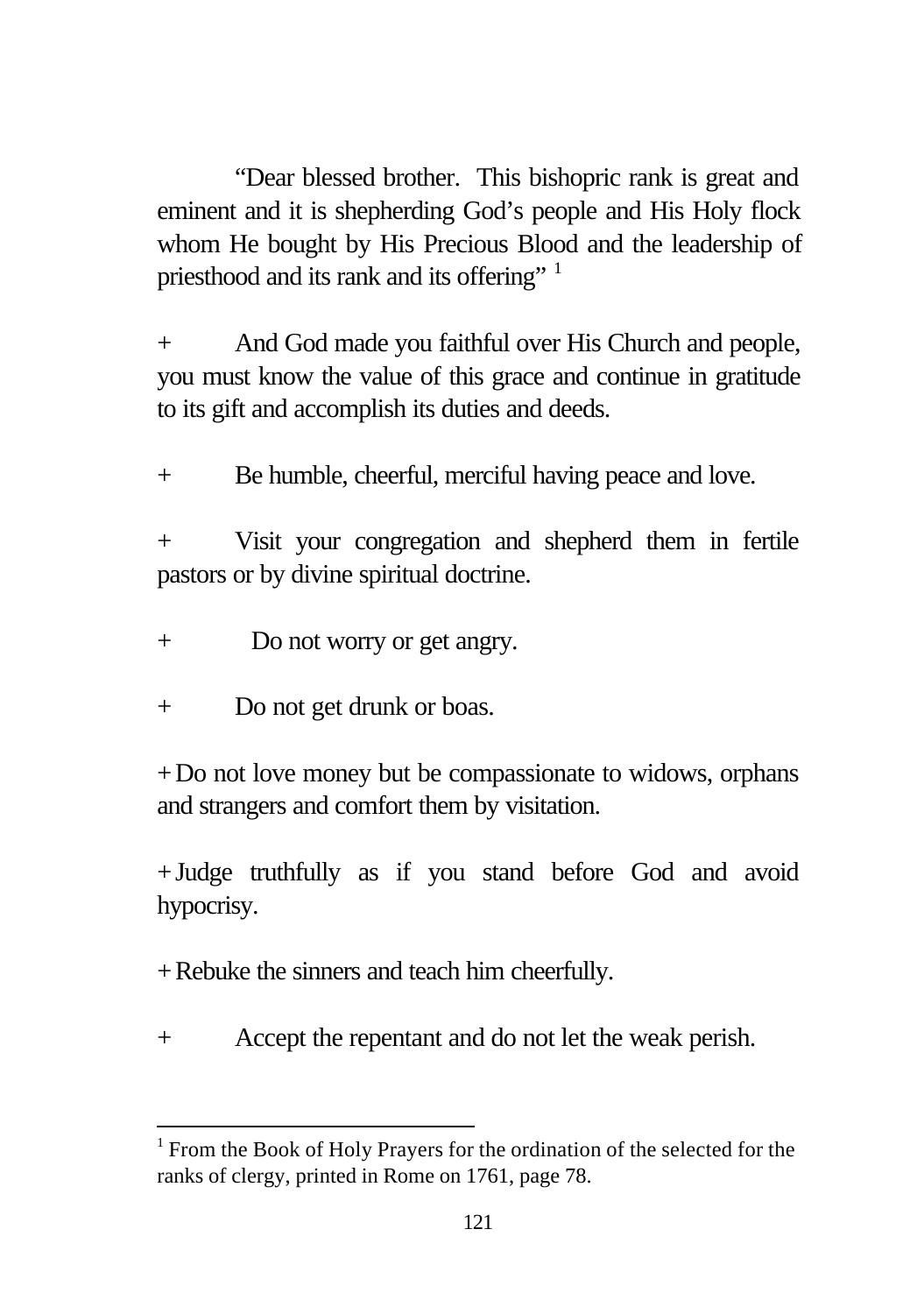+ Carry peoples' sins like Lord Christ Who died for every one.

+ Count your sheep and return the lost.

+ Do not be lazy in teaching your congregation.

 $+$  Do not take simony for ordination of a priest or others<sup>1</sup> *Act 8: 18-21*.

+ Do not be dissipated and preoccupied by worldly pleasures and do not care for delicious foods.

+ Do not take a bribe to respect the sinner as bribery blind judges.

+ Do not waste the Lord's money and use it as if it is yours, but spend only what you need and become a faithful steward knowing you will account to God.

+ Give the orphans, needy and oppressed.

l

+ Do not follow your ideas in any of your matters.

 $1$  Simony is bribery to get a priestly rank unworthy. It is related to Simon the Sorcerer who when he saw that through the laying on of hands, the Holy Spirit was given, he offered Peter and John money saying: "Give me this power that anyone on whom I lay hands may receive the Holy Spirit". But Peter said to him: "Your money perish with you because you thought that the gift of God could be purchased with money. You have neither part nor shared in this matter".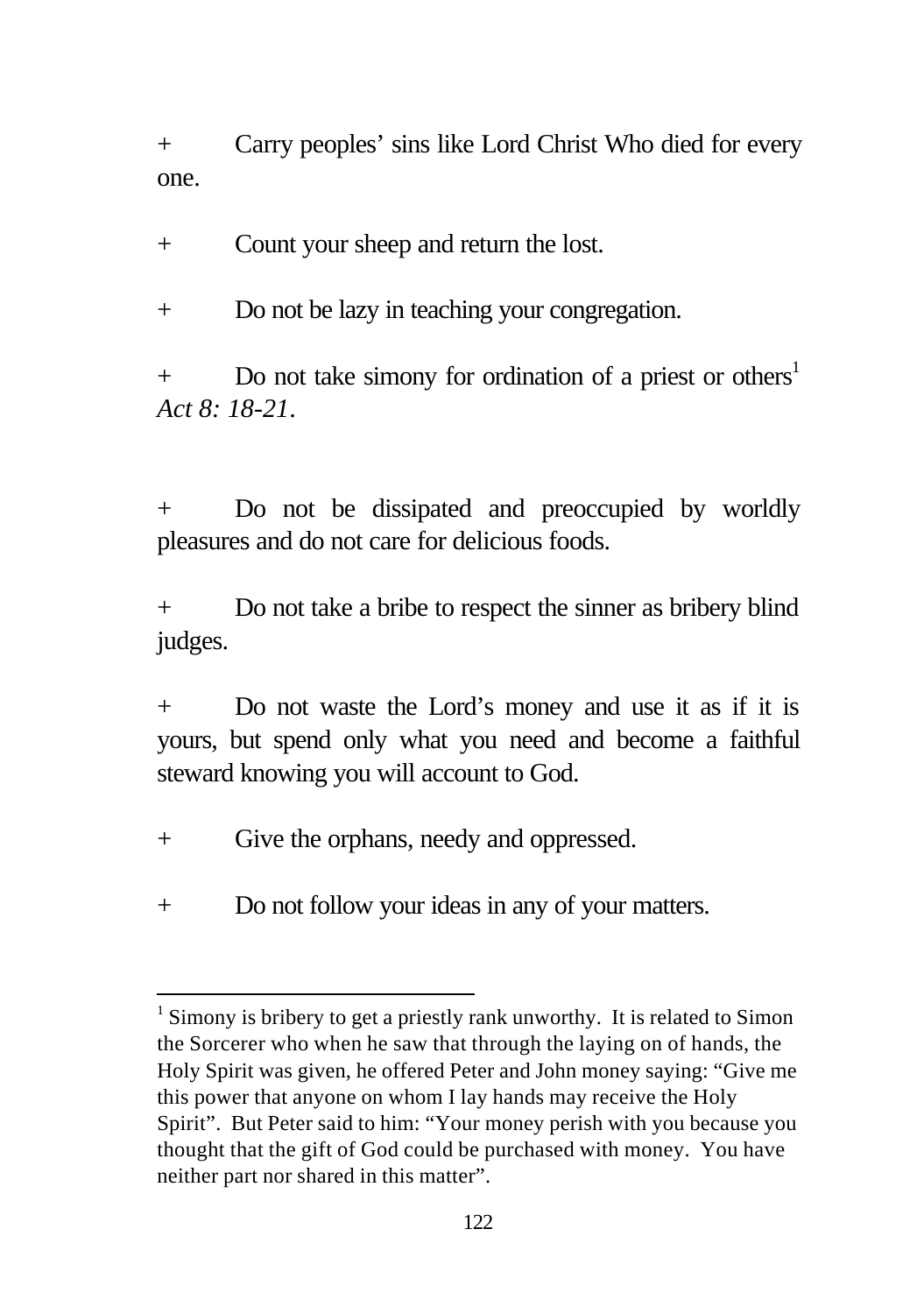To get the blessedness and hear the joyful voice saying: "Well done, good and faithful steward. You were faithful over a few things, I will make you ruler over many things. Enter into the joy of your Lord" *Matthew 25:23*. And the glorious God will bless you, prosper and save you and the poor miserable souls through the intercessions of the Pure Lady and all saints Amen."

+ The new bishop bows before the temple, then enters the temple by his right foot and kneels before the altar, then kisses the altar and stand at its right.

+The Patriarch says: Eshlil, Irini Pasi. Then the Litany of the Gospel, then the Psalm and Gospel are read. The Patriarch composes a sermon and completes the Mass as usual, and the new bishop receives the Holy Mysteries.

+ After the Patriarch receives the Holy Body and the Precious Blood, and before he drinks the dismissal water, he gives the new bishop the breath of the Holy Spirit as follows:-

1- He says to him: "Receive the Holy Spirit, or open your mouth wide and I will fill it" *Psalm 81:10.*

2- The new bishop says: "I opened my mouth and panted" *Psalm 119:131*

3- The fatherly Patriarch breathes into the mouth of the new bishop the breath of the Holy Spirit.

4- This is repeated three times.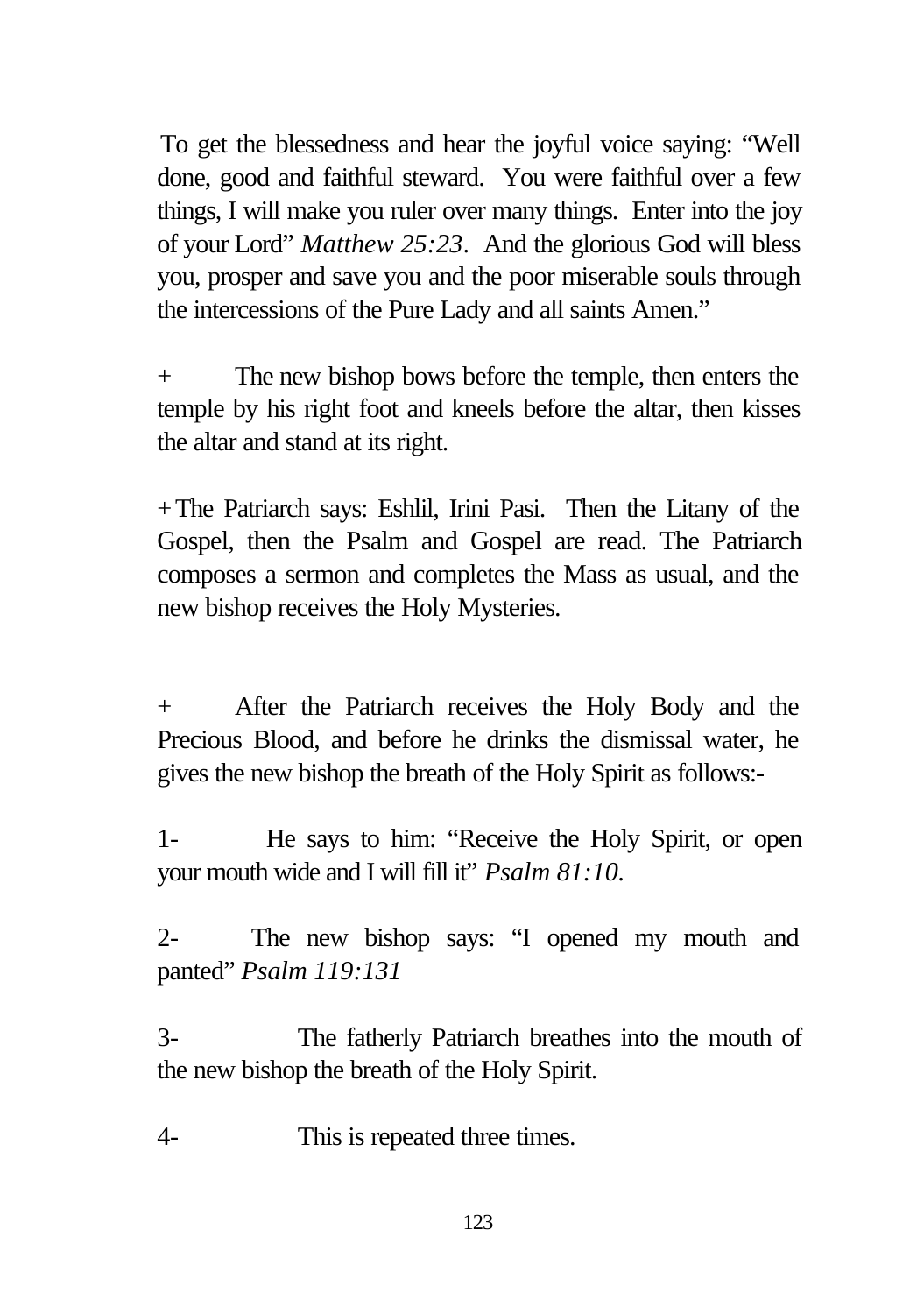+ After the Mass, a procession is made for the new bishop according to the known rite of the procession, while he is wearing the priestly vestments so his congregation may rejoice for him.

+ After the procession he undresses the white service vestments and stands before the Patriarch who is standing on the steps of his Apostolic See, to dress him the black garment and black turban specific for the bishop, and hands him the pastoral rod and cross.

+ The new bishop accepts the congratulations from the Patriarch and his fellow bishops, priests, the congregation of his diocese and it is a day of joy for everyone.

+They celebrate a spiritual festival for three days by performing divine liturgies for three consecutive days.

+The new bishop fasts for one whole year after his ordination, but he may unfast only in the major Lords' feasts like Christmas , Epiphany and Easter (Resurrection)<sup>1</sup>

l

<sup>&</sup>lt;sup>1</sup> The Lamp for the darkness for clarifying the service, by Bin Kabr Part 1, Page 403.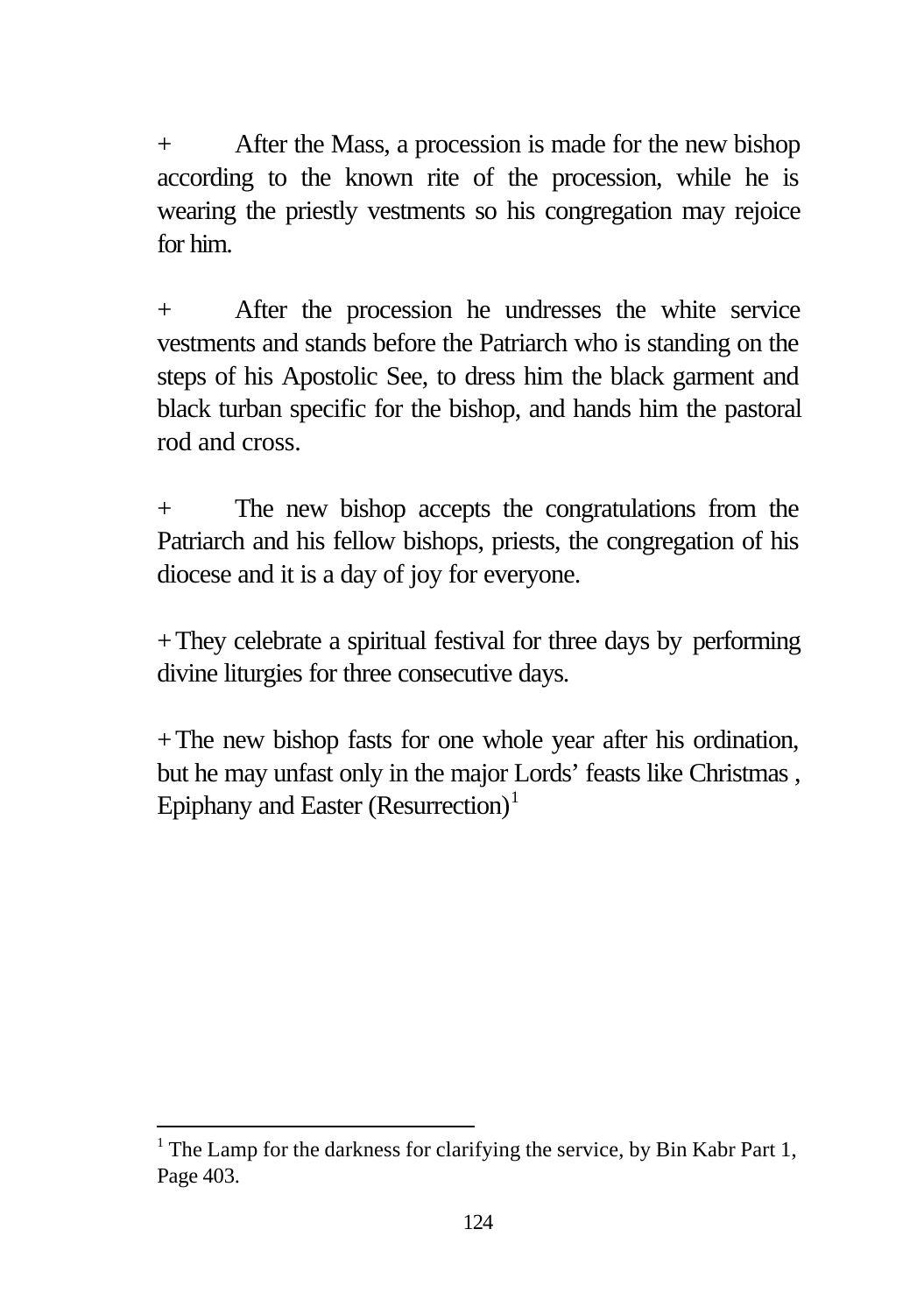

### THE RITE OF SEATING THE NEW BISHOP

+ The new bishop stays a while with the Patriarch (the minimum is seven days) until he learns the means of shepherding , and the limits of his specifications as a bishop and what is to be read to the congregation of his diocese at the festival for seating him.

+ The Patriarch signs on this tradition by his signature and stamps it by his seal.

+ His Holiness the Pope elects a number of bishops<sup>1</sup> to accompany the new bishop to his diocese to seat him on the diocese seat at the Cathedral of the bishopric. The festival of seating is usually performed on a Saturday evening at evening raising of incense , so that the new bishop may pray his first Mass in his diocese on Sunday morning. But the previous rite for seating the bishop was on Sunday morning Mass. It was a tedious long

l

 $<sup>1</sup>$  As above</sup>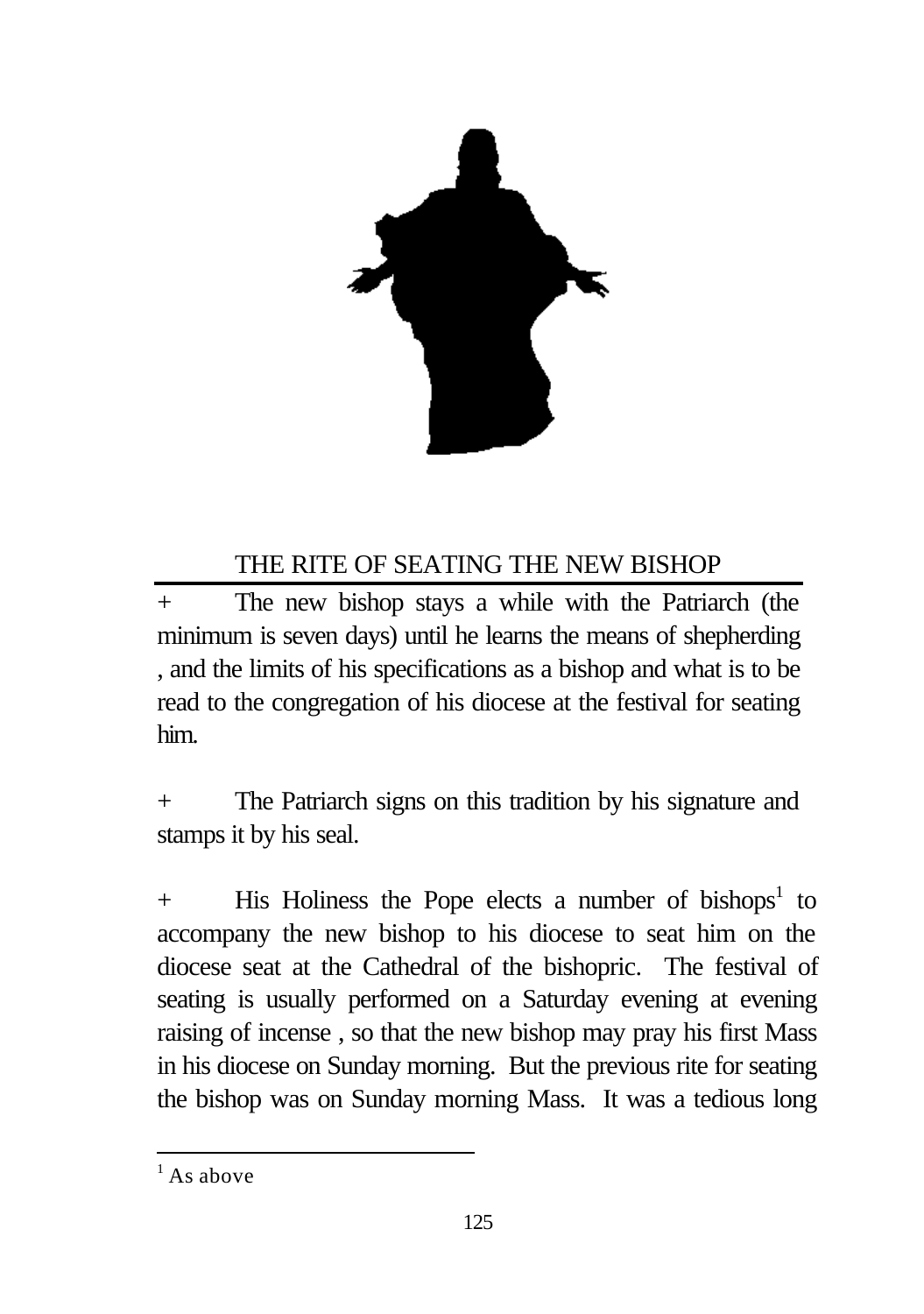rite that resembles to a certain extent the rite of seating the Pope on his ordination. (Look at the Book of Holy Prayers for ordination of the selected for ranks of clergy, Part 1 page 230 to page 285).

+ Upon arrival of the bishops at the bishopric Cathedral, bells are rung to rejoice for the new bishop and welcome the accompanying bishops.

+ Upon arrival of the new bishop to the Church's door, he wears the cloak and walks into the Church in an awesome procession, preceded by the deacons by their white vestments and holding the crosses of the procession , while singing by the cymbals the appropriate hymns followed by the priests and bishops, then the new bishop.

+ When he reaches the temple, he kneels before the temple.

+ The new bishop starts the prayer of evening raising of incense as usual, so he opens the curtain of the temple while saying: Eleyson – Emas, ... Our Father Who art in heaven.... Then he prays the Thanksgiving Prayer, raises incense on the altar after he and the bishops share placing incense into the censer with the known rite.

+ One of the attending bishops or priest prays the litany of the deceased as usual for the vesper, then does the usual round in the Church.

+ The new bishop prays Evnoti – Nai – Nan. The congregation responds Kerye – Eleyson thrice.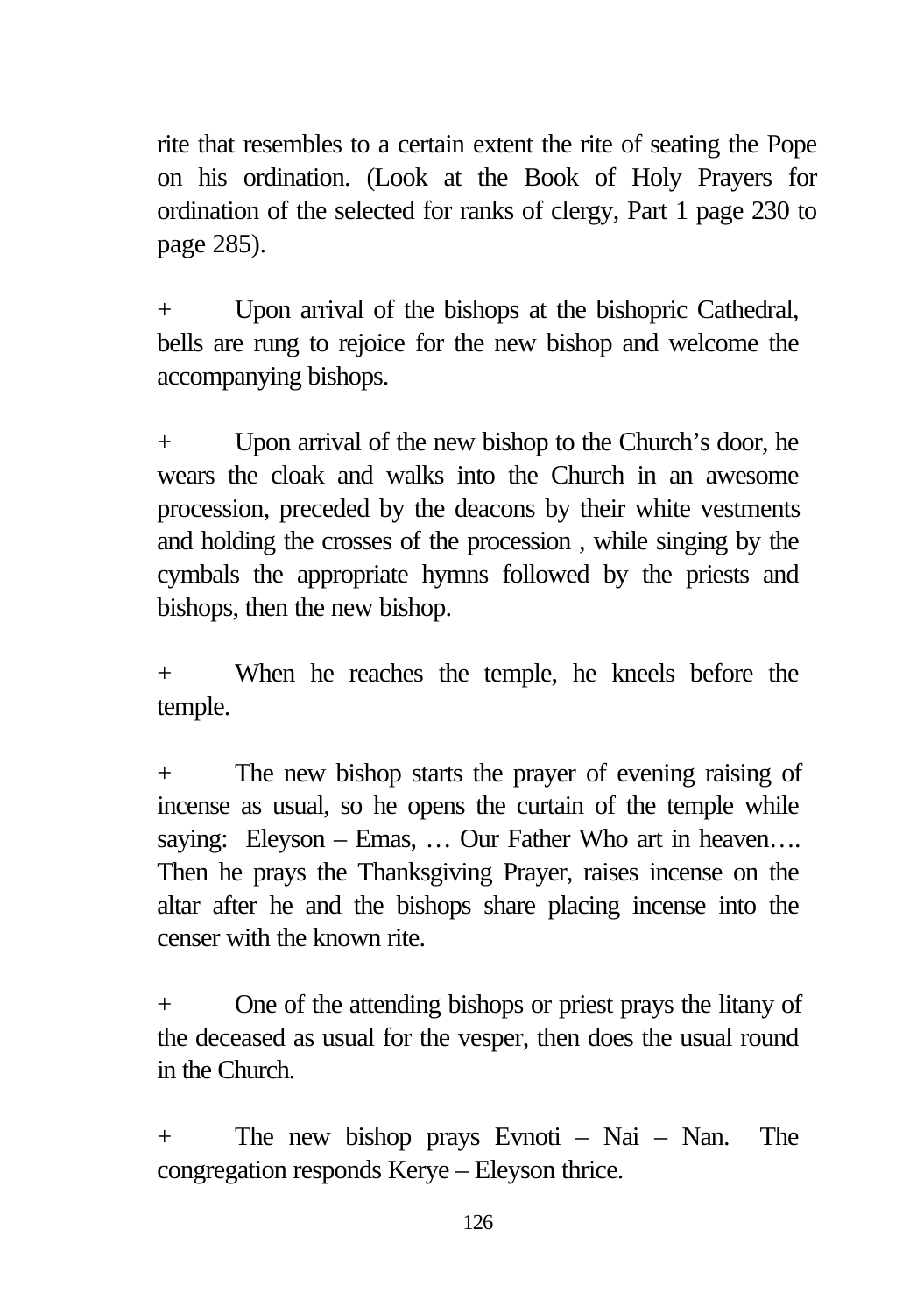+ He says: Eshlil – Irini Pasi, then lets one of the priests recite the Litany of the Gospel.

+ The new priest reads the Gospel in Coptic before the temple facing west, and one of the deacons carry the Bible for him.

+ One of the deacons read the Gospel in Arabic.

+ Then the Rite of seating the new bishop starts as follows:-

+ The eldest bishop takes him to his seat where he gets seated.

+ The attending bishops start to sign their names on the special tradition of the new bishop signed and stamped by His Holiness the Pope.

After the signatures end, the bishops start reading the tradition audibly before the congregation. Every bishop reads a paragraph and at its end the deacons say: AKSIOS – ABBA … PIE POSCOPUS, means: Worthy ANBA ... the bishop.

This is the text of the tradition of the bishop:-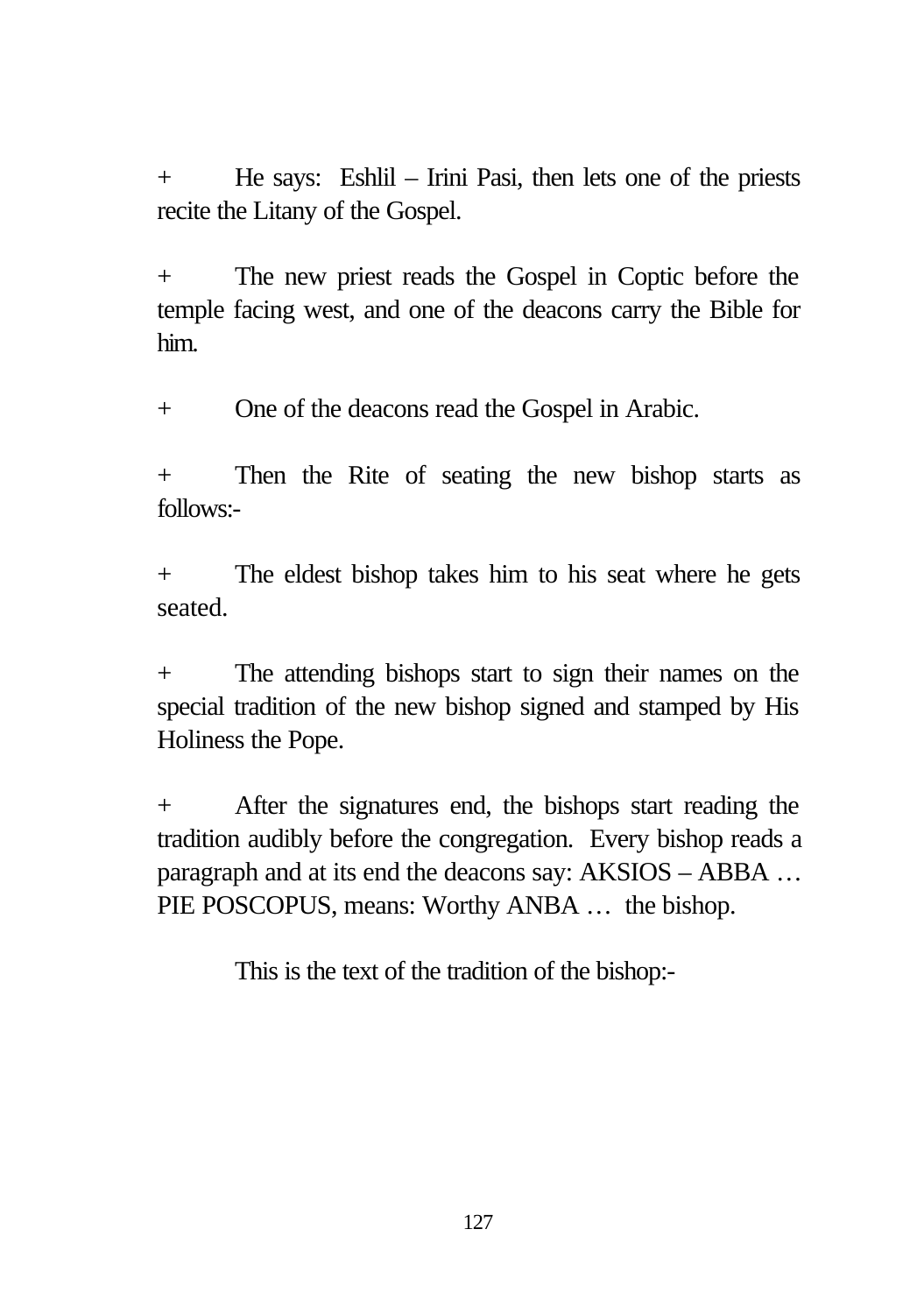## BISHOPRIC TRADITION

n the day…

By the providence of God and His good choice, the ordination of the blessed brother, ornamented by spiritual virtues and experienced in ascetic life, knowledgeable in wisdom, ecclesiastical and pastoral matter, is accomplished. O

The monk hegomen….

From the monastery …… famous …… to become a bishop on the diocese….. .

In the Great Cathedral of St. Mark in Anba Rowes, Cairo, by the laying on of my hands, I Anba ......., called by the grace of God: Pope of Alexandria in succession of the Apostles and by the sharing of a number of ( ….. ) from my beloved brothers the metropolitans and bishops, members of the Holy Synod of St. Mark's missionary and by the attendance of abbots of monasteries, to bless this choice and supplicate to God for the dwelling of the Holy Spirit upon this blessed father. This was done after I enquired about the opinion of the congregation through representatives of the diocese, headed by the diocese priests, servants and members of the Coptic Charity Committee, deacons and official Coptic organizations , all the rulers and sober minded persons and all decided for the selection of the monk hegomen …… to become their bishop and after recommendations were given specifically to choose him, I ordained him with the fathers metropolitans and bishops, by name:-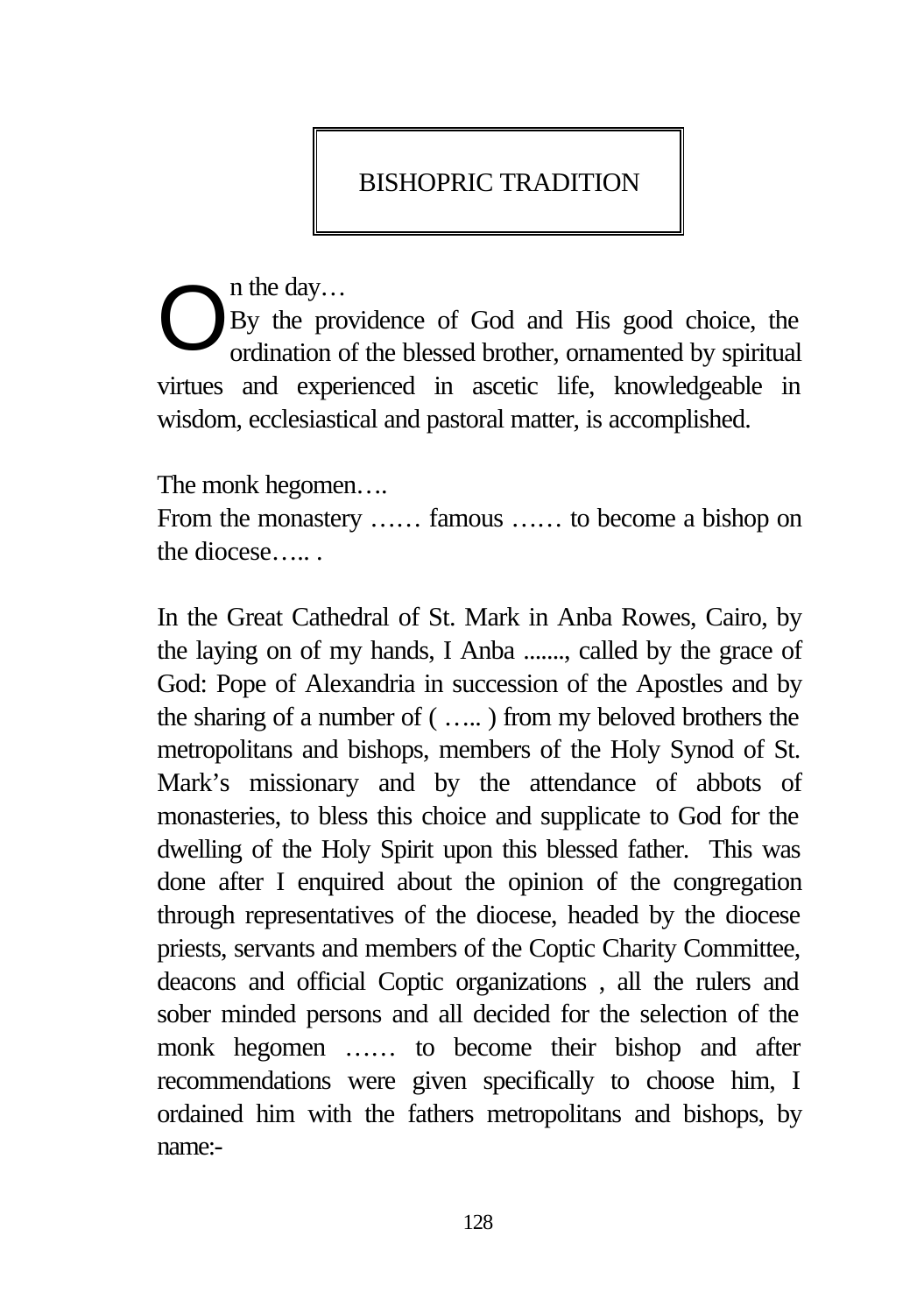Anha  $\ldots$ Bishop….

By his ordination as a bishop, he has the perfection of priesthood, and from his mouth and hand the authority of the Holy Spirit and laying on of hands and ordination of priests and deacons, with all their ranks shepherding, guiding them and checking their deeds. It became his authority to anoint the temples, altars and churches, with all their vessels and icons, he also has the authority to loose and bind every matter as a steward of God. He is the provider of all Church matters in all the diocese, as he is responsible about the souls of all people, managing their spiritual matters and behaving wisely with their donations and offerings. He is the supervisor of every pastoral work in all his churches, and has to carefully organize them through the teachings of the Holy Bible and Church Canons and Tradition, so their matters continually improve.

Peace, grace and Apostolic blessing is to you, blessed sons, hegomens, priests, deacons and the congregation who love Christ in the diocese … and all its suburbs.

God responded to your prayers and accepted your tears and contrition before Him, and did not wish to leave you as orphans after the passing away of our beloved brother Anba ….. Your previous bishop.

Now you have a new bishop, his grace Anba …. The great elder of the diocese, the high priest and your father, leader, and judge to whom you go for counseling your problems and hurry for all matters, you show him love and confidence surround him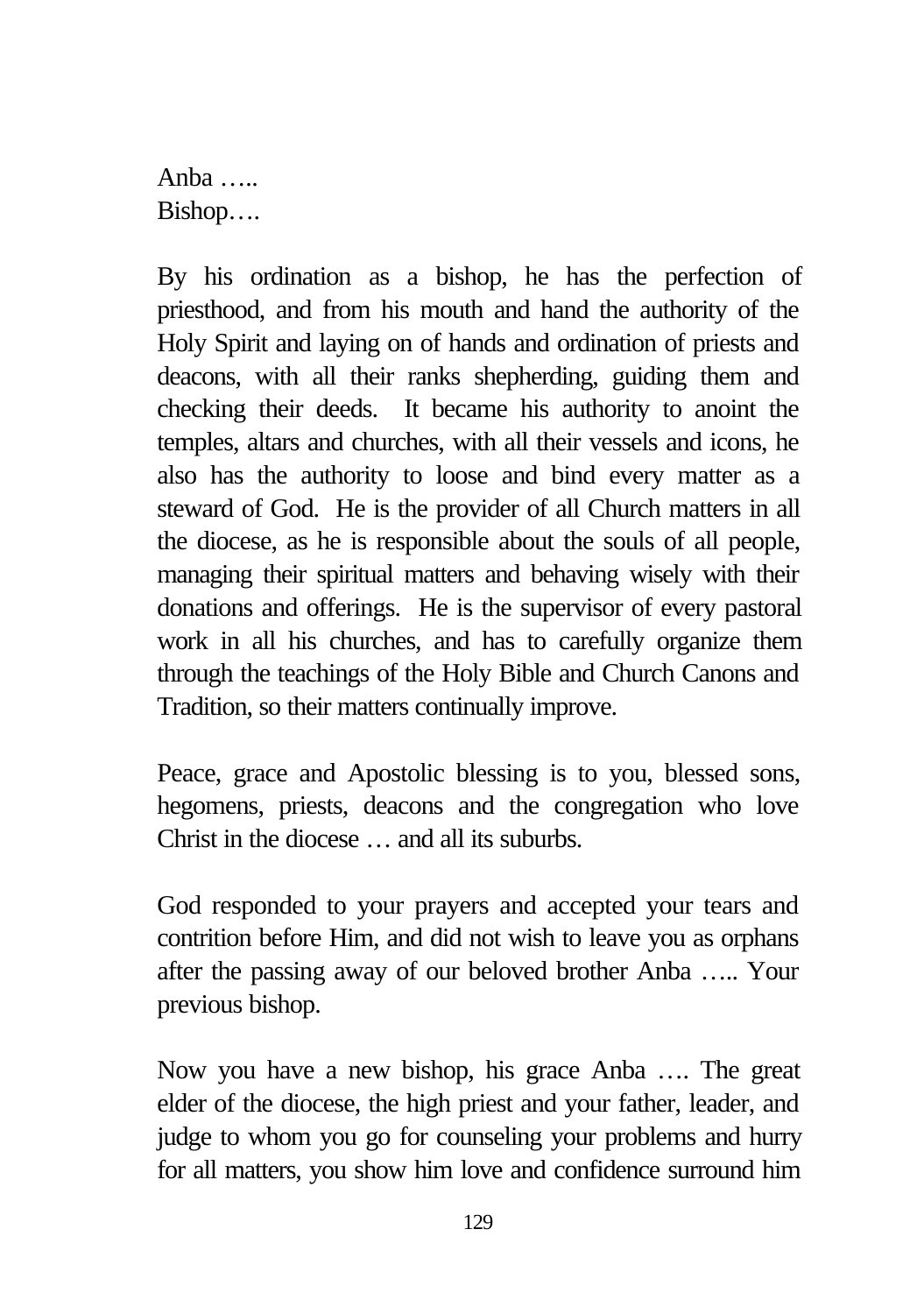and listen to him, obey him with all what he commands you according to the Christian law which he speaks in secret and in public, as his lips keep knowledge and from his mouth you request the law as he is the angel of the Lord of hosts and His apostle to you. Love your bishop, obey him and submit to him and revere him as a father to all of you and a ruler from God, as the Holy Bible says: "Obey those who rule over you and be submissive, for they watch out for your souls, as those who must give account Let them do so with joy and not with grief, for that would be unprofitable to you". *Heb 17:13*, as our Saviour Lord Jesus Christ said to His pure Apostles : "He who receives you receives Me, and he who receives Me receives Him Who sent Me". *Matthew 10:40*, and also He said: "He who hears you hears Me, he who rejects you, rejects Me, and he who rejects Me rejects Him Who sent Me". *Luke 10:16*

So blessed sons you have to accept him with joy and awe, as sons accept fathers and know the extent of spiritual dignity which he has got, do not neglect your duty towards him, remember to share with him in prayers and supplications and persevere in attending to Church, listening to Masses and sermons. Do not neglect confession of your sins and receive the Holy Mysteries. Do not forget acts of charity, tithes and vows as "with such sacrifices God is well pleased" *Hebrew 13:16*.

The Great Pastor of all pastors, our Lord and God and King Jesus Christ may bless your bishop and all of you. Blessing is for obedient children and keeps your souls, spirits, and bodies perfect without blame on the coming of our Lord Jesus Christ and you grow in all virtue and spiritual knowledge.

Through the intercessions of the Pure and Blessed our Lady and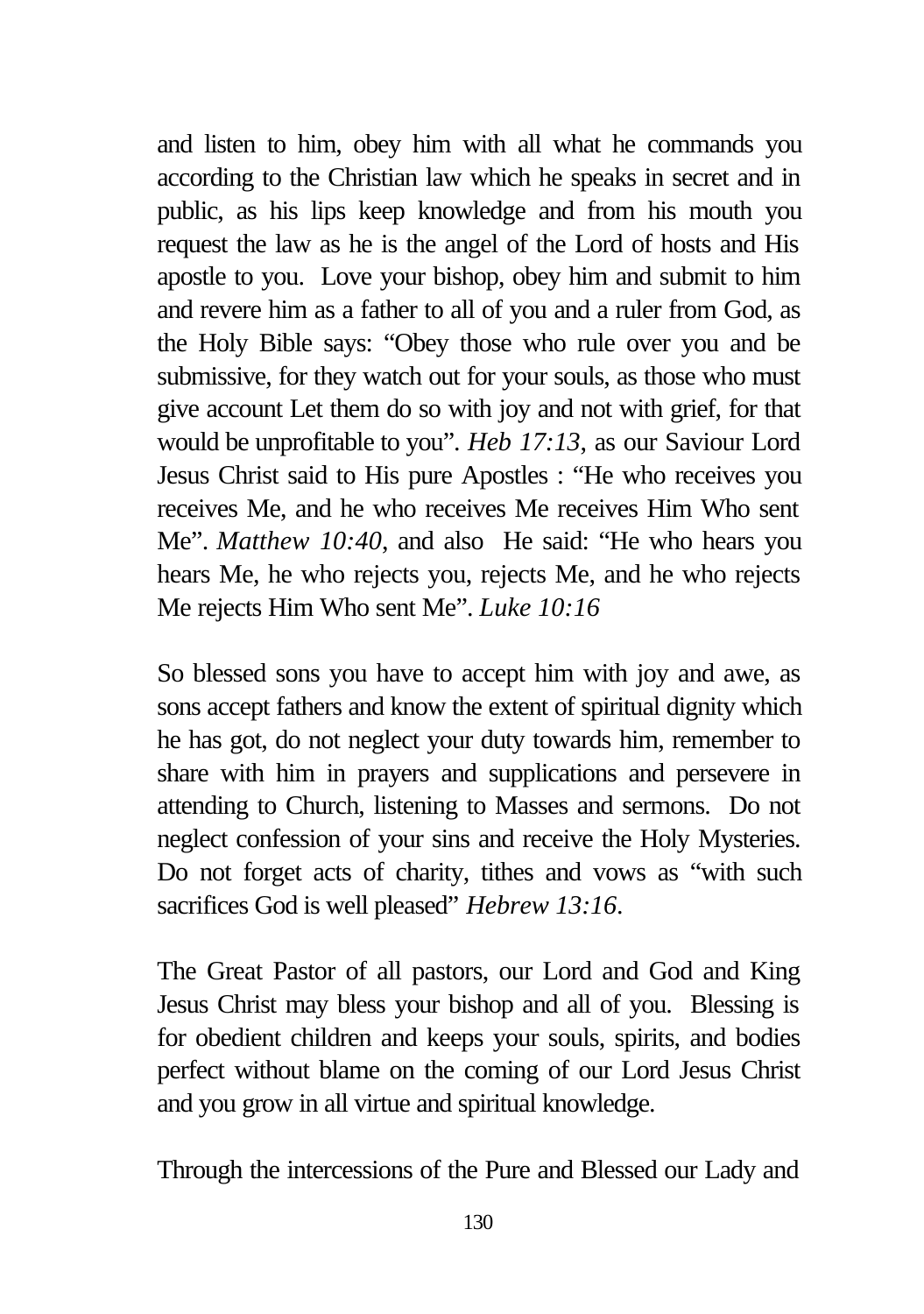pride of our humankind the Virgin and Saint Theotokos, and the honourable martyr St. Mark the apostle, and all the angels, martyrs and saints.

To our God Glory, honour and worship now and forever Amen.

Pope ..................

(Signature) (Stamp)

We , the delegates of His Holiness Pope ..............our blessed father, to seat our honourable beloved brother Anba ….. on his seat in the diocese

Bishop's Signature

………… ………… ………….

NOTES:-

(1) The bishopric tradition is considered like a letter from His Holiness the Pope to the priests and deacons – congregation of the diocese to accept the bishop, cooperate with him in all the burdens and responsibilities of the service.

(2) The bishopric tradition includes three important points:-

(a)The bishop's authority: he has the perfection of priesthood and authority of laying on of hands, loosening and binding and managing the matters of the churches of the diocese, its priests and deacons.

(b) The bishop's duties and responsibilities: Solving the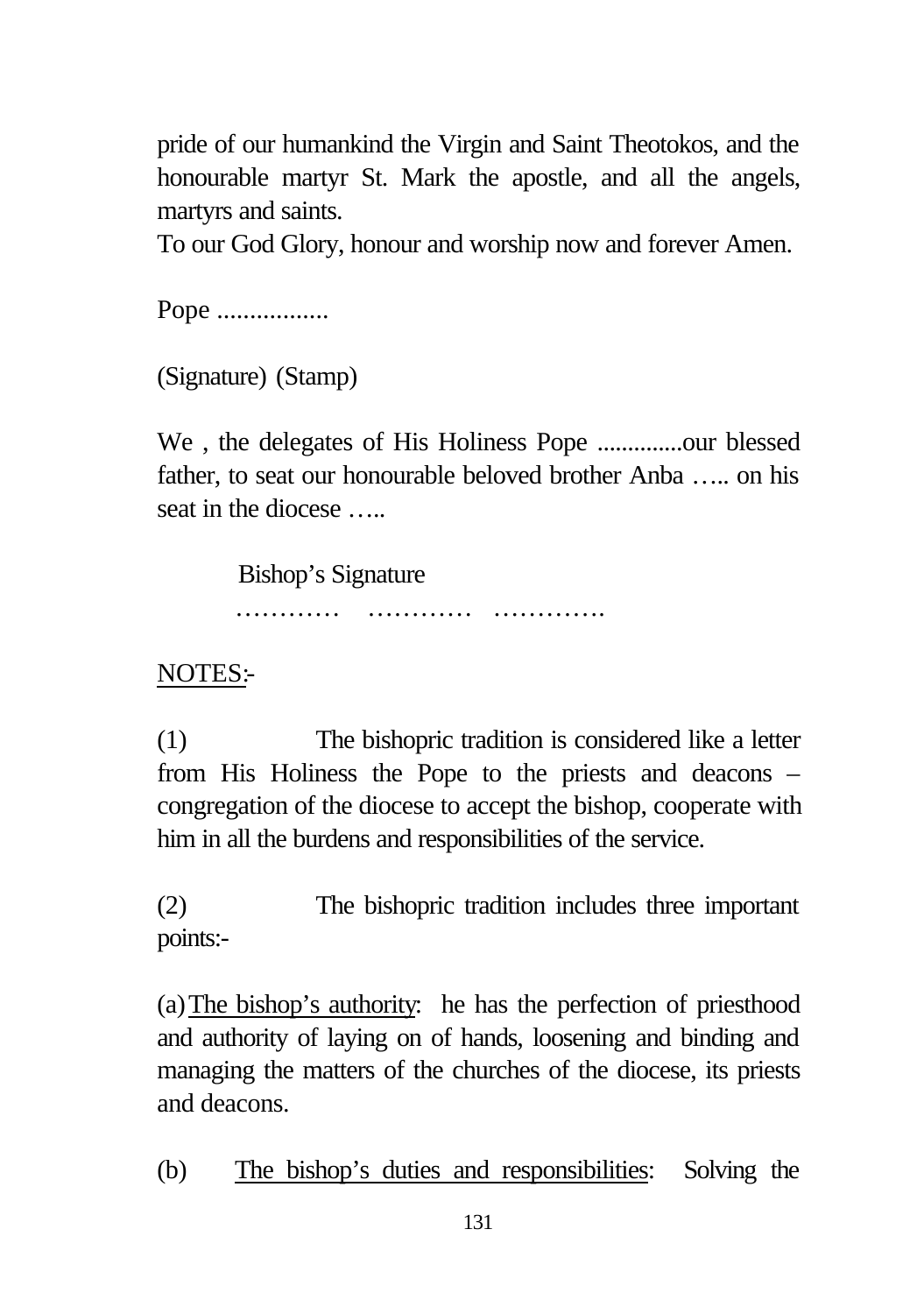people's problems and caring for their spiritual life.

(c)The congregational duties towards him: To surround him, listen to him, love him and obey him.

(3) The tradition urges the congregation to care for spiritual lives, attendance of masses and meetings, perseverance in Confession and Communion, praying the tithes, charity deeds and others.

+ After the recitation of the tradition the attending bishop folds it and hands it over to the new bishop.

+ Then the attending archbishop hands the copper serpent to the new bishop , and it is a symbol of priestly ruling and shepherding.

+Then the diocese priests come forward according to their ranks and give incense to the new bishop composes an adequate sermon.

+Then the special five litanies of raising of incense are recited, followed by Our Father.

+The new bishop stands at the temple's door and prays the absolution, while holding the copper serpent.

+All pray the Canon of conclusion of prayers saying: You have gained grace.

 $+$ The new bishop says the blessing O King  $\ldots$  Christ our God, and Our Father.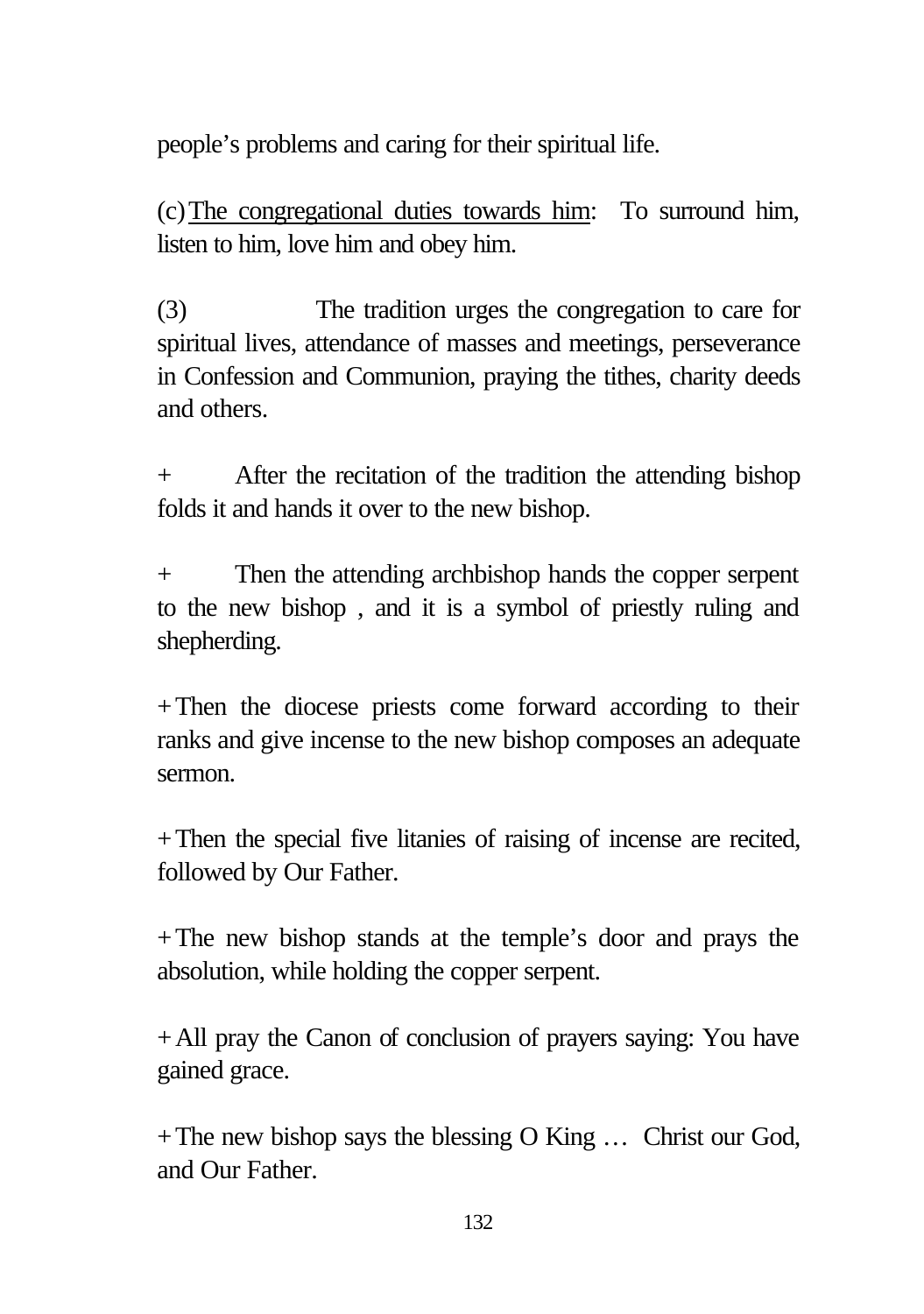+ He dismisses the congregation peacefully saying: "Go in peace, the peace of the Lord be with you all."

+ The new bishop accepts the congratulation from the attending bishops , priests and congregation, then undresses the cloaks.

+ The new bishop goes with his guests of the attending bishops, invited and responsible persons to the diocese reception to accept the congratulations from the responsible persons and congregation, and it is a day of joy for every body.

+ He starts his pastoral duties for the diocese. + They celebrate three consecutive masses for him and the congregation rejoice.

# 2- METROPOLITAN

his is derived from the Greek word: Metropolitans which means the mother city or the major city of the  $d$ iocese<sup>1</sup> T

Metropolitan is the bishop of the progressing Mother City.

+Metropolitan is progressing the bishops in all Church Rites.

l

+ Rank of metropolitan is only a promotion from bishop to metropolitan on the same diocese with the same name.

<sup>&</sup>lt;sup>1</sup> Diocese: Greek word, derived from the work Eparkhos or Eparshos which means ruler or governor. It is translated as province, and the name 'diocese' is applied for every province with a bishop or metropolitan.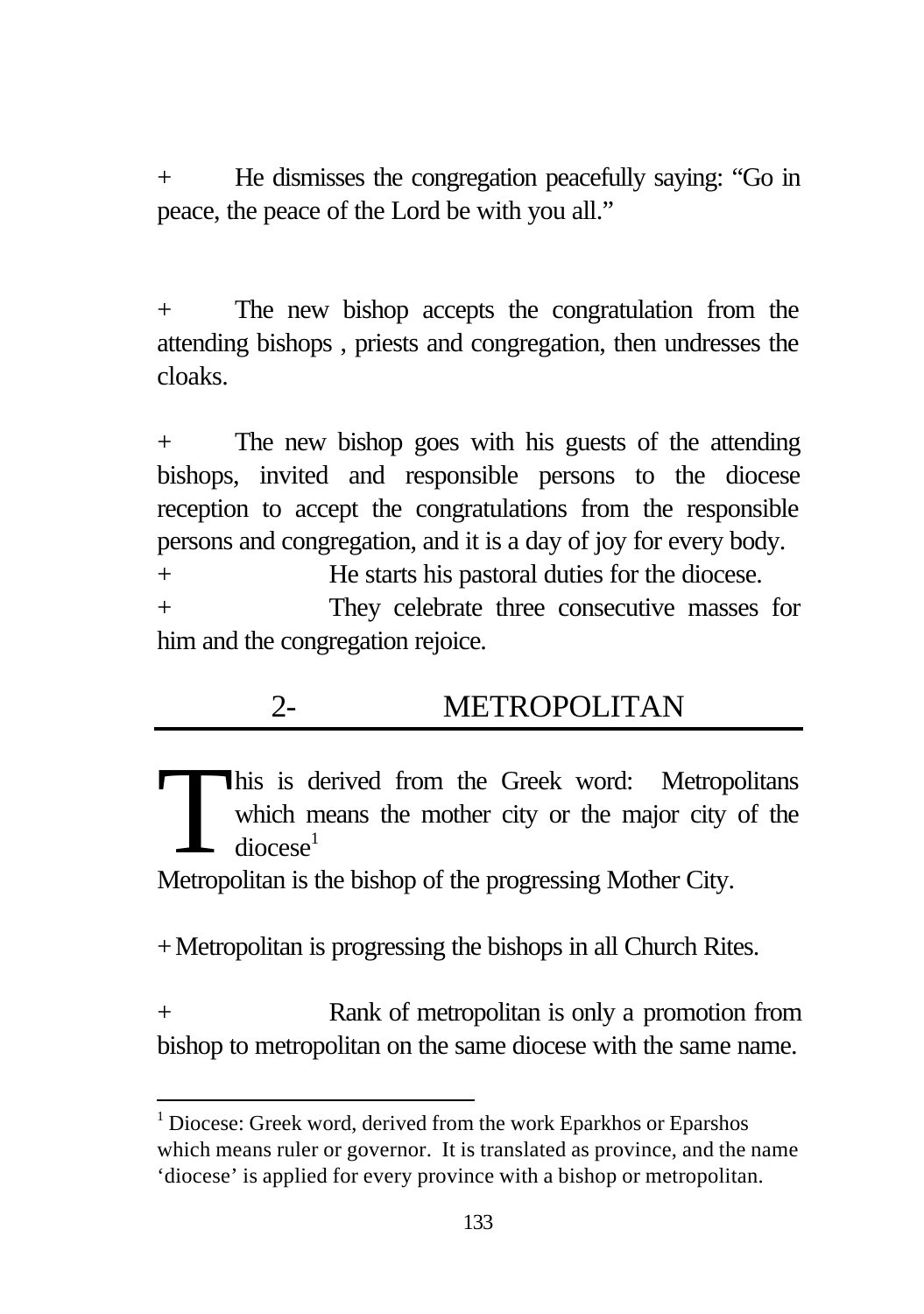+Dwelling place of the metropolitan is called bishopric. This is the common name used even for dwelling places of bishops. May be because in the past eras the selected candidate was ordained bishop and metropolitan at the same time as Ritual books witness, then he goes to his bishopric as a metropolitan and lives there. The name bishop was not famous, as all were metropolitans.

#### Rite Of Ordination Of The Metropolitan

+ It takes place during a Sunday Mass.

+ Ordination is after the Praxis and Synaxarium, like the bishop.

+His Holiness the Pope prays the Thanksgiving Prayer and raises incense.

 $+$  His Holiness the Pope prays this prayer facing east<sup>1</sup>

"O existing Master, Lord, God the Pantocrator, Father of Compassion and Comfort, the Father of our Lord and God and Saviour Jesus Christ, Who created all things by His Power and Wisdom. He fixed the whole universe by His counseling, Who knows things before their existence, Who adorned crowns for His upright, Who gave fear to all creatures to submit to His power, Who granted us true understanding to know the Spirit of His goodness, Who made Churches with luminous brightness of

l

<sup>&</sup>lt;sup>1</sup> Book of Holy Prayers for ordination of the selected for the clergy ranks, printed in Rome in1761 – Page 79-84.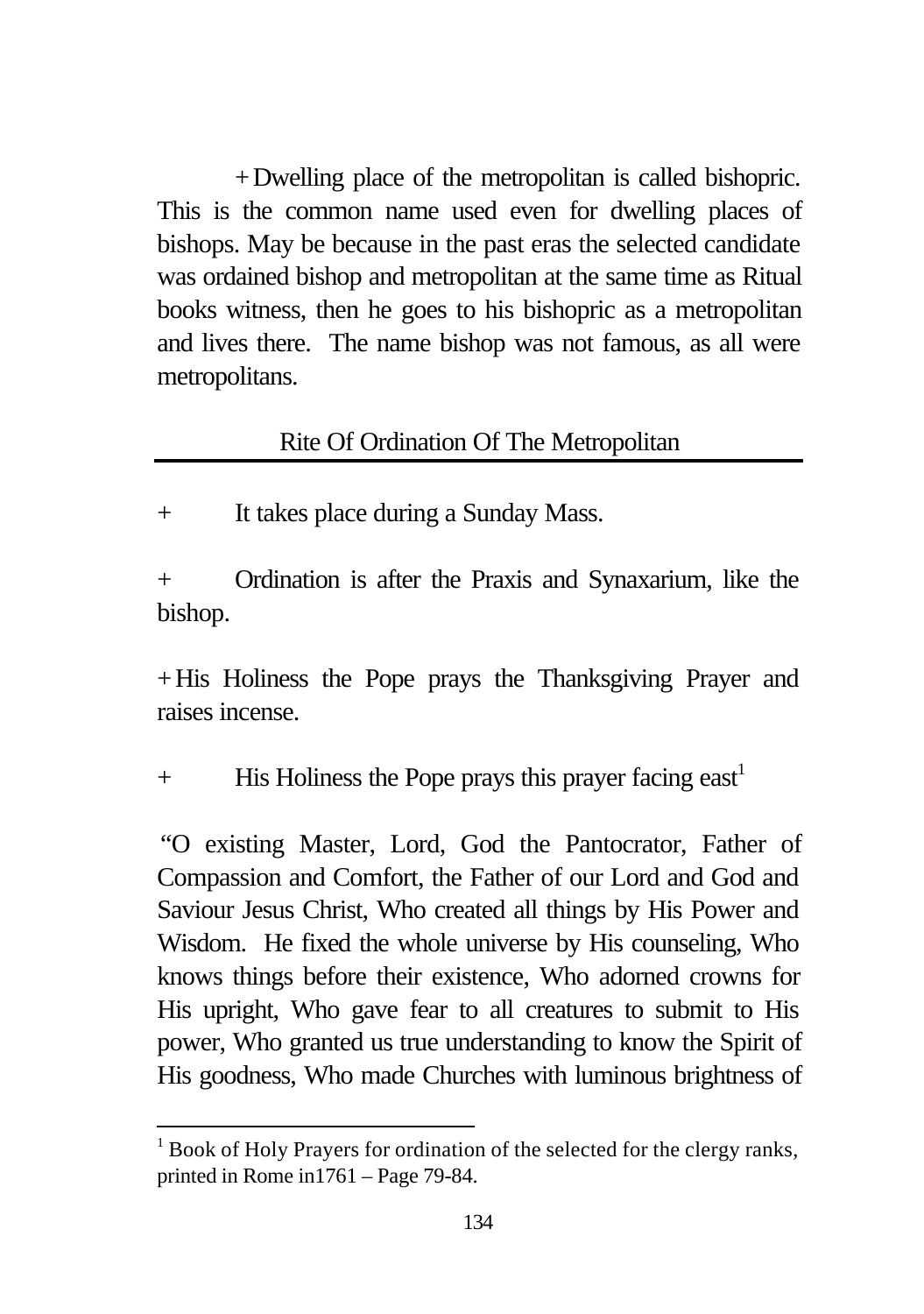His Only Begotten Son our Lord Jesus Christ. Who chose Abraham His beloved for the inheritance of faith and transferred Enoch His Saint to the treasurer to light because he pleased Him, Who granted Moses meekness and Aaron the perfection of priesthood. Who anointed kings and rulers to rule His people with justice. Who did not leave His holy heavenly Altar without service since the foundation of the world. You also founded Your service in Churches to be perfected by priests and deacons, who are examples of the heavenly, so that earthly and the heavenly creation agree in service to bless Your Holy Name , O true God with Your Only Son and the Holy Spirit, by whom we ask and entreat Your Goodness for Your servant ( …. ) whom You choose and glorified as a metropolitan for You and a father for Your Church, to become a ruler and representative of Your congregation. O Lord enlighten him by the light of Your countenance so his heart illuminates by the spring of Your Glory to truly know Your hidden mysteries.

Fill him with Your knowledge by Your Holy Spirit,

Whom You poured over Your Holy Church to renew in every generation to be pleasing to the Holy Spirit, Spirit of Truth, Spirit of Perfection, and the Comforter Whom You gave to Your saintly Apostles and pure prophets.

Lord grant him the Rod of your power that sprang from Jesse, "There shall come forth a Rod from the stem of Jesse, and a Branch shall grow out of his rods. The spirit of the Lord shall rest upon him, the Spirit of wisdom, and understanding, the Spirit of Counsel and might, the Spirit of knowledge and of the fear of the Lord" *Isaiah 11: 1-2*.

God fill him with Your Fear to judge your congregation truly and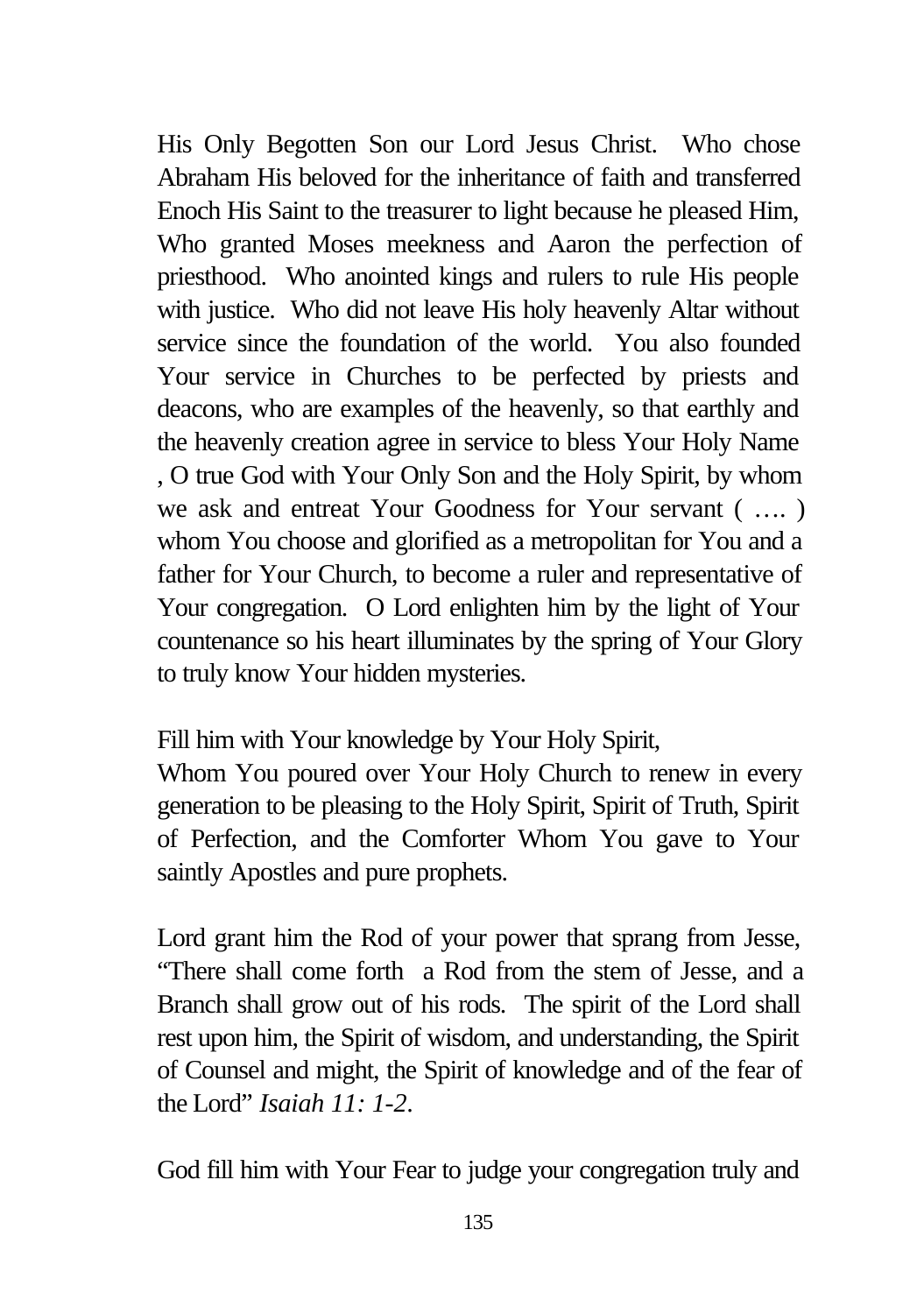stand fast in the right faith without blemish. Dress him in the holy garment of Your Glory. Anoint him by the oil of joy to become a faithful shepherd of Your house which is the Holy Church, serving You blamelessly all the days of his life, day and night without delay by pure sacrifices and pure hearty prayers, a caring soul, by pure fast and deeds, love, meekness and faith without hypocrisy. By prophecies and spiritual declarations, with pure offering all the time, raising a pure incense for You for the weakness of Your congregation, grieving for the sinners, and lack of understanding as they are Your holy flock, to attract them from traps of sin to Your worshipping O Holy God.

Grant him and Your congregation peace, and give him Lord the authority of Your Holy Spirit to untie the bonds tied by the enemy.

Grant him to gather the scattered members of the Church to unity, and keep his priesthood without blemish to the end, to serve You by spiritual sacrifices always, like the rank of the Great Heavenly High Priest Jesus Christ.

Glory, honour, dominion and worship are due to You with Him and the Living, Consubstantial Holy Spirit now and to the end of ages, Amen.

After this long touching prayer for the bishop selected to be ordained a metropolitan standing before the temple, facing east, with a bowing head and wearing his priestly vestments, the Patriarch signs him thrice saying:-

(1) (….) Metropolitan for the seat…….. "In the Name of the Father and the Son and the Holy Spirit, One God, Amen.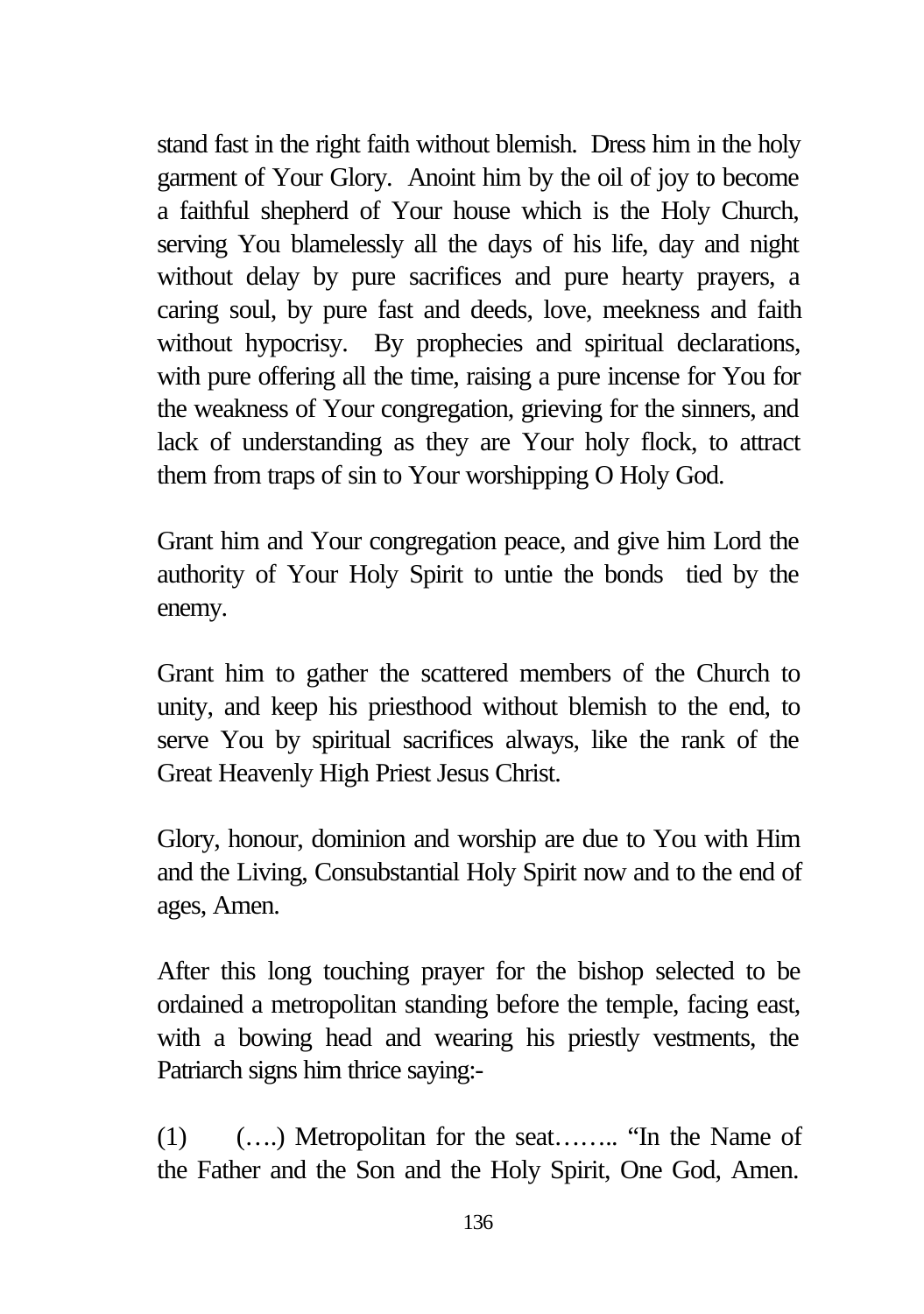Blessed be God the Father the Pantocrator". The deacons and congregation say: "Amen."

(2) "Blessed be His Only Begotten Son Jesus Christ our Lour". The deacons and congregation say: Amen.

(3) "Blessed be the Holy Spirit, the Paraclete", and the deacons and congregation say: "Amen."

Then the singers say:- Worthy Anba (…..) the Metropolitan.

He kneels before the temple then enters the temple, kisses the altar, stands at the right of the altar and shares in the Mass, receives from the Holy Mysteries and a procession is made for him and he accepts the congratulations. It is a day of joy.

# 3-THE POPE: PATRIARCH

+Patriarch is a word derived from Greek word "Patriarchies", composed of two parts: Patria: the tribe & Arches: ruler, so it means ruler of the tribe.

+But the word 'Pope' is said to be derived from Greek word Papas, which means father. Others say it is a compound word from father of fathers, then simplified to Pope for ease of pronunciation. It is historically known that this surname is specified for the Pope of Alexandria first, since Pope Yarokloos (the thirteenth Pope) and from Alexandria it conveyed to Rome.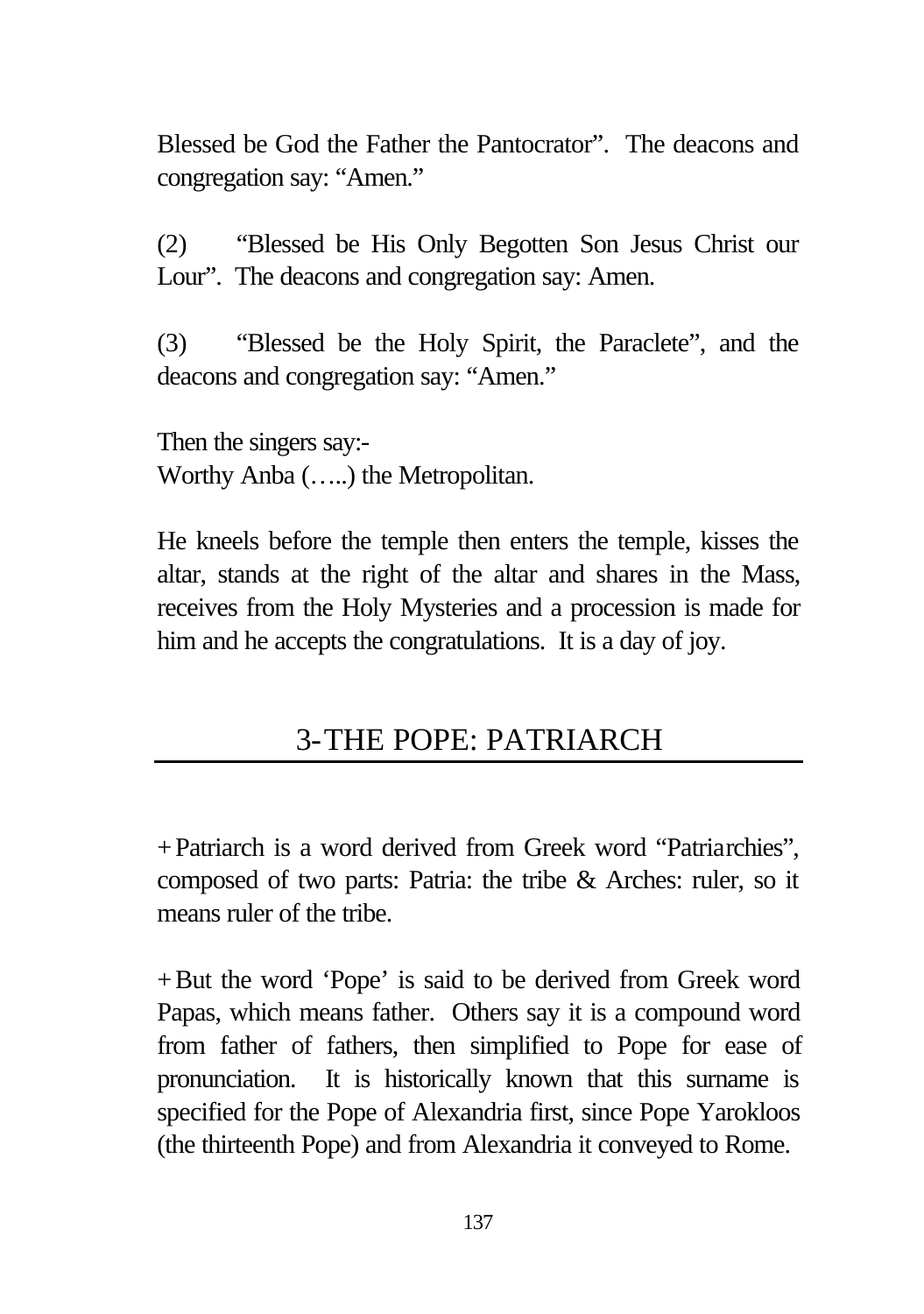+There were only five Patriarchs in the Christian world after division:-

(1) Patriarch of Jerusalem:- the City of our God where incidences of salvation took place and there is the tomb of our God Saviour.

(2)Patriarch of Alexandria:- the owner of the See of St. Mark the Evangelist , and still the Patriarch of Alexandria is the official surname of the Patriarch of the Coptic Orthodox Church although his location transferred from Alexandria to Cairo, the capital of the country since the tenth century After Christ.

(3)Patriarch of Rome:- the capital of the Western Roman Empire.

(4)Patriarch of Constantinople:- which is the capital of the Eastern Roman Empire. The first location was in Ephesus seat, and the preaching site of John the Apostle and Timothy Bishop of Ephesus, then it transferred to the king's capital Constantinople.

(5)Patriarch of Antioch:- it is the See and preaching site of St. Peter the Apostle and St. Ignatius the adorned by God. Now the See of the Patriarch is in Damascus, capital of Syria. But the surname of Patriarch of the Syrian Church is still Patriarch of Antoioch and the East.

+The Patriarch is the highest rank in the bishopric level and has the highest or greatest ruling of priesthood.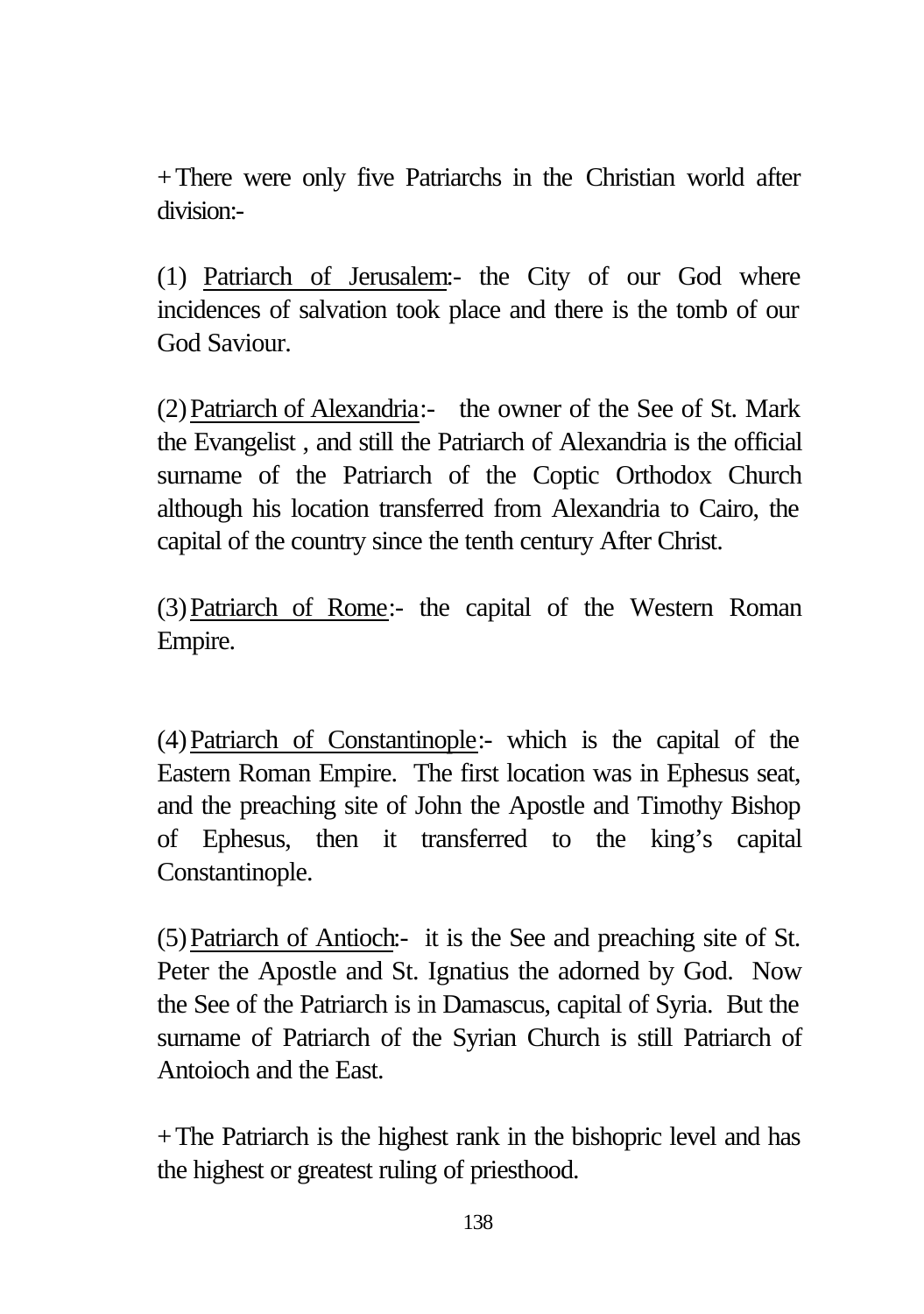+ Patriarch is the leader of the Church, bishops and all metropolitans.

+Patriarch is the successor of the Apostles and first father of the Church.

+Patriarch is entrusted by Christ for all the congregation and the souls of the flock in his ordination. The archbishop says to him, after he places the rod of pastorate on the altar:- "Receive the rod of pastorate from the hand of the Great Shepherd Jesus Christ, the Ever Living Son of God, to shepherd the flock, nourish it by living doctrine as He entrusted you on the soul of His flock, and from your hands their blood will be asked." So it is a great and difficult responsibility, and needs its carrier to pray a great deal for God to help him to carry it and accomplish its many serious duties.

+Patriarch is symbol of unity of Church:- around when priests, deacons and bishops gather with all the congregation. Any one who behaves different to this basis, is condemned by the Church canon to isolate him or dispossess him from his rank.

+Patriarch has the right to ordain bishops. Two bishops or at least one bishop must accompany him. No ordination of bishops takes place if the Patriarchal See is void.

+Patriarch has the right to promote the bishop to the rank of metropolitan.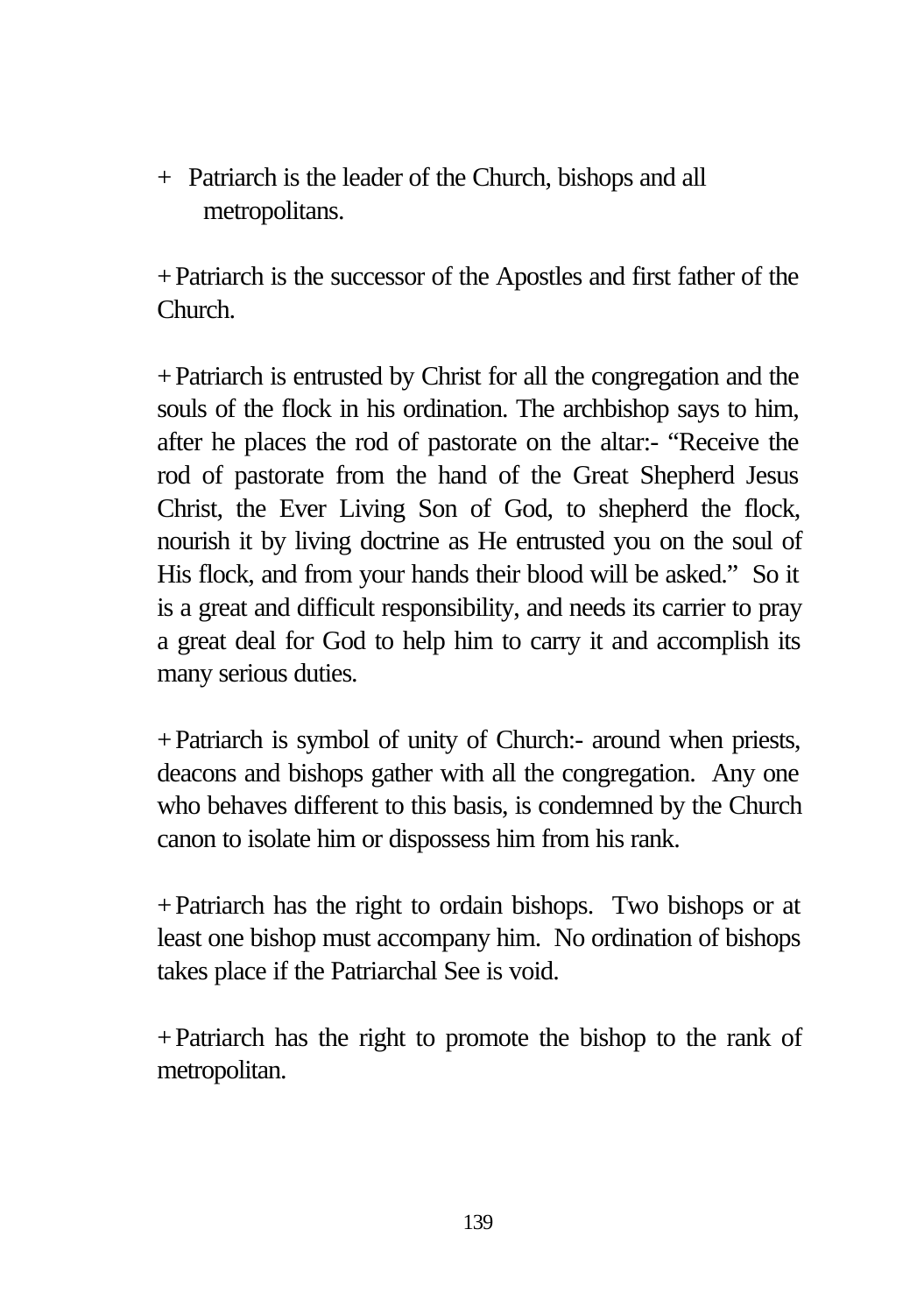+Patriarch has the right to make Mayron whenever it approaches depletion, while the bishops and metropolitans share its making.

+The Patriarch is distinguished form the bishop or metropolitan by these two rights:- right of ordination of bishops and their promotion, and the right of making the Holy Myron for the whole Church.

+The Great Cathedral is the location of the Patriarchal See where bishops are ordained and promoted by the Patriarch.

+Patriarch is the first guard of the Church's faith dogma, canons and rites, to keep them from every heretic, or deviant.

+Patriarch heads the sessions of the Holy Synod of the Church.

+Holy Synod is the highest authority in the Church, composed of the Patriarch, metropolitans, bishops, khoeri-epis-copos, abbots of monasteries and stewards of the Patriarchate.

+Patriarch heads the Common Denominational Council and all the official Coptic organisations like the organisation of Endowments and others.

+His age must not be less than forty years upon his ordination.

+Patriarch must be chosen from among scholar, spiritual, capable monks for leadership and rightly defining the word of truth, or from among common bishops who have no dioceses, as the Church Canon forbids transfer of bishop from one diocese to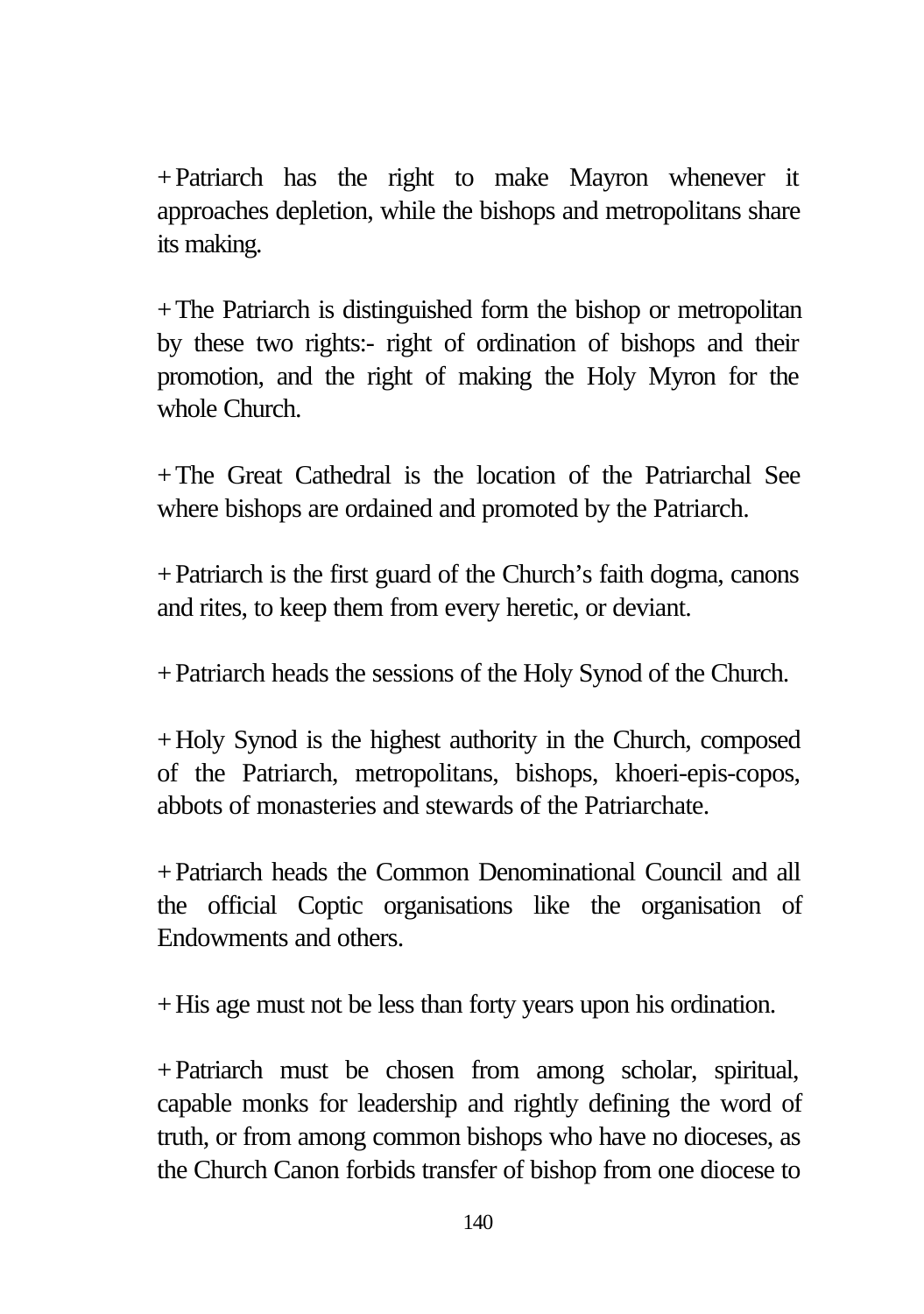another for whatever reason.

+In the Coptic Church, there is a specific list now, approved by the State, including basis and conditions of selection and election of the Patriarch of the Coptic Orthodox Church. It is the list approved by the President of the Republic on 2 November 1957.

+Included in the articles of the list is that the age of the recommended candidate for the Patriarchate, no less than forty years , and years of his monasticism no less than fifteen years.

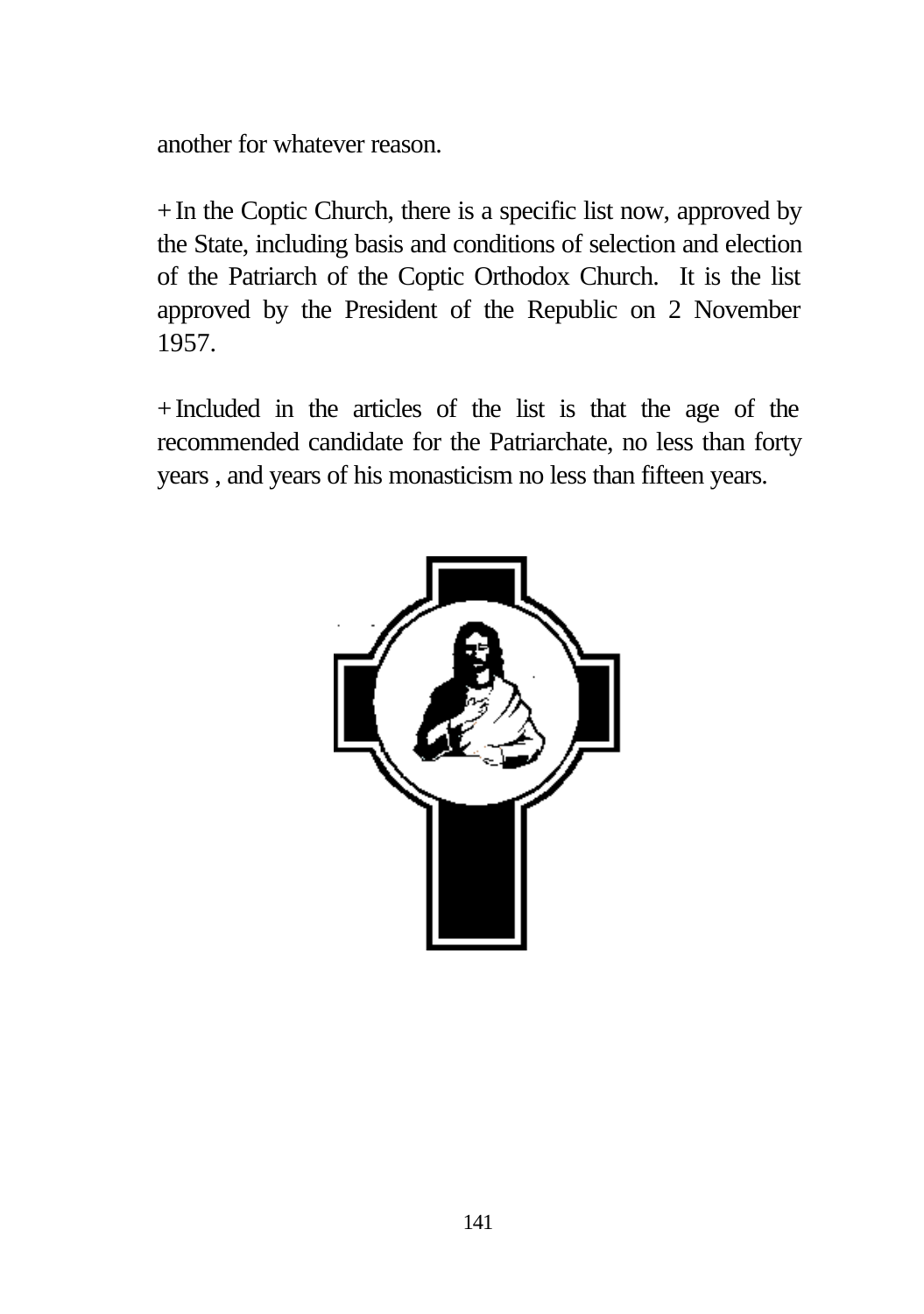# RITE OF ORDINATION OF THE PATRIARCH

+After the official procedures for the selection of the Patriarch, whether nominations, elections and temple lot and others, the Rite of Inauguration of the winner of patriarchy if he is a bishop , or Rite of Ordination if he is a hegmon, is as follows:

+His ordination must be on a Sunday.

+Rite of Ordination of the Patriarch is considered an ordination and an inauguration at the same time.

+One of the bishops performs the offertory of the Lamb as usual. Chapters for 17the Hatoor are read (commemoration of repose of St. John Chrysostom Patriarch of Constantinople) and chapters of reading of this whole day is about shepheredhood and service.

## $+$ Pauline:  $^{2}$ Tim 3:1 – 24, 4: 1-22

This chapter is about the struggle of our teacher St. Paul in service and shepherdhood and includes pastoral advices to his disciple Timothy, bishop of Ephesus.

### +Catholic Epistle: -I Peter 5: 1-14

Our teacher St. Peter advises the shepherds: "Shepherd the flock of God which is among you, serving as overseers, not by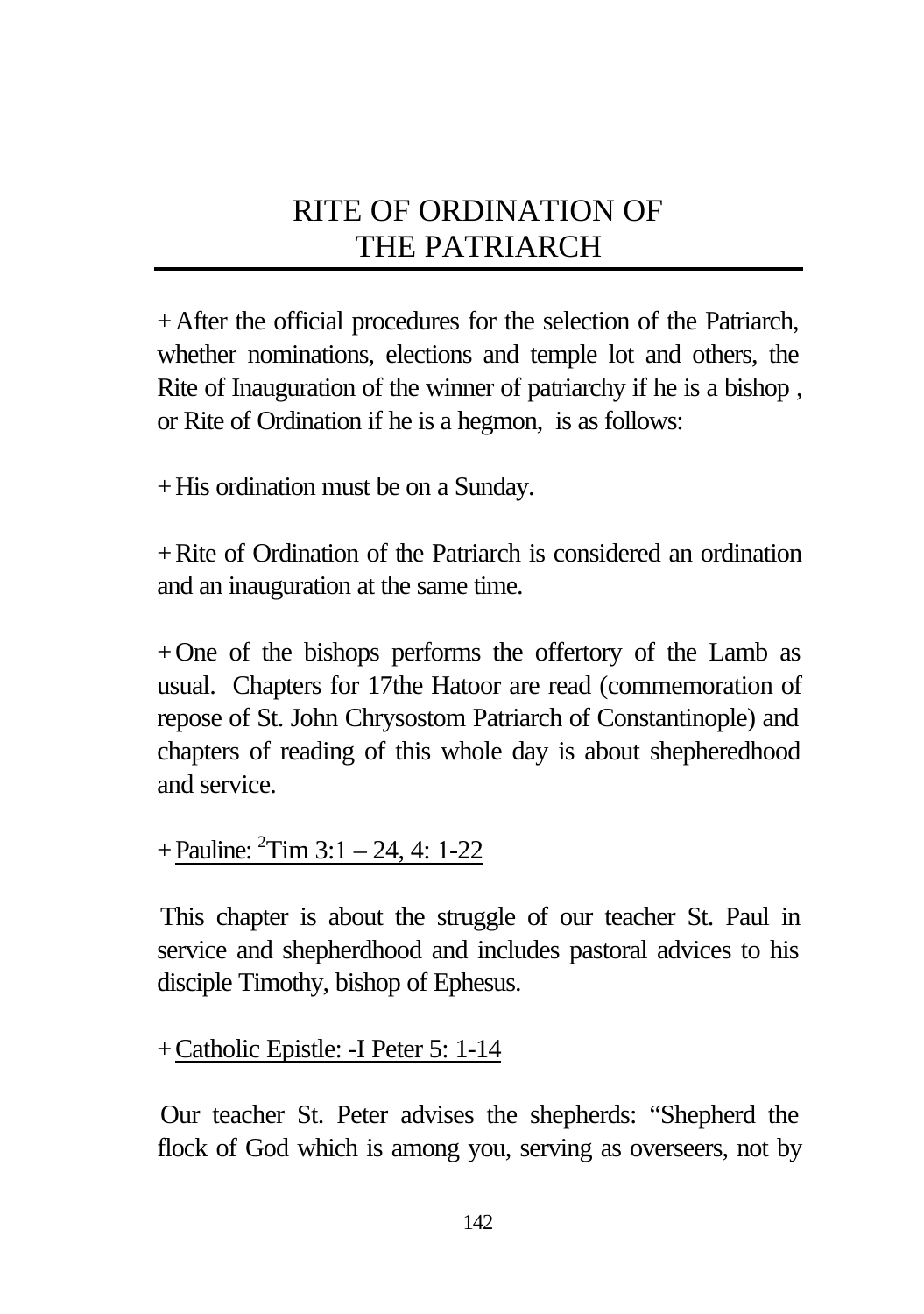constraint but willingly, not for dishonest gain but eagerly, not as being lords over those entrusted to you, but being examples to the flock"… etc.

#### +Praxis: - Acts 20: 17-38

Includes examples of the struggle of our teacher St. Paul in the service.... "serving the Lord with all humility, with many tears and trials which happened to me ….. And how I kept nothing that was helpful, but proclaimed it to you….. But none of these things move me, nor do I count my life dear to myself, so that I may finish my race with joy, and the ministry which I received from the Lord Jesus….. For three years I did not cease to warn everyone night and day with tears….. I have coveted neither one's silver nor gold or apparel…. I have shown you in every way, by labouring like this, that you must support the weak and remember the words of the Lord Jesus, that He said, "It is more blessed to give then to receive".

The chapter includes many commandments to Shepherds, …… "Therefore take heed to yourselves and to all the flock, among which the Holy Spirit has made you overseers, to shepherd the Church of God which He purchased with His own Blood…. Therefore WATCH .....".

### +Psalm 73: 23, 24, 28

"You hold me by my right hand, You will guide me with your counsel and afterwards receive me to glory, but it is good for me to draw near to God, I have put my trust in the Lord God, that I may declare all your works".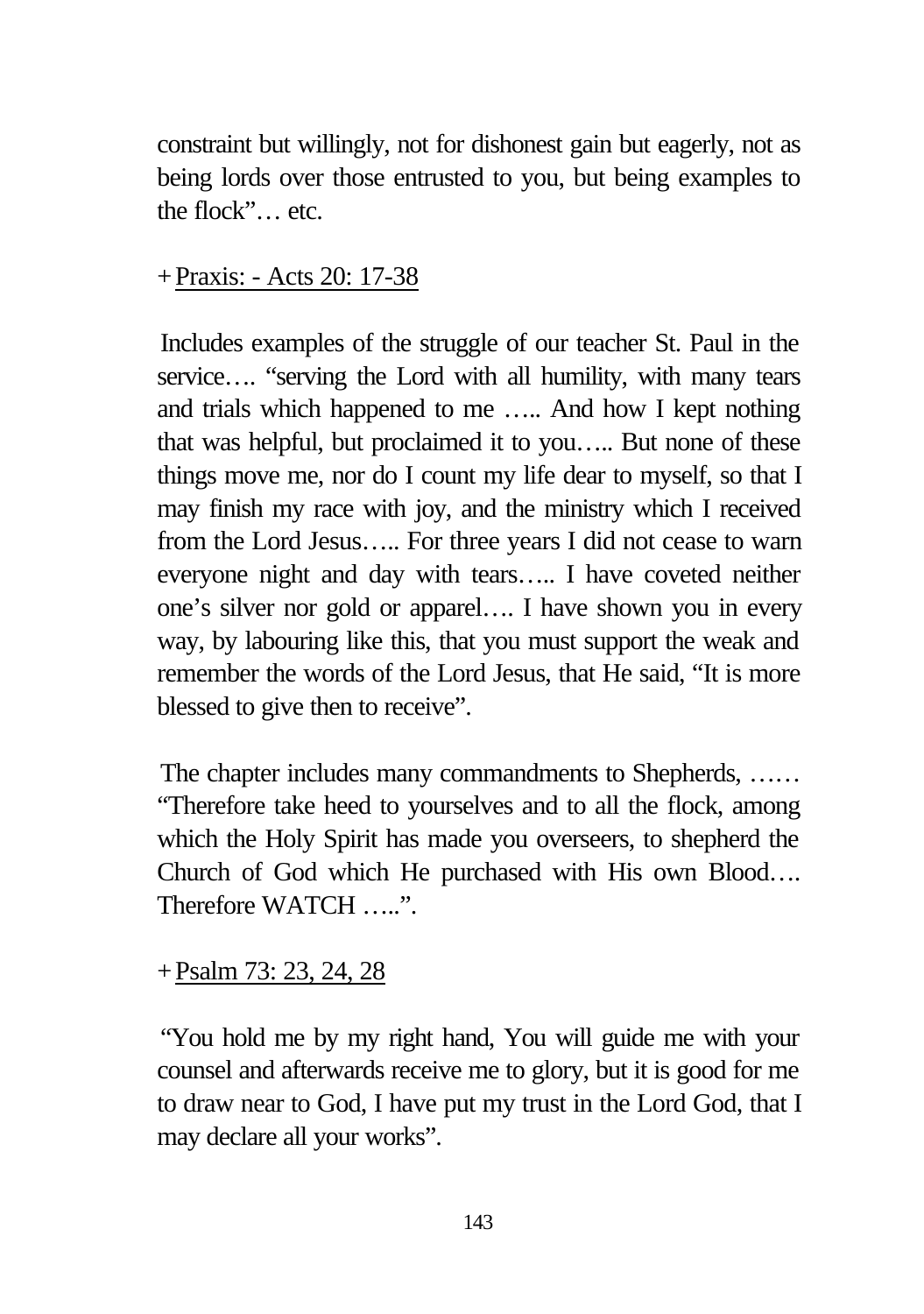## NOTE:

This is the Patriarch's impression at the start of his ordination, asking God to hold his right hand, Who holds the seven stars (seven bishops) in His right hand, walking in the midst of the seven lampstands (seven churches). He also asks God to guide him and lead him by His blessed good Counseling in managing His Church and shepherding his holy flock, and accept him in His Eternal Glory at the end of his life, with the Apostles and Pastors who served the Lord faithfully. "As if the New Patriarch says: "as for me it is good for me to stay to the Lord and rely on Him to help me in this difficult task, and I do not rely on my power or wisdom to shepherd the congregation of God….etc."

### +Gospel: John 10: 1-16

Gospel of the Good Shepherd as the Patriarch has to resemble Christ the Good Shepherd since the day of his ordination.

+"I am the Good Shepherd. The Good Shepherd gives His life for the sheep".

+"I am the Good Shepherd, and I know My sheep and am known by My own".

+"I am the door of the sheep".

+"I am the door. If anyone enters by me, he will be saved and will go in and out and find pasture".

+"I lay down My life for the sheep".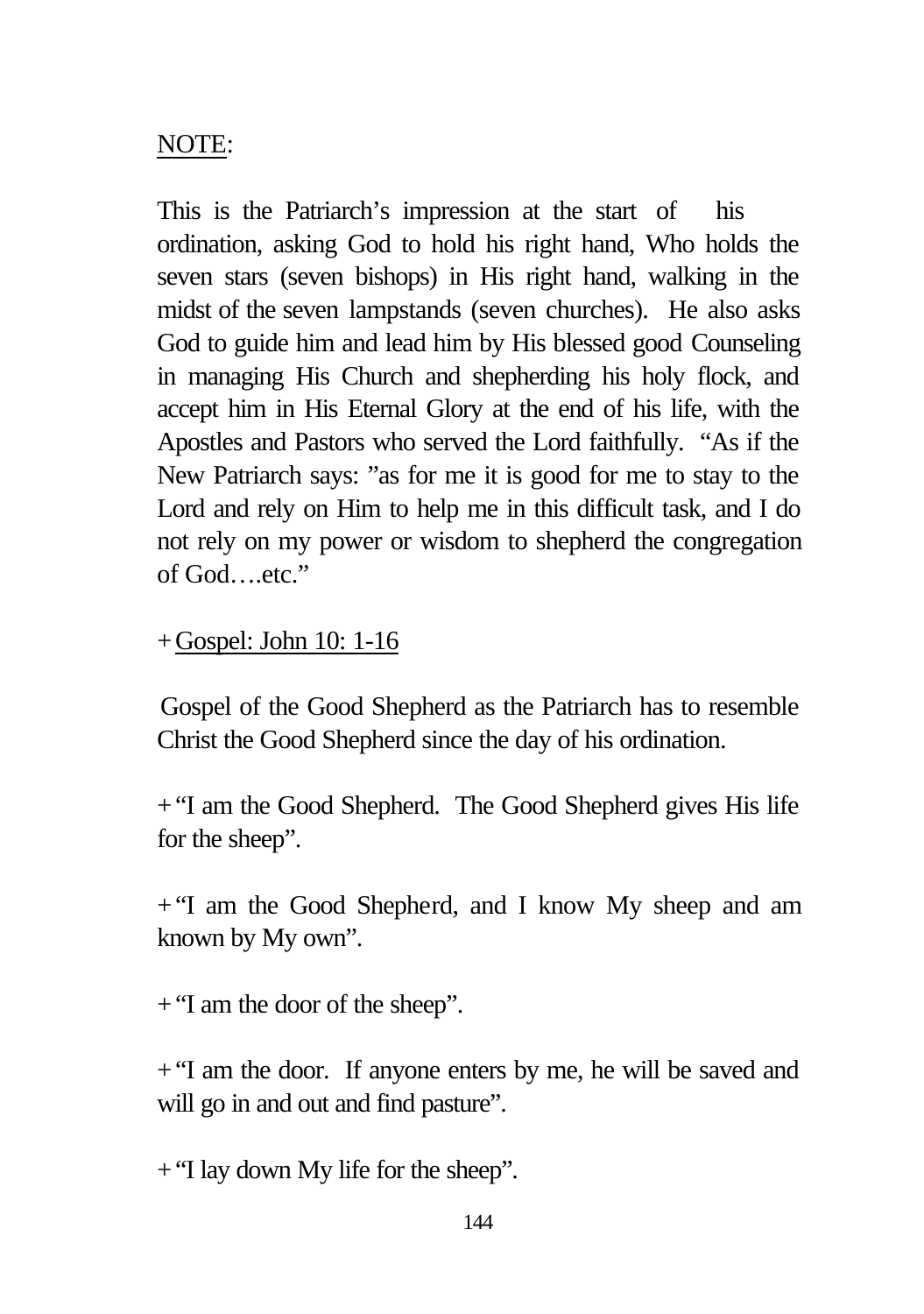+"And other sheep I have which are not of this fold; then also I must bring and will hear My voice; and there will be one flock and one shepherd". As if the Church places a comprehensive program of shepherhood and service before the new Patriarch, through the readings of the ordination day.

+After the Praxis reading (Book of Acts of the Apostles) and Synaxarium (Saintly stories), they start the ordination procedures. As the Patriarch's service is a continuation of the apostolic service recorded in the Book of Acts of the Apostles, so you notice the Book of Acts does not end by the word Amen. This is a proof that it is open to comprise the service of Patriarchs, successors of the Apostles everywhere, at all times, and the procession is continuous and does not stop until the Second Coming of Christ. Also the Patriarch's service is a continuation of the saintly Patriarchal service, whose manners are recorded in the Synaxarium.

+The priests come out to the Patriarchal location with their censers, and the deacons with the crosses of the procession, where there are the metropolitans and bishops, with the selected one for the Patriarchal See, to bring them along in an ecclesiastical joyful procession to the Cathedral.

+The Cathedral door is closed and the keys are given to the archdeacon , to stand by the door awaiting the new Patriarch to give him the keys.

+The procession starts from the Patriarchal location, preceded by the deacons, priests, then metropolitans and bishops by their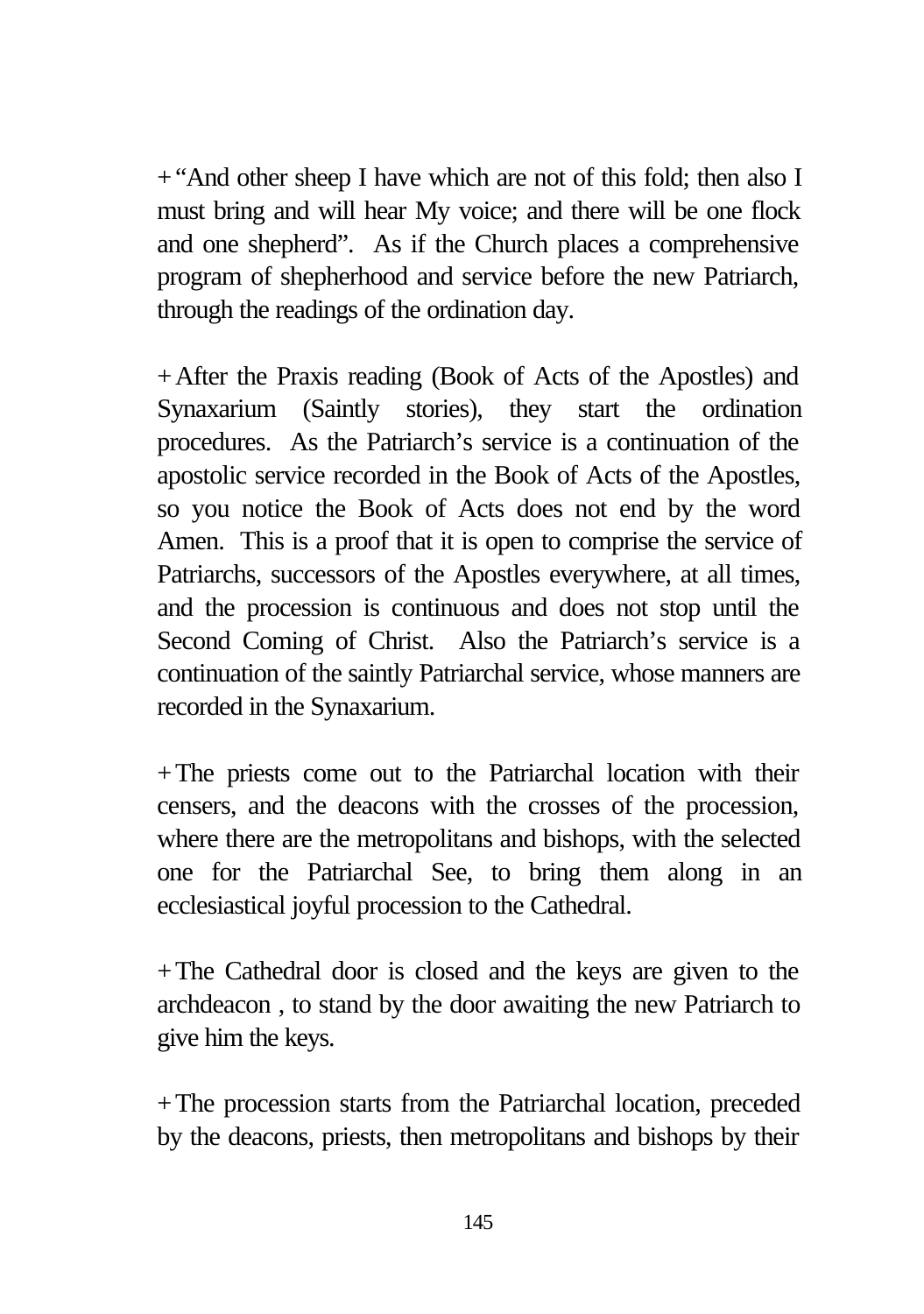priestly vestments, surrounding the new Pope who wears his black monastic vestments.

+While walking in the procession, the deacons say the hymn of Blessed is He who comes in the Name of the Lord….Hosanna (Save us)… Before the archbishop, one of the archdeacons walks carrying the Gospel, and the procession walks to the door of the Cathedral, then the archdeacon precedes the new Pope and gives him the Cathedral keys.

His Holiness opens the door of Cathedral while saying: "Open to me the gates of righteousness, I will go through them and I will praise the Lord. This is the gate of the Lord through which the righteous shall enter. I will praise You for You have answered me and have become my salvation" *Psalm 118: 19-21*. The gates of the Church is the gate of righteousness and the gate of the Lord through which we enter to the Church to thank the Lord and praise Him for His uncountable blessings.

+Upon opening the door, the Cathedral bells are rung to welcome the new Pope and rejoice for his arrival.

+The procession enters to the Cathedral and the deacons say the hymn of "O Only begotten Son of God" until the procession reaches the gate or door of the temple and all kneel before the holy temple.

+The Pope stands before the temple between two bishops while the metropolitans and bishops ascend to the temple and the priests and deacons take their specified places.

+The archbishop stands before the temple's door, facing east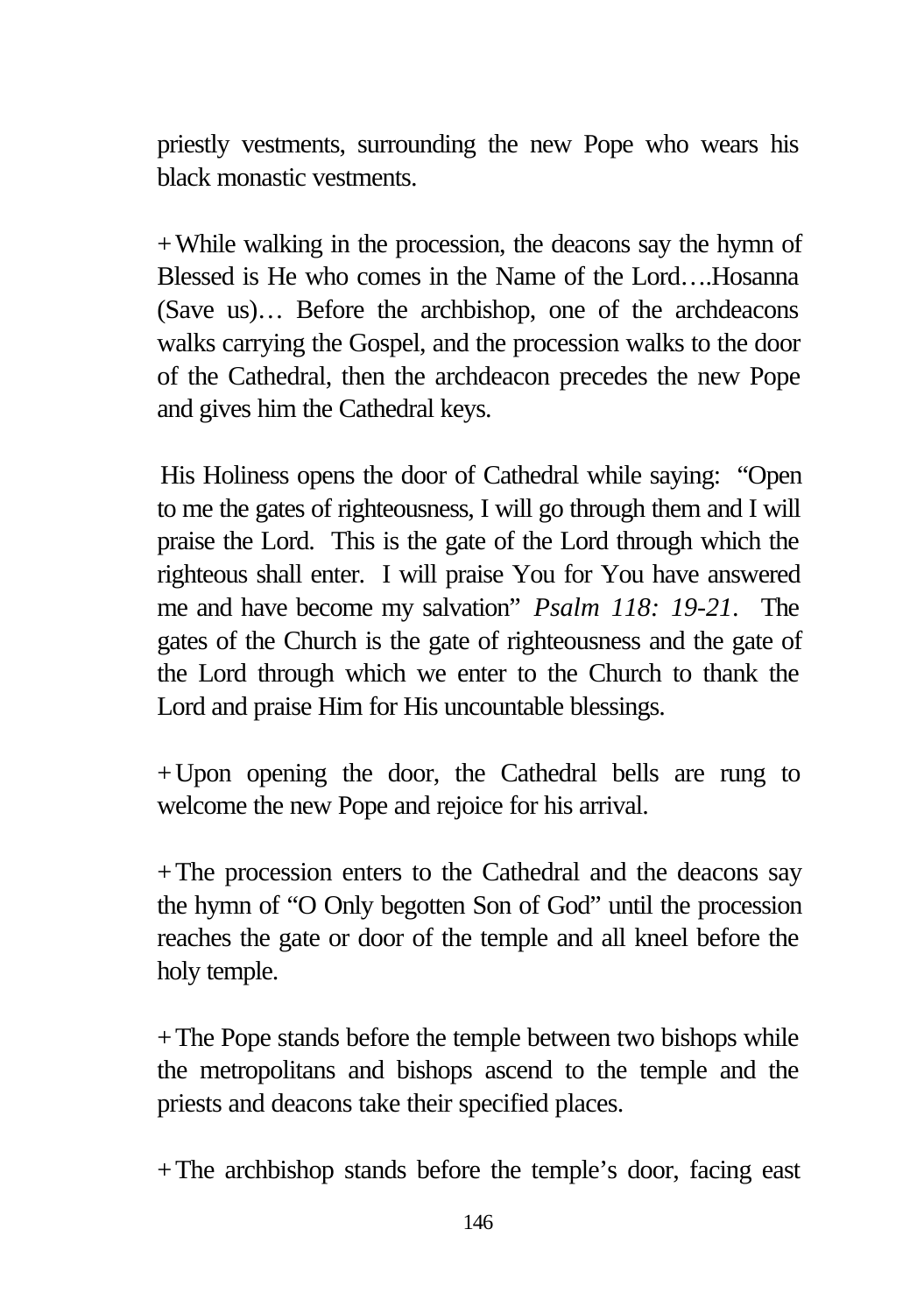and prays the Litany of the Gospel, specifically this one: "O Master Lord Jesus Christ our God who sent His saintly disciples and pure Apostles to all the world, to preach His Kingdom and teach all nations the true knowledge. We ask You Our King to open our hearts to hear the words of Your Holy Gospels through the prayers of Your saints."

The deacon says: "Pray for the Holy Gospel."

The congregation says: "Lord have Mercy".

The archbishop completes: "Open the senses of our souls, bodies and spirits to become worthy not only to hear but to act according to Your Holy commandments according to the Will of Your Good Father….etc".

# NOTE:

The archbishop begins the ordination prayers by this Litany, as the new Patriarch is an example of the Apostles, whom Lord Jesus sent to the entire world to preach the Kingdom and teach all nations the knowledge of God and His worshipping. As He said to them: "Go into the entire world and preach the Gospel to every creatures". *Mark 16:15*, and also "Go therefore and make disciples of all the nations, baptizing them in the Name of the Father and of the Son and of the Holy Spirit, teaching them to observe all things that I have commanded you" *Matthew 28:19, 20*. He also asks God to open his heart and all the attendants and the senses of their souls, bodies and spirits to hear and act according to the Holy Commandments of God , which are the constitution of our salvation and the light that guides our feet in the way of peace.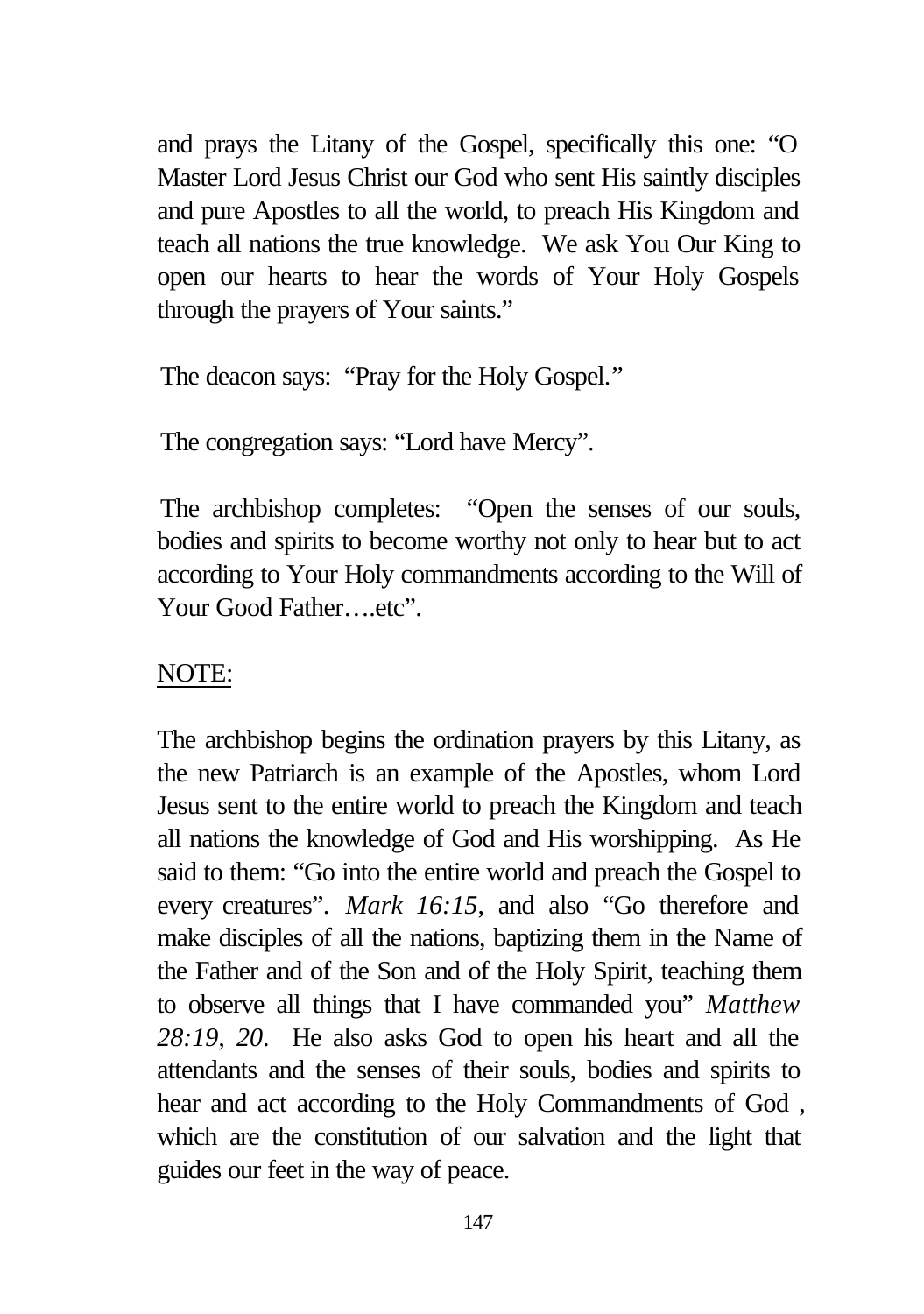+The archbishop hands over the recommendation signed by all the metropolitans and bishops and all the members of the Holy Synod, to one of the archdeacons to read it on the pulpit (now the metropolitans and bishops read it).

This is the text of the recommendation:- In the Name of the Father and of the Son and of the Holy Spirit.

The inseparable Holy Trinity One God Our Lord, we the Orthodox Christians.

We rely on Him to the last breath, and send to Him on High Glory and honour forever.

We the metropolitans and bishops and priests and deacons and the entire congregation who love Christ, in the cities of Alexandria, Cairo and all provinces of Egypt.

After we were stricken by the affliction of the orphanhood by the passing away of His Holiness Pope….. to the heavenly paradise, who gained all the holy promises and passed to God Who loved him so he heard the joyful voice saying: "Well done, good and faithful servant, enter into the joy of your Lord."

When we were orphaned, and the Holy Church of God which he shepherded by His teaching, was widowed, we supplicated to God to lead us to a person worthy of the great leadership of priesthood, to shepherd us into the Way of the Lord and guide us to the harbour of salvation. So by heavenly love and the Holy Spirit's work, we all agreed in good heart to elect the worshipper of God.... From the monks of the monastery of...a Pope and Patriarch and ruler of bishops for the Apostolic See of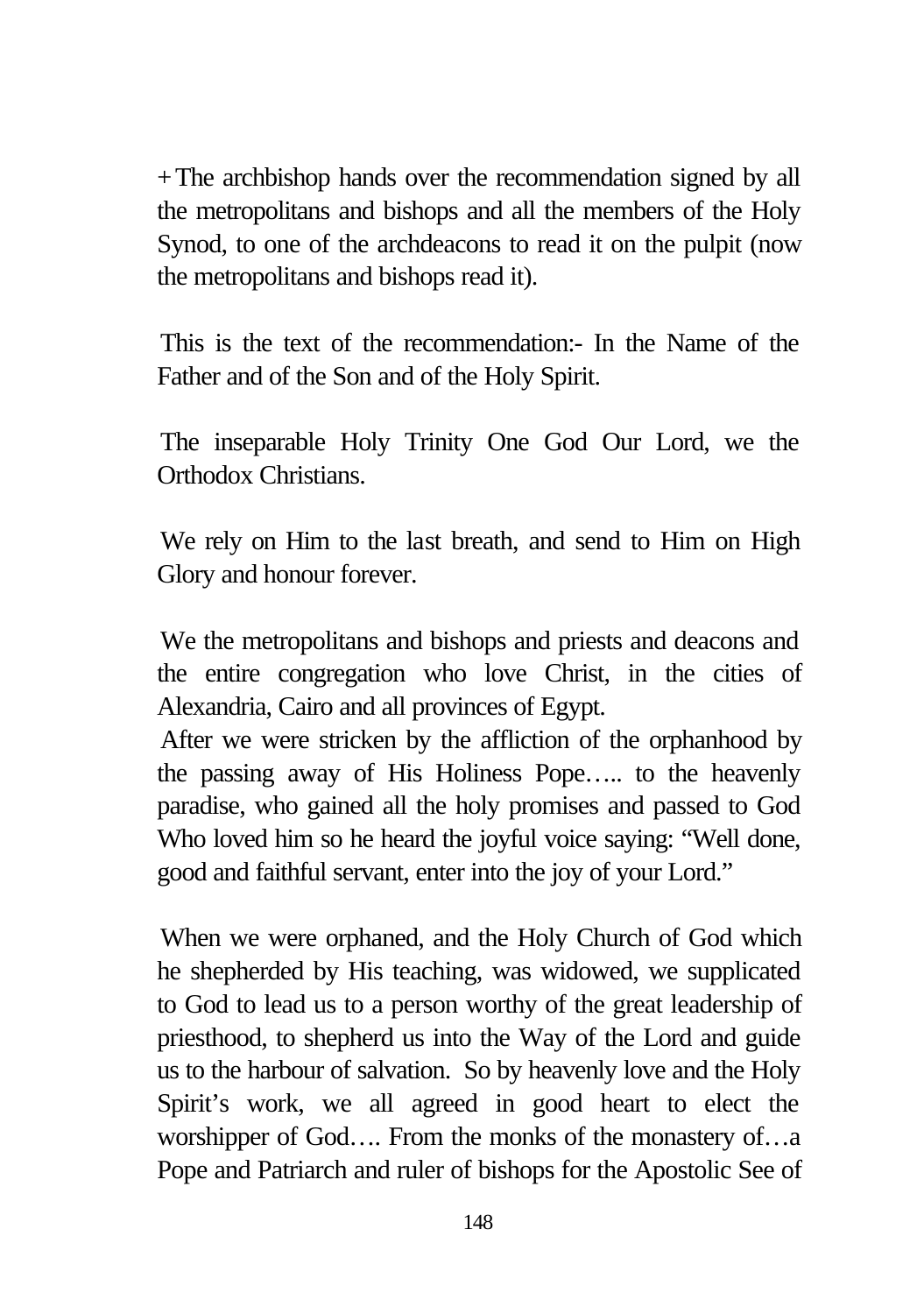St. Mark the Evangelist, preacher of Egypt, Ethiopia, Nuba, Sudan and five Western cities (Pentapolis) and all the provinces of the Markan preaching in Africa, Asia, Europe, America and Australia.

We selected him because he worships God, loves strangers, with understanding and knowledge, pure, perseveres on keeping the Church Rites, Faith, Dogma and tradition, and we present him as a ruling pastor, Pope and Patriarch for Holy House of God to shepherd it with meekness and compassion.

That is why we wrote this recommendation and have signed it with gratitude to the Holy Trinity, Father, Son and Holy Spirit One God Amen.

+Then the metropolitans and bishops stand before the temple for the ordination of the Patriarch, so the elected person kneels on his knees and the archbishop prays the Thanksgiving Prayer, raises the incense and says this prayer:-

"O Lord God of hosts who qualified us for this holy service…. We approach You and supplicate to you to grant the grace of the high leadership of Priesthood to Your servant … standing here awaiting your heavenly gifts….".

+The archdeacon says the following supplications:<sup>1</sup> and the singers respond after every supplication saying: "Lord have mercy: -

Let us all say ,God answer us and have mercy on us for the reign of peace in the Holy House of God."

<sup>&</sup>lt;sup>1</sup> Now metropolitans and bishops say them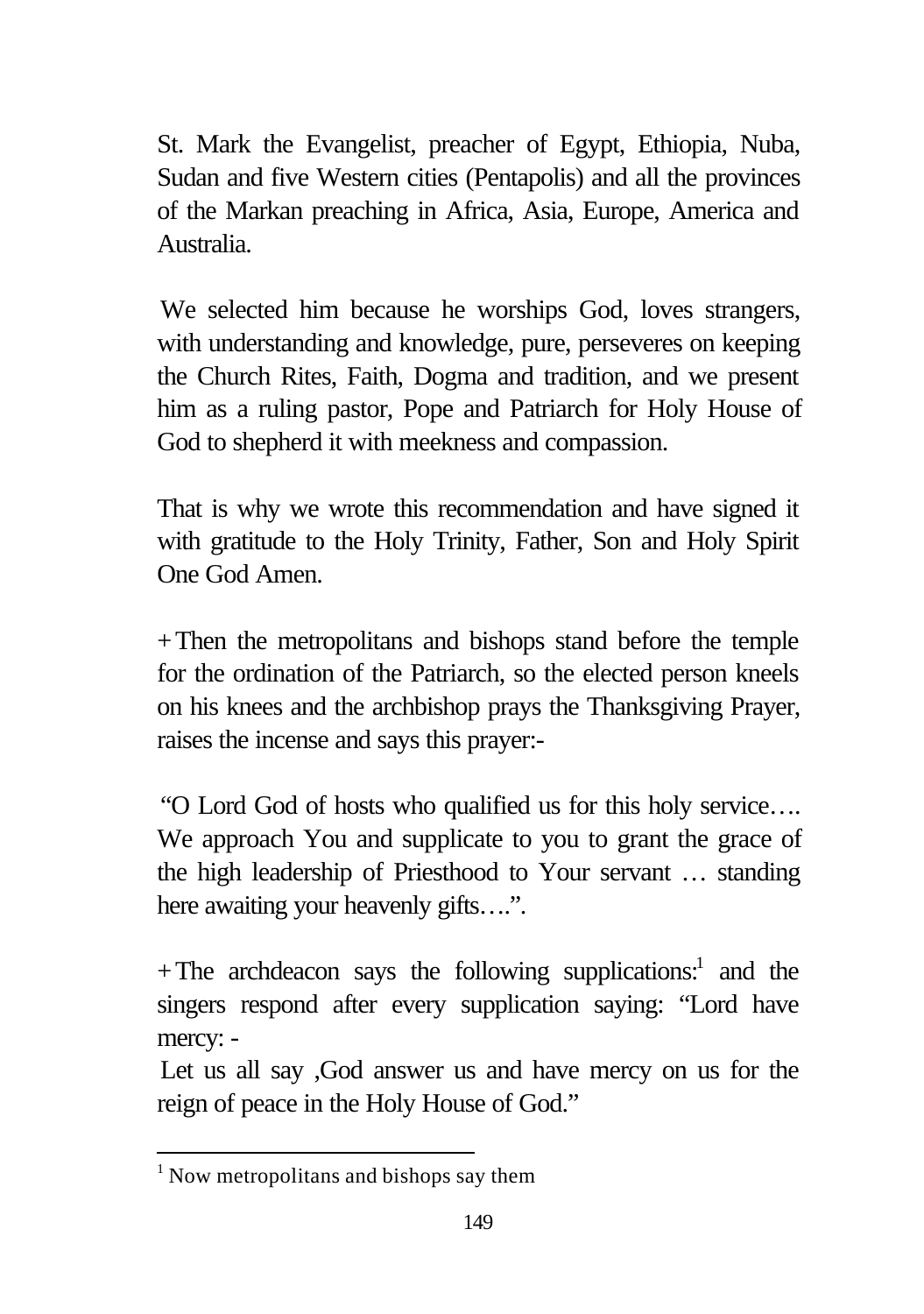+There are five supplications and the singers say Lord hear us by the tune, Lord have mercy Lord bless us, or Kerye-Eleyson, Kerye-Eleyson, Kerye-Eleyson, at the end of each supplication.

+The archbishop says this prayer:- O Master Lord God the Pantocrator, Lord of all…. Grant Your servant….grace. Grant him wisdom to shepherd Your Church purely in justice, Dominion and honour due to You…...

+The archdeacon says: From the Lord we ask and the singers say: Lord have mercy.

+The archbishop places his hand on the chosen candidate (if he was a hegomen) and does not place it if the candidate was a bishop.

+The archdeacon says this declaration:-

The divine grace that heals sickness and accomplished deficiencies, and gathers the scattered led us to know the worshipper of God… to present him Pope and Patriarch for the two cities of Cairo and Alexandria and all provinces of Egypt and all the Markan preached areas instead of the late blessed …. Who passed away in blessed age and left to God.

Let us pray then begging the Lord of grace to dwell on him the grace of the Holy Spirit and let us all say: Lord have mercy.

+The singers say: Lord have mercy.

+Then the archbishop places his hand on the chosen candidate's head (if he is a hegemon) saying: Yes Lord make him worthy for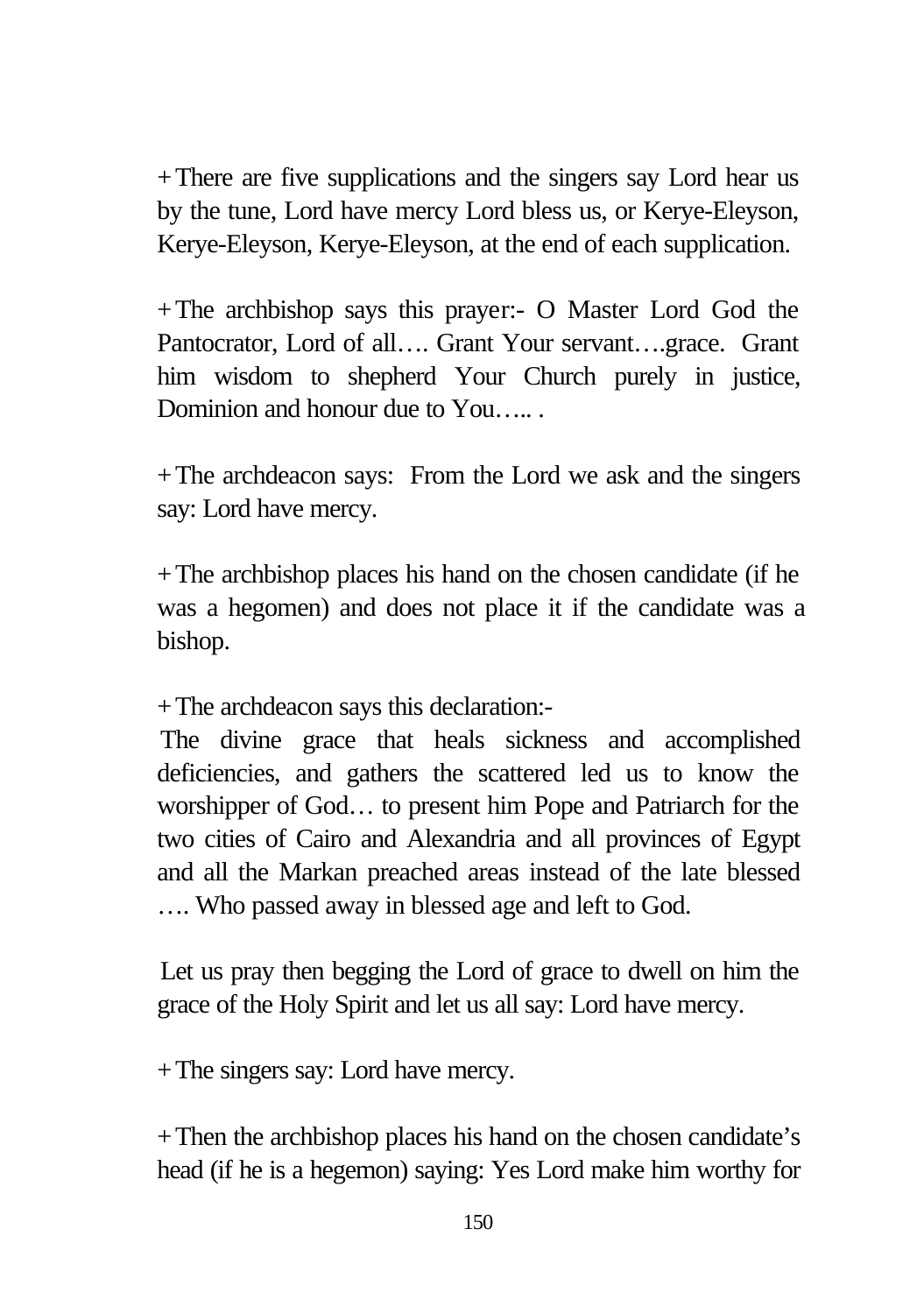the call of high priestly leadership, to become worthy to pastor Your congregation with purity and righteousness to win the share of the saints. By the mercy of Your Son Jesus Christ our Lord, blessed art You with Him and the Consubstantial Holy Spirit,  $now...$ 

Then says: Peace be with all. Irini-pasi. And the singers respond: and with your spirit.

+The archdeacon says: Stand well. Stand in purity, Stand in reverence and quietness and let us all say: Lord have mercy.

The singers say: Lord have mercy thrice.

+The archdeacon says: Come on gathering metropolitans and bishops and place your hands on our father chosen by God (if he was a hegomen), or pray for our father chosen by God (if he was a bishop).

+If he was a hegomen, the metropolitans and bishops place their hands on his shoulders and ,arms but the archbishop places his right hand on his head . If the chosen candidate is a bishop who was already laid hands on, then the metropolitans and bishops stand around him without laying on of hands, even the archbishop does not lay hands on him.

+The leader of metropolitans prays this prayer of ordination:- O Master Lord God of all, source of all compassion…. We ask and entreat Your goodness O Philanthropic One for Your servant….. Whom You chose a high priest for Your Church to become ruler over Your congregation and a pastor for them. Shine on him Lord by the light of Your Countenance to enlighten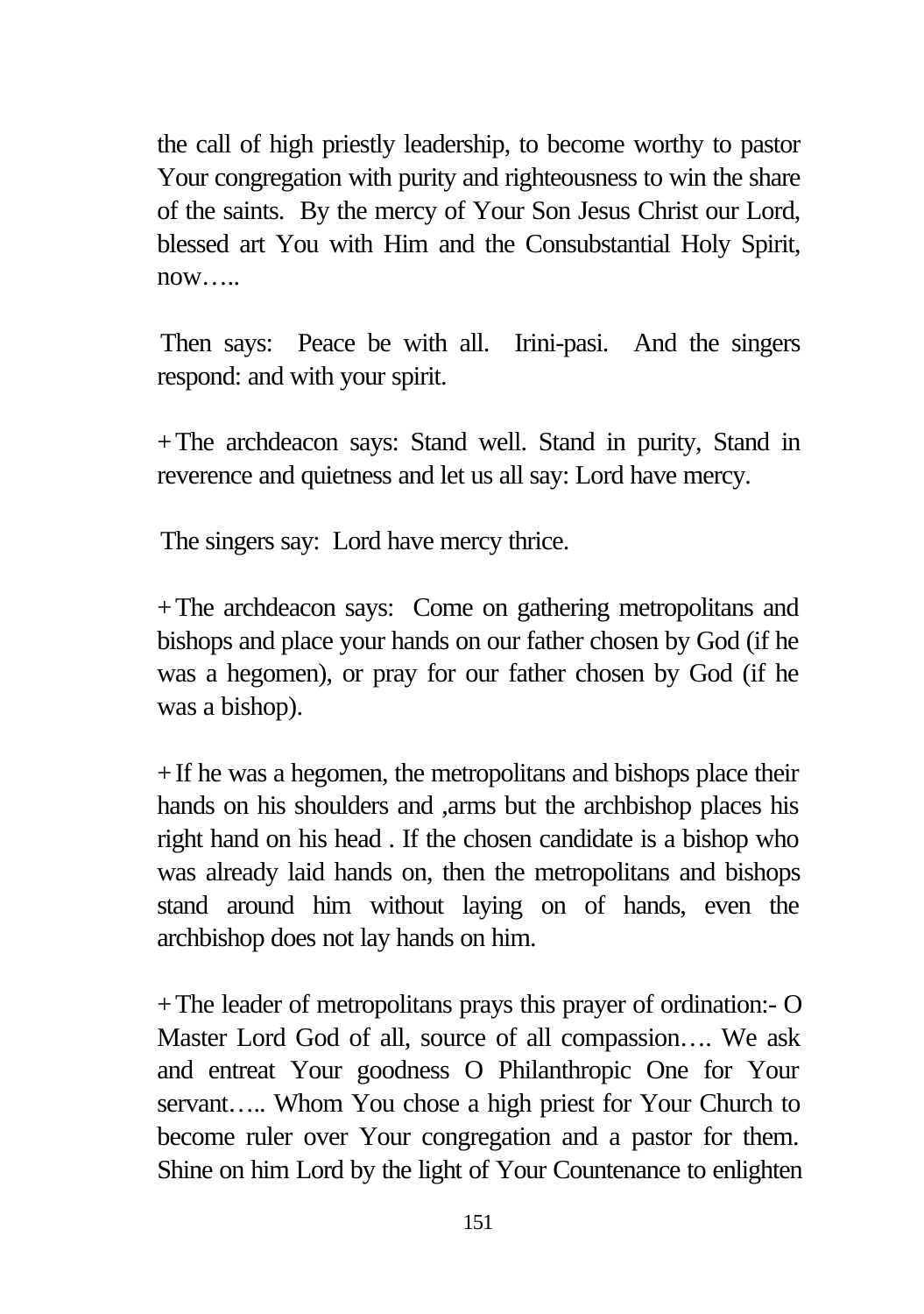his heart by the spring of Your glory, to know Your Holy Mysteries.

+Pour on him the gifts of the Holy Spirit, the Spirit of truth, the spirit of perfect comfort whom You gave to Your saintly Apostles and pure prophets. Lord grant him the spirit of wisdom, understanding, power and counsel, the spirit of knowledge and reverence. God fill him with Your fear to judge Your congregation with justice and defend the True Orthodox Faith. Adorn him by the vestment of Your Holy Glory and place a crown on his head and anoint him by the oil of joy, of Your Goodness to become Your high priest, faithful over Your House, to glorify You without blame all the days of his life. By pure sacrifices, and faultless prayers and a bright spirit, by fasts and good deeds, love, meekness, faith without hypocrisy, and offers oblations for the ignorance of Your congregation and rescue them from the traps of sin and return them to Your holy fold. God grant Your congregation peace and grant Your servant.… the Spirit of Your Holiness to undo every bond of the enemy, and gather the children of the Church to become one flock for one pastor, and keep his priesthood blameless to the end, to serve You by spiritual sacrifices at all times like the rank of the Great High Priest in heaven Jesus Christ our Lord, Glory and dominion due to Him…..

### NOTE:

This is a very important prayer that includes all the responsibilities of the Patriarch who is:

- (1) Spiritual ruler of the congregation.
- (2) Pastor of pastors.
- (3) Judges the congregation in justice and uprightness.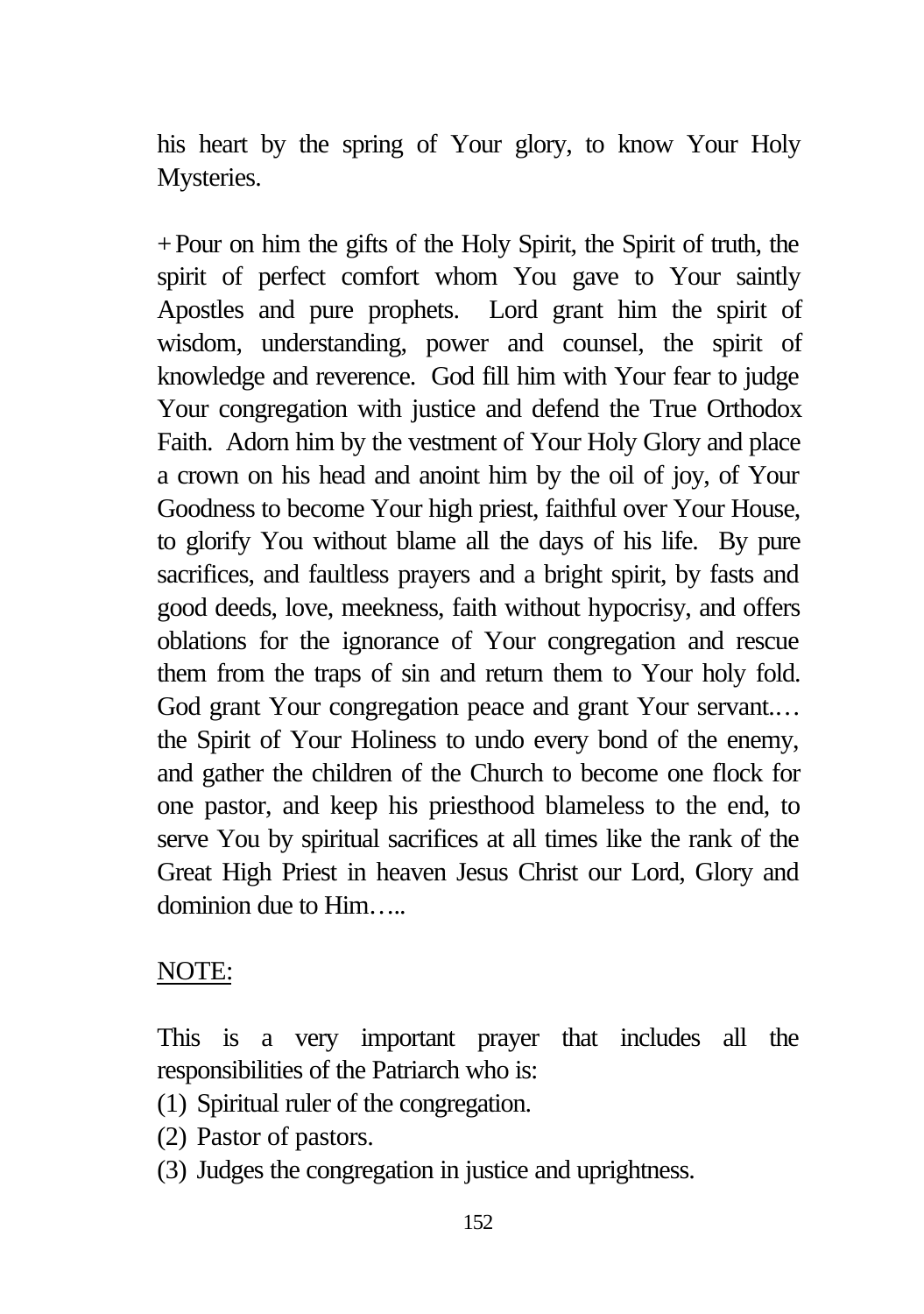(4) Protector of the True Orthodox Faith against heresies and deviations.

(5) Offers oblations and prayers to intercede for the congregation before God.

(6) Rescues sinners from fire of sin and evil.

(7) Returns the lost to the holy yard of faith.

(8) Works and prays for the salvation of the congregation.

(9) Gathers the scattered, children of God to one.

(10) Gives absolution and forgiveness to all repentants who are tied by the devil by sin and its horrific bonds.

+The leading metropolitan faces west praying: "Lord look upon us and upon our service, purify us from all blemish and send Your grace of leadership of priesthood of Your servant…. To be worthy to please You and shepherd Your congregation without blame, because You are merciful and righteous ... glory ….due to You ….

 $+$ Then he turns his face and faces west towards the chosen candidate and signs his forehead by his thumb (if he was a hegomen) saying: "We call you Anba ….. Pope and Patriarch and leader of bishops of the Markan See.

Likewise he says the three signs and the hymnists say Amen, every time.

## NOTE:

By these three signs and pronunciation the ordination is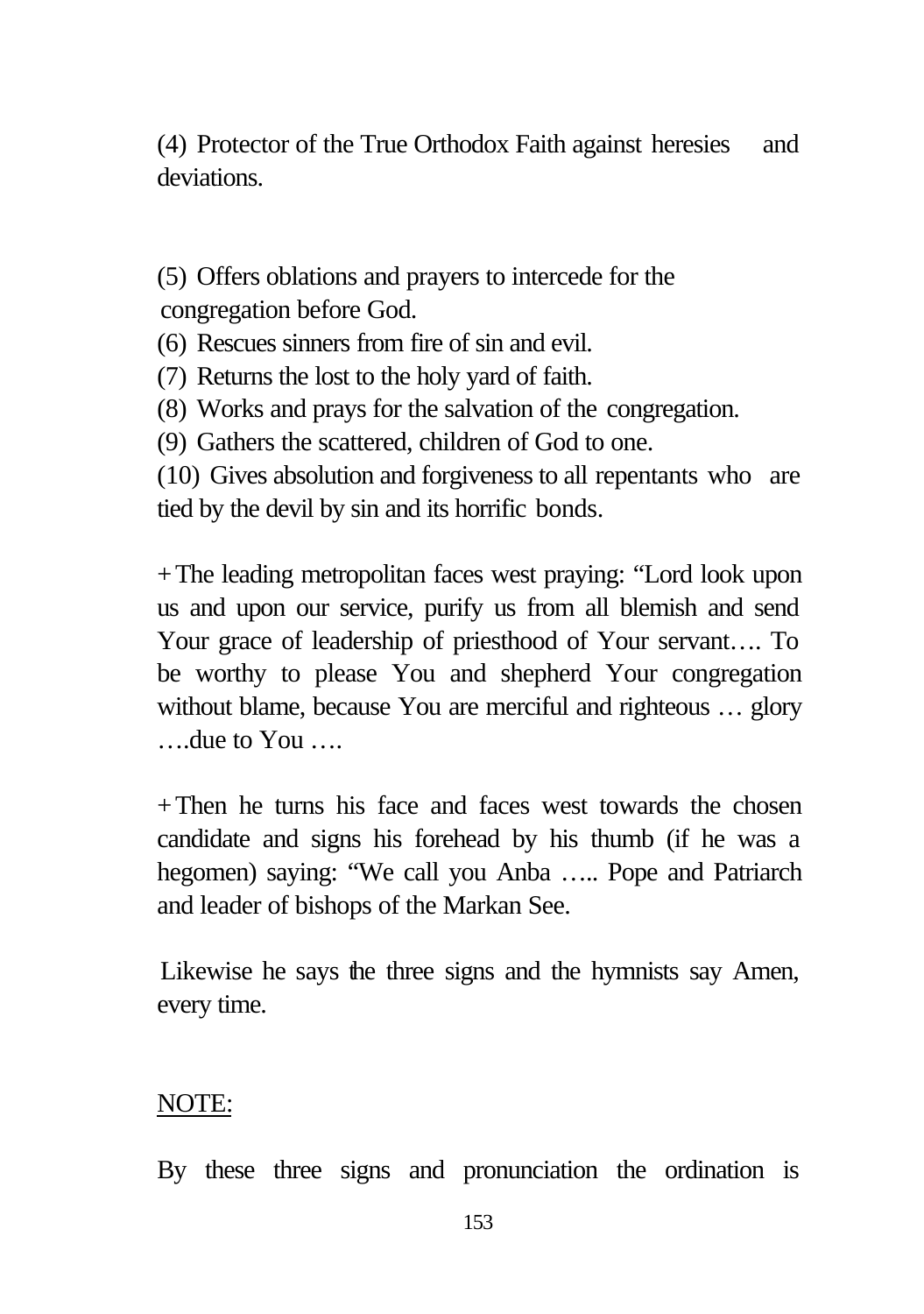accomplished actually and the chosen candidate becomes the Pope of Alexandria and Patriarch of the See of St. Mark by the dwelling of the Holy Spirit upon him.

+Then they dress him the tunic and seat him on a small chair in the middle while the metropolitans and bishops sit around him and the deacons chant St Mark's doxology.

+The archbishop read the tradition specific for the Patriarch Pope. This is a text of the tradition<sup>1</sup> of Anba ....... Head of bishops of the great Alexandria. From the bishops gathering to all those who love God:- hegemons, priests, deacons, epodeacons, ognastoses, hymnists, the fatherly monks and all the believers and the Orthodox congregation in the great city of Alexandria which loves Christ and the congregation of Cairo and all Egypt and all the congregations of the See of St. Mark that love Christ.

We (the metropolitans) and bishops who gathered by the mercy of God, say to you:- sing by the harp in a festival day for you, how exceedingly rich is God

and His wisdom and knowledge , as He is our Master and true God Jesus Christ Who knows everything before existence, Examiner of hearts, Who still is with the Father and the Holy Spirit the counseling true Judge, Who has the hidden treasures of wisdom, the True God, and God accepted the spirit of the good works our father the Patriarch Anba … who gained the

<sup>&</sup>lt;sup>1</sup> From the book of Holy Prayers for the ordination of the chosen of the clergy ranks and monks and sanctification of Myron and Church page  $213 - 224.$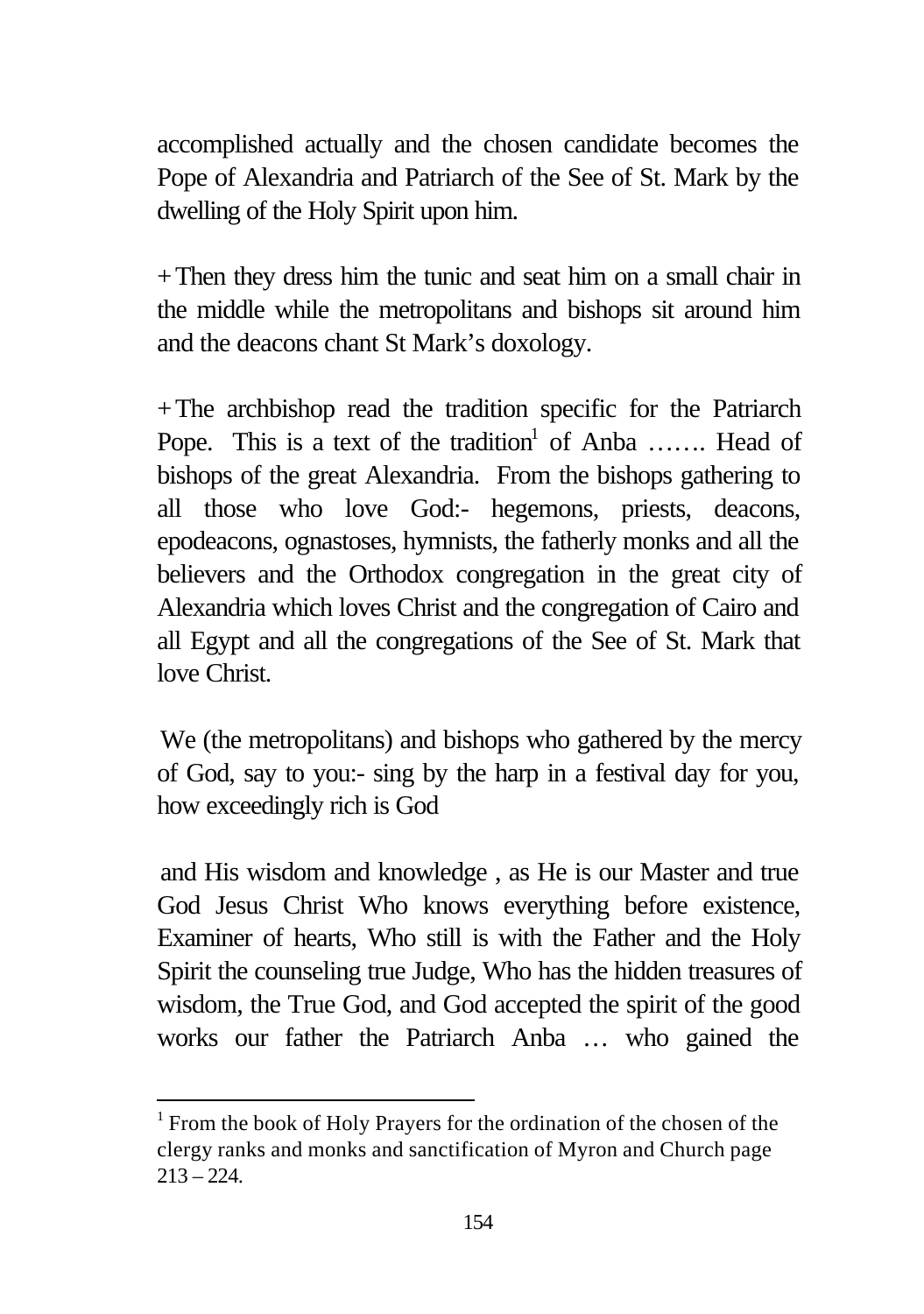inheritance of the saints and the share of the righteous. Necessity obliged us to gather according to the Apostolic Canons by one agreement, we the metropolitans and bishops of Egypt and the clergy and all the congregation of the great city of Alexandria and leaders of Egypt. So we counseled supplicating to God to manifest His good will in the choice of whoever is worthy of the great leadership of priesthood , to shepherd us in the Lord's way and guide us to the harbour of salvation. So we decided to fulfil the Will of God and supplicate His Providence and entreat His Compassion and Goodness, perseveringly asking Him to guide us to the worthy person for the greatest leadership of priesthood rank and the grace of God led us to the worshipper of God ... from the monastery of .....

Who was brought up by saintly fathers and gained their grace like Elisha with Elijah the Tishbite regarding the angelical eskeem, as written by the apostle: "And we know that all things work together for good to those who love God, to those who are the called according to His purpose. For whom He foreknew, He also predestined … these He also called, whom He called, these He also justified, and whom he justified, these He also glorified". *Rom 8: 28-30* and He said also: "And no man takes this honour to himself, but he who is called by God, just as Aaron was" *Hebrew 5:4*. So we promoted him to this eminent rank of the greatest leadership of priesthood to become a father and shepherd to shepherd us in the fertile meadows of true knowledge, that is why we lifted him to the succession of the evangelist theologian St Mark the apostle, full of all spiritual graces, when he gained the gift of the Paraclete by apostolic voices, as we dressed him the vestment of the greatest leadership of priesthood from God and His pure apostles, and became a high priest, shepherd and teacher.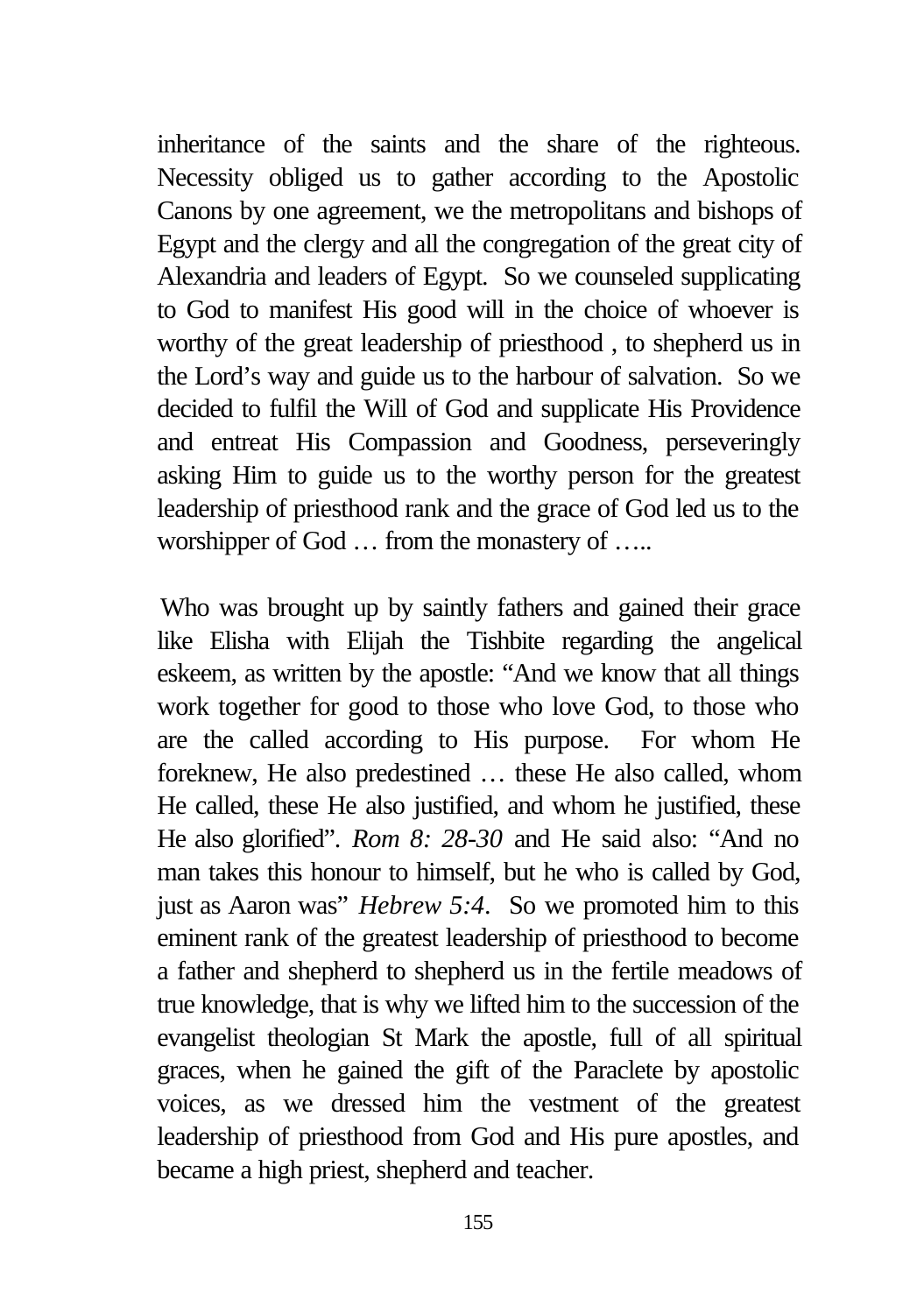As he gained this authority from God the King of heavenly and earthly creation, it became his right to loose and bind, ordain bishops and clergy, sanctify altars and consecrate new Churches, practise the authority given by our Lord Jesus Christ to His pure apostles and sanctify the Myron. As he is filled by the grace of the Holy Spirit and become a new man by the great rank bestowed upon him by God, Who exalts the lowly and raises the poor and seats him with His congregation. We are filled by joy bestowed on us by Jesus Christ, the Word of God Who incarnated from the Virgin St. Mary, became man, suffered, physically died and rose from the dead on the third day, ascended into heaven and sat at the right hand of the Father and sent the Holy Spirit the comforter to His pure apostles and fulfilled them , holy by the heavenly rank, so they organised the church every where by the unity of faith and gathered the scattered, those worthy by the providence of His goodness.

God Who chose him, bless him by speech on opening his mouth as a benefit for ourselves and become peace for the Church and salvation for all Orthodox people in his time and may He bestow upon us all mercies. By the intercession of our Lady and Queen Theotokos St. Mary and the prayers of our father the beloved St. Mark the pure evangelist … and all the saints acceptable before our Lord Jesus Christ, glory and dominion are due to Him with His good Father and the living consubstantial Holy Spirit, now…… .

This is a message of the tradition of Anba ….. Pope of Alexandria and Patriarch of the See of the St. Mark decided by us, metropolitans and bishops, gathering here and performed his blessed ordination and seating him on the See of St. Mark the apostle and evangelist and theologian in the Church of .…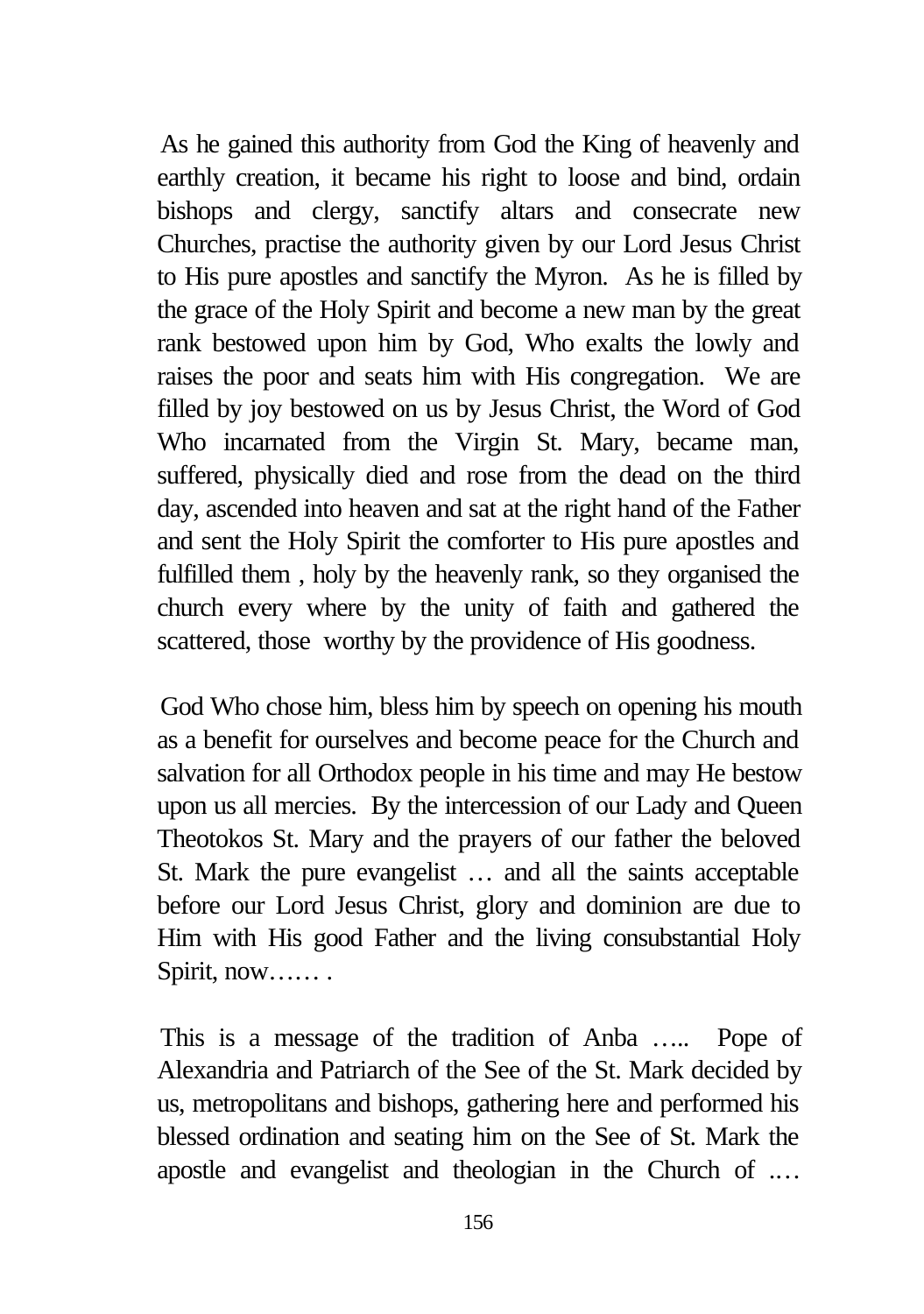according to the canonical tradition and approved it by our handwriting Glory be to God, Amen.

+Then signatures of all the metropolitans, bishops, abbots of monasteries members of the Holy Synod of the Coptic Orthodox Church.

+The archbishop folds the tradition after reading it and hands it to His Holiness the Pope Patriarch and says audibly:-

"Receive the tradition of Greatest leadership of priesthood for many peaceful, glorious, dignified years to come".

The hymnist say: Doxology of His Holiness the Pope. Then the archdeacon says the following supplications<sup>1</sup> "for the peace and harmony and organisation of the Holy Church of God. To the Lord we ask".

The hymnists say: Lord have mercy.

For the congregation of God…etc. at the end, the congregation says: Aksios.

+The leading metropolitan places the four Gospels on the head of the Pope<sup>2</sup>.

The hymnist chant the Aksios hymn. Then the Gospels are lifted from his head while the metropolitans and bishops come forward and kiss them.

<sup>&</sup>lt;sup>1</sup> Metropolitans and bishops say them now

<sup>&</sup>lt;sup>2</sup> Placing the Gospels on the head of the Pope replaces the breath given to lower ranks.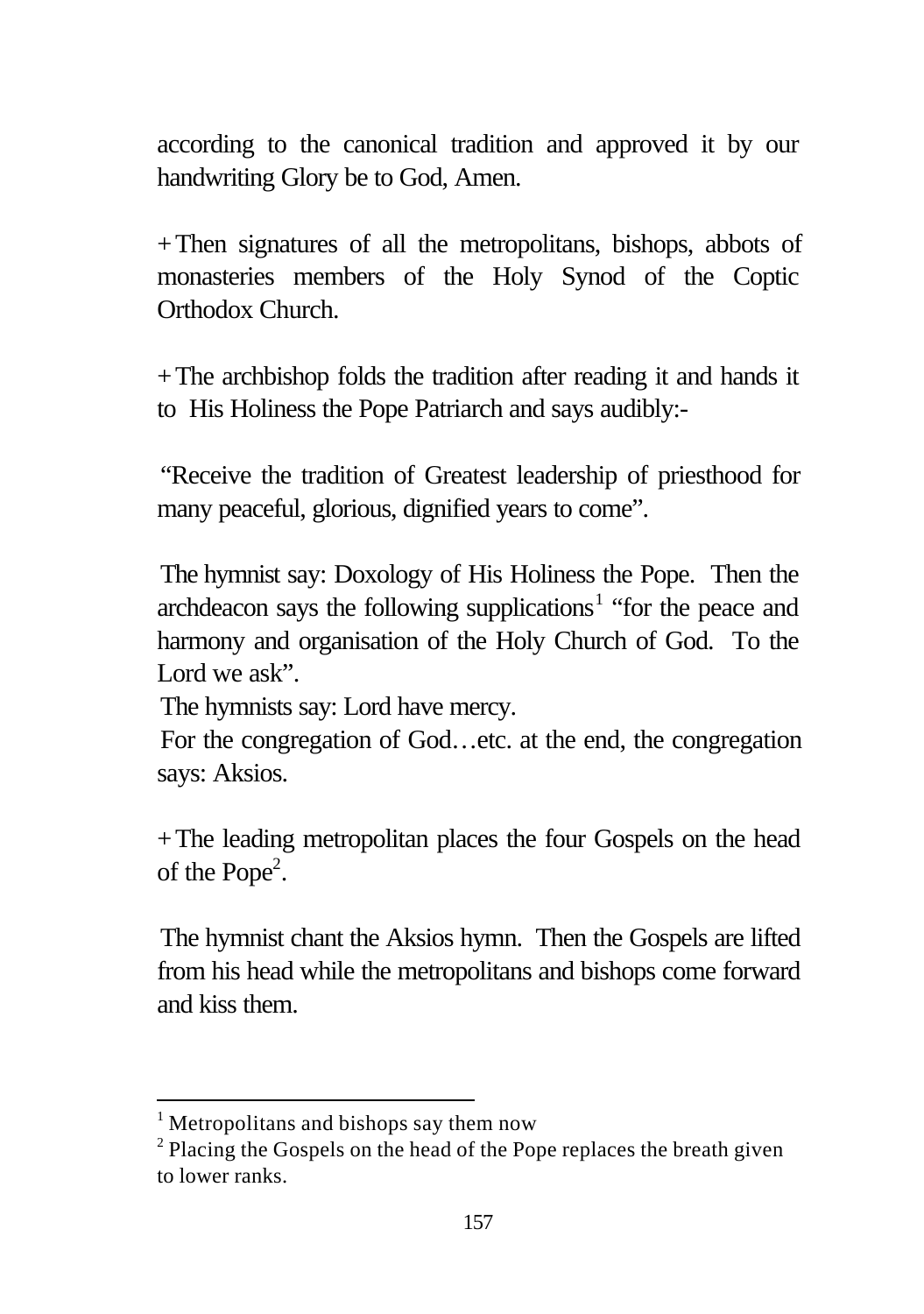+The archdeacon says:-

Pray O father's righteous metropolitans and bishops. The leading bishops says this prayer on their behalf:

We ask for the beloved by God and his servant Anba ..... Eminence of the rank and steadfastness in worshipping on one, holy universal apostolic Orthodox Church of God that He purchased by His Precious Blood, to establish just judgements, splendid gifts and faithful teachings, to pray for the support of the Church and victory of rulers.

Then the three signs, and the hymnists say Amen at every sign, then they say the hymn of Aksios.

## NOTE:-

It is nice for the Church to be patriotic with a strong national belonging so it ordains the Pope Patriarch to pray for the victory of the ruler of state and his success in politics and plans for the welfare of the country and happiness of people. In the Church there is a special litany called Litany for the King (chief, where we say: Remember O Lord the ruler of our land, Your servant keep him in peace and justice and power. Let all nations wanting war, submit them to him. Talk to his heart for the peace of Your one, holy universal Apostolic Church. Grant him to think about us in peace, in Your Holy Name so we too may live quietly and abide in righteousness and purity.

+One of the priests come forward and places the rod of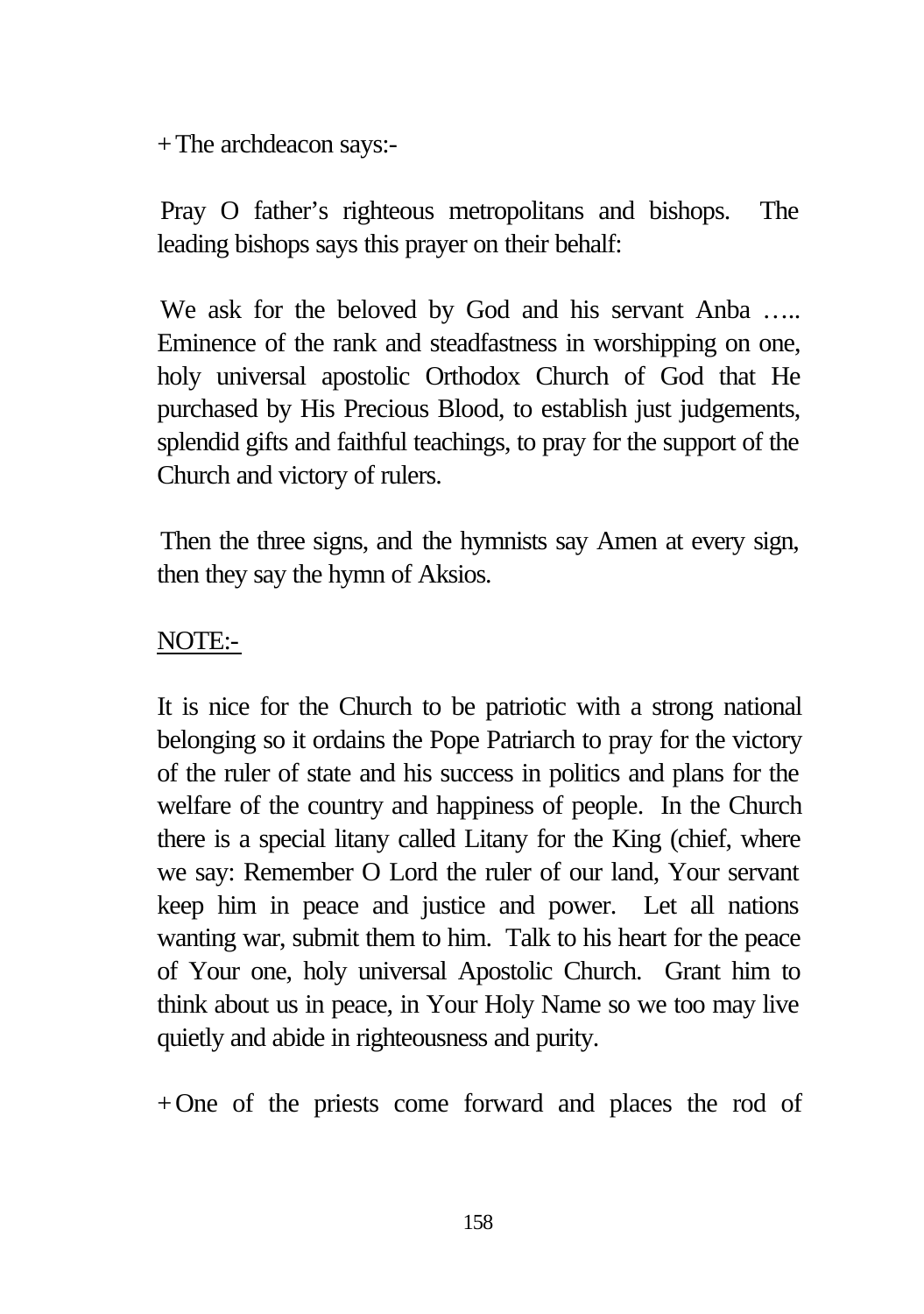shepherdhood on the altar, near the cross-folded in a linen veil<sup>1</sup> The hymnists say the hymn of Ni-Saf-if-.

+Metropolitans and bishops starts dressing the Pope Patriarch the vestment of leadership of priesthood:-

(1) When they dress him the sticharion (…..) the archdeacon says<sup>2</sup> "Let Your priests be clothed with righteousness, and let Your saints shout for joy" *Psalm 132:9*.

(2) Then they dress him the stole (Epitrachelion) and the archdeacon says:-

"God be blessed, Who poured of His grace upon His priests like oil upon the head, running down on the beard. The beard of Aaron, running down on the edge of his garments. It is like the dew of Herman" (*Psalm 133)*.

The hymnists say: Now and until the end of all ages, Amen.

(3)Then they dress him the waistband (or belt) and the archdeacon says: "God be blessed Who girded my waist by power and made my ways blameless always" The hymnists say: Now and for all…..

(4)Then they dress him the right armlet sleeves and the

 $1$  In the Old Tradition the cross and rod of shepherdhood were placed on the altar since the disposal of the Pope until the new Pope receives them at his ordination.

<sup>&</sup>lt;sup>2</sup> Now said by metropolitans and bishops.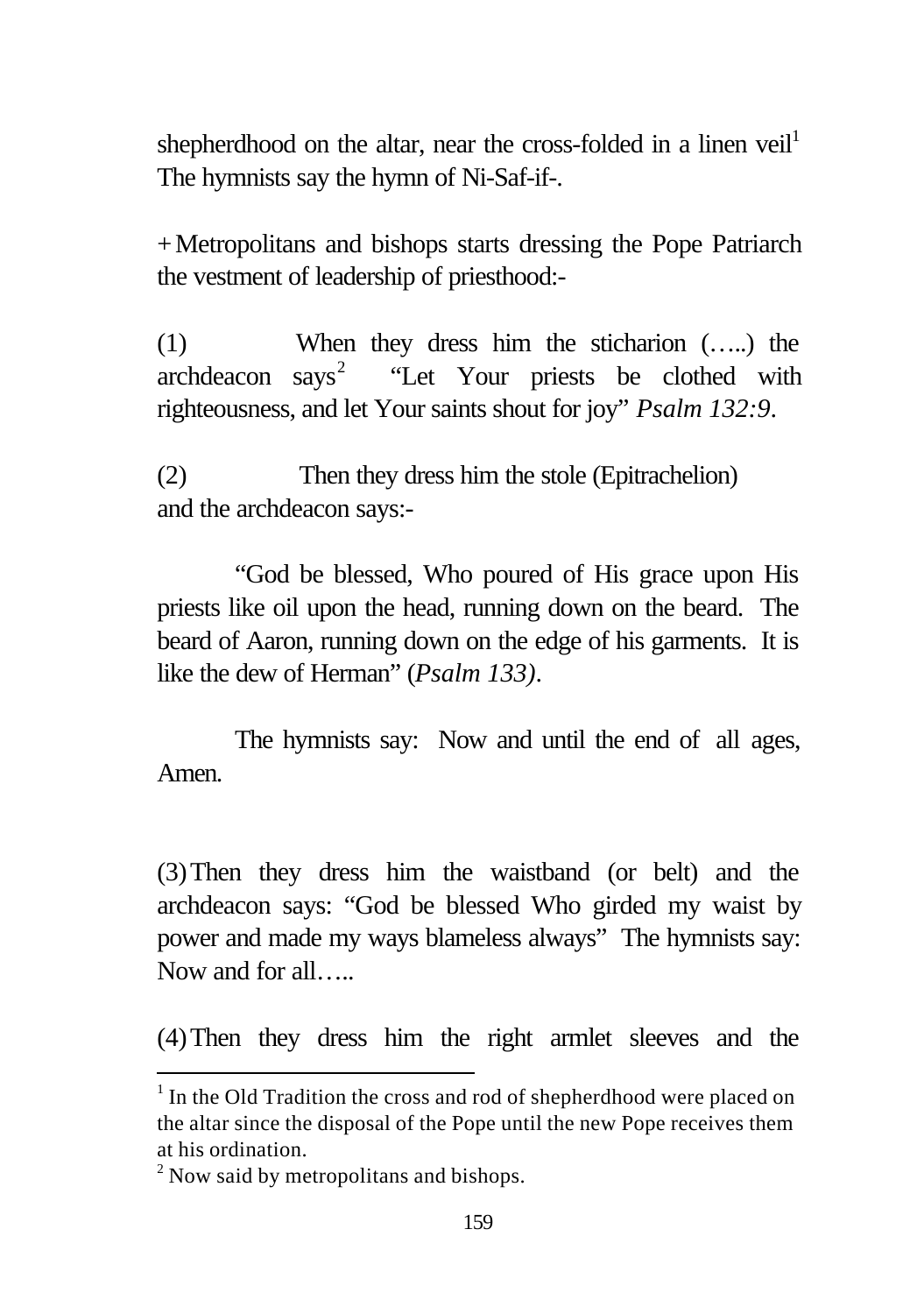archdeacon says: "Your right Lord is glorified by power. Your right hand Lord crushed the enemies and by the power of Your arm You perished the deceivers. The right hand of the Lord is exalted. The right hand of the Lord made miracles always" *Psalm 118*. The hymnists say: Now and forever......

(5)Then they dress him the left armlet sleeves and the archdeacon says: "Your hands have made me and fashioned me. Give me understanding that I may learn Your commandments. Those who fear You will be glad when they see Me *Psalm 119:10*. The hymnist say: Now and forever ……

(6)Then they dress him with the girdles, and the archdeacon says: Gird Your sword upon your thigh, O Mighty One, with your glory and your majesty ride prosperously because of truth, humility and righteousness and your right hand shall teach me some things" *Psalm 45: 3,4* – they hymnists say: Now and forever…..

(7)Then they dress him with the phelonion (Bornos) and the archdeacon says: "My soul magnifies the Lord and my spirit has rejoiced in God my Saviour as He dressed me the garment of salvation and joy always" *Luke 1: 47*. The hymnists say: now and forever……

(8)Then they place for him the crown and the archdeacon says: "The Lord reigns, He is clothed with majesty … He has girded Himself with strength, *Psalm 93:1* "and adorned my head by precious crown.

The hymnists say: "Now and forever

+After the placement of the crown on the Pope's forehead, the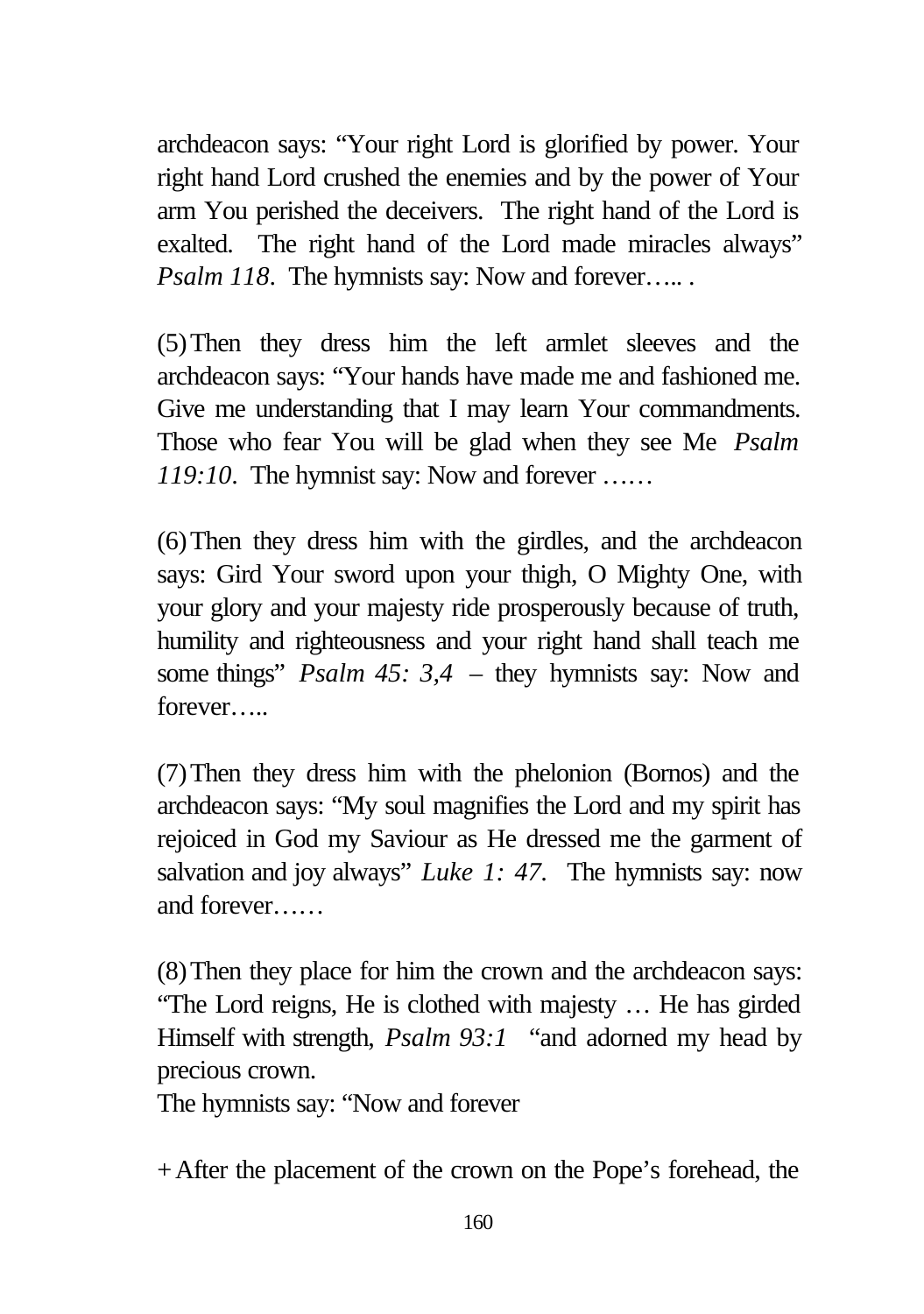metropolitans and bishops lift their crown and wear the SHEMLAH and ascend with him to the altar to receive the cross and rod of shepherhood from above the altar. The leading metropolitans looks at him saying:-

Receive the rod of shepherd from the Hand of the Great Shepherd of shepherds Jesus Christ the living Son of God , to Shepherd His flock and nourish it by living teaching as He entrusted you to the souls of His flock and from your hands, their blood will be asked for". The Pope comes forward to the altar and receives the rod of shepherdhood, signs it and places a handful of incense into the censer, and the bishops and metropolitans share with him in the second handful.

Then he signs the third sign and places incense into the censer.

+The archbishop faces east and prays: "We thank you Lord Pantocrator on every occasion, in every condition and for all things, and we praise and glorify Your Holy Name as You made great things with us and poured Your rich gift onto Your servant Anba ……..

We ask and entreat You Lord hear us with the multitude of Your mercy and walk with the ordination of leading great priesthood that become to Your servant Anba…. The righteous leader of bishops by the dwelling of Your Holy Spirit upon him. Straighten the call of his selection by purity, and choose us with him to work and win the profit of the mites , and get the wages of the wise faithful steward with whoever fulfilled Your will, at the coming of our Lord and God and Saviour Jesus Christ, for whom is glory....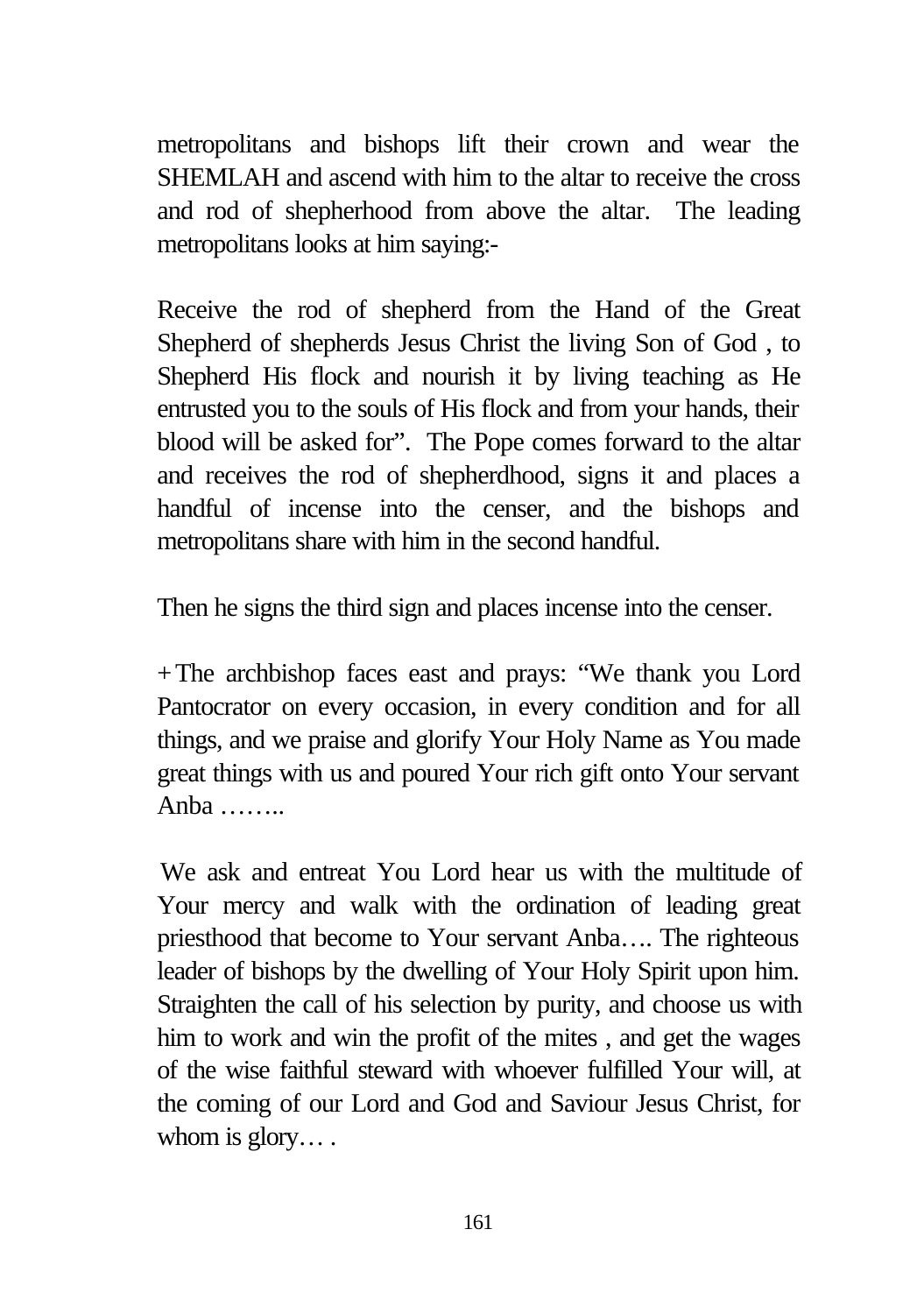+Then they ascend the Pope to the seat of leadership (having three steps) and while he is ascending the first step, the archbishop says: "We seat the leader of bishops on the seat of the apostle and evangelist Mark in the Name of the Father and of the Son and of the Holy Spirit", then says the first sign in Coptic: "Blessed be God the Father, the Pantocrator." and the hymnists say: "Amen."

While ascending the second step, the archbishop says: "We seat the leader of bishops, called from God Anba …. Patriarch on the See of St. Mark. In the Name of the Father and of the Son and of the Holy Spirit." Then says the second sign in Coptic: "Blessed is His Only begotten Son." And the hymnists say: "Amen"

+ Then they seat him on the seat and the leading archbishop says:

"We seated Anba … Pope and Patriarch on the Apostolic See of St.Mark the Evangelist, in the Name of the Father and of the Son and of the Holy Spirit." Then he says the third in Coptic: "Blessed is the Holy Spirit…." The hymnists say: "Amen." Then the hymn of AKSIOS.

+ Then they forward to His Holiness the Pope, the Gospel of St. Mark, he kisses it and holds it so all metropolitans and bishops come and kiss it in his hands, while the deacons are chanting the hymn of: the censer (Tai-shoori ) then the hymn of: Blessed the great, then one of the priests reads a chapter of epistle of our teacher St. Paul to the *Hebrews 4:14 – 5: 1-6* "Seeing then that we have a great high priest........".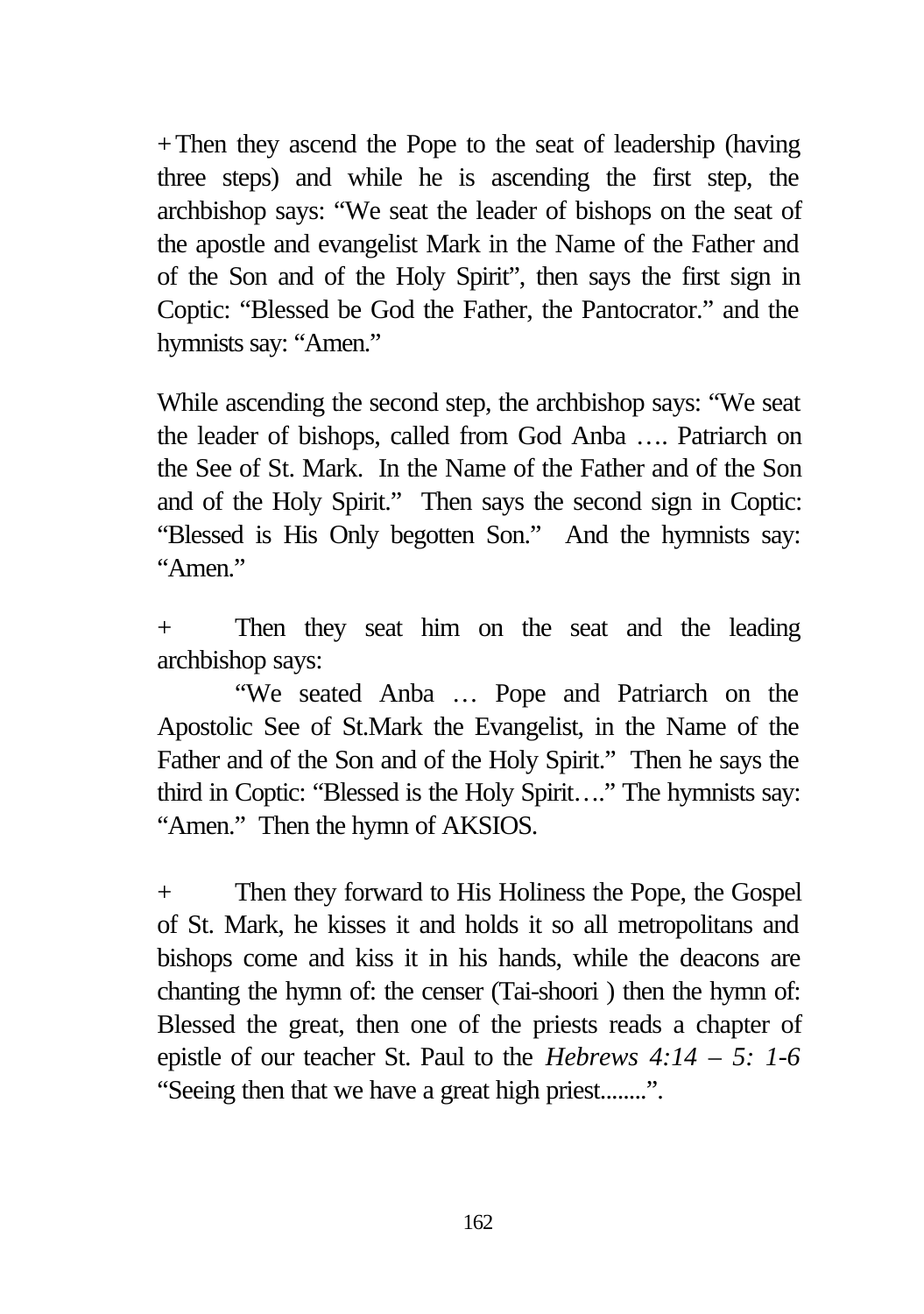### NOTE:

It is an appropriate text for the ordination of the high priest to resemble Christ the Great High Priest.

+ The hymnists and congregation say the Trisagon .

- + One of the priests says the Prayer for the Gospel.
- + The archdeacon says the Psalm in Coptic with a tune.

+ Then the archdeacon says: Stand in the fear of God. Let us listen to the Holy Gospel from His Holiness Anba…., then His Holiness the Pope says the introduction of the Gospel.

+ Then the archdeacon says this warning:-

Stand in the fear of God and listen to the Holy Gospel from the mouth of our righteous honourable blessed, father of fathers, shepherd of shepherds, leader and high priest, successor of St. Mark the Apostle, the great of patriarchs, beloved of Christ, our pure father Anba…., the Pope of the great city of Alexandria and Patriarch of the See of the Apostle St. Mark. May God in heaven abide him on his seat many years and peaceful times, and may all his enemies submit to him and give him peaceful and joyful times and grant us grace and mercy by his prayers and supplications.

The Holy Gospel, a chapter from the Gospel of our teacher St. John the evangelist and pure disciple may his blessing be upon us all. The hymnists respond: Amen.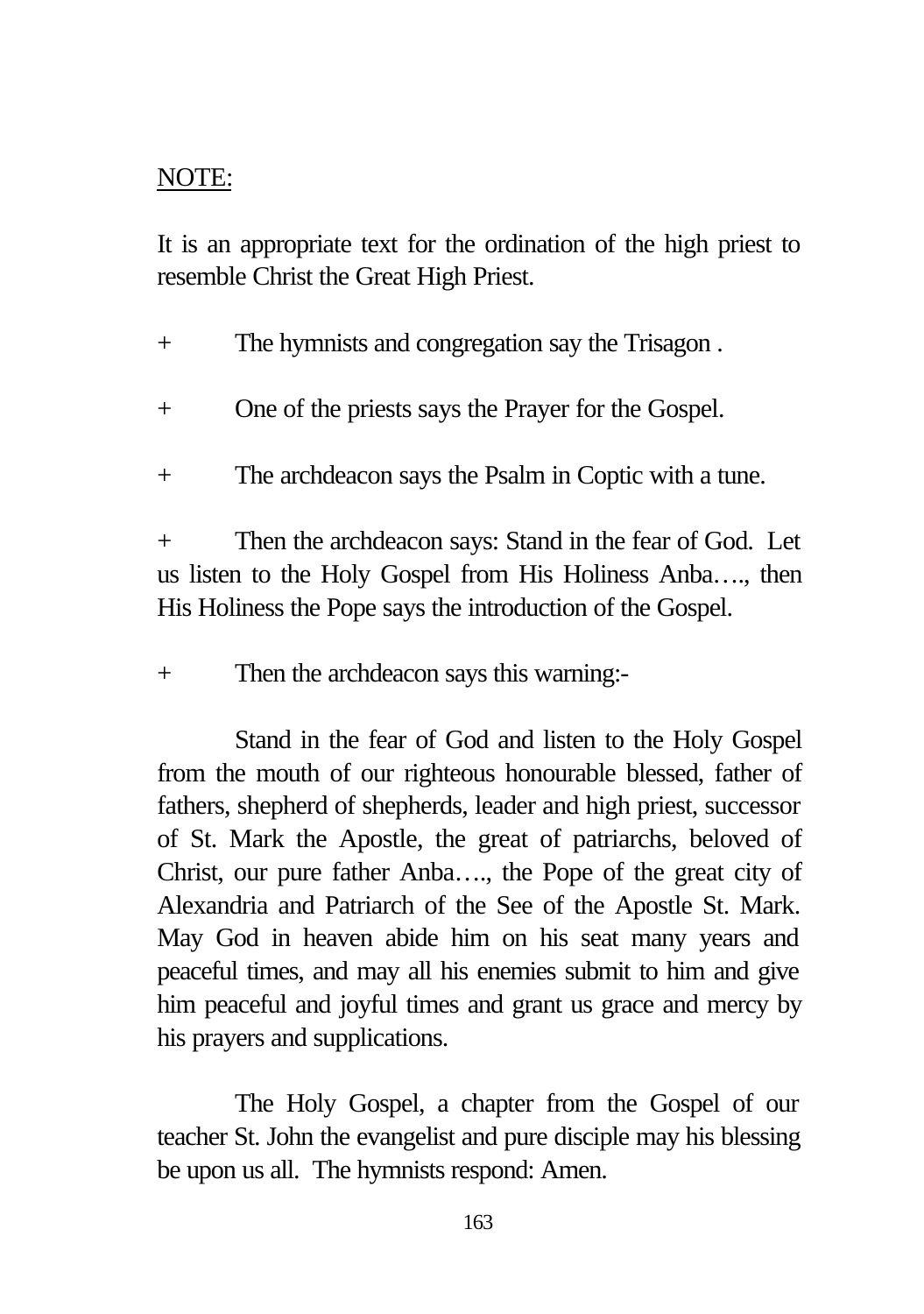+His Holiness the Pope says in Coptic: "Our Father and our God....". Then recites the Gospel in Coptic from John 1: 1-16, while standing and at its end, the congregation say: Glory to You O Lord.

+ Then His Holiness reads the Psalm in Arabic *Psalm 73: 23, 24 & 28*, and its introduction is:-

A Psalm of our teacher David the prophet and king may his blessing be upon us all, Amen.

Then he recites the Psalm: "You hold me by my right hand. You will guide me with Your counsel and afterwards receive me to glory. But it is good for me to draw near God. I have put my trust in the Lord God, that I may declare all your works. Alleluia" *Psalm 72: 23, 24 & 28.*

Then the archdeacons says: "Let them exalt him in the congregation of the people, and praise him in the assembly of the elders. He makes their families like a flock. The righteous see it and rejoice" *Psalm 107: 32, 42* and " The Lord has sworn and will not relent. You are a priest forever according to the order of Melchizedek. The Lord is at your right hand, our father the saint Pope and Patriarch Anba …. May the Lord keep your life. Amen. Alleluia". *Psalm 110: 4, 5*.

NOTE:

When his Holiness the Pope recites the Psalm: "You hold me by my right hand as if he supplicates to God saying: "Hold my right hand and lead me in the right way, guide me by Your good,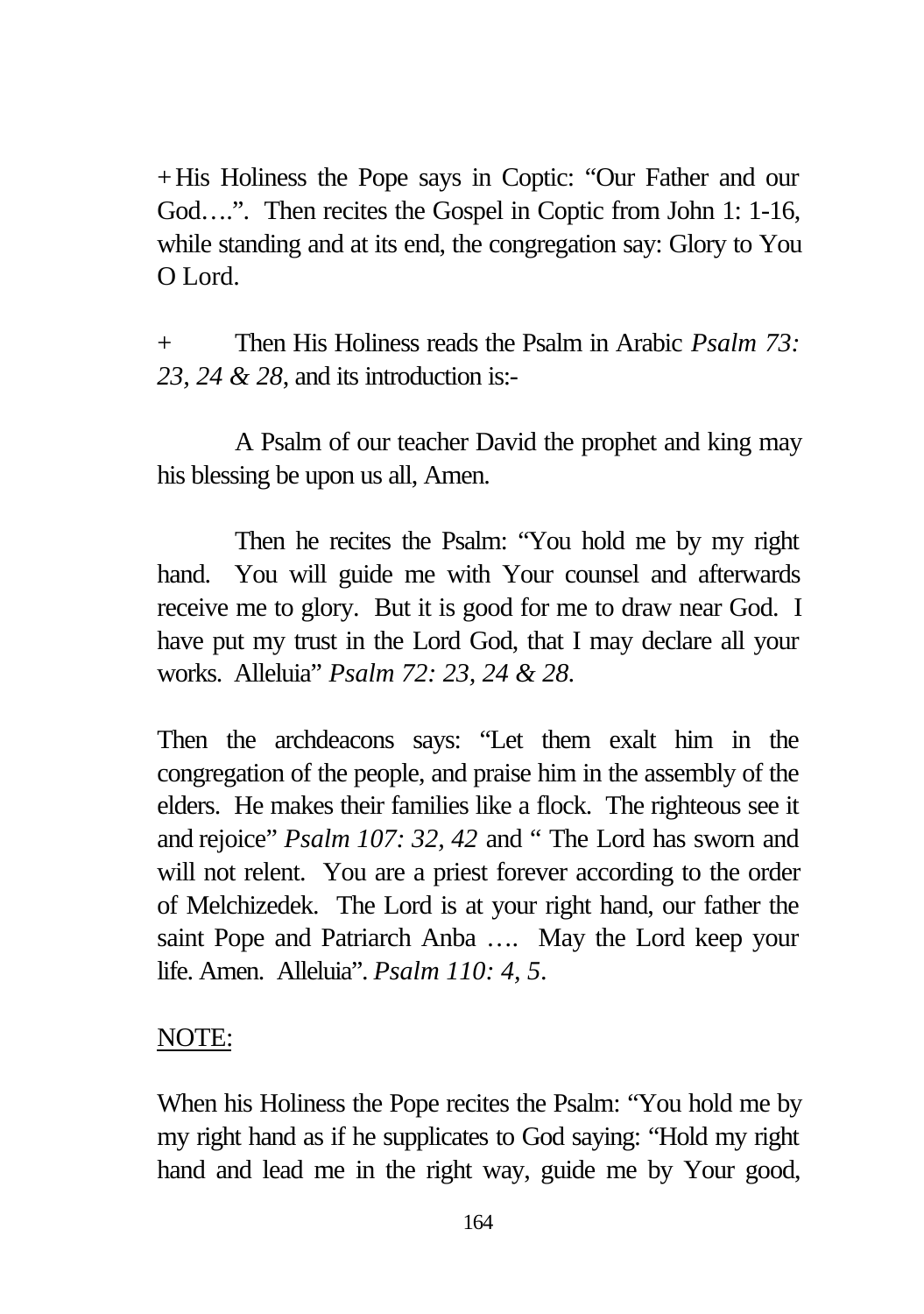divine, blessed counsel to perform this great responsibility with righteousness and uprightness. Lord let me abide in You, trust in You and do not put confidence in men, or my power or my understanding or knowledge or any one else except You. Help me to praise You by prayers and spread the correct teaching in all the Church (daughter of Zion)".

+ His Holiness the Pope recites the Gospel in Arabic while standing. It is the Gospel of the Good Shepherd, to resemble Christ the Good Shepherd Who gives His life for the sheep, Who knows His own sheep by name, and Whose voice the sheep know and follow Him, to shepherd then in green pastures which are the evangelical teachings and they drink His living teaching.

+ Every time the Pope says: I am the good shepherd when he reads the Gospel. The hymnists say: Amen.

+ After the end of reading the Gospel in Arabic, the metropolitans and bishops come and kiss the Gospel while the Pope holds it and the hymnists chant the tune of Pi-Epnevma.

+ Then the Pope or whoever delegates for him, says an appropriate word about the Gospel of the Good Shepherd and for that festival.

+ After the sermon the hymnists say the response of the Gospel with the joyful tune characteristic of that  $day<sup>1</sup>$ .

<sup>&</sup>lt;sup>1</sup> If the Pope's ordination is on a fast, the hymns of ordination only is joyful except the tunes of the mass and distribution.